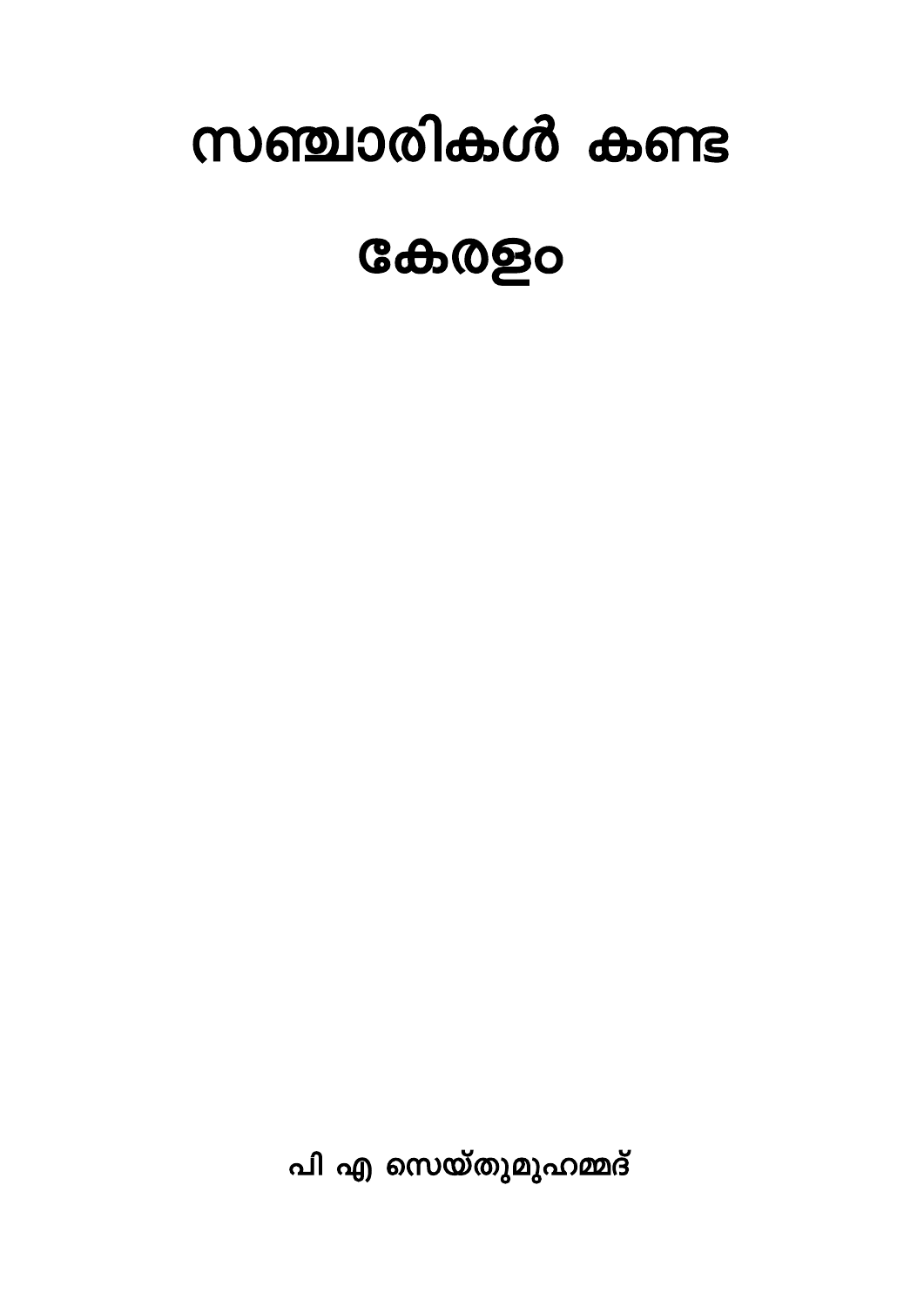# സഞ്ചാരികൾ കണ്ട

## **கே@ஜ்**

ഗ്രന്ഥകർത്താ:

പി എ സെയ്തുമുഹമ്മദ്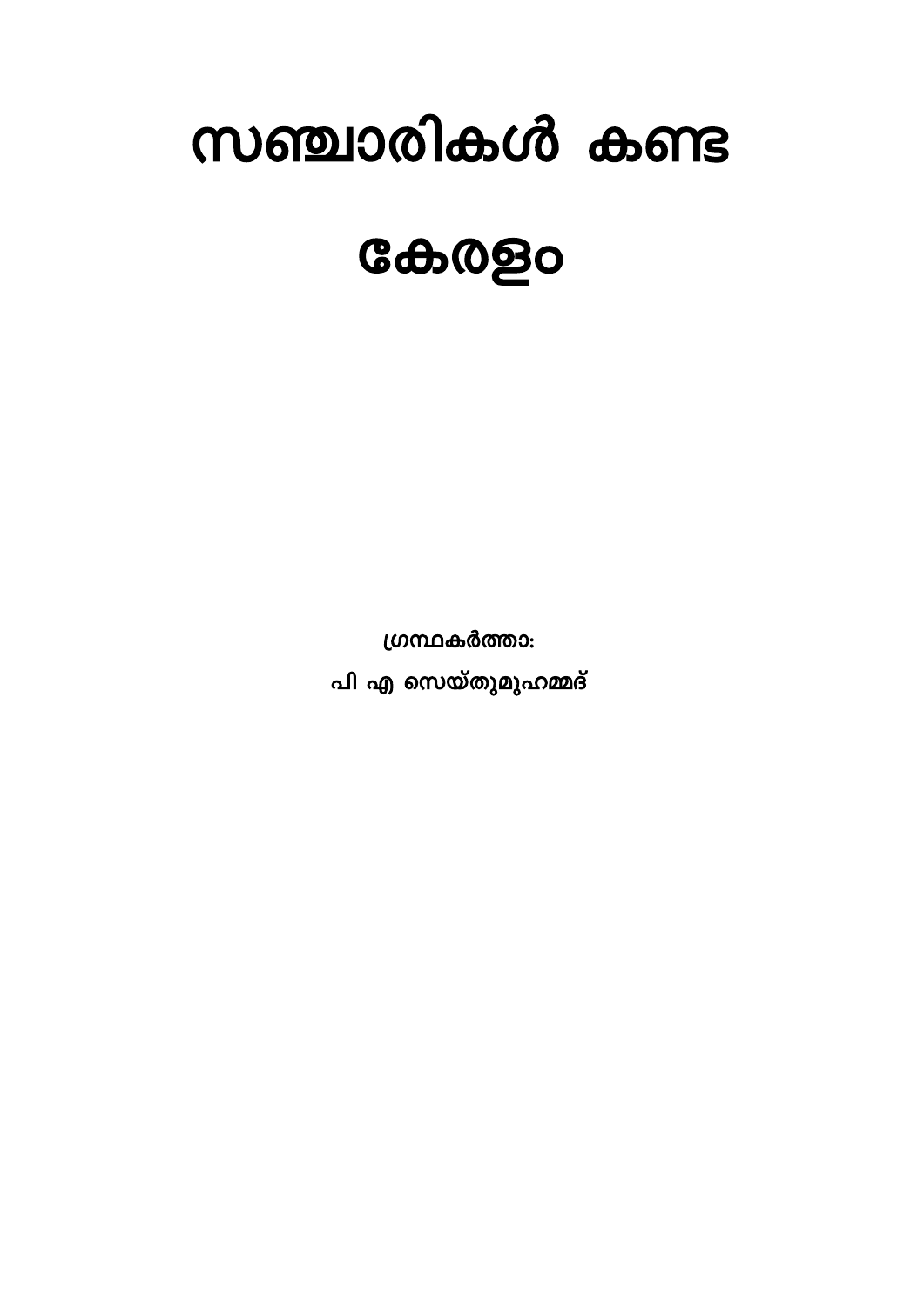#### പ്രസ്താവന

ചരിത്രസാഹിത്യത്തിന് അർഹിക്കുന്നത്ര പ്രാധാന്യം മലയാളഭാഷ ലഭിച്ചിട്ടില്ലെങ്കിലും ആശാവഹമായ പുരോഗതി പ്രസ്തുത മാർഗ്ഗ യിൽ ത്തിൽ കണ്ടുതുടങ്ങിയിട്ടുണ്ടെന്ന കാര്യത്തിൽ സംശയമില്ല. ജനസമുദായ ത്തിന്റെ സാംസ്ക്കാരിക പുരോഗതിയിൽ ചരിത്രത്തിന്ന് മഹത്തായ സംഭാ വനകൾ നല്കാൻ കഴിയുമെന്നത് ഒരു യാഥാർത്ഥ്യമാണ്. വളരുന്ന ജന തയ്ക്ക് ചരിത്രപഠനം അതൃന്താപേക്ഷിതമായിത്തീർന്നിരിക്കുന്നു.

കേരളചരിത്രത്തെ സംബന്ധിക്കുന്ന എന്റെ പ്രഥമഗ്രന്ഥമായ ചരിത്ര കേരളത്തിന്ന് ഹാർദ്ദവമായ സ്വീകരണം നൽകിയ സഹൃദയരുടെ മുമ്പിൽ ശുഭാപ്തിവിശ്വാസത്തോടുകൂടി സഞ്ചാരികൾ കണ്ട കേരളവും സമർപ്പിക്കു ന്നു. ഇടക്കിടക്ക് പത്രങ്ങളിലെഴുതിയ ചരിത്രസംബന്ധമായ ലേഖനങ്ങളുടെ ഒരു സമാഹാരമാണ് സഞ്ചാരികൾ കണ്ട കേരളം. സാമ്പത്തിക ഭദ്രതയും സാംസ്ക്കാരിക പുരോഗതിയും കൈകോർത്ത് പിടിച്ച് നിന്നിരുന്ന പുരാതന കേരളത്തിന്റെ ചിത്രം 'സഞ്ചാരികൾ' ഈ ഗ്രന്ഥത്തിലൂടെ നല്കുന്നു. ഭിന്ന രുചിക്കാരുൾക്കൊള്ളുന്ന വിധികർത്താക്കളായ വായനക്കാരുടെ അംഗീക

രണം പ്രതീക്ഷിച്ചുകൊണ്ട് ........

സസ്നേഹം പി.ഏ.സെയ്തുമുഹമ്മദ്.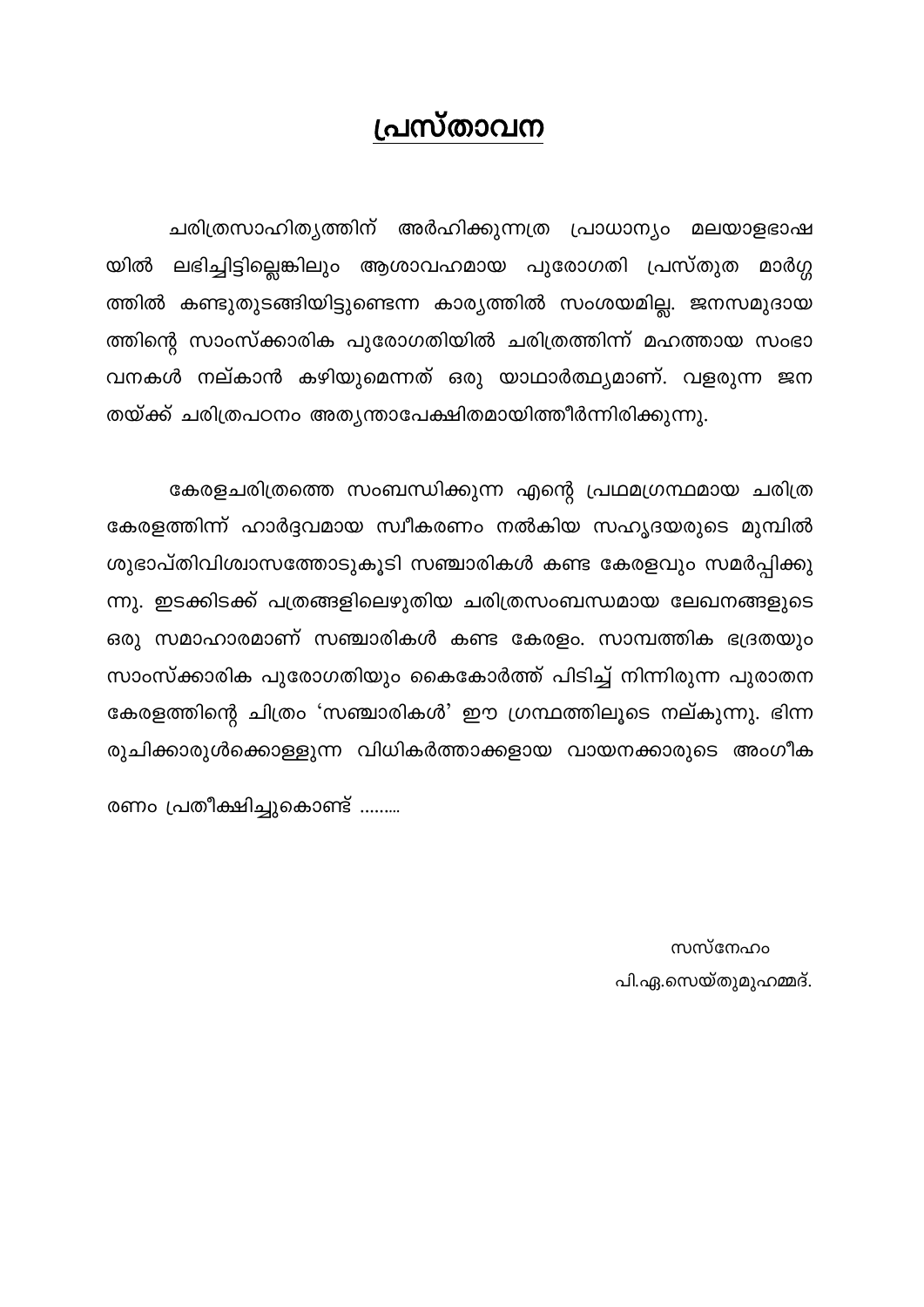### **ഉളളടക്കം**

| സഞ്ചാരികൾ കണ്ട ഓണം 4           |  |
|--------------------------------|--|
| ആലമിയുടെ കേരളയാത്ര11           |  |
|                                |  |
| കേരളം ജൂതേതിഹാസങ്ങളിൽ 27       |  |
| ന്യൂഹോഫ് കണ്ട കേരളം37          |  |
| ഇബ്നുബതൂത്ത കേരളത്തിൽ 44       |  |
| തുഹ്ഫത്തുൽ മുജാഹിദിന്റെ കാലം50 |  |
| ലക്ഷദ്വീപുകളുടെ ഇതിഹാസം 59     |  |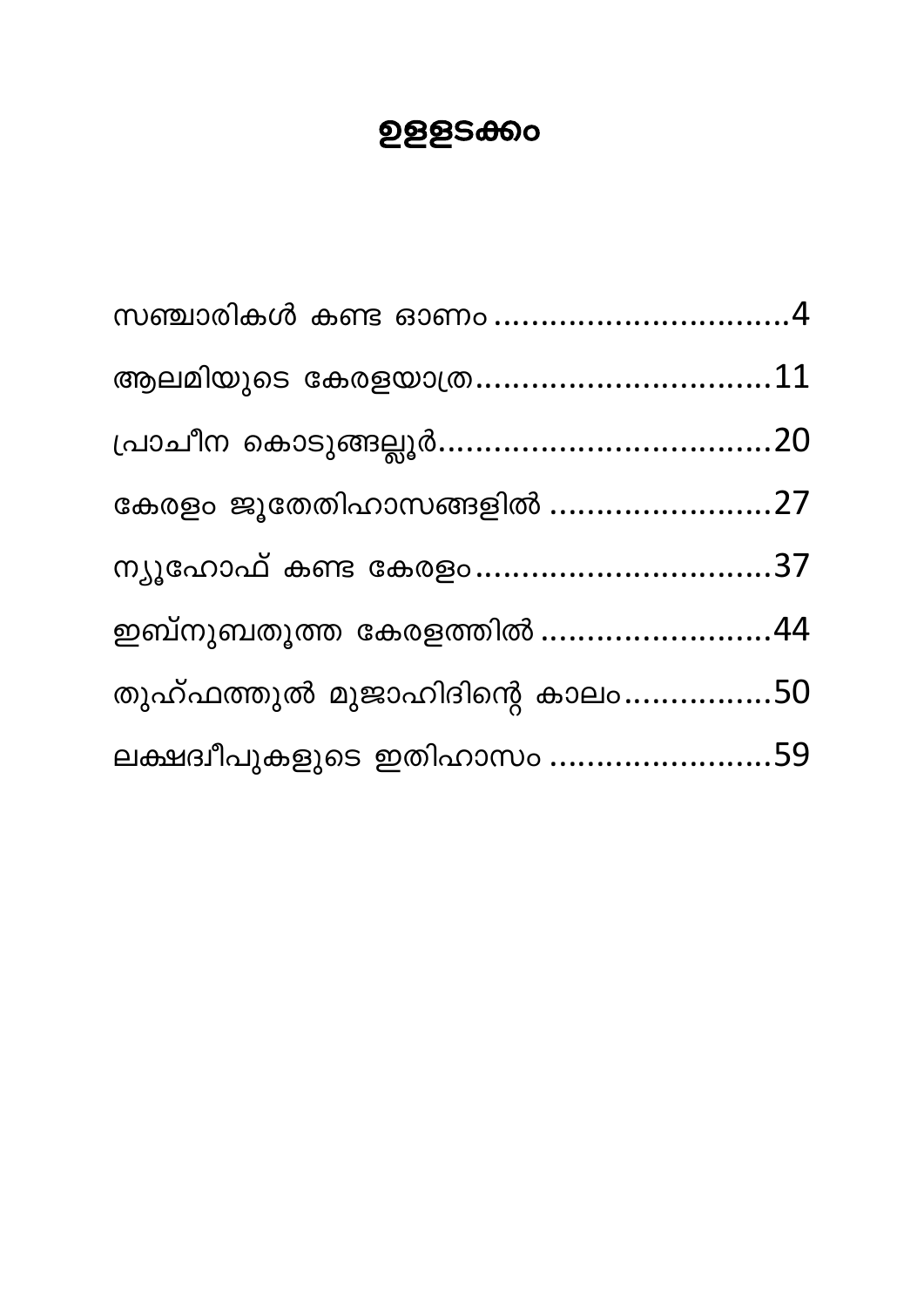#### സഞ്ചാരികൾ കണ്ട ഓണം

<span id="page-4-0"></span>ഐതിഹാസികമായ ഒരു മഹാസംഭവത്തിന്റെ സ്മരണയ്ക്കായി മല ഓണമാഘോഷിക്കുന്നു. യാളികളിന്നും കാലം പുരോഗമിക്കുന്തോറും ഓണം ഒരു സമുദായത്തിന്റെ ഒരു പ്രത്യേകാഘോഷമായി പരിണമിക്കു കയും ചെയ്യുന്നു. ചരിത്രത്തിന്റെ താളുകൾ മറിച്ചുനോക്കുമ്പോൾ പുരാതന കേരളത്തിലെ ഓണാഘോഷങ്ങൾ ഇന്നത്തേതിൽനിന്ന് തികച്ചും വ്യത്യസ്ത മായിരുന്നുവെന്ന് മനസ്സിലാക്കാം. പല കാലങ്ങളിലായി കേരളം സന്ദർശിച്ചി ട്ടുളള വിദേശീയസഞ്ചാരികൾ കേരളീയരുടെ ഓണത്തെ ഒരു ദേശീയോത്സ വമായിട്ടാണ് ചരിത്രത്തിൽ രേഖപ്പെടുത്തിയിട്ടുള്ളത്. പതിനൊന്നാം നൂററാ ണ്ടിൽ കേരളം സന്ദർശിച്ച പ്രശസ്ത ചരിത്രാന്വേഷകനായ അൽ–ബറൂണി ഒളിമ്പിക്കിനോടും, ഗ്രീക്കുകാരുടെ പ്രാചീന ഫണ്ണിയ 1154—ൽ കേരള ത്തിലെത്തിയ അൽഇദ്രിസി ടുണീഷ്യരുടെ റാബിസാ ആഘോഷത്തോടും, 1159–ൽ പര്യടനം നടത്തിയ ബഞ്ചമിൻ മംഗോളിയക്കാരുടെ ഷാഷൂജാ ഉത്സ വത്തോടും നമ്മുടെ ഓണാഘോഷത്തെ താരതമ്യപ്പെടുത്തിയിട്ടുണ്ട്. ഓണം ഒരു മഹത്തായ റിപ്പബ്ലിക്കൻ ആഘോഷമായിട്ടാണ് പുരാതനകേരളീയർ കൊണ്ടാടിയിരുന്നതെന്ന് ചരിത്രരേഖകൾ വിളിച്ചുപറയുന്നു. മതത്തിനും ജാതിക്കുമതീതമായി ക്ഷേമരാഷ്ട്രത്തിലെ സംതൃപ്തരായ നമ്മുടെ പൂർവ്വി കൻമാർ സാഘോഷംകൊണ്ടാടിയ ആ സുവർണ്ണകാലഘട്ടം നമുക്കിന്ന് സ്വപ്നമായിത്തീർന്നിരിക്കുന്നു.

കേരളക്കരയിൽ ആദ്യമായി കുടിയേറിപ്പാർത്ത ജൂതന്മാരും തദന ന്തരം പ്രവേശിച്ച ക്രിസ്ത്യാനികളും മുസ്ലീമിങ്ങളും തങ്ങളുടെ ദേശീയോ ത്സവമായി ഓണത്തെ അംഗീകരിച്ചിരുന്നു. പോർത്തുഗീസ്സുകാരുടെ ആക്ര മണത്തിനുമുമ്പ് കേരളത്തിലെ വ്യാപാരപ്രമുഖനായിത്തീർന്ന ജൂതപ്രമാണി യായ ജോസഫ് റബ്ബാൻ ഭാസ്ക്കരവർമ്മ രാജാവിന് വിദേശസാധനങ്ങൾ ഓണം പ്രമാണിച്ച് സമ്മാനിക്കുകയും ഒരു വ്യാഴവട്ടക്കാലത്തെ ഓണാഘോ ഭാസ്ക്കരവർമ്മ ഷത്തിന്റെ മേൽനോട്ടം അദ്ദേഹത്തിന് നൽകുകയും

 $\overline{4}$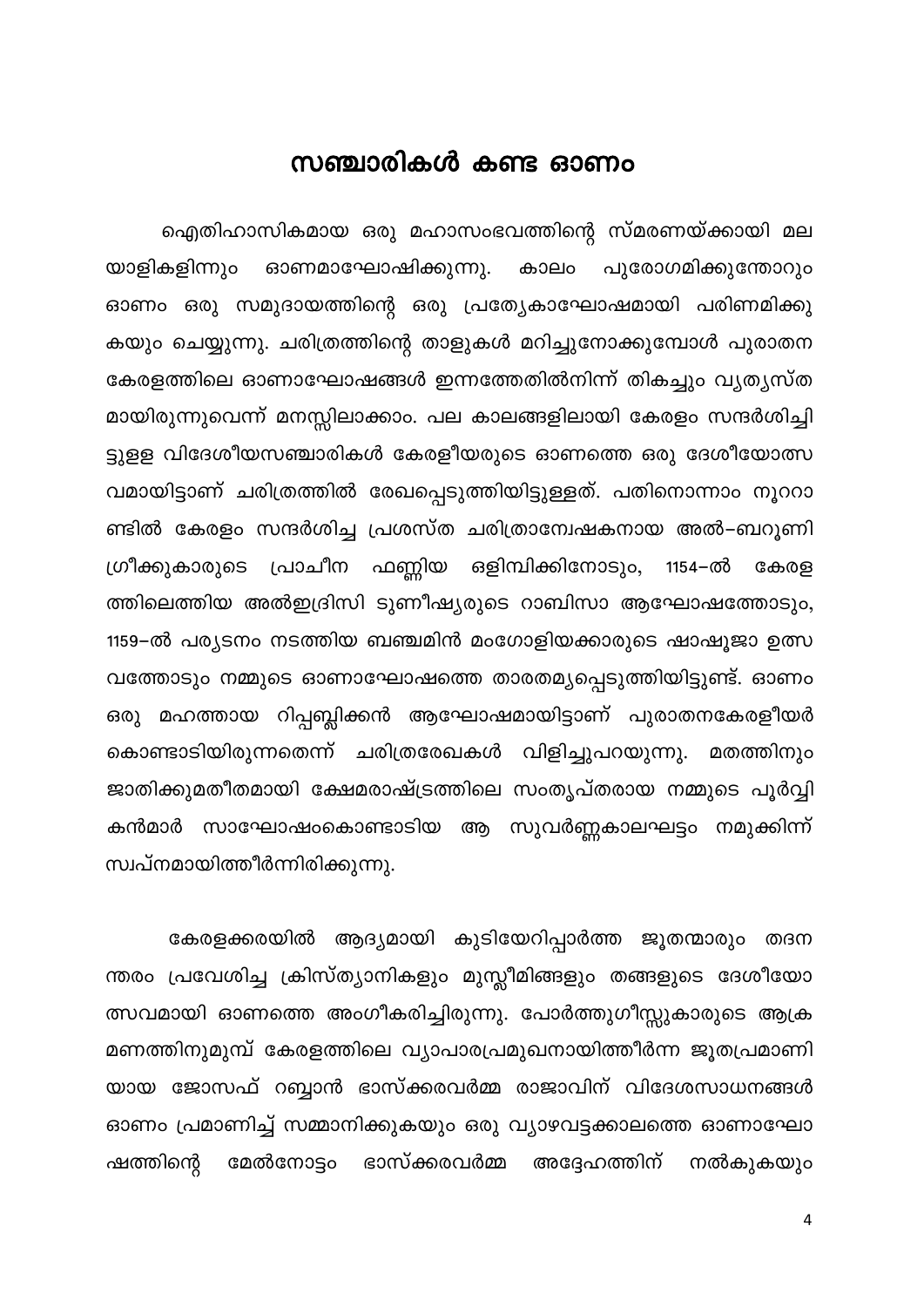ചെയ്തതായി ചരിത്രകാരനായ ജോസഫ് മിഡിൽട്ടൺ പ്രസ്താവിക്കുന്നു. ജൂതന്മാരെപ്പോലെ ക്രിസ്ത്യാനികളും മുസ്ലീമിങ്ങളും ഓണാഘോഷങ്ങളോ ടനുബന്ധിച്ച് ചുമതലകൾ വഹിച്ചിരുന്നു. ക്രി: 954–ൽ പാണ്ഡിപ്പെരുമാൾ വിളിച്ചുകൂട്ടിയ പണ്ഡിതസദസ്സിൽവെച്ച് ക്രിസ്ത്യാനി കൊടുങ്ങല്ലൂർ കൾക്കും മതവിശ്വാസികൾക്കും ഓണമത്സരം നടത്താനും ആഘോഷം ഭംഗിയാക്കാനും അനുമതി നല്കി. അന്നത്തെ ഓണത്തിന് വെട്ടത്ത് നാട്ടു കാരുടെ കായികമത്സരങ്ങൾ പ്രസിദ്ധമായിരുന്നു. ആയോധന വിദൃയിൽ സമ്പാദിച്ചിട്ടുളള ആളുകൾ ''ഓണപ്പന്തി''യിൽ പ്രാവീണ്യം തങ്ങളുടെ അഭ്യാസങ്ങൾ പ്രകടിപ്പിക്കും. അതിന് സമ്മാനം നിശ്ചയിക്കുവാനും മററു മായി ന്യായാധിപന്മാരായി ക്രിസ്ത്യാനികളെയും മുസ്സീമീങ്ങളെയും രാജാവ് നിയമിക്കാറുണ്ട്. കലിയുഗ വർഷാരംഭമായ  $A$   $D$ 444-ൽ അക്ഷയ പാത്രചേരൻ എന്ന ധാർമ്മികചകരവർത്തിയാണ് കേരളമൊട്ടുക്കും പ്രാതിനി ധ്യമുളള മഹാസമ്മേളനം വിളിച്ചുകൂട്ടിയതെന്ന് സിലോൺ ബുദ്ധമിഷ്യനറി മാരുടെ ചരിത്രരേഖകളിൽ കാണുന്നു. ബുദ്ധമതപ്രചാരകനും ചരിത്രകാര അഗസ്ത്യാനന്ദൻ ''ദക്ഷിണേന്ത്യയിൽ ബുദ്ധമതത്തിന്റെ നുമായ പ്രാബല്യം'' എന്ന ചരിത്രഗ്രന്ഥത്തിൽ മഹാബലി ചക്രവർത്തിയേയും അദ്ദേ ഘടിപ്പിക്കപ്പെട്ടിട്ടുളള പേരിൽ ഓണച്ചടങ്ങുകളെയുംപററി ഹത്തിന്റെ ഇങ്ങിനെ പറയുന്നു. ''പ്രജാതല്പരനായ ചരിത്ര പുരുഷനായിരുന്നു മഹാ ബലി. കേരളീയരുടെ സൌശീല്യവുംധാർമ്മികഭാവവും മഹാബലി ചക്ര വർത്തിയിൽനിന്ന് ലഭിച്ചതായിരിക്കണം. ഒരാൾക്കും അല്ലലും ആപത്തും വരുത്താതെ സന്തോഷത്തോടുകൂടി പ്രജകൾ ജീവിക്കണമെന്ന് അനുശാ സിച്ച മാബലിയുടെ ഭരണകാലത്തെ അനുസ്മരിക്കുവാനാണ് കേരളീയർ ഓണമാഘോഷിക്കുന്നത്. ജാതിചിന്തകൾ വർഷംതോറും മാബലിയെ തീണ്ടിയിരുന്നില്ല. പക്ഷെ ഇടക്കാലത്ത് കേരളത്തിൽ ആധിപത്യം സ്ഥാപിച്ച വൈദികമതക്കാർ മാബലിയുടെ പാവനാദർശനത്തെ ബലികഴിക്കുകയാണു ണ്ടായത്. ബുദ്ധമതാനുയായികളെ ഭീഷണിപ്പെടുത്തിക്കൊണ്ടിരുന്ന വൈദി

കമതക്കാർ ഹിംസയ്ക്കുകൂടി ജനങ്ങളെ പ്രേരിപ്പിച്ചു.............1200–ൽ സന്ദർശ കേരളത്തിലെത്തിയ അസ്സീറിയക്കാരനായ മൌണ്ട് വിനോൽ നാർത്ഥം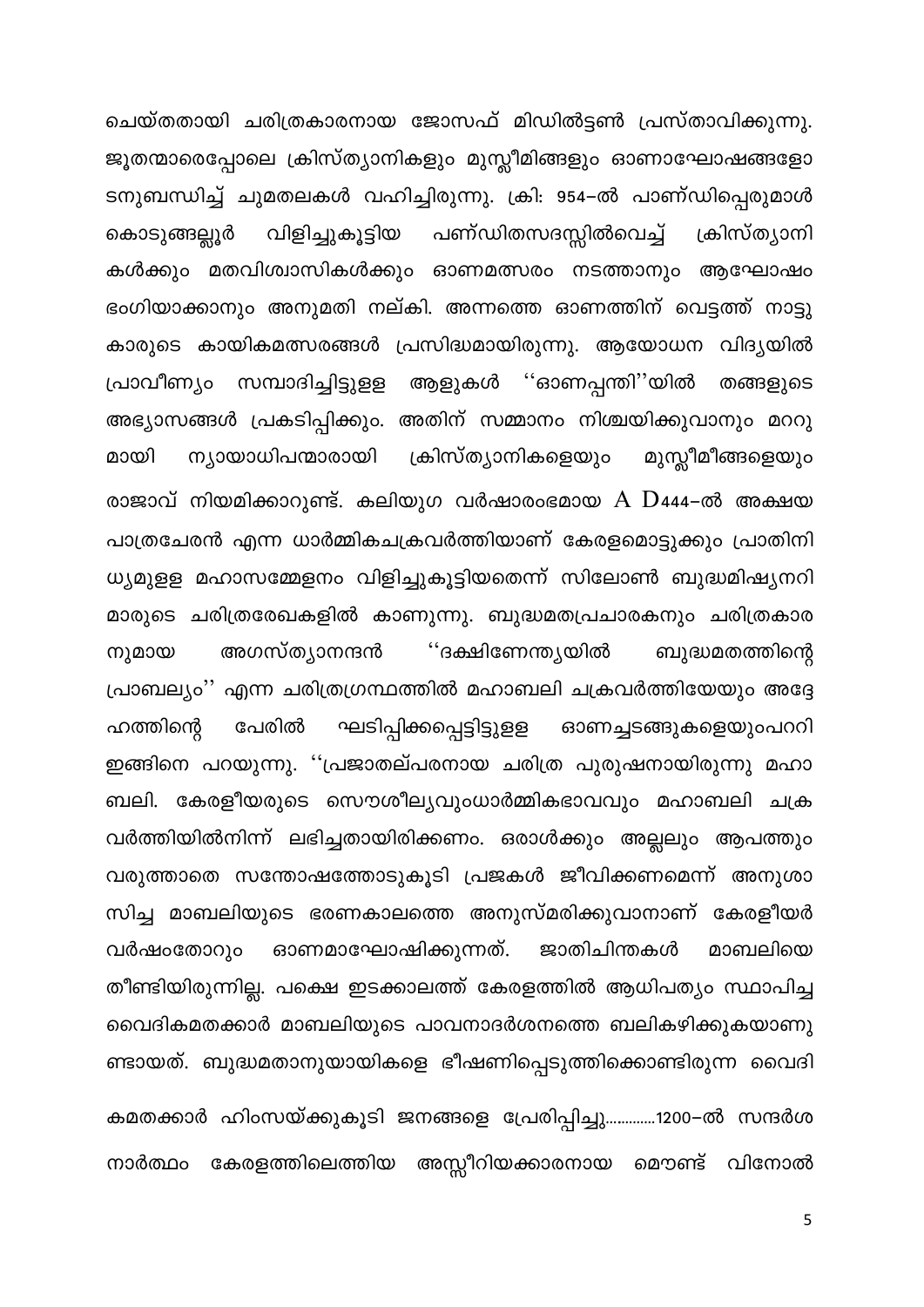ജോൺ തന്റെ ''സഞ്ചാരസാഹിത്യത്തിൽ'' കേരളീയരുടെ ഓണക്കാലച്ചട ങ്ങുകളെക്കുറിച്ചിങ്ങനെ പറയുന്നു: ''പ്രായേണ ശാന്തശീലരും പ്രയത്നശാ ലികളുമായ മലബാറുകാർ തങ്ങളുടെ നഷ്ടപ്പെട്ട സുവർണ്ണകാലത്തെ സ്മരിച്ചുകൊണ്ടു നടത്തുന്ന ഒരുത്സവമാണ് ഓണം. ഈ ഉത്സവത്തിൽ അവരുടെ എല്ലാ കലകളും പ്രദർശിപ്പിക്കും. കൃഷീവലന്മാരായ നാട്ടുകാർ അവരുടെ നാട്ടിൻപുറങ്ങളിൽ ഓണമേളതന്നെ നടത്തും. എല്ലാ മതവി ഈ മേളയിലും പങ്കെടുക്കാം. ശുദ്ധവസ്ത്രം ധരിച്ച് ശ്വാസികൾക്കും അന്യോന്യം സ്നേഹവും വിശ്വാസവും പുതുക്കുന്ന ഈ ആഘോഷത്തിന് ഇതിഹാസപ്രാധാന്യമാണുളളത്. അവരുടെ നാടൻഗാനങ്ങളിൽ നിഴലിച്ചു കാണുന്ന ചരിത്രം ആ ഇതിഹാസത്തിന്റെതാണ്. ഈ ഗാനങ്ങൾ ഇററാലി യൻ ഭാഷയിലേക്കും അസ്സീറിയൻ ഭാഷയിലേക്കും പരിഭാഷപ്പെടുത്താൻ ശ്രമിച്ചു. ....'' മൌണ്ട് വിനോലിന്റെ സന്ദർശനത്തിനുമുമ്പാണ് ഞാൻ അൽബറൂണി കേരളത്തിൽ വന്നത്. അൽബറൂണിയുടെ വിവരണം ലഭിച്ചിട ത്തോളം രേഖകളിൽ വിലപ്പെട്ടതാണ്.

''കുരുമുളകിനും ഏലത്തിനും പേരെടുത്ത കേരളം സമ്പൽസമൃദ്ധി ആവാസകേന്ദ്രമായിട്ടാണ് എനിക്കനുഭവപ്പെട്ടത്. യുടെ ഖുറാസാനിലെ കൃഷിക്കാരെപ്പോലെ ഇവിടത്തെയും കൃഷിക്കാർ പ്രയത്നശാലികളും ശാന്തശീലരുമാണ്. കേരളീയരുടെയിടയിൽ പ്രശസ്തനായ ഒരു (ഖാലിഫ്) മാബലി ഭരിച്ചിരുന്നെന്ന് അവരുടെ ദേശീയോത്സവം വ്യക്തമാക്കുന്നു. കേര ളത്തിൽ കുടിയേറിപ്പാർത്ത എല്ലാവരും ഈ നല്ല ഭരണാധികാരിയെ പുക ഴ്ത്തുന്നു. ജൂതന്മാരുടെയും, ക്രിസ്ത്യാനികളുടെയും, മുസ്സീമിങ്ങളുടെയുമി ഭരണാധികാരിയെപ്പററി നീതികഥകൾ പ്രചരിപ്പിച്ചിട്ടുണ്ട്. ടയിൽ ഈ കോഴിക്കോട്ടും, കൊല്ലത്തും, പന്തളത്തും ഓണക്കാലത്ത് ഞാൻ താമസി ച്ചു. ഞങ്ങളുടെ പര്യടനസംഘം കോഴിക്കോട്ടു താമസിക്കുമ്പോൾ മലബാ റിന്റെ ചില ഭാഗങ്ങളിൽ നിന്ന് ഞങ്ങൾക്ക് ക്ഷണനങ്ങൾ ലഭിച്ചു. കോഴി ക്കോട്ടെ ഭരണാധികാരികളുടെ മേൽനോട്ടത്തിൽ ഞങ്ങൾ വെട്ടത്ത് ഓണ ക്കാഴ്ച കാണാൻ പോയി. വെട്ടത്ത് ഗംഭീരമായ സദൃയാണ് ഏർപ്പാടുചെ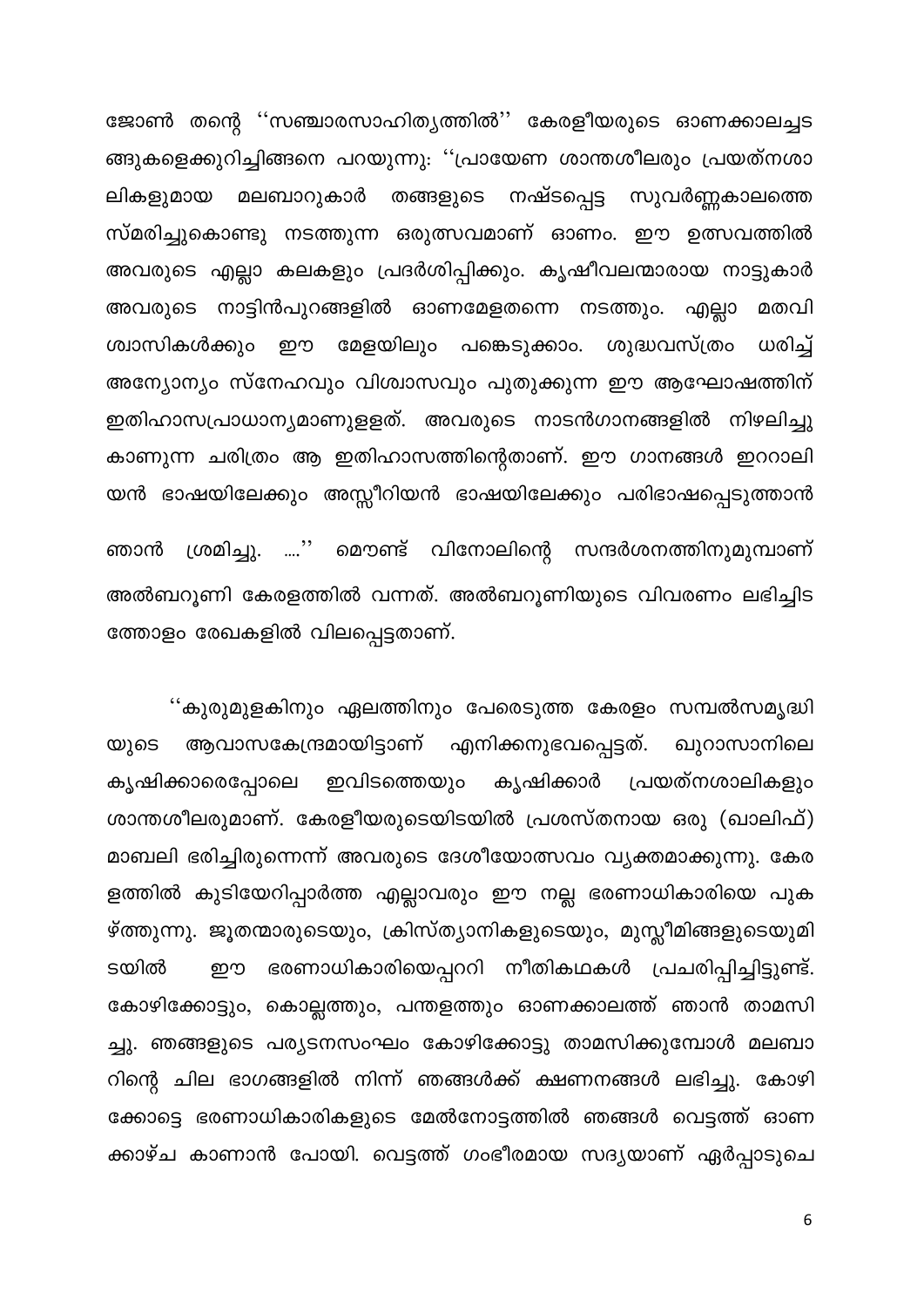യ്തിരുന്നത്. ഈ സദ്യയിൽ പൗരപ്രമുഖരായ എല്ലാവരും തുറമുഖത്തെ വിദേശികളായ വ്യാപാരികളും പങ്കുകൊണ്ടിരുന്നു. ഓണാരംഭത്തിൽ വെട്ടത്ത് നാട്ടിൽ എല്ലാവരും പങ്കെടുക്കുന്ന സദ്യകൾ വർഷംതോറും നട ക്കാറുണ്ടത്രേ. വെട്ടത്ത് ഭരണാധികാരി സദ്യയ്ക്കുശേഷം വിനോദമത്സരം ഏർപ്പെടുത്തിയിരുന്നു. ഈ മത്സരത്തിൽ ക്രിസ്ത്യാനികളും മുസ്ലീമിങ്ങളും പങ്കുകൊണ്ടിരുന്നു. രണ്ടു വരിയിൽ ഗ്രീക്കുകാർ യുദ്ധക്കളത്തിൽ ഉപയോ ഗിച്ചിരുന്ന ഒരുതരം ആയുധ(പരിച)വും ധരിച്ച് ഗ്രാമീണർ കളി തുടങ്ങി. അതുപോലെ കായികവിനോദങ്ങൾ പലതും പ്രദർശിപ്പിച്ചു. ഈ മത്സരക്കളി യിൽ വിജയിക്കുന്നവർക്ക് ഓണബിരുദം നല്കും. കളിസംഘം ഓണക്കാ ലത്ത് നാടൊട്ടുക്കും ചുററി സഞ്ചരിക്കും. നാടിന്റെ എല്ലാ ഭാഗങ്ങളിലും ഉന്മേഷവും ആഹ്ലാദവും അലതല്ലിയിരുന്നു. എല്ലാ കലാവിനോദങ്ങളും പ്രദർശിപ്പിക്കുന്ന ഈ കാലത്ത് ഓരോ നാട്ടുഭരണാധികാരിയും പ്രത്യേക മായും സമ്മാനങ്ങൾ നല്കാറുണ്ട്. കൊല്ലത്തു ചെന്നപ്പോൾ അവിടെയും വിപുലമായ നിലയിൽ ആഘോഷങ്ങൾ നടക്കുന്നു. ഈ ആഘോഷകാല ങ്ങളിൽ എല്ലാ ദേവാലയങ്ങളും അലങ്കരിച്ചിട്ടുണ്ടായിരിക്കും. പുരാതന ഗ്രീക്കുകാർ അവരുടെ ദേശീയോത്സവമായി ആഘോഷിച്ചിരുന്ന ഫണ്ണിയ ഒളിമ്പിക്കിൽ എല്ലാ കലകളും പ്രദർശിപ്പിക്കുകയും തങ്ങളുടെ രാഷ്ട്ര ത്തിന്റെ ഭദ്രതയ്ക്കായി പരിശ്രമിക്കാൻ പ്രതിജ്ഞ പുതുക്കുകയും ചെയ്തി രുന്നു. അതുപോലെ രാഷ്ട്രീയമായ ഒരു മഹോത്സവമാണ് കേരളത്തിലെ ഓണം. പണ്ഡിതനും ത്യാഗശീലനുമായ പന്തളത്ത് രാജാവ് ഓണത്തിന്റെ ഐതിഹ്യം എനിക്ക് വിവരിച്ചുതന്നു. ഈ ആഘോഷത്തിൽ ഭാഗഭാക്കാ കോഴിക്കോട്ടെയും പരിസരങ്ങളിലെയും എല്ലാ മുസ്ലീമിങ്ങളും ക്കാൻ താല്പര്യം പ്രകടിപ്പിച്ചിരുന്നു. മതപരമായ യാതൊരു തടസ്സവും ആഘോ ഷത്തെ ബാധിച്ചിരുന്നില്ല. തങ്ങളുടെ പ്രജകളുടെ ക്ഷേമാന്വേഷണാർത്ഥം ചുററിക്കൊണ്ടിരുന്നു. മുസ്ലീം രാജാക്കന്മാർ നാട് പ്രബലന്മാരെയും ക്രിസ്തീയപ്രമാണികളെയും ഉൾപ്പെടുത്തിക്കൊണ്ടുള്ള ആഘോഷങ്ങൾ കൊല്ലത്ത് ഞാൻ കണ്ടു. ചാലിയത്തും കണ്ണൂരും ഞാൻ മുസ്ലീം കുടുംബ ങ്ങളിൽ ചെന്നപ്പോൾ ഹിന്തു പ്രമാണിമാരുടെ ഓണസമ്മാനങ്ങൾ എത്തിയി രുന്നതായി കണ്ടു. കോഴിക്കോട്ടെ വഴിയമ്പലങ്ങളിലും സത്രങ്ങളിലും ഓണ

 $\overline{7}$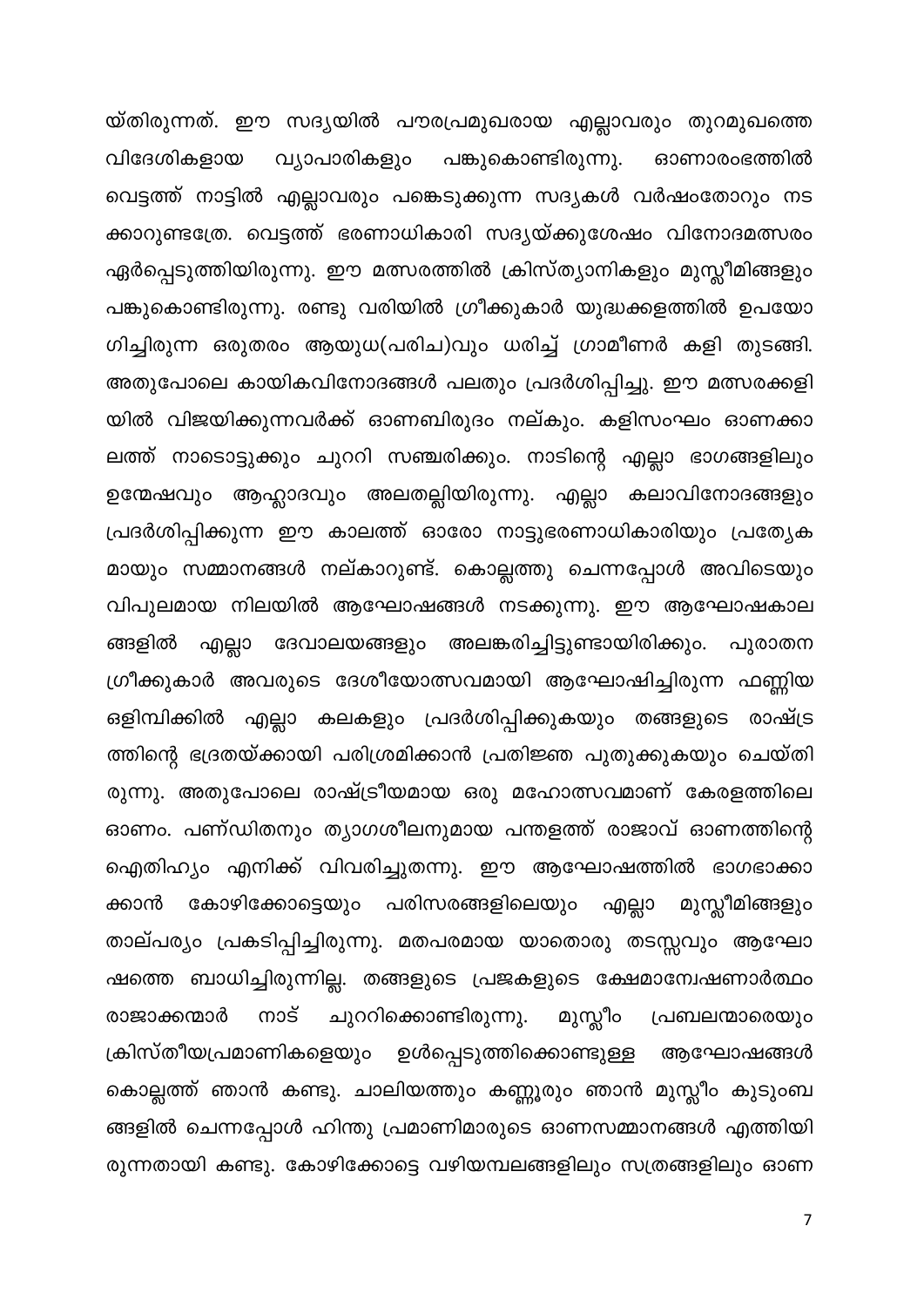ക്കാലത്ത് ആരെയും ഞാൻ കണ്ടില്ല. അവരെയെല്ലാം ഓരോരുത്തർ ഓണ ക്ഷണിച്ചുകൊണ്ടുപൊയ്ക്കഴിഞ്ഞിരുന്നു. മാഘോഷിക്കാൻ തുറമുഖത്ത് വ്യാപാരം ചെയ്യുന്ന വിദേശീയർ രാജാവിന് വിലപിടിച്ച ഓണസമ്മാനങ്ങൾ നല്കുകയും രാജാവ് അവരോട് കുശലമന്വേഷിക്കുകയും ചെയ്തിരുന്നു. കൊടുങ്ങല്ലൂർ രാജാവിന് അറേബ്യയിൽ നിന്നും ചൈനയിൽനിന്നും ഓണ സമ്മാനങ്ങൾ വ്യാപാരികൾ വഴി ലഭിച്ചിരുന്നു. അങ്ങനെ വിദേശങ്ങളുമായി സൌഹാർദ്ദഹബന്ധം പുതുക്കുവാനും ഓണാഘോഷത്തിന് സാധിക്കുന്നു. കൊടുങ്ങല്ലൂർ രാജാവ് നടത്തുന്ന സദ്യകളിലും കലാമത്സരങ്ങളിലും എല്ലാ മതവിശ്വാസികളും പങ്കെടുത്തിരുന്നു....'' അൽബറൂണിയുടെ അനുഗാമി യായി 114-ൽ വന്ന അൽഇദ്രിസിയുടെ സഞ്ചാരക്കുറിപ്പിൽ പറയുന്നു:

''ഓണക്കാലത്ത്, ശിക്ഷിക്കപ്പെട്ടിട്ടുള്ള തടവുകാർക്ക് ശിക്ഷ ഇളവു ചെയ്തു കൊടുക്കുകയും മാപ്പുനല്കുകകയും ചെയ്തിരുന്നു.പരസ്പരം ബന്ധപ്പെടുവാനും സൌഹാർദ്ദം കൂടുതൽ ദൃഢമാക്കുവാനും ഓണക്കാലം കേരളീയർക്ക് പിൻബലം നല്കിയിരുന്നു. അതിഥിപ്രിയരായ കേരളീയരുടെ മനോവിശാലത വിദേശികൾക്ക് അനുഭവപ്പെടുന്നത് ഓണക്കാലത്താണ്. ഒരു ദിവസം രാവിലെ പുറത്തുവന്നപ്പോൾ നിറഞ്ഞകുട്ടകൾ എന്റെ മുമ്പിൽ കണ്ടു അന്വേഷിച്ചപ്പോൾ ഓണസമ്മാനമാണെന്നറിഞ്ഞു. കൊല്ലത്ത് കായ ലിൽ ഏർപ്പെടുത്തിയിരുന്ന മത്സരം കാണുവാൻ ഞാനും പോയി. ആ മത്സ രത്തിന്റെ മേൽനോട്ടം ക്രിസ്ത്യാനികൾക്കും മുസ്ലീമിങ്ങൾക്കുമായിരുന്നു. ഓണക്കാലത്ത് ഇതരമതവിശ്വാസികൾക്ക് പ്രത്യേകം സമ്മാനം നല്കുന്ന പതിവുണ്ട്. എല്ലാവരും ഓണാഘോഷത്തിൽ പങ്കുകൊള്ളുന്നുണ്ട്.

1286–ൽ മതപ്രചരണാർത്ഥം വന്ന ഫ്രയർ ഓഡോറിക്കും 1347–ൽ കോഴിക്കോട്ട് താമസിച്ചിരുന്ന റീഗ് നെല്ലിയും ധർമ്മപ്രചരണാർത്ഥം നാടുഭ രിച്ചിരുന്ന മാബലിയുടെ സ്മരണയെ പുൽകിനില്ക്കുന്ന ഓണത്തെ വിശു ദ്ധാഘോഷമായിട്ടാണ് രേഖപ്പെടുത്തിയിട്ടുള്ളത്. ഓണക്കാലത്ത് അംഗഹീന ദരിദ്രരെയും ആശ്വസിപ്പിക്കാനും അവർക്കു സഹായം നല്കു രെയും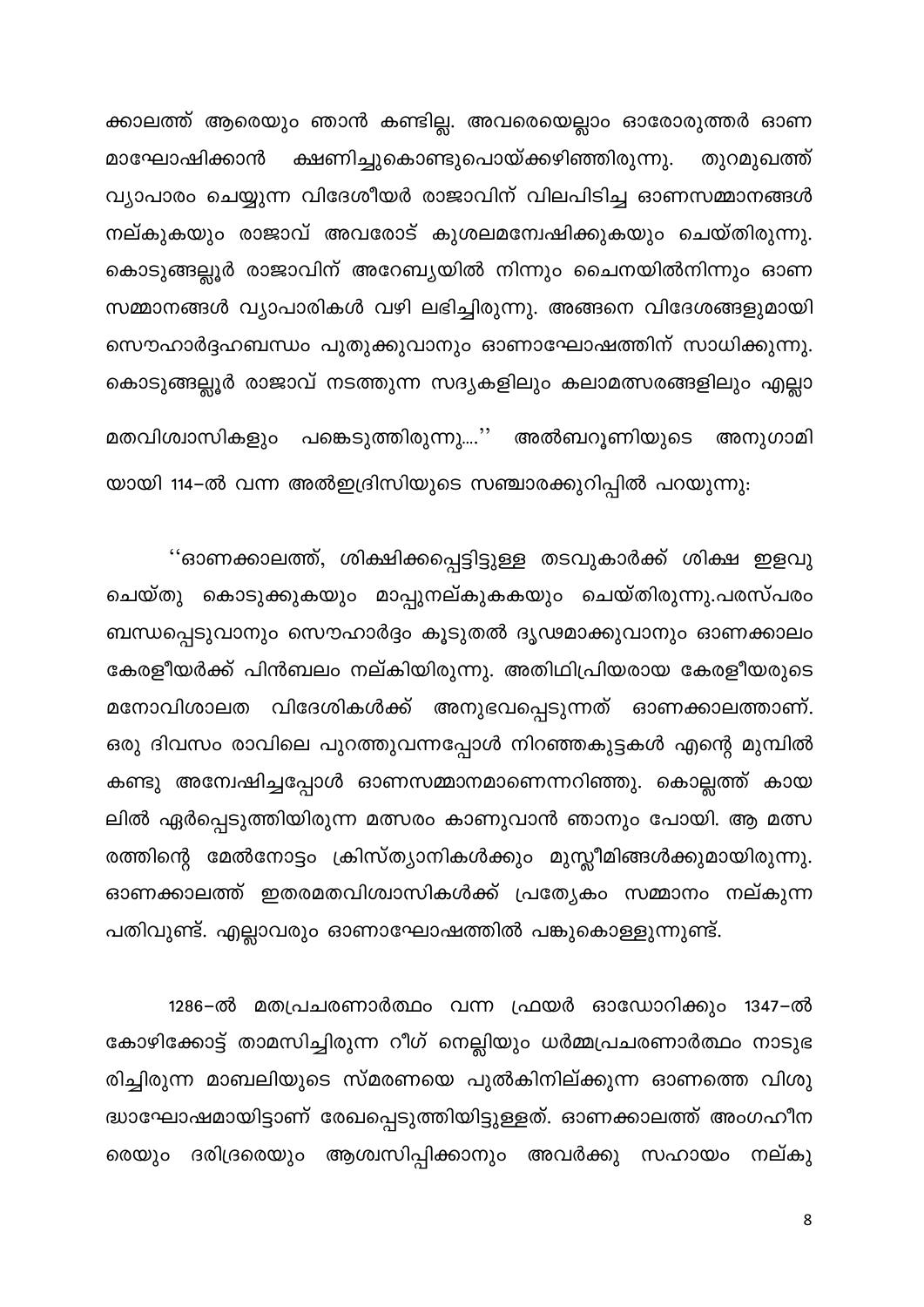വാനും രാജാക്കന്മാർ ശുഷ്ക്കാന്തി പ്രകടിപ്പിച്ചിരുന്നു. വഴിയമ്പലങ്ങളിൽ താമസിക്കുന്ന എല്ലാ അഗതികളെയും ഓണനാളുകളിൽ കോഴിക്കോട്ട് ക്ഷണിച്ചുവരുത്തി നല്കിയിരുന്നു. വ്യാപാരികൾക്ക് രാജാവ് സദ്യ പ്രത്യേകം പാരിതോഷികങ്ങൾ നൽകാൻ രാജാവ് ശ്രദ്ധിച്ചിരുന്നു. കണ്ണൂരും, ,ചാലിയത്തും ധർ<mark>മ്മ</mark>ടത്തും നെയ്തുണ്ടാക്കുന്ന വിശേഷപ്പെട്ട വസ്ത്രങ്ങൾ ഓണസമ്മാനമായി കൃഷിക്കാർക്ക് നാടുവാഴികൾ നല്കിയിരുന്നു. പണ്ഡി തൻമാർക്ക് വിലകൂടിയ വസ്ത്രങ്ങളാണ് സമ്മാനമായി നല്കിയിരുന്നത്. പുരോഹിതന്മാരുടെ അകമ്പടിയോടുകൂടി ഓണച്ചടങ്ങുകൾ രാജാവ് നിർവ്വ ഹിക്കുമ്പോൾ ദേവാലയങ്ങളിൽ ശാന്തിക്കും സമാധാനത്തിനുമായി കൂട്ട പ്രാർത്ഥന നടത്താറുണ്ട്. ഇതിൽ എല്ലാ വിശ്വാസികളും തങ്ങളുടെ പങ്ക് നിർവ്വഹിച്ചിരുന്നു. കോഴിക്കോട്ടെ പ്രമുഖന്മാരായ ഖാസിമാരുടെ വീടുക ളിൽ അരിയും തുണിയും പഴവർഗ്ഗങ്ങളും ധർമ്മം കൊടുത്തിരുന്നു.

വില്ലാൻകളി, ചേക്കേറ്, കേളികൊട്ട് തുടങ്ങിയ കളികൾ മലബാറിൽ ഓണക്കാലത്ത് നടത്തിയിരുന്നു. മന്ത്രിയും രാജാവുമായി വനവാസികൾ പ്രാകൃതമാതൃകയിൽ നടത്തുന്ന കോലംകെട്ടൽ നാടകത്തിന് വളരെയേറെ കാണികളെ ലഭിച്ചിരുന്നു. മന്ത്രിയുടെ കുററം കണ്ടുപിടിക്കുകയും ഒടുവിൽ രാജാവ് മാപ്പുകൊടുക്കുന്നതുമാണ് കോലം കെട്ടിലെ ഉളളടക്കം. ഈ കോലംകെട്ടൽ വെളിസ്ഥലങ്ങളിലാണ് നടത്തപ്പെടുന്നത്. ഇതു കാണുവാൻ വിശ്വസിക്കപ്പെടുന്നു. എഴുന്നെളളുമെന്ന് മാബലി ഓണക്കാലത്തെ കായൽയാത്രയിലും നാടുവാഴിയടക്കം വളരെപേർ പങ്കുകൊള്ളും.....'' ഒഡോറിക്കിന്റെ കലോത്സവത്തെ സംബന്ധിച്ചുളള ഫ്രെയർ വിവരണ ത്തിന്റെ ഒരു ഭാഗമാണിത്.

റീഗ്നെല്ലിയുടെ ''വെസ്റ്റേൻ എൻക്വയറി''യിൽ നമ്മുടെ ഓണക്കാ ലത്തെ പണ്ഡിതസദസ്സിനെയും സർവ്വമതസമ്മേളനത്തെയും സംബന്ധി ച്ചാണ് പറയുന്നത്. ഓണം എല്ലാവരും ആദരിക്കപ്പെടുന്ന ദേശീയാഘോഷ മാണെന്നും ഒരു കൂട്ടുകുടുംബസമ്പ്രദായം നിലവിലുണ്ടായിരുന്ന കേരള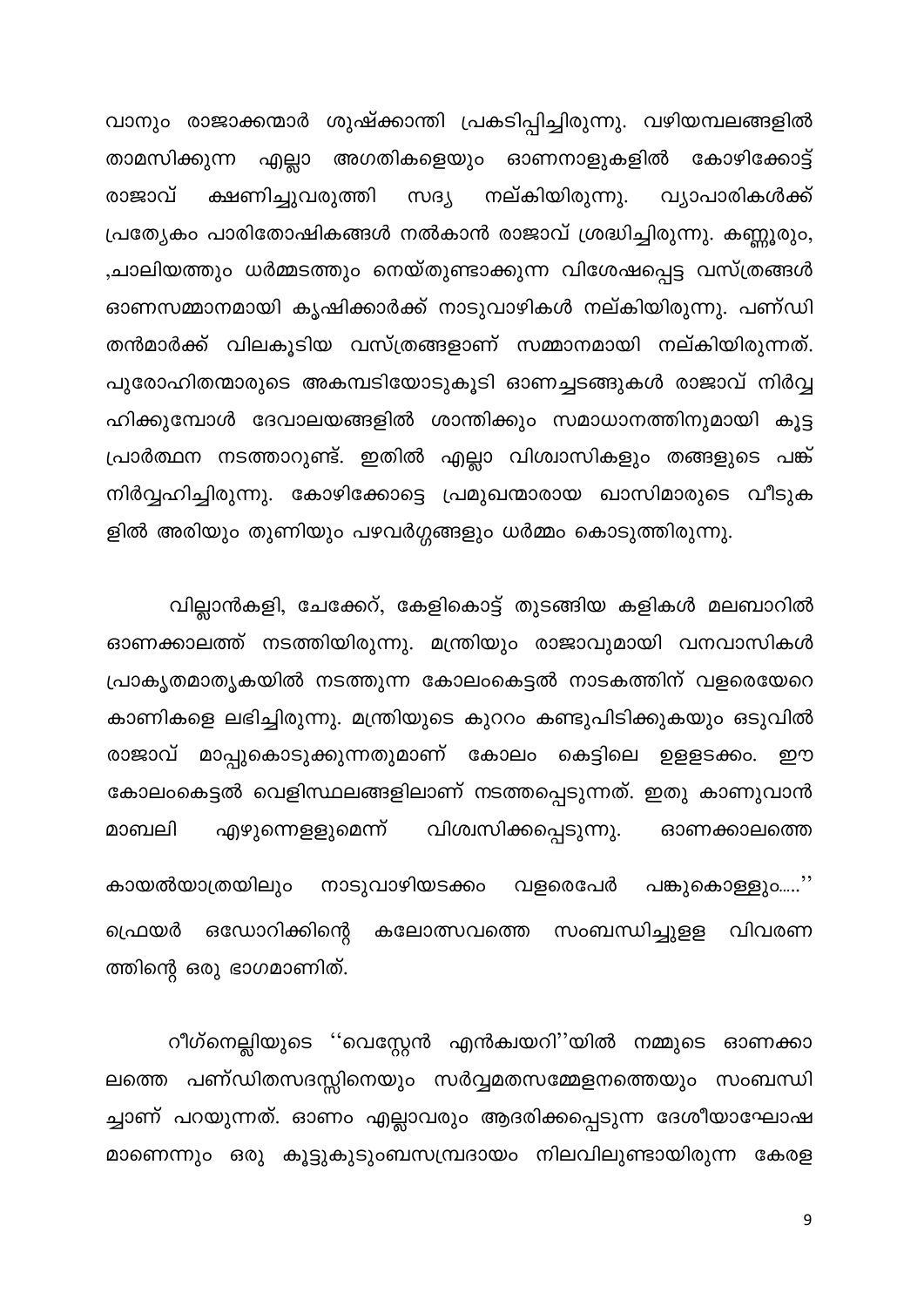ത്തിലെ രാഷ്ട്രീയോത്സവമെന്ന നിലയിലാണ് ബഹുജനങ്ങളതംഗീകരിക്കു ന്നതെന്നും റീഗ് നെല്ലി പറയുന്നു. മാബലി ഒരുസങ്കല്പകഥാപാത്രമാണെ ങ്കിലും അനുകരണീയനായ ചരിത്രപുരുഷനായിരുന്നുവെന്നും അദ്ദേഹം ഊന്നിപ്പറയുന്നു.

ആധുനികകേരളത്തിലെ ജനത പ്രജാധിപത്യത്തിന്റെയും, സോഷ്യലി സത്തിന്റെയും മാർഗ്ഗത്തിലേക്ക് പ്രവേശിക്കുകയാണ്. കഴിഞ്ഞുപോയ ആ കാലഘട്ടം ഇനി വരികയില്ലെങ്കിലും അന്നത്തെ സൌഹൃദജീവിതവും സഹ കരണബോധവും വീണ്ടെടുക്കാൻ നാം ശ്രമിക്കണം. കേരളസംസ്ക്കാരമെ നാടിന്റെ മണ്ണിൽ കുടിയേറിപ്പാർത്ത ന്നത് എല്ലാവരുടെയും றற സൌഹാർദ്ദത്തിന്റെ മണമുളള മഹത്തായ സംസ്ക്കാരമാണ്. സാമ്പത്തിക മായ വിഷമതകളും ജാതീയചിന്തയും ആധുനികകേരളത്തെ അലട്ടിക്കൊ ണ്ടിരിക്കുമ്പോൾ കുറച്ച് നേരത്തേക്കെങ്കിലും നമ്മുടെ പൂർവ്വികന്മാരുടെ സന്തോഷപ്രദമായ ജീവിതത്തെപ്പററി നാമൊന്നാലോചിക്കണം. അപ്പോൾ മത്സരങ്ങളുണ്ടായാലും വിസ്മരിച്ചുകൊണ്ടു അതെല്ലാം എന്തെന്ത് പോകാൻ നമുക്കുത്തേജനം നൽകും. കേരളത്തിന്റെ സന്ദേശം വിദേശങ്ങ ളിലറിയപ്പെട്ടത് തന്നെ ഇവിടുത്തെ മറുനാടൻ താമസക്കാർ വഴിയാണ്. നൂറ റാണ്ടുകൾക്കുമുമ്പ് തന്നെ കേരളത്തിന്ന് പ്രശസ്തി സമാർജ്ജിച്ചുകൊടു സൌഹാർദ്ദബന്ധം ഉത്തരോത്തരം ക്കാൻ സാധിച്ച നശിക്കാത്ത ആ വളർത്തുവാൻ നമുക്കു കഴിയട്ടെ. സുന്ദരമായ ഒരു ജീവിതഘടന കേരള ത്തിലുയരുമെന്ന് വിശ്വസിക്കാം. അക്കാലത്തെങ്കിലും ഓണം നമ്മുടെ ദേശീ യാഘോഷമായി കൊണ്ടാടാനും എല്ലാ ജാതീമതസ്ഥർക്കും അതിൽ സഹ കരിക്കാനും സന്ദർഭം ഉണ്ടാകേണ്ടതാണ്. കേരളത്തിന്റെ ആ നശിക്കാത്ത സൌഹൃദം ഓണക്കാലങ്ങളിൽ കൂടുതൽ സുശക്തമാകണം. പ്രാചിനകേര ളത്തിൽ സഞ്ചാരികൾ കണ്ട ഓണം ഒരു യാഥാർത്ഥ്യമായി രൂപം പ്രാപി ക്കുന്ന സുവർണ്ണഘട്ടം സമാഗതമാകണം.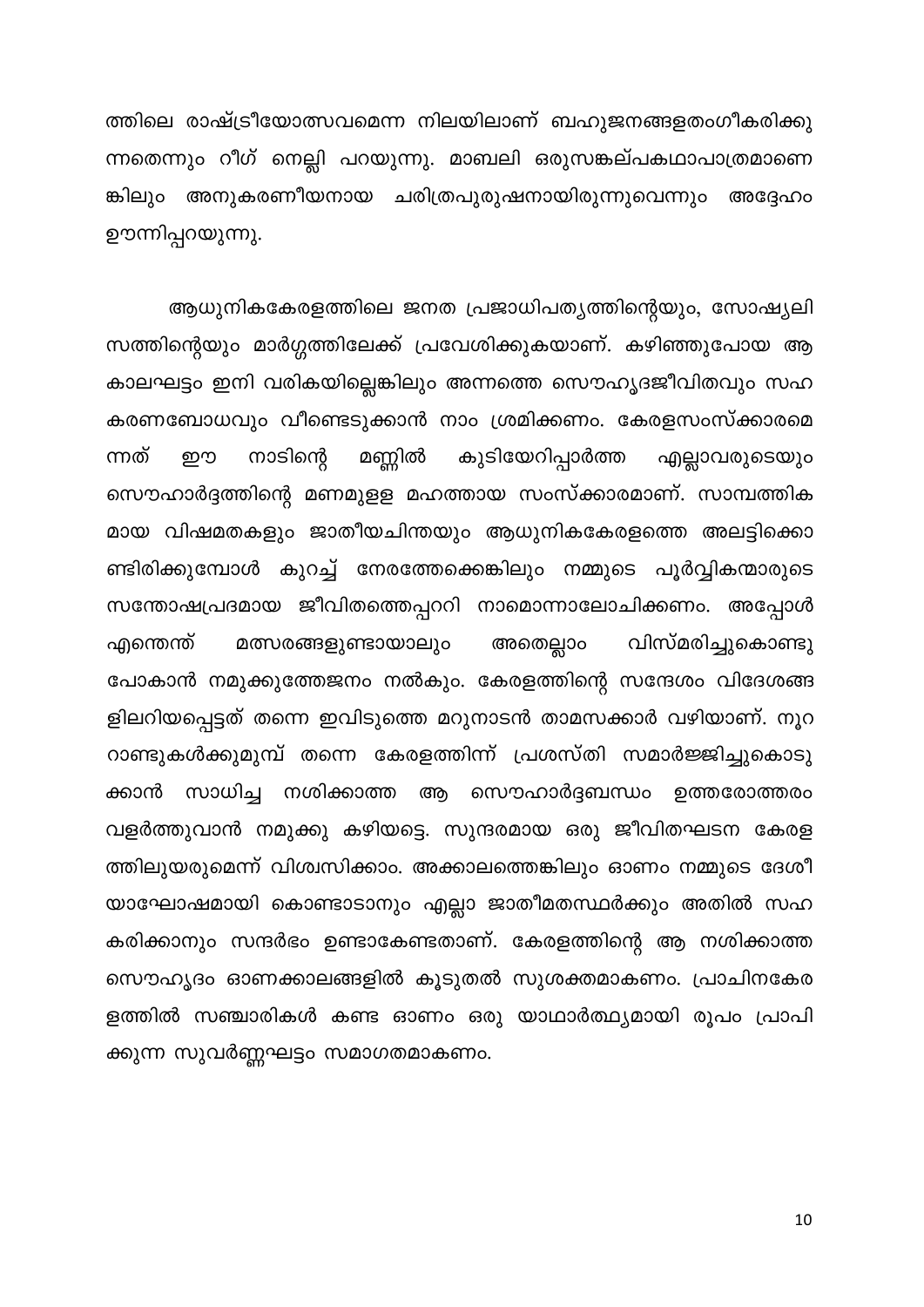#### ആലമിയുടെ കേരളയാത്ര

<span id="page-11-0"></span>ആധുനിക ചൈനയും ഇന്ത്യയും കൂടുതൽ ബന്ധപ്പെട്ടുകൊണ്ടിരി ക്കുന്ന സന്ദർഭമാണിത്. പ്രാചീനകാലത്തുതന്നെ ഇന്ത്യയുമായി ചൈനക്കു കെട്ടിയുറപ്പിക്കുവാൻ ബന്ധം കഴിഞ്ഞിട്ടുണ്ട്. അഭേദ്യമായ ഫാഹയാ ന്റെയും ഹുയാങ്ങ്സാന്റെയും ചരിത്രം സൃഷ്ടിച്ച ഭാരതപര്യടനത്തിന്നു ശേഷം മഹത്തായ പല പരിവർത്തനങ്ങളും ഇന്ത്യയിലും ചൈനയിലുമു ണ്ടായി. ഇന്ത്യയുമായി ചൈനക്കുളള ബന്ധം രണ്ടുതരത്തിലായിരുന്നു. ബുദ്ധസന്യാസികളായ ഒരു വിഭാഗത്തിന്റെ ആത്മീയനേതൃത്വം ഉത്തരേന്ത്യ യിൽ വിജയക്കൊടി നാട്ടിയ ഒരു കാലഘട്ടത്തിലാണ് ചൈനീസ് സഞ്ചാരി കളുടെ തിക്കും തിരക്കും കൂടുതൽ അനുഭവപ്പെട്ടത്. മറെറാന്നു കേരളവുമാ യുള്ള വ്യാപാരബന്ധമാണ്. പ്രശസ്തിയാർജ്ജിച്ച കൊടുങ്ങല്ലൂർ തുറമുഖ വുമായി ചൈനക്കാർ ബന്ധം സ്ഥാപിച്ചത് ബി.സി.2108ലാണെന്നാണ് ചാങ്കി യാഹൂമി (Chaankiyahumi)എന്ന ചൈനീസ് ചരിത്രകാരൻ പറയുന്നത്. ക്രിസ്തുവിനുമുമ്പ് 832–ൽ കേൺടണിൽ ജീവിച്ചിരുന്ന ചാങ്കിയാഹൂമി ''ചൈനയുടെ വിദൂരദേശബന്ധങ്ങൾ'' എന്ന ഗ്രന്ഥത്തിൽ കേരളത്തെപ്പറ റിയും വിജ്ഞേയങ്ങളായ വിവരങ്ങൾ നല്കുന്നുണ്ട്.

ചൈനയുടെ നേതൃത്വം നിരവധി നൂററാണ്ടുകളോളം സൂയി രാജവം ശത്തിന്റെ കയ്യിലായിരുന്നു. സൂയി രാജവംശജന്മാരിൽ മൂന്നാംബാബ എന്ന സഞ്ചാരപ്രിയനായ ചക്രവർത്തിയുടെകാലത്ത് റിയപ്പെടുന്ന കേരളം ഒരു സൌഹാർദ്ദപ്രതിനിധിസംഘം ഷിയാനിൽനിന്നു സന്ദർശിക്കുവാൻ പുറപ്പെട്ടു. പ്രാചീനകേരളത്തെപ്പററി വളരെയേറെകേട്ടിട്ടുളള പ്രതിനിധിസം ഘാംഗങ്ങൾ ഭക്തകവിയായ തൂളസീദാസന്റെ ഉൽകൃഷ്ടകൃതി കേരളരാജാ സമർപ്പിച്ചു. പ്രസ്തുതകൃതി വളരെക്കൊല്ലങ്ങൾക്കുമുമ്പ് വിന്നു കേരള ത്തിലെ ഒരു രാജാവ് ചൈനാക്കാർക്ക് സമ്മാനിച്ചതായിരുന്നു. ആ കൃതി സമ്മാനിച്ച കാലങ്ങൾക്കുമുമ്പു തന്നെ ചൈനയും കേരളവും പരസ്പരം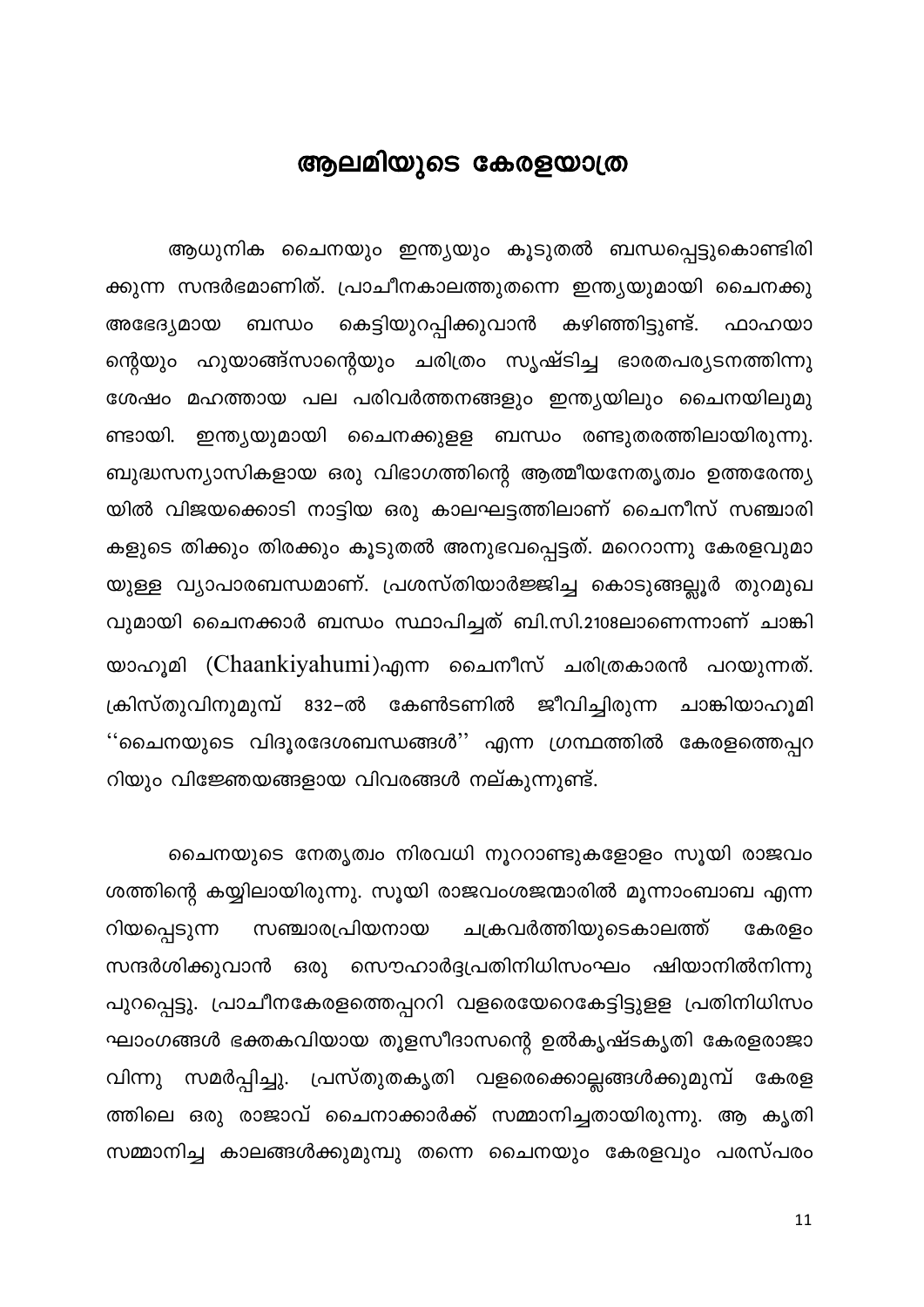ബന്ധപ്പെട്ടിരുന്നുവെന്നു രാജാവിനെ ഗ്രഹിപ്പിക്കുവാൻ പ്രതിനിധികൾക്കു കഴിഞ്ഞു. ക്രി:408–ൽ ചൈനീസ് വ്യാപാരികൾ കേരളത്തിൽ ഒരു വ്യാപാര കേന്ദ്രം സ്ഥാപിച്ചു. തെക്കൻ ചൈനയിൽ നിലവിലുളള ''ഷാർസൂങ്ങ്'' കടൽസഞ്ചാരികളുടെ നാടൻപാട്ടുകളിൽ വിദേശയാത്രയെപ്പററിയുളള വർണ്ണനകൾ കേൾക്കാം. ഒരു നാടൻപാട്ടിൽനിന്നു ലഭിച്ച ചരിത്രസംബന്ധ മായ ചെറിയ വിവരണം എച്ച്.ഏ.ഗെയിൻസ് എന്ന ചരിത്രകാരൻ Road to Ancient China ("പുരാതനചൈനയിലേക്കുള്ള മാർഗ്ഗം")എന്ന ലഘുഗ്രന്ഥ ത്തിൽ രേഖപ്പെടുത്തിയിരുക്കുന്നതിങ്ങനെയാണ്: ''ചങ്കാങ്ങിൽ നിന്നുളള കടൽസഞ്ചാരികൾ എതിർത്തുകയറുന്ന ഓളങ്ങളെ മുറിച്ചുകൊണ്ട് മസൂലി ചെന്നു വിശ്രമിക്കും. മഴക്കാലം സഞ്ചാരികളുടെ ഒഴിവുകാലം. യിൽ ലാൻതീങ്ങായുടെ രക്ഷയിലവർ സന്തോഷത്തോടെ മടങ്ങിയെത്തും.'' ചങ്കാൻ എന്നറിയപ്പെട്ടിരുന്ന ഷിയാനിൽനിന്നു മസൂലി (മസൂലിയെന്ന കൊടുങ്ങല്ലൂർ)യിലേക്കുള്ള യാത്ര ലാൻതീങ്ങയെന്ന സമുദ്രദേവതയുടെ രക്ഷയിലായിരുന്നുവെന്നു പ്രസ്തുത ഗാനത്തിൽനിന്നു മനസ്സിലാക്കാം.

അറേബ്യയിൽനിന്നു മതപ്രചരണാർത്ഥം ചൈനയിലെത്തിയ അബീ കബ്ശയുടെ സഹയാത്രക്കാരനായ വഖൂബ്ആലമി ക്രിസ്താബ്ദം 687–ൽ നടത്തിയതായി കാണുന്നു. കേരളപര്യടനം വഖൂബ്ആലമി ഒരു ഒരു ചൈനീസ് സഞ്ചാരിയായിരുന്നെന്ന് 1286–ൽ കേരളത്തിൽ വന്ന ഫ്രയർഒ ഡോറിക് തന്റെ ഗ്രന്ഥത്തിൽ സംശയാസ്പദമായി പറഞ്ഞിട്ടുണ്ട്. ആലമി യുടെ സഞ്ചാരകാലത്തെക്കുറിച്ചു അറബിയിൽ പ്രസിദ്ധപ്പെടുത്തിയിട്ടുള്ള ഗ്രന്ഥങ്ങൾ ഒഡോറിക്കിന്റെ രേഖയെ ശക്തിയുക്തം ഖണ്ഡിക്കുന്നു. പ്രസി ദ്ധതുർക്കി ചരിത്രകാരനായ അഹമ്മദ് റഫീക്ക് ആൾട്ടിനെയുടെ ചരിത്രഗ വേഷണം പല പുതിയ സംഭവങ്ങളും നമ്മുടെ മുമ്പിൽ അവതരിപ്പിക്കുന്നു ണ്ട്. ആൾട്ടിനെയുടെ ഗ്രന്ഥങ്ങളിലൂടെ നോക്കുമ്പോൾ ചൈനയും കേര ളവും തമ്മിൽ സുദൃഢമായ ബന്ധം സ്ഥാപിച്ചത് ക്രിസ്താബ്ദം അറുനൂറി ന്നുശേഷമാണ്. ഈ ബന്ധത്തിന്നു വ്യാപാരത്തെ മാത്രം അവലംബിച്ചുള്ള പ്രാധാന്യമല്ല ആൾട്ടിനെ കാണുന്നത്. ചൈനയിൽ അറേബ്യരായ ചരിത്രാ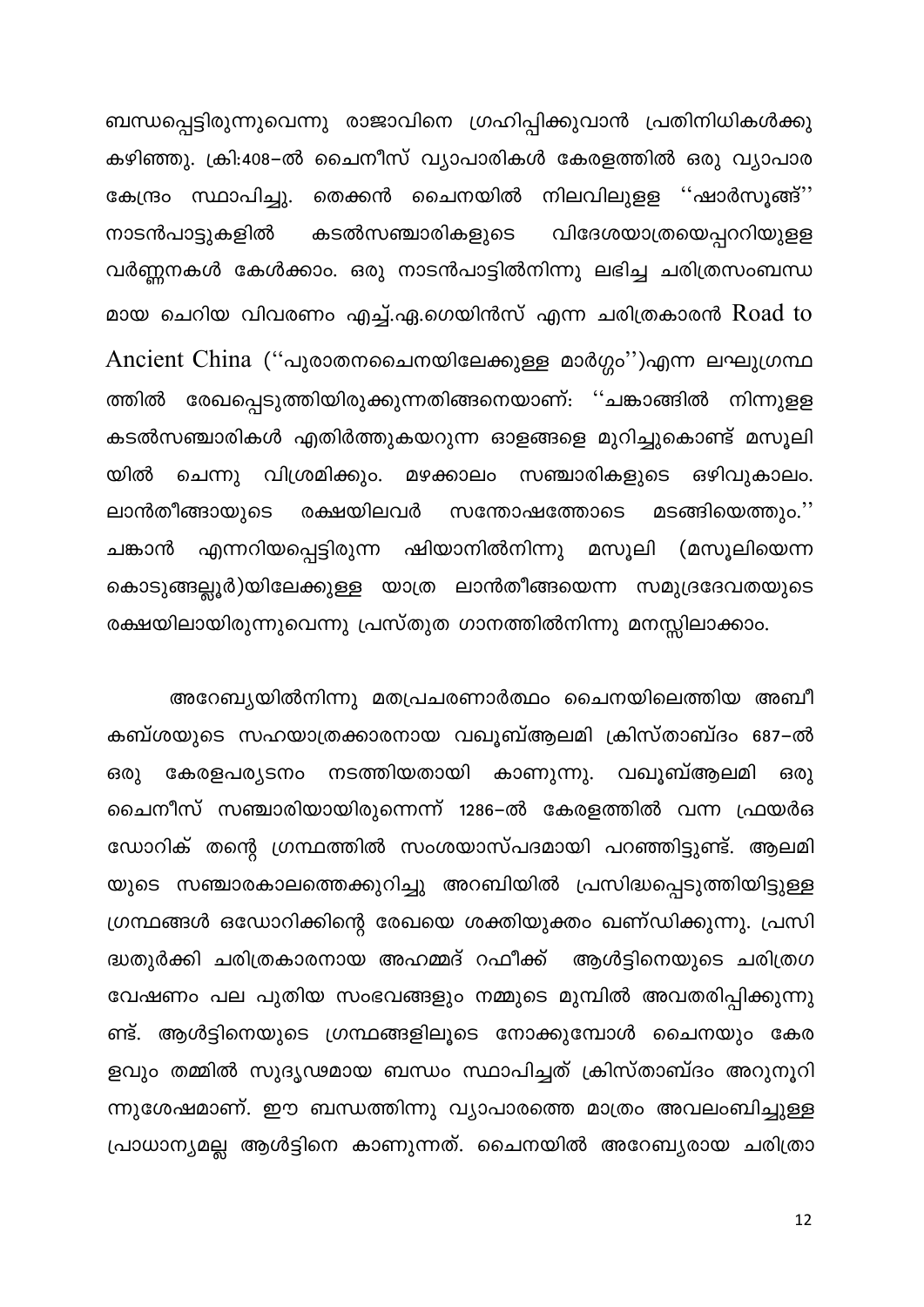മ്പേഷകരും സാമൂഹ്യപ്രവർത്തകരും പ്രവാചകന്റെ കാലത്തുതന്നെ വന്നു ് ഒടുവിൽ വന്ന വഖൂഫ് ആലമിയാണ് ചരിത്രസാഹിത്യത്തെ തുടങ്ങി. പരിപോഷിപ്പിച്ചത്. അറബിക്കച്ചവടക്കാരിൽ ഒരു ചൈനയിൽ വിഭാഗം ചൈനയിൽ മതപ്രചരണവും നടത്തി. വിദേശപര്യടനത്തിൽ അറേബ്യ ക്കുള്ള സഹജമായ ഉത്സാഹം അവരെ ലോകത്തിന്റെ എല്ലാ ഭാഗങ്ങളിലും നിഷ്പ്രയാസം പരിചയപ്പെടുത്താൻ ഉപയുക്തമായി. ചൈനയിലെ ഒരു പ്രബല മുസ്ലീംകേന്ദ്രമായ കേൻടനിൽനിന്നു വഖൂഫ് ആലമി ചൈനക്കാരും അറേബ്യക്കാരുമടങ്ങിയ യാത്രാസംഘത്തെ ഇന്ത്യയിലേക്കു നയിച്ചു. ഈ യാത്രാസംഘത്തിൽ ഒരു ജൈനമതാംഗവും ഉൾപ്പെട്ടിരുന്നു. ടാൻഗീലി യാങ്ങ് എന്ന ഈ ജൈനമതക്കാരൻ ഒരു ചരിത്രപണ്ഡിതൻകൂടിയായിരു ന്നു. മൂന്നു കപ്പലുകളിലായി പുറപ്പെട്ട യാത്രാസംഘം ഒരു കൊടുങ്കാററില കപ്പെട്ടു. രണ്ടു കപ്പലുകൾ 687 ഒക്ടോബറിൽ കേരളത്തിലെത്തി. കൊടുങ്ങ ല്ലൂർ ടാൻഗീലിയാങ്ങിനും വഖൂഫ് ആലമിക്കും ഗംഭീരമായ സ്വീകരണമാണ് നൽകിയത്.

ടാൻഗീലിയാങ്ങിന്റെ മതപ്രചരണം കേരളത്തിന്റെ ദക്ഷിണഭാഗങ്ങ ളിൽ നിർബാധം തുടർന്നു. മൊറോക്കെ, ടൂണിസ്, ഈജിപ്ത് തുടങ്ങിയ രാജ്യങ്ങളിൽനിന്നു കച്ചവടക്കാർ കൊടുങ്ങല്ലൂർ വന്നു താവളമടിച്ചിരുന്ന കാലമായിരുന്നു അത്. വഖൂഫ് ആലമി കൊടുങ്ങല്ലൂർ രാജാവിന്റെ അതിഥി താമസിച്ചു. രാജകുടുംബത്തിൽ പെട്ട ഒരു പ്രമുഖന് വിഷം യായി തീണ്ടിയതായി വഖൂഫ് ആലമിയെ അദ്ദേഹത്തിന്റെ സുഹൃത്തുക്കൾ അറി യിച്ചു. വിഷവൈദ്യത്തിൽ വൈദഗ്ദ്ധ്യം സമ്പാദിച്ച ആലമി വിഷമിറക്കി. രാജാവ് ആലമിയെ തന്റെ സ്വന്തം വൈദ്യനായി അംഗീകരിച്ചു. ആലമി കൊട്ടാരവൈദ്യനായി ജോലിനോക്കുമ്പോൾ അദ്ദേഹത്തിന് എഴുപത്തെട്ട് വയസ്സ് പ്രായമുണ്ടായിരുന്നു. ആലമിയുടെ ചൈനീസ് സുഹൃത്തുക്കൾക്ക് താമസിക്കാനുള്ള സ്ഥലവും കെട്ടിടവും രാജാവ് നല്കി. ചൈനയും കേര ളവും തമ്മിലുള്ള വ്യാപാരസംബന്ധമായ എല്ലാ ബന്ധങ്ങളും ആലമിയുടെ മേൽനോട്ടത്തിൽ നടന്നു. പന്ത്രണ്ടു സംവത്സരത്തെ കേരളത്തിലെ താമസ ത്തിന്നുശേഷം ക്രി:699ൽ ചൈനയിലേക്കു മടങ്ങി. ചൈനയിലെത്തിയ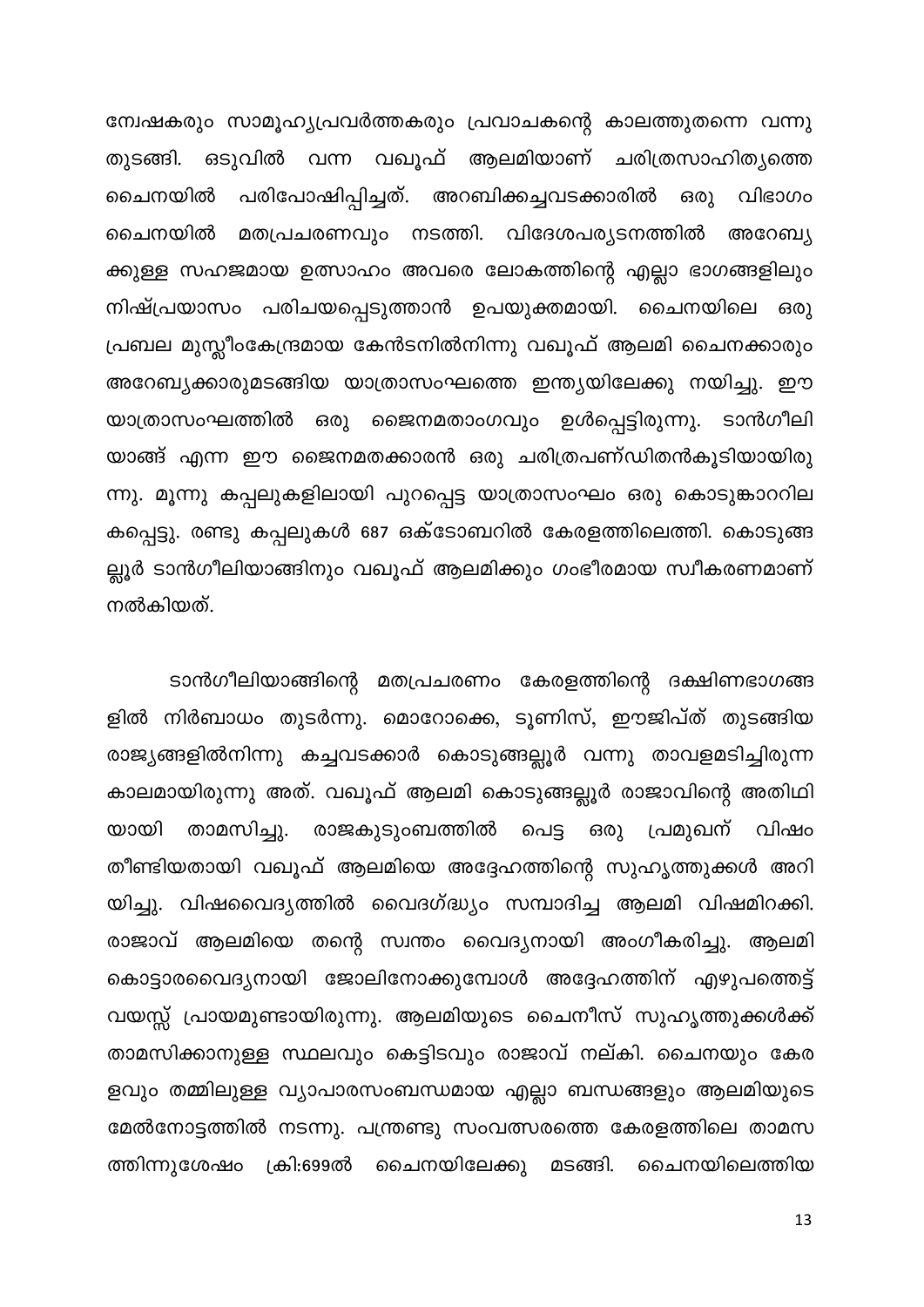ഉടനെ ചൈനീസ് മുസ്ലീംകളുടെ ന്യായാധിപനായി ആലമിയെ തിരഞ്ഞെടു ത്തു. പക്ഷെ സഞ്ചാരപ്രിയനായ ആലമി തൊണ്ണൂററി ഒന്നാമത്തെ വയസ്സിൽ അന്തരിച്ചു. കേൺടനിലെ ഒരു തീർത്ഥാടനസ്ഥലമായി ആലമിയുടെ ശ്മശാ നമണ്ഡപം അറബികളെയും ചൈനാക്കാരേയും ആകർഷിച്ചുകൊണ്ടിരു ന്നു.

ആലമിയെ ഒരു പരിഷ്ക്കർത്താവിനെപ്പോലെ ഗണിച്ചിരുന്ന ദാൻഗി ലിയാങ്ങ് ''ടാൻഗിലിയാസ് നോട്ട്സ്'' എന്ന ചരിത്രഗ്രന്ഥത്തിൽ ഇങ്ങിനെ എഴുതിയിരിക്കുന്നു: ''കപ്പൽ കാററിലകപ്പെട്ടിട്ടും ധീരനായ ആലമി എല്ലാവ സമാശ്വസിപ്പിച്ചുകൊണ്ടിങ്ങനെയാണ് പറഞ്ഞത്: 'ആത്മാവിനു രെയും ധൈര്യം നൽകാൻ സർവ്വശക്തനോടു പ്രാർത്ഥിക്കുക, ധൈര്യമായിരുന്നാൽ കൊടുങ്കാററിനെ നമുക്കു കീഴടക്കാം. എല്ലാവരും ഹൂക്കവലിച്ചു ഫലിതം പറയുക. കപ്പൽ കരക്കണയും...' ആലമി കർമ്മം ചെയ്യുന്നതിൽ എപ്പോഴും ശുഷ്ക്കാന്തിയുളളവനായിരുന്നു. പകയും, അസൂയയും, അഹന്തയും അദ്ദേ ഹത്തെ ഒരിക്കലും സ്പർശിച്ചില്ല. സഞ്ചാരവേളയിൽ ഇതിഹാസകഥകൾ വർണ്ണിച്ചുപറയുകയും യാത്രാവിവരണങ്ങൾ എഴുതി സൂക്ഷിക്കുകയും ചെയ്യുന്നതിൽ ആലമി പ്രത്യേകം ശ്രദ്ധിച്ചിരുന്നു. ചൈനയിൽനിന്നു മലബാ റിലേക്കു വരുന്ന സഞ്ചാരികളുടെ എണ്ണം ഓരോ വർഷത്തിലും കൂടിക്കൂടി ശക്തിമത്തായിരുന്നു. വന്നു. ആലമിയുടെ പ്രേരണാശക്തി അത്രയും ഇന്ത്യാ ചൈന ബന്ധത്തെ ദൃഢതരമാക്കിയ ആലമിയെ ആത്മീയഗുരുവി നെപ്പോലെ ഞാൻ ബഹുമാനിക്കുന്നു."

ആലമി കേരളത്തെസ്സംബന്ധിച്ചു തന്റെ ചരിത്രഗ്രന്ഥത്തിൽ എന്താണ് പറഞ്ഞിട്ടുളളതെന്നറിയാൻ നമുക്കാഗ്രഹമുണ്ട്. ആലമിയുടേതായി വിശ്വ ലഭിച്ചിട്ടുള്ളത് ഇരുപത്തേഴ് വിശിഷ്ടഗ്രന്ഥങ്ങളാണ്. സാഹീത്യത്തിനു ഇതിൽ പതിനാറെണ്ണം ലോകത്തിലെ ഇതര ഭാഷകളിലേക്ക് പതിനാലാം നൂററാണ്ടിനുമുമ്പുതന്നെ പകർത്തപ്പെട്ടിട്ടുണ്ട്. ചൈനീസ് ഭാഷയിൽ ആദ<mark>്</mark>യ മായി ഖുർആന്റെ ഒരപൂർണ്ണവ്യാഖ്യാനം എഴുതിയത് ആലമിയാണ്. മദ്ധ്യകാ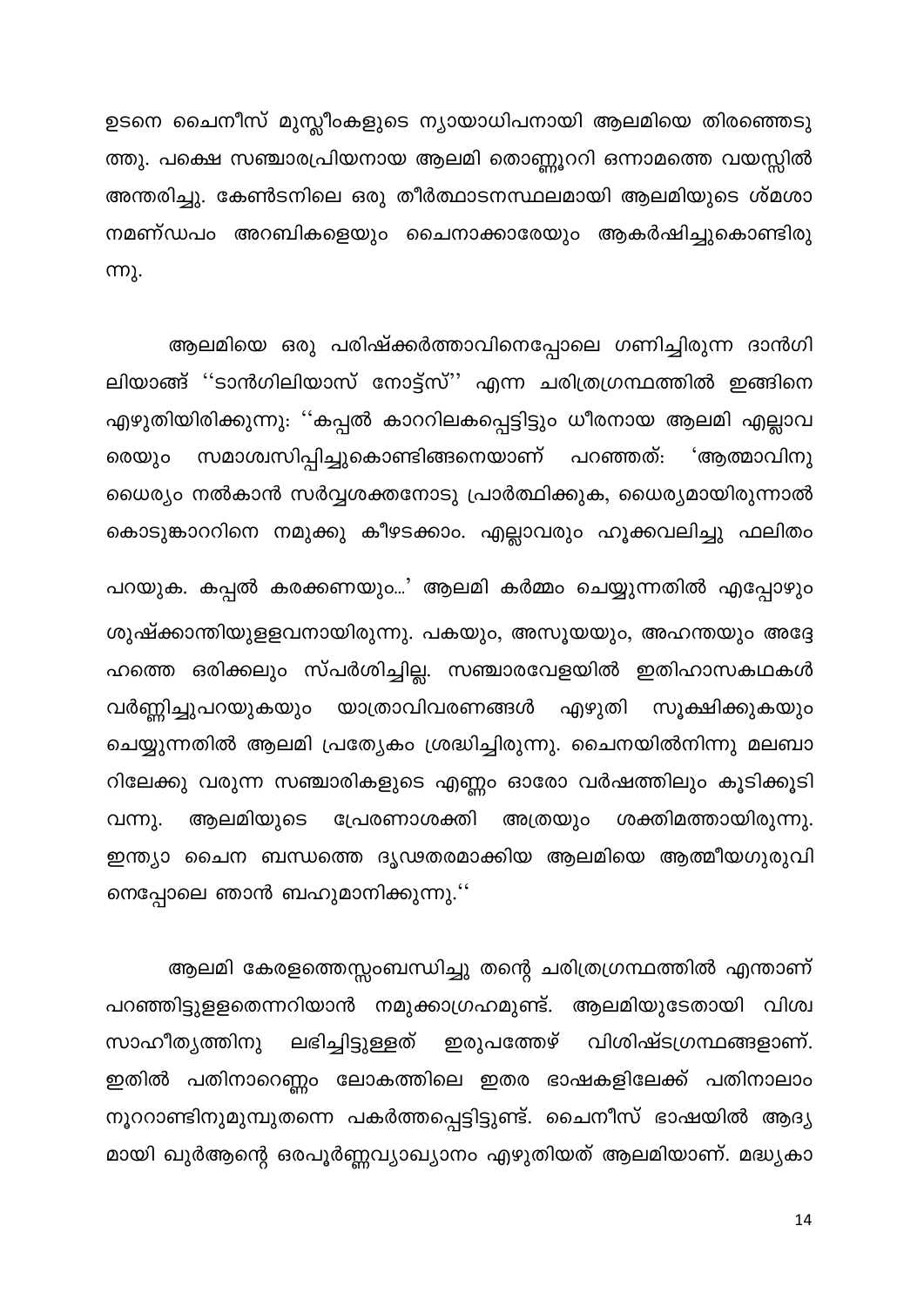ലചൈനയുടെ ഇതിഹാസമെന്നത് പണ്ഡിതവര്യനായ സ്മര്യപുരുഷന്റെ ഉൽകൃഷ്ടഗ്രന്ഥങ്ങൾകൂടി ഉൾക്കൊള്ളുന്നതാണ്. ''കാൻടനിൽ നിന്നു കട ലുകൾക്കപ്പുറത്തേക്ക്'' എന്ന ചൈനീസ് സഞ്ചാരകൃതിയിൽ ആലമി കടൽക്കൊള്ളക്കാരെയും വ്യാപാരപ്രമുഖൻമാരെയും സംബന്ധിച്ച് വിവരി ക്കുന്നു. ''അർമേനിയക്കാരുടെ സമുദ്രസഞ്ചാരത്തെപ്പററി വളരെ ചെറുപ്പ ത്തിൽതന്നെ ഞാൻ കേട്ടിട്ടുണ്ട്. ഒരു സഞ്ചാരിയാകാനുളള എന്റെ അഭി ലാഷം അർമേനിയൻ സഞ്ചാരകഥ വായിച്ചതോടുകൂടി മൂർദ്ധന്യത്തിലെ ത്തി. അറേബ്യയിൽനിന്നു ചൈനയിലേക്കു യാത്ര തിരിക്കുമ്പോൾ തന്നെ ഏഷ്യ മൈനറിന്റെ എല്ലാ ഭാഗങ്ങളും ചുററിക്കാണാമെന്നാഗ്രഹിച്ചു. ചൈന യിൽ വ്യാപാരമാന്ദ്യം സംഭവിച്ച ഒരു കാലത്താണ് ഞങ്ങളുടെ യാത്രാ സംഘം കാൻടനിൽ എത്തിയത്. വ്യാപാരികളിൽ ഭൂരിപക്ഷവും പേർഷ്യൻ ഉൾക്കടൽ തീരത്തിൽ നിന്നു വന്നിട്ടുള്ള സാജിയ വർഗ്ഗക്കാരായിരുന്നു. സൂയി രാജവംശക്കാരുടെ പ്രതാപം നിലനിന്ന കാലത്ത് സാജിയവർഗ്ഗക്കാർ കാൻടനിൽ വ്യാപാരം ചെയ്തിരുന്നു. മുത്തുച്ചിപ്പികളും രോമക്കമ്പിളികളും കച്ചവടം ചെയ്തിരുന്ന സാജിയക്കാരുടെ അടുത്ത യാത്ര മലബാറിലേക്കാ യിരുന്നു. മലബാർ കച്ചവടത്തിൽ എന്റെ പിതാമഹനായ നഖൂദസയ്യിദ് ഇട പെട്ടിരുന്നതായി ഞാൻ അറേബ്യയിൽ വെച്ചു കേട്ടിട്ടുണ്ട്. വാസനയുള്ള വനോല്പന്നങ്ങൾ അറേബ്യയിൽ കൊണ്ടുവന്നിരുന്നത് മലബാറിൽനിന്നാ അർമേനിയക്കാരും, ടുണീഷ്യക്കാരും ഈജിപ്ത്കാരും യിരുന്നു. றற വ്യാപാരത്തിൽ പാരമ്പര്യമുളളവരായിരുന്നു.

ചൈനയിൽ ആദ്യമായി വന്നപ്പോൾ വ്യാപാരികൾക്ക് ഒരു സംഘടന ഞാൻ കണ്ടില്ല. രണ്ടു കൊല്ലക്കാലം ചൈനയിൽ താമസിച്ചപ്പോൾ അറബി കളായ പതിനേഴാളുകൾ ഒരു വ്യാപാരസംഘം സ്ഥാപിച്ചു. ഈ വ്യാപാര സംഘത്തിന്റെ സഹായത്തോടുകൂടി വിദേശയാത്രക്കുള്ള സൗകര്യങ്ങൾ ലഭിച്ചു. കാൻടനിൽ നിന്നു സാൻസനിലേക്കു യാത്രാസംഘം പുറപ്പെട്ടു.

സാൻസനിൽനിന്നു മലബാർ യാത്രക്കായി സജ്ജീകരണങ്ങൾ മൂന്നു യാത്രാക്കപ്പലുകളിലായി ഞങ്ങൾ പുറപ്പെട്ടു. ചെയ്തു. മൂന്നാം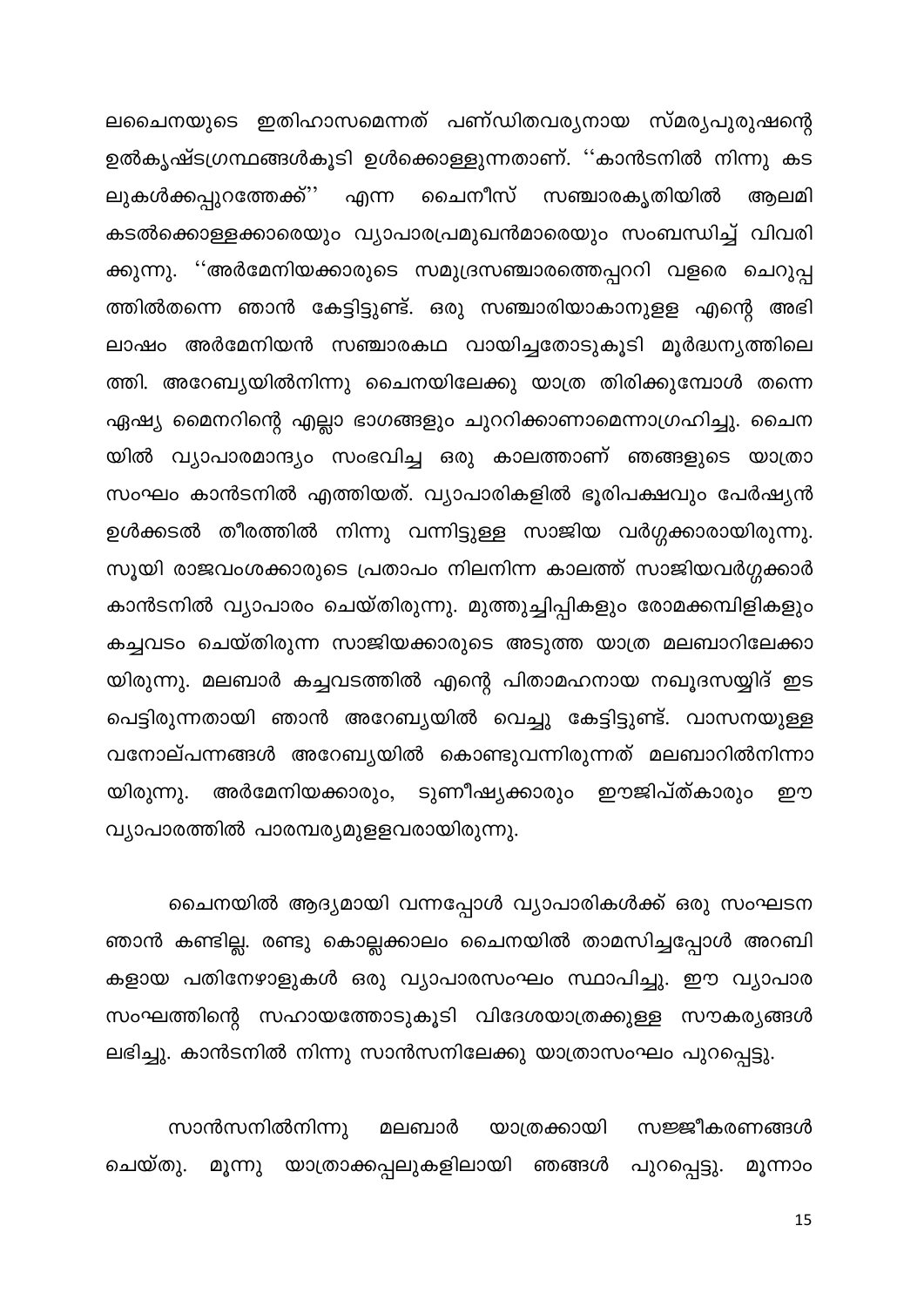ദിവസം വിശ്രമാർത്ഥം ഒരു ദ്വീപിൽ അടുത്തു. വീണ്ടും പുറപ്പെട്ടു. ദ്വീപിൽ നിന്ന് ഉദ്ദേശം നൂററിഅറുപതു നാഴിക ഞങ്ങളുടെ കപ്പലുകൾ നീങ്ങി. ആക സ്മികമായ ഒരു കൊടുങ്കാററ് ഞങ്ങൾക്കുമുകളിൽ ഭീകരശബ്ദമുണ്ടാക്കി ത്തുടങ്ങി. പിന്നിലായിരുന്ന ചെറിയ കപ്പൽ കാററിലകപ്പെട്ടു. അവരിൽ ആരെയും രക്ഷിക്കുവാൻ ഞങ്ങൾക്കു കഴിഞ്ഞില്ല. ഒരു രാത്രി മുഴുവനും ഞങ്ങളുടെ രണ്ടു കപ്പലുകൾ അലക്ഷ്യമായി കടലിൽ അലഞ്ഞു. വെളിച്ചം വീശിയപ്പോൾ നിരാശരായ ഞങ്ങൾ കൂട്ടുകാരെ അന്വേഷിച്ചു ബഹുദൂരം സഞ്ചരിച്ചു. കാററിലകപ്പെട്ട കപ്പലിന്റെ അവശിഷ്ടങ്ങളൊന്നും കണ്ടുകിട്ടി യില്ല. മലബാറുമായി വലിയ നിലയിൽ വ്യാപാരം നടത്തുന്ന ചുവാംഗ്കാര നായ ദാൻയായും കൊടുങ്കാററിലകപ്പെട്ട കപ്പലിലുണ്ടായിരുന്നു. മാർഗ്ഗ ദർശിയും ധൈര്യശാലിയുമായ ദാൻയായെ ഒരിക്കലും മറക്കാൻ കഴിയുക യില്ല. ക്ഷീണിതരും ദു:ഖിതരുമായ ഞങ്ങൾ പതിനെട്ടാം ദിവസം മറെറാരു ദ്വീപിലെത്തി. ജനവാസമില്ലാത്ത ആ ദ്വീപിൽനിന്നു മൂന്നു ദിവസത്തെ യാത്രക്കുശേഷം മലബാർ തീരത്തടുത്തു.

കാൻടനിൽനിന്നു അധി:കൃതർ നല്കിയിരുന്ന സാക്ഷിപത്രം ഞാൻ നാടുവാഴിക്കു സമർപ്പിച്ചു. പ്രത്യേകമായി പണി ചെയ്യിപ്പിച്ച അതിഥി മന്ദിര ത്തിൽ താമസിക്കാൻ അനുമതി ലഭിച്ചു. ഹുയാങ്ങ്സാൻ ഉപയോഗിച്ചതായി ചൈനക്കാർ വിശ്വസിക്കപ്പെടുന്ന പാനപാത്രവും ഒരു വടിയും മലബാർ രാജാവിന്നു കാഴ്ചവസ്തുക്കളായി ഞാൻ സമ്മാനിച്ചു. മലബാർ തീരങ്ങ ളിൽ വ്യാപാരസ്തംഭനം തുടർന്നുകൊണ്ടിരുന്ന സന്ദർഭമായിരുന്നു അത്. വിദേശവ്യാപാരികളിൽ പലരും സ്ഥലം വിട്ടിരുന്നു. എന്നാലും ഈജി പ്ത്കാരിൽ കോഴിക്കോട്ടുതന്നെ താമസിച്ചിരുന്നു. ചിലർ കൊടുങ്ങ ല്ലൂർനിന്നു വിദേശങ്ങളിലേക്കു ഉല്പന്നങ്ങൾ നേരിട്ടു കയററി അയച്ചിരു ന്നു. കൊല്ലം, കൊച്ചി, പരപ്പനങ്ങാടി, കണ്ണൂർ എന്നീ പ്രദേശങ്ങളിൽ ഉല്പ ന്നങ്ങൾ സംഭരിച്ചിരുന്നു. കടൽക്കള്ളൻമാരുടെ വർദ്ധിച്ചുവരുന്ന ലഹളയൊ തുക്കുവാൻ രാജാവും പട്ടാളവും പരിശ്രമിക്കുന്ന കാലമായിരുന്നത്, വിദേ കടലിൽവെച്ചാക്രമിച്ചു ശത്തേക്കുപോകുന്ന കപ്പലുകൾ ഉല്പന്നങ്ങൾ കൊള്ളചെയ്തു യാത്രക്കാരെ വധിക്കുന്ന ക്രൂരപ്രവൃത്തികളിൽ ഏർപ്പെട്ടിരി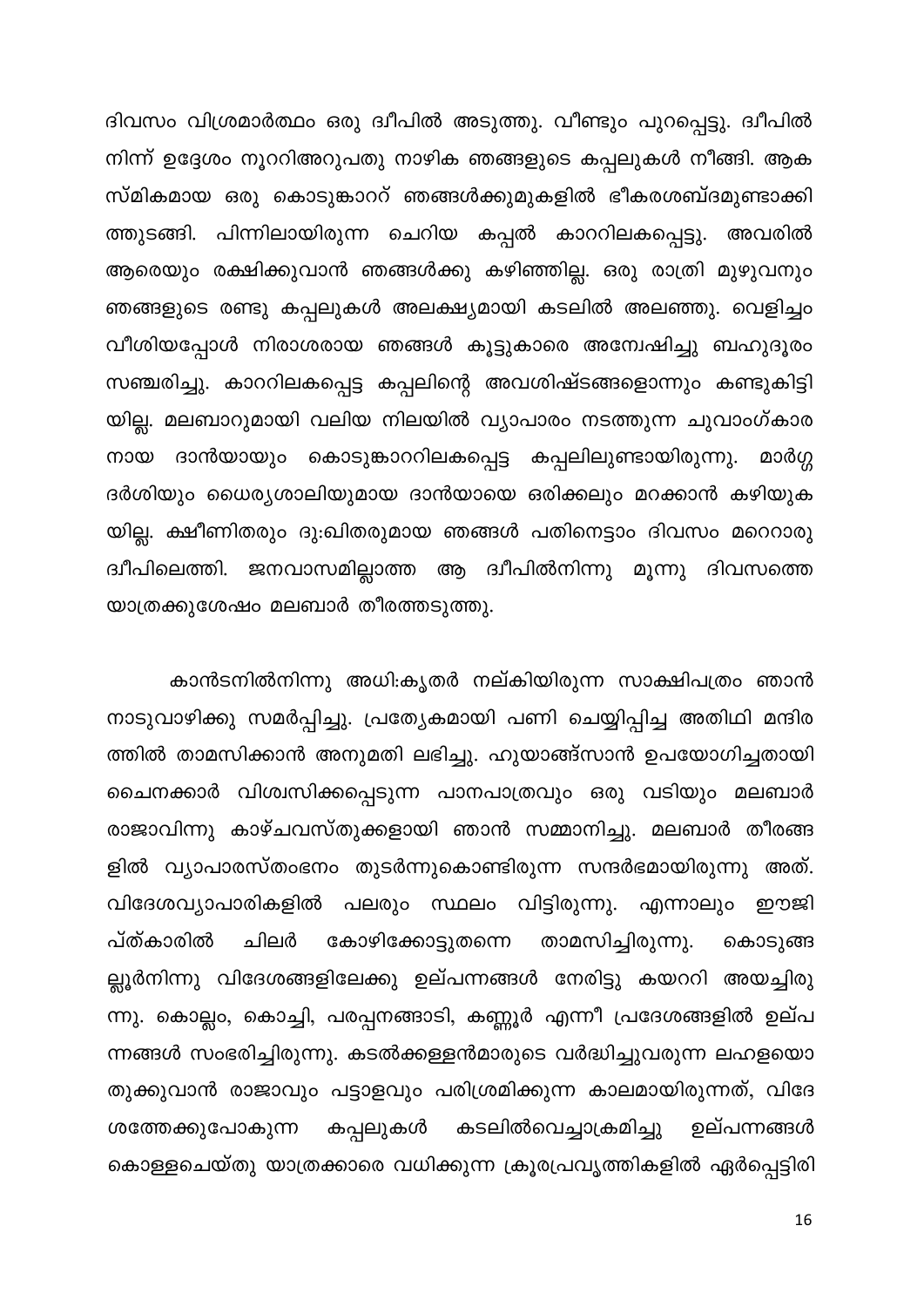ക്കുന്നവരെ ഒതുക്കാൻ രാജാവിന്നു വളരെയേറെ സാഹസപ്പെടേണ്ടിവന്നു. അറബിക്കപ്പിത്താന്മാരുടെ സഹായത്തോടുകൂടി ലഹള നിശ്ശേഷം രാജാവ് ഒതുക്കി.

ചൈനക്കാരുടെ താമസ സൌകര്യത്തിനായി കോഴിക്കോട്ടും കൊടു കെട്ടിടങ്ങൾ നിർമ്മിച്ചിരുന്നു. ങ്ങല്ലൂരും പ്രത്യേകാ ചൈനയിൽനിന്നു പുതിയ കപ്പലുകൾ മലബാറിൽ വാങ്ങിയിരുന്നു. മലബാറിലെ വലിയ മര ങ്ങൾ ചൈനക്കാരുടെ കച്ചവടച്ചരക്കുകളിലെ പ്രത്യേക ഇനമായിരുന്നു. നിന്നും സുഗന്ധസാധനങ്ങൾ ചൈനയിലേക്കും –ചൈനയിൽ മയിൽ, മാൻ, രോമം തുടങ്ങിയവ മലബാറിലേക്കും കയററി അയച്ചിരുന്നു. ചൈന ക്കാരുടെ രോമവസ്ത്രവും പട്ടുവസ്ത്രവും മലബാറിൽ കൂടുതൽ വിററഴി ഞ്ഞിരുന്നു. മലബാറിൽ നൂൽവ്യവസായം പരിഷ്ക്കരിച്ചത് ചൈനക്കാരുടെ സമ്പർക്കംകൊണ്ടാണ്. ചൈനീസ് വ്യാപാരികൾക്ക് മലബാറിലെ കടൽ തീരങ്ങളിൽ വളരെ സ്വാധീനമുണ്ടായിരുന്നു. എന്നെ മലബാറിലെ ജന ങ്ങളും ഭരണകർത്താക്കളും ഒരു ചൈനീസ് പ്രതിപുരുഷനായി ബഹുമാനി ച്ചിരുന്നു. പ്രായേണ എല്ലാ മതക്കാരും മലബാറിലുണ്ട്. എല്ലാ മതവിശ്വാസി കൾക്കും പ്രചരണസ്വാതന്ത്ര്യം അനുവദിച്ചിരുന്നു. പുരാതനവൈദ്യസമ്പ്ര ദായം മലബാറിൽ നിലനില്ക്കുന്നു. തച്ചുശാസ്ത്രത്തിലും വൈദ്യശാസ്ത്ര ത്തിലും പ്രാവീണ്യം നേടിയിട്ടുള്ളവർ രാജകുടുംബങ്ങളിലുണ്ട്. ഞാൻ പ്രധാന പട്ടണങ്ങളിലെല്ലാം താമസിച്ചു. എന്റെ താമസക്കാലത്തൊന്നും ഒരാ ഭൃന്തരലഹളയും മലബാറിൽ ഉണ്ടായിട്ടില്ല. രണ്ടു രാജാക്കന്മാർ തമ്മിൽ കൊല്ലത്ത് കോയ്മാവകാശത്തിന്നായി മത്സരിച്ചു. മത്സരം യുദ്ധമായില്ല. ചാലിയം എന്ന സ്ഥലത്തു അറബികളുടെ കോളനിയുണ്ടായിരുന്നു. ഇസ്ലാം മതം പ്രചരിപ്പിക്കാനായി അറബീകളിൽ പലരും മലബാറിൽ സഞ്ചരിച്ചിരു ന്നു. മലബാറിന്റെ പലഭാഗങ്ങളിലും ഇസ്ലാം മതം മതാനുയായികൾ വർദ്ധി

ച്ചുവന്നു.......''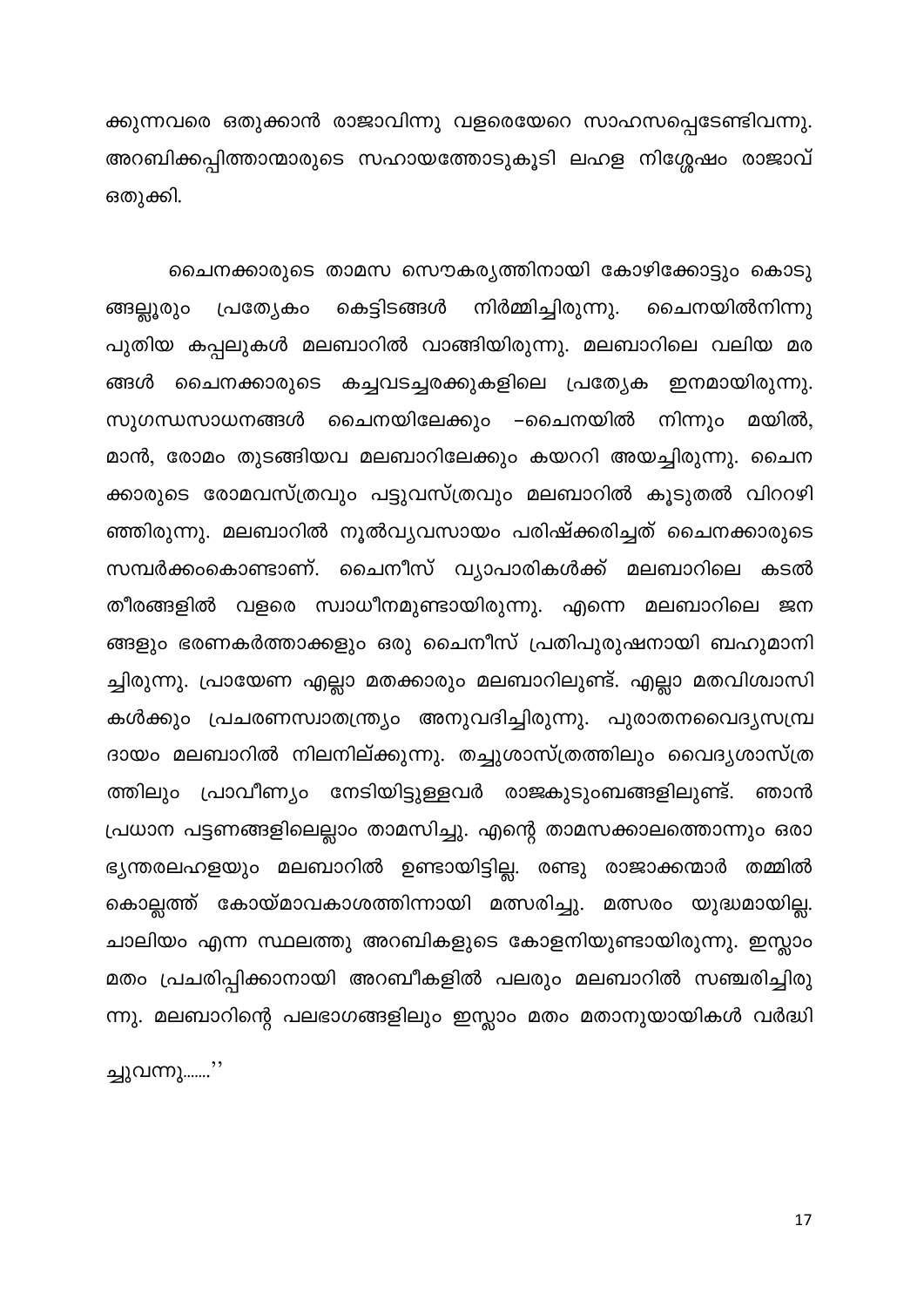ക്രിസ്താബ്ദം 618 മുതൽ 907 വരെ ഷാങ്ങ് വർഗ്ഗക്കാർ ചൈനയിൽ ഭരണം നടത്തി. ഈ ഭരണകാലത്ത് വിദേശീയരായ മുസ്ലീമീങ്ങൾ ചൈന യിൽ വളരെയേറെ കുടിയേറിപ്പാർത്തു. ചൈനയിൽ മുസ്ലീം പ്രാബല്യം വർദ്ധിച്ച ഘട്ടത്തിലാണ് ''ജിസിയ''നിഷേധമെന്ന സമരം നടന്നത്. ഈ സമ പ്രധാനനേതൃത്വമേറെറടുത്തിരുന്ന രത്തിൽ ഖലീഫാഖാലിദ്ബ്നു അബ്ദുൽമാലിക് അന്തരിച്ച ശേഷം ചൈനയിലേക്കുളള വിദേശീയരുടെ തളളിക്കയററം കുറഞ്ഞു. ചൈനയിൽ നിലവിലുണ്ടായിരുന്ന യുദ്ധനിപുണ രായ മുസ്ലീം പടയാളികളെ സൂ–സാങ്ങ് ചക്രവർത്തി തന്റെ സഹായത്തി ന്നായി വിളിച്ചു. ക്രിസ്താബ്ദം 758–ൽ ഈ സൈന്യത്തിലുൾപ്പെടുന്ന കുറെ പേരെ സ്വന്തം മേൽനോട്ടത്തിൽ രാജ്യത്തിന്റെ ഭദ്രതയ്ക്കായി താമസിപ്പിച്ചു. .ചിലരെ ലോകപര്യടനത്തിന്നായി വിട്ടു. ട്വാങ്ങ് വർഗ്ഗത്തിന്റെ അധ:പതന ത്തോടുകൂടി ചൈനയിൽനിന്ന് വിദേശങ്ങളിലേക്ക് വ്യാപാരികൾ യാത്രയാ യി. സൂങ്ങ് രാജവംശ (960–1280)ത്തിന്റെ കാലത്ത് മുസ്ലീം സഞ്ചാരികൾ കേരളത്തിൽ വന്നു. വ്യാപാരത്തിലും ഭരണകാര്യങ്ങളിലും ചൈനയിലെ മുസ്ലീമിങ്ങൾക്ക് വലിയ പങ്ക് വഹിക്കേണ്ടതായി വന്നു. മംഗോൾ വർഗ്ഗക്കാ രുടെയും (1358–1644) മിങ്ങുവർഗ്ഗക്കാരുടെയും കാലത്ത് വിദേശസഞ്ചാരി കൾ ചൈന സന്ദർശിക്കുകയുണ്ടായിട്ടുണ്ട്.

പ്രസിദ്ധ ഫ്രഞ്ച് ചരിത്രകാരനായ ബ്രൂംഹാൾ പശ്ചിമതീരവും ചൈനയും തമ്മിലുള്ള ബന്ധത്തെപ്പററി ഇങ്ങനെ പറയുന്നു. ''1862 മഞ്ചുരാജവംശത്തി ന്നെതിരായി യുദ്ധം ചെയ്ത് ഭരണാധികാരം കൈക്കലാക്കിയ യാക്കൂബ് വ്യാപാരബന്ധം വിപുലീകരിക്കുവാൻ ബെഗ് കേരളവുമായി ശ്രമിച്ച വ്യക്തിയാണ്. ''അത്താലിഖാസിയെന്ന അദ്ദേഹത്തിന്റെ ഭരണസ്ഥാപനവും കേരളവുമായി വ്യാപാര ഉടമ്പടി നടന്നതായി കാണുന്നു. ഈ ബന്ധം പ്രസിദ്ധ സഞ്ചാരിയായ വഖൂബ് ആലമിയുടെ കാലത്തുതന്നെ ജന്മമെടു ത്തിട്ടുണ്ട്. ആലമിയാണ് ചൈനയുടെയും പശ്ചിമതീരപ്രദേശങ്ങളുടെയും

സൌഹൃദം ദൃഢതരമാക്കിയത്....''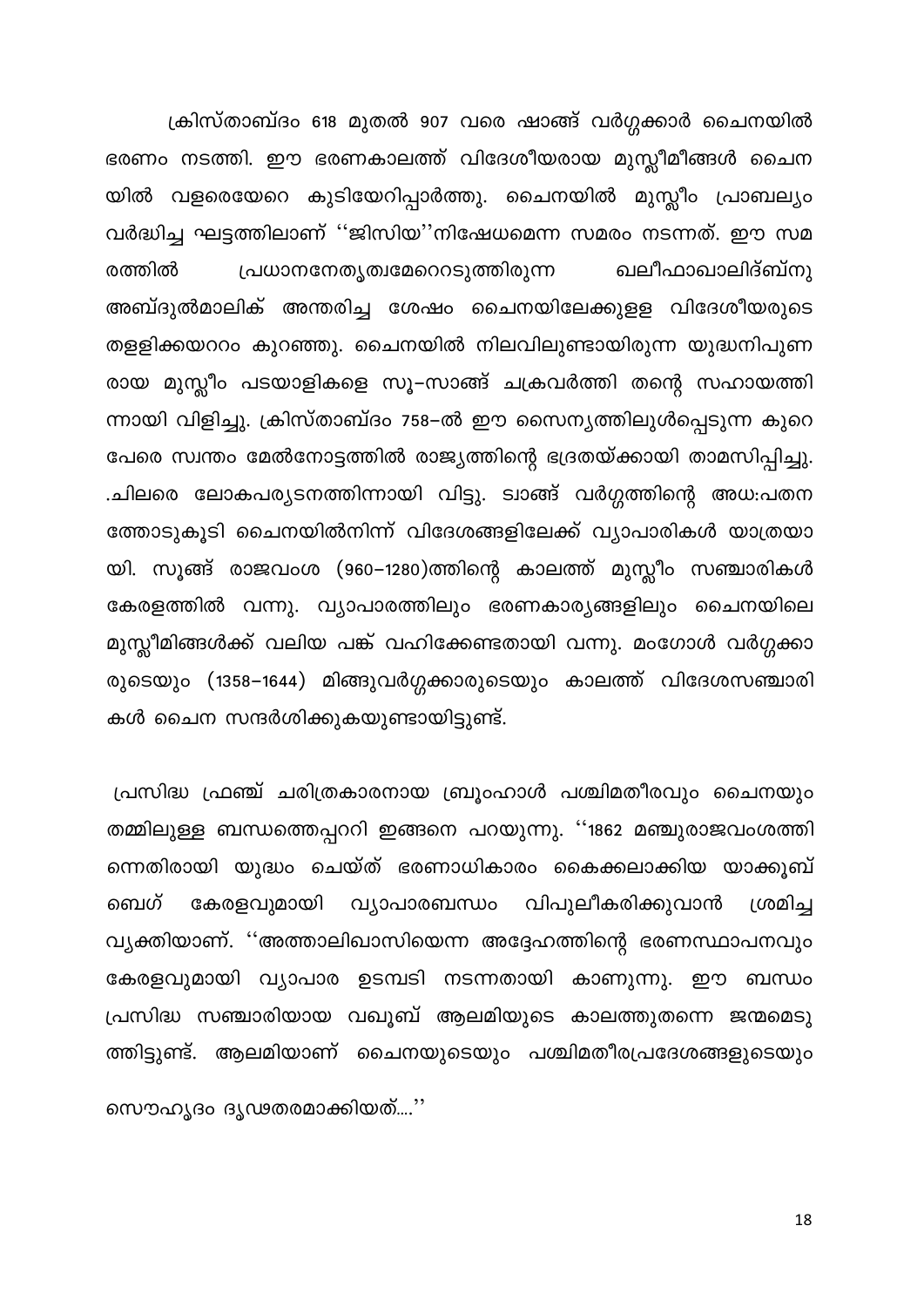ആലമി ഒരു ചൈനീസ് അമ്പാസിഡറായിട്ടാണ് കേരളത്തിൽ വന്ന തെന്നു രേഖകൾ പറയുന്നു. ചൈനയുമായി കേരളത്തിന്നു പൌരാണിക കാലം മുതൽക്കു ബന്ധമുണ്ടെന്നും ഇടക്കാലത്തു ആ ബന്ധം സ്തംഭനാവ സ്ഥയെ പുണരുകയാണ് ചെയ്തതെങ്കിലും ആലമിയുടെ ആഗമനത്തോടു കൂടി വീണ്ടും ബന്ധം ദൃഢതരമായെന്നും ഗ്രഹിക്കാം. കേരളവും ചൈനയും തമ്മിലുള്ള സാസ്ക്കാരികവേഴ്ചയുടെ ചരിത്രപ്രാധാന്യമുള്ള ഒരു ശൃംഖലയായിരുന്നു ആലമി. ചരിത്രപുരുഷനായ ആലമിയുടെ മഹ ത്തായ സേവനം നാം എന്നും കൃതജ്ഞതയോടുകൂടി സ്മരിക്കും.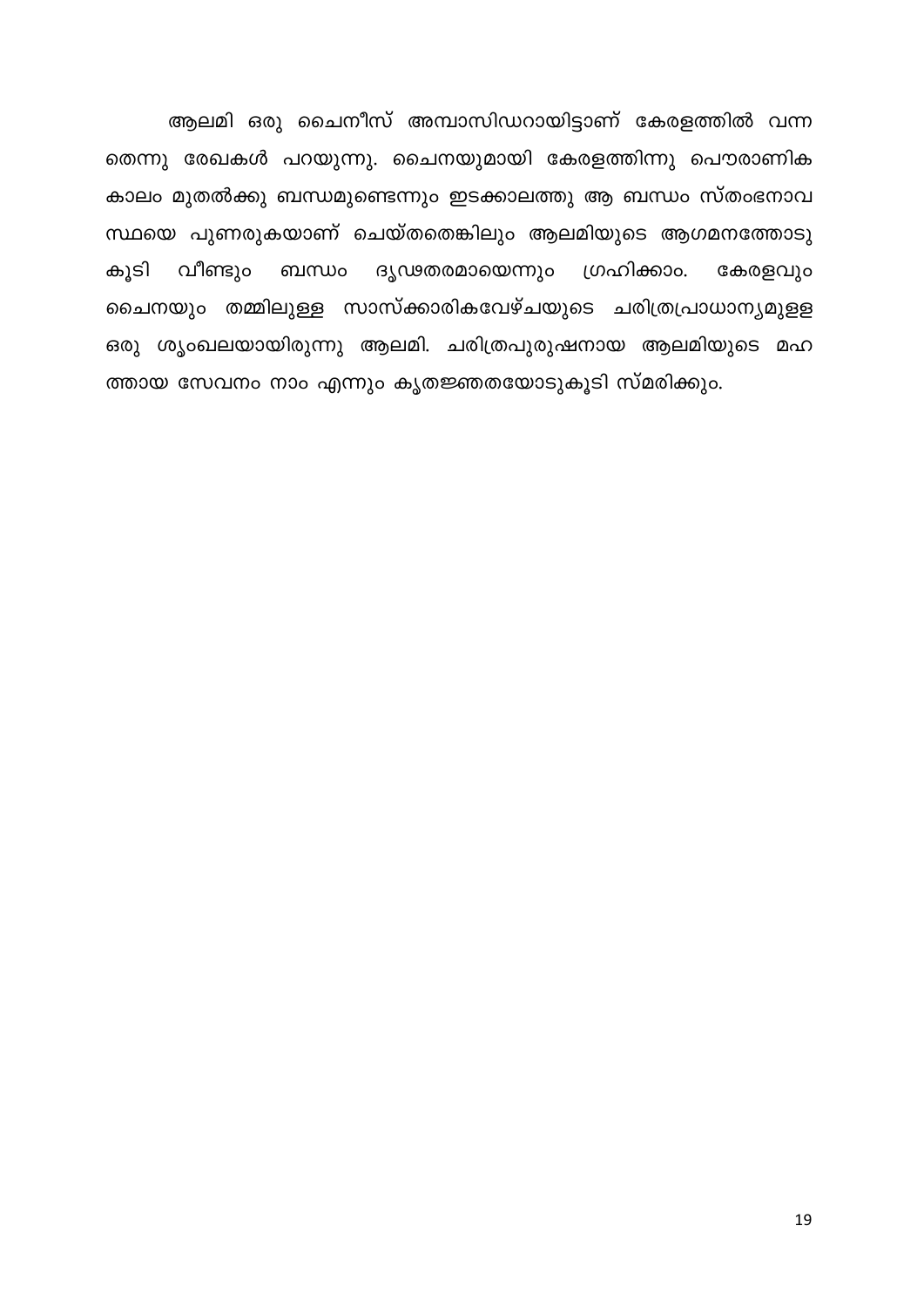#### പ്രാചീന കൊടുങ്ങല്ലൂർ

<span id="page-20-0"></span>അയ്യായിരം സംവത്സരങ്ങൾക്കുമുമ്പ് വിദേശങ്ങളുമായി വ്യാപാരബ ന്ധത്തിൽ ഏർപ്പെടാൻ പ്രാചീനകേരളത്തിന്റെ തലസ്ഥാനമായ കൊടുങ്ങ ല്ലൂരിന്ന് സാധിച്ചിട്ടുണ്ട്. ഈ വിദേശബന്ധം കേരളത്തിന്റെ വാണിജ്യവികസ നത്തിന് ഉത്തേജനം നൽകിയിട്ടുണ്ട്. ബി.സി.രണ്ടായിരത്തിലാണ് കൊടുങ്ങ ല്ലൂർ വിദേശരാജ്യങ്ങളിൽ വ്യാപാരസംബന്ധമായ സ്വാധീനം ചെലുത്തിയ ത്. ഈ സാമ്പത്തികബന്ധത്തെ സംബന്ധിച്ച് ഏതാനും രേഖകൾ മാത്രമേ നമുക്കു ലഭിച്ചിട്ടുള്ളു. കേരളത്തിന്റെതായ സാസ്ക്കാരിക മുദ്രകൾ എടു ത്തുകാട്ടത്തക്കവിധത്തിൽ ഒന്നും വിദേശങ്ങളിൽ പതിഞ്ഞു കാണുന്നില്ല. നമുക്കു പഴക്കമുള്ള ഒരു സംസ്ക്കാരം ഉണ്ടെന്നു പറയാമെങ്കിലും പറയത്ത ക്കതായ രേഖകളൊന്നും ഈ കാര്യത്തിൽ എടുത്തു ഉയർത്തികാട്ടുവാനും ചരിത്രകാരന്മാർക്ക് ലഭിച്ചിട്ടില്ല. സോളമന്ന് മുമ്പുതന്നെ കേരളത്തിലെ കുര ങ്ങുകൾ ഈജിപ്തിൽ എത്തിയിരുന്നുവെന്ന് ഹിരോഗ്ലിഫിക്ക് രേഖകളിൽ കാണുന്നു. ഈജിപ്ത്, കൂഫ, സിറിയ തുടങ്ങിയ രാജ്യങ്ങളിലെ ഒരു സങ്കര സംസ്ക്കാരം കേരളത്തിന്റെ മണ്ണിൽ അലിഞ്ഞുചേർന്നിട്ടുണ്ടെന്ന് കാണാം. ക്രിസ്തുവിന്ന് മുമ്പുളള കേരളത്തിൽനിന്നും സാംസ്ക്കാരികമായ ഒരു സംഭാവനയും വിദേശികൾക്ക് ലഭിച്ചതായി രേഖകളില്ല. അതേസന്ദർഭത്തിൽ വ്യാപാരസാധനങ്ങൾ കേരളത്തിൽനിന്ന് യഥേഷ്ടം വിദേശങ്ങളിലേക്ക് കയററി അയക്കുകയും ചെയ്തു. അന്ന് വിപുലമായ വ്യാപാരബന്ധത്തിന് നേതൃത്വം നൽകിയിരുന്നത് കൊടുങ്ങല്ലൂരായിരുന്നു.

അലക്സാണ്ടരുടെ ആക്രമണത്തിനുമുമ്പ് അറബികൾ കൊടുങ്ങല്ലൂ രുമായി ബന്ധപ്പെട്ടിട്ടുണ്ട്. അന്നത്തെ കൊടുങ്ങല്ലൂർ യവനഭാഷയിലും ഗ്രീക്കുഭാഷയിലും പല പേരുകളിലാണ് അറിയപ്പെട്ടിരുന്നത്. പ്രസിദ്ധ ചരി (Ptolemy)കൊടുങ്ങല്ലൂരിന്ന് മുസിരിസ് ത്രകാരനായ ടോളമി എന്ന പേരാണ് നല്കിയിരിക്കുന്നത്. ഇസ്രായേൽക്കാരുടെ തർസീസും, റോമാ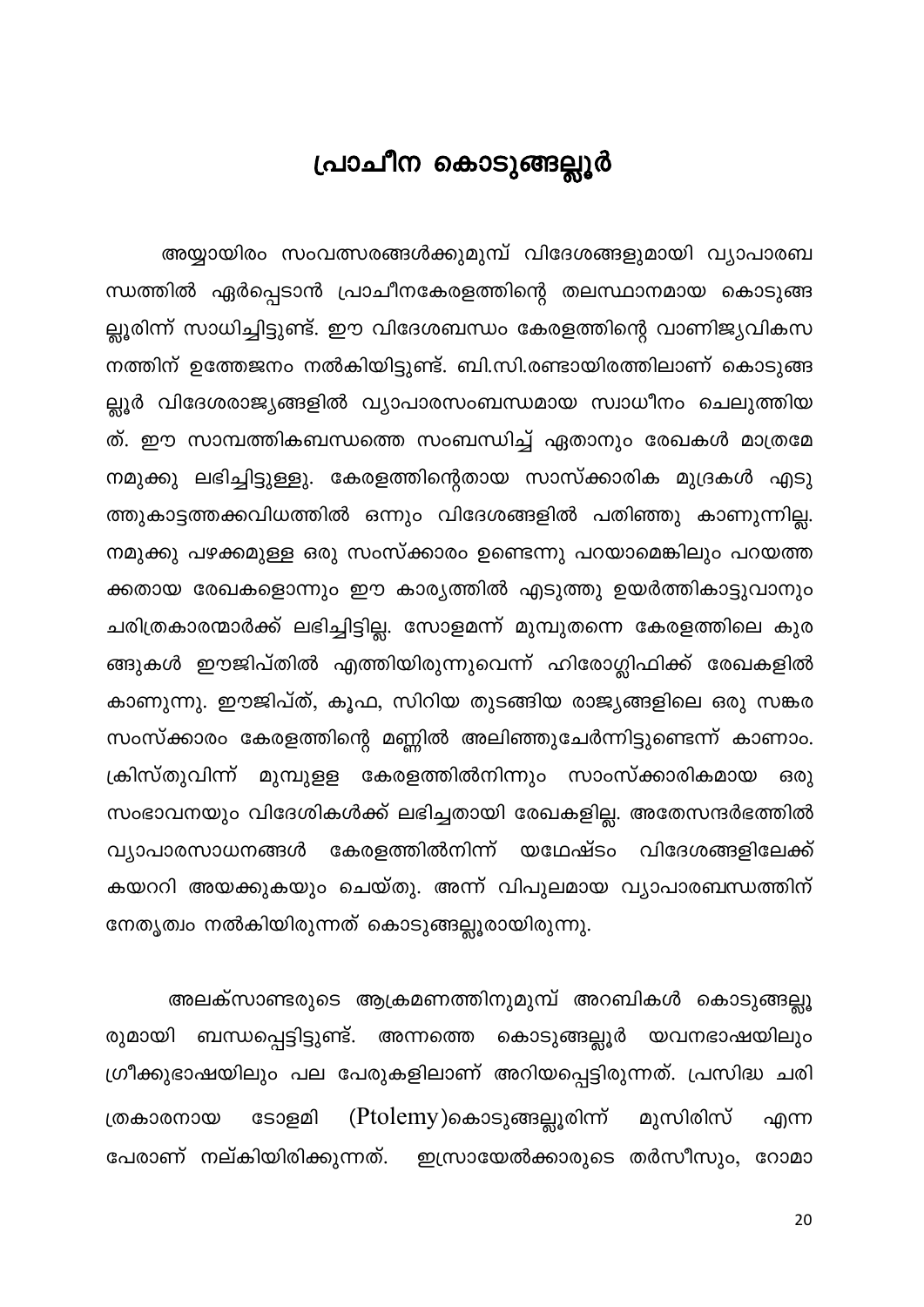ക്കാരുടെ ഓഫറാറും, ഈജിപ്ത്കാരുടെ സാഫറും, ജെറുസലക്കാരുടെ ഷിംഗ്ലിയും, ഗ്രീക്കുകാരുടെ മോഥിലിയും കൊടുങ്ങല്ലൂരായിരുന്നുവെന്നു കേൾക്കുമ്പോൾ നാം അത്ഭുതപ്പെടും. തമിഴ് സാഹിത്യത്തിൽ കൊടുങ്ങല്ലൂ രിന്ന് മററു പല പേരുകളുമുണ്ട്, ആ കാലഘട്ടത്തിൽ കേരളത്തിലെ ഉല്പ ന്നങ്ങൾ പേർസ്യൻ ഉൾക്കടൽ വഴി അറേബ്യയുടെ ദക്ഷിണഭാഗങ്ങളി ലേക്കും അവിടെനിന്ന് കരവഴിയായി യമനും, ഹീജാസും കടന്ന് സിറിയയി ലേക്കും ഈജിപ്തിലേക്കും കയററി അയച്ചിരുന്നു. നമ്മുടെ ഇന്നത്തെ അരി ''ഉറൂസ്'' എന്ന പേരിലാണ് അക്കാലത്ത് ഗ്രീക്കുകാർ അറിഞ്ഞിരുന്നത്. ഭാഷാശാസ്ത്രജ്ഞനായ ഡോക്ടർ കോഡ്വെൽ ഉറൂസ് തന്നെയാണ് കാല ക്രമേണ ഇംഗ്ലീഷ്കാരൻ ''റൈസ്'' ആയി മാററിയതെന്നു തെളിയിച്ചിട്ടുണ്ട്. പോളിനേഷ്യയിലെയും, ഈജിപ്തിലേയും മനുഷ്യരുടെ ജീവിതരീതിയെ പിന്തുടരുന്നവർ കേരളത്തിലുണ്ടായിരുന്നു. കേരളത്തിലെ കൃഷി ആയുധ ങ്ങൾ പായ, പാത്രം തുടങ്ങിയവയ്ക്ക് ഈജിപ്തൃൻ ഉപകരണങ്ങളോട് സാമ്യമുണ്ട്. അതുപോലെ മലബാറിൽ ഉപയോഗിച്ചിരുന്ന വഞ്ചി ഈജി പ്തിലെ യാനപാത്രത്തോട് സാമ്യമുള്ളതാണ്. ഇതിനെസംബന്ധിച്ച് കൂടു തൽ അന്വേഷണം നടത്തിയ നരവംശശാസ്ത്രജ്ഞരും യാനപാത്രഗവേഷ കരുമായ ഹേർണലും ബീൻഞ്ചിഹാർഡിയും പല രേഖകളും പുറത്തുകൊ ണ്ടുവന്നിട്ടുണ്ട്. മലബാറിൽ കാണുന്ന കവുങ്ങും, തെങ്ങും കൂഫയിലും, ബഗദാദിലും സുലഭമായിട്ടുണ്ടെന്ന് ഇവർ അഭിപ്രായപ്പെടുന്നു.

പുരാതനകേരളവുമായി വിദേശങ്ങൾക്കുള്ള ബന്ധത്തെ സംബ ന്ധിച്ച് തൌറാത്തിൽ ചില രേഖകൾ ഉണ്ട്. തൌറാത്തിൽ കാണുന്ന രേഖ കളുടെ വെളിച്ചത്തിൽ കൊടുങ്ങല്ലൂരിന്റെ വ്യാപാരബന്ധം പുരാതനകാലം മുതല്ക്കാരംഭിച്ചതാണെന്ന് വിശ്വസിക്കാം. ബനൂഇസ്രായേൽ വർഗ്ഗക്കാരു മായി കൊടുങ്ങല്ലൂർ ബന്ധപ്പെട്ടിട്ടുണ്ട്. ചന്ദനം, ആനക്കൊമ്പ്, കുരുമുളക്, ഏലം തുടങ്ങിയ വിലകൂടിയ സാധനങ്ങളാണ് ബനൂഇസ്രായേൽ വർഗ്ഗ ക്കാർ കച്ചവടച്ചരക്കുകളായി വാങ്ങിയത്. ഈ ബന്ധം യഹൂസഫററ് എന്ന പ്രതാപശാലിയായ ഭരണാധിപന്റെ കാലംവരെയും ഉണ്ടായിരുന്നു. ഇസ്രാ യേൽ വംശജന്മാരുടെ കച്ചവടകേന്ദ്രം ചെങ്കടലിന്ന് സമീപമുളള അസിയൂൻ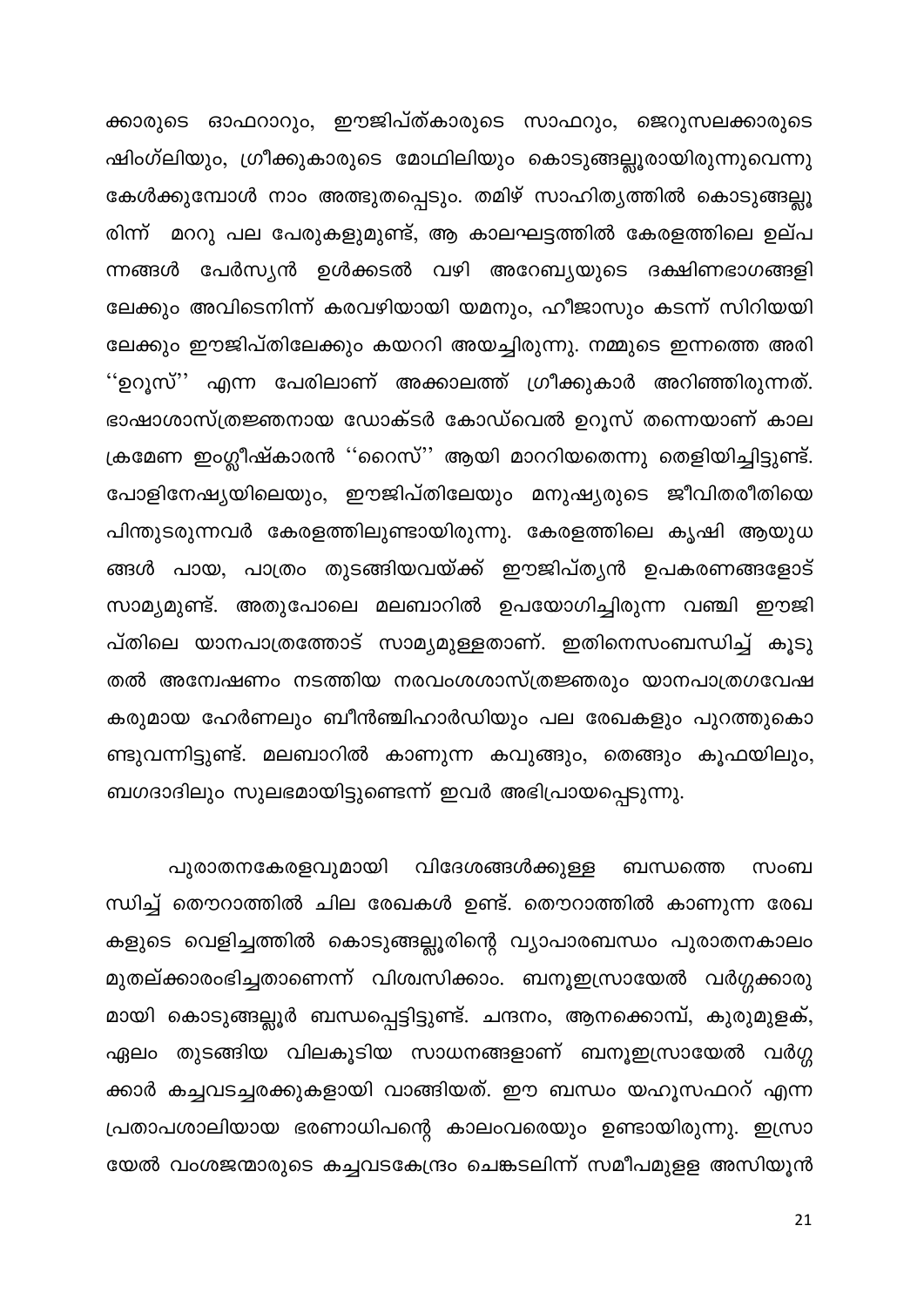എന്ന സ്ഥലത്തായിരുന്നു. ഏററവും വലിയ ഒരു കപ്പൽനിർമ്മാണശാല അസിയൂനിൽ സ്ഥാപിച്ചിരുന്നതായി പ്രസിദ്ധ ചരിത്രകാരനായ എ.ഡബ്ളി യു.എഫ്. ബ്ലൻഡ് രേഖപ്പെടുത്തിയിട്ടുണ്ട്. ചെങ്കടലിന്നു സമീപമുള്ള ഈ വ്യാപാരകേന്ദ്രത്തെ സംബന്ധിച്ച് ജനറൽ കണ്ണിങ്ങ് ഹാമും, ഹാമിൽട്ടനും ബ്ലണ്ടിന്റെ അഭിപ്രായത്തോടു യോജിക്കുന്നുണ്ട്. കൊടുങ്ങല്ലൂർ വിദേശവി പണികളുമായി നേരിട്ട് വ്യവസായം നടത്തിയിരുന്നത് ഇസ്രായേൽക്കാരുടെ മേൽനോട്ടത്തിലാണ്. ഹസ്രത്ത് മൌത്തിന്റെ തീരപ്രദേശത്തുളള സഫാ റിലും കൊടുങ്ങല്ലൂരിലെ കപ്പലുകൾ ചെന്നെത്തിയിരുന്നു. സുഗന്ധദ്രവ്യ ങ്ങൾ അസംസ്കൃതവസ്തുക്കളാണ് സഫാറിലേക്ക് കയററി അയച്ചിരുന്നത്. ഹസ്രത്ത് മൌത്തിലെ ഈ സഫാർ അഞ്ഞൂറു കൊല്ലക്കാലം അതിന്റെ പ്രശസ്തി നിലനിർത്തി. ചരിത്രകാരനായ ഷംസുല്ലാഖാദരി സഫാറും മല ബാറുമായുളള ബന്ധത്തെപ്പററി ഇങ്ങിനെ പറയുന്നു.''മലബാറിലെ വിലയേ റിയ ഉത്പന്നങ്ങൾ സഫാറിലാണു് കൂടുതൽ വിററഴിച്ചിരുന്നത്. കപ്പലിനാവ ശ്യമുളള മരങ്ങളും സഫാറിലേക്ക് മലബാറിൽനിന്നു കയററി അയച്ചിരുന്നു. മലബാറിൽനിന്നും സഫാറിൽ ചെല്ലുന്ന സാധനങ്ങൾ ലോകത്തിന്റെ നാനാ ഭാഗങ്ങളിൽ വിതരണം ചെയ്തിരുന്നു. മലബാറിലെ ചന്ദനത്തിന് അറേബ്യ യിൽ കൂടുതൽ വില ലഭിച്ചിരുന്നു. മലബാറിലെ അരിയാണ് ഭക്ഷണത്തി നായി യമനിലും സഫാറിലും ഈജിപ്തിലും മററും ഉപയോഗിച്ചിരുന്നത്.'' സോക്രട്ടീസിന്റെ ശിഷ്യനായ സെനഫോണിന്റെ കാലത്ത് ഗ്രീക്കിൽ മലബാ റിലെ അരി, ഭക്ഷണത്തിന്നായി ഉപയോഗിച്ചിരുന്നതായി ഹെലനിക്കാ ഗ്രന്ഥ ശേഖരണത്തിലും കാണുന്നുണ്ട്. അറബികളുടെ വ്യാപാരബന്ധം ഉത്തരോ ത്തരം അഭിവൃദ്ധിപ്പെടുന്നതുകണ്ട് ഗ്രീക്കുകാരും, റോമാക്കാരും മത്സരബു ദ്ധിയോടുകൂടി മുന്നോട്ട് തിക്കിക്കയറി. സീസർ അഗസ്റ്റസ് ഈജിപ്ത് ആക്ര മിച്ചപ്പോൾ ജറുസലേം പട്ടണവും സോളമന്റെ ചരിത്രപ്രസിദ്ധമായ ദേവാല യവും നശിപ്പിക്കപ്പെട്ടപ്പോഴും ചെങ്കടൽ വഴി റോമക്കാർ മലബാറിൽനിന്നും അരി സംഭരിച്ചിരുന്നു. മലബാർ കര കണ്ടുപിടിക്കുവാൻ പുറപ്പെട്ട സീസർ കോഡിയസ്സിന്റെ രണ്ടാമത്തെ വ്യാപാരസംഘം പൂഹാർ എന്ന തുറമുഖ ത്തെത്തിച്ചേർന്നു. ഈ പൂഹാർ പഴയ കൊല്ലം നഗരമാണെന്ന് ചരിത്രകാര ന്മാരുടെ ഇടയിൽ ബലമായ സംശയമുണ്ട്. കച്ചവടക്കാര്യത്തിൽ അറബി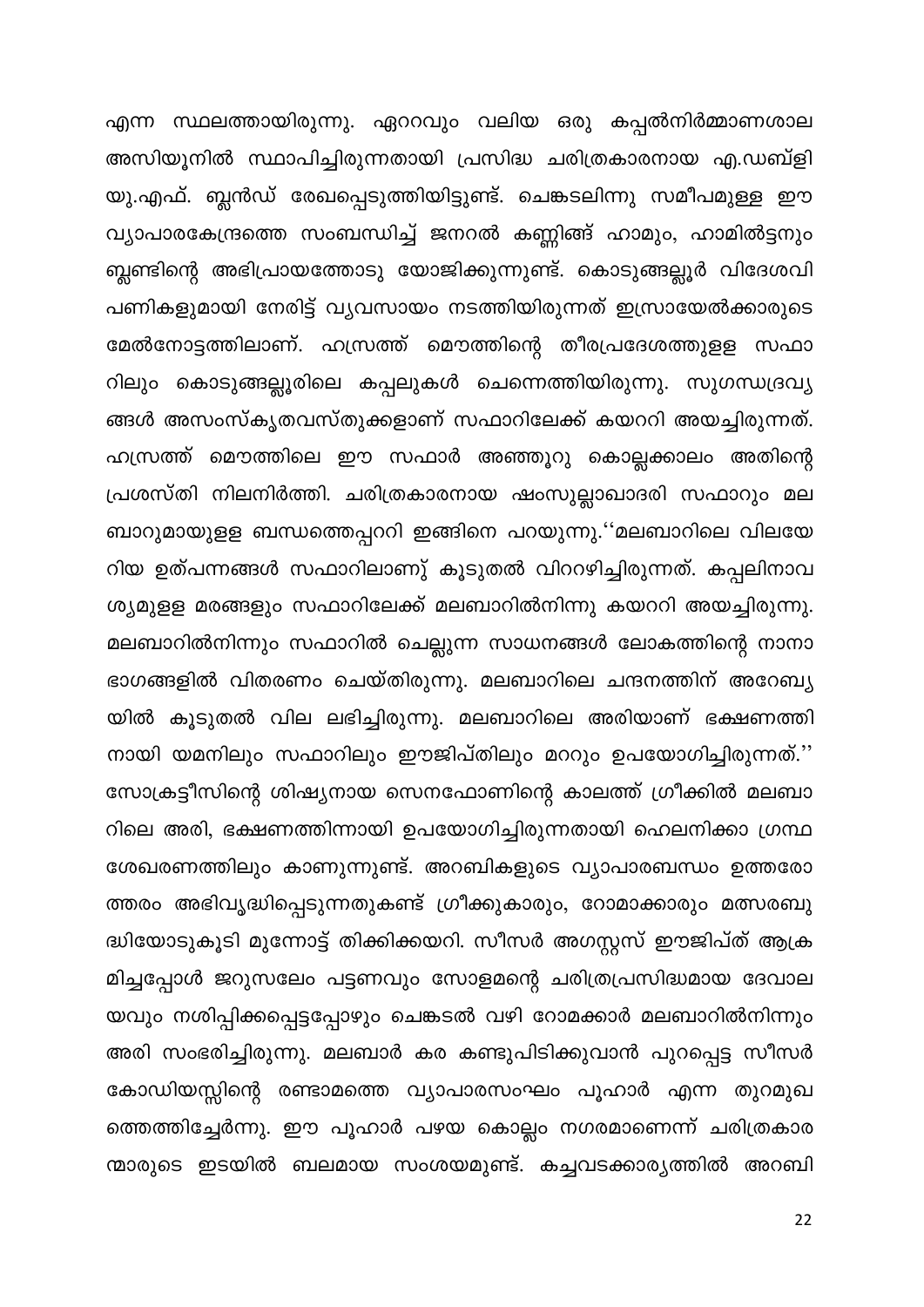കളെ പിന്നിലാക്കിയ ഒരു കാലം കേരളത്തിൽ ഉണ്ടായിരുന്നുവെന്ന് ടോള മിയും, പ്ലീനിയും രേഖപ്പെടുത്തിയിട്ടുണ്ട്. റോമൻ വ്യാപാരികൾ കേരള കൊടുങ്ങല്ലൂരിന്നടുത്ത് സ്ഥിരതാമസമാക്കി. ത്തിൽ അവർ കോളനി സ്ഥാപിച്ച് ദേവാലയം പണിതു. അവരുടെ ആരാധനാപാത്രമായ സീസർ അഗസ്റ്റസിന്റെ പേരിലാണ് ഈ ദേവാലയം കൊടുങ്ങല്ലൂരിൽ സ്ഥിതി ചെയ്തിരുന്നത്. യുദ്ധനൈപുണ്യവും വ്യാപാരവൈദഗ്ദ്ധ്യവും സമ്പാദിച്ചു റോമക്കാർ മലബാറിൽ തങ്ങളുടെ ആധിപത്യം പുലർത്തുവാൻ ഇടയ്ക്കിടെ ചില ശ്രമങ്ങൾ നടത്തുകയുണ്ടായി. എന്നിട്ടും ഭരണകാര്യത്തിൽ അവർക്ക് പറയത്തക്ക സ്വാധീനം ചെലുത്തുവാൻ സാധിച്ചിരുന്നില്ല.

കേരളത്തിൽ കുടിയേറിപ്പാർത്ത വിദേശികൾ പ്രധാന കേന്ദ്രമായി കൊടുങ്ങല്ലൂരിനെത്തന്നെയാണ് തിരഞ്ഞെടുത്തത്. ബുദ്ധമുനികളുടെയും, ജൂതന്മാരുടെയും, ക്രിസ്ത്യാനികളുടെയും, മുസ്ലിമിങ്ങളുടെയും ദേവാലയ ങ്ങൾ കൊടുങ്ങല്ലൂരിൽ നിർമ്മിച്ചു. ബി.സി.360–ൽ അശോകചക്രവർത്തി യുടെ രാജകീയാടയാളങ്ങൾ രേഖപ്പെടുത്തിയിട്ടുള്ള ബൗദ്ധസ്തൂപം കൊടു ങ്ങല്ലൂർ തന്നെയാണ് സ്ഥാപിച്ചത്. ഈ ശിലാസ്തൂപം സ്ഥാപിച്ചതോടുകൂടി യാണ് ചരിത്രപ്രസിദ്ധമായ മാമാങ്കം ആരംഭിച്ചതെന്ന് ജൂതചരിത്രകാരനായ പ്രസ്താവിച്ചിരിക്കുന്നു. തോമാസ്ഡിപൈവ ബ്രാഹ്മണാധിപത്യത്തിന്റെ മുന്നേററത്തോടുകൂടി ബുദ്ധമതം കൊടുങ്ങല്ലൂരിൽ അധ:പതിച്ചു. ഹരിശ്ചന്ദ്ര വിദ്വൽസദസ്സിന് കാലത്തെ ശേഷമാണ് പ്പെരുമാളുടെ ബുദ്ധമതം നാമാവശേഷമായത്. ബുദ്ധമതത്തെ പരാജയപ്പെടുത്താൻ അംഗീകരിച്ച എല്ലാ അബദ്ധങ്ങളും ഇന്ന് ആചാരങ്ങളായി പരിരക്ഷിച്ചുപോരുന്നു. കൊടു ബുദ്ധമതത്തിന്റെ ങ്ങല്ലൂർ കേന്ദ്രമായി നൂററാണ്ടുകളോളം നിലനിന്നു. കൊടുങ്ങല്ലൂരിൽ കുടിയേറിപ്പാർത്ത മറെറാരുവർഗ്ഗം ജൂതന്മാരാണ്. ജൂതന്മാ രുടെ ആഗമനകാലത്തെ സംബന്ധിച്ചു ചരിത്രകാരന്മാരുടെ ഇടയിൽ സംശ യമുണ്ടെങ്കിലും കൊടുങ്ങല്ലൂർ തന്നെയായിരുന്നു ജൂതന്മാരുടെ കേന്ദ്രമെന്ന കാര്യത്തിൽ അവർ ഏകാഭിപ്രായക്കാരാണ്. 1686–ൽ കൊച്ചി സന്ദർശിച്ച മോസസ്സ് ഡി പൈവ കൊടുങ്ങല്ലൂർ ജൂതന്മാർക്ക് ''ഷിംഗ്ലി''യെന്ന സ്ഥിരം കോളനിയുണ്ടായിരുന്നതായി പ്രസ്താവിച്ചിട്ടുണ്ട്. ''ഷിംഗ്ലി'' എന്ന പേര്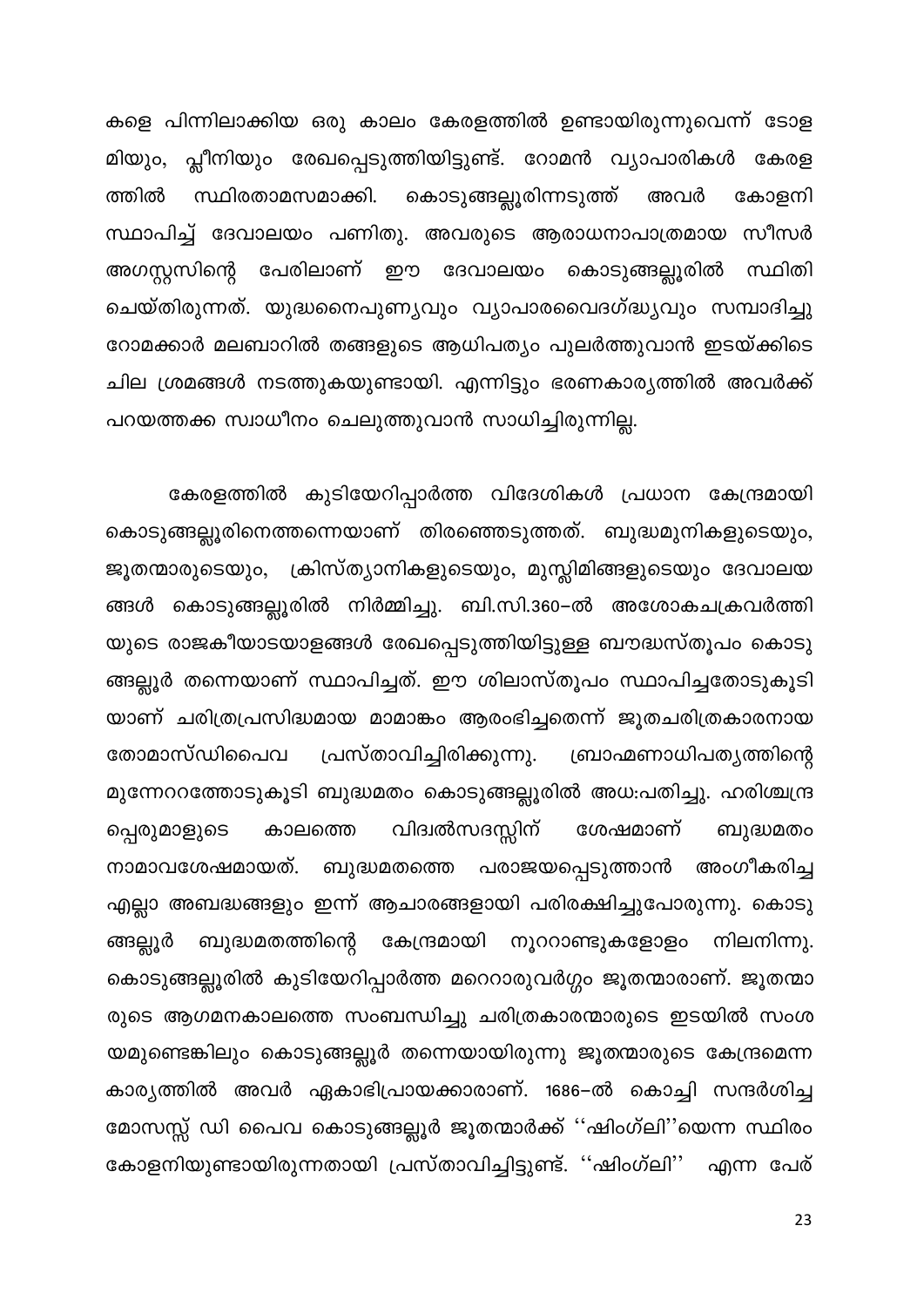കാലാന്തേരേണ തമിഴിൽ ചിങ്ങലാഴിയായി രൂപാന്തരപ്പെട്ടു. ഭാസ്ക്കരരവി വർമ്മയുടെ കാലത്ത് ജൂതന്മാർക്ക് കൊടുങ്ങല്ലൂരിൽ പ്രത്യേകാനുകൂല്യ ങ്ങൾ നൽകിയിരുന്നു. ഈ ആനുകൂല്യങ്ങളെ സംബന്ധിക്കുന്ന രേഖകളട ചെമ്പ് തകിടുകൾ ഗവേഷകന്മാർക്ക് കണ്ടുകിട്ടിയിട്ടുണ്ട്. ങ്ങിയ றற സംഭവം നടന്നത് ക്രിസ്താബ്ദം 420–ൽ ആണെന്ന് മോയിൻസ്സും, 490–ൽ ആണെന്ന് ജോസഫ് മിഡിൽട്ടനും, 750–ൽ ആണെന്ന് ലോവ്സനും, 825–ൽ വൈററ്ഹൗസും,10–ാം നൂററാണ്ടിലാണെന്നു പയോളിനും ആണെന്ന് സംശയം പ്രകടിപ്പിച്ചിട്ടുണ്ട്. എന്നാലും ജൂതന്മാരുടെ പ്രതാപം കൊടുങ്ങല്ലൂ രിൽ അനേകാലം നിലവിൽ ഉണ്ടായിരുന്നുവെന്നും അസന്നിഗ്ദ്ധമായി വിളി ച്ചുപറയുന്നു. കൊടുങ്ങല്ലൂരിനെ രണ്ടാം പുണ്യഭൂമിയായി ജൂതന്മാർ ഗണി ച്ചിരുന്നുവെന്നത് ജൂതേതിഹാസങ്ങളിൽ കാണുന്നു.

സെന്റ് തോമസ്സിന്റെ ആഗമനം കൊടുങ്ങല്ലൂരിൽ ക്രിസ്തുമതപ്രചര ണത്തിന് ഉത്തേജനം നൽകി. ക്രി: 52–ൽ കൊടുങ്ങല്ലൂരിൽ വന്ന അദ്ദേഹം ദേവാലയം പണിതു പ്രചരണം ആരംഭിച്ചു. സെന്റ് തോമസ്സിന്റെ അനുയായി കൊടുങ്ങല്ലൂരിലെ ഭരണാധിപന്മാരുമായി ദീർഘകാലം കൾ ബന്ധം പുലർത്തി. തദനന്തരം മാലിക് ഇബനുദീനാറും, ഷറഫ്ബിൻമാലിക്കും, മാലിക്ഇബനുഫബീബും അദ്ദേഹത്തിന്റെ പത്നി ഖാരിയയും കൊടുങ്ങല്ലൂ രിൽ വന്നു കപ്പലിറങ്ങി. അറബികളുടെ കോളനികളും കൊടുങ്ങല്ലൂരിൽ ഉയർന്നു. വ്യാപാരതല്പരരായ അറബികൾ മതപ്രചരണം ആരംഭിച്ചത് ഇവ ആഗമനത്തോടുകൂടിയാണ്. സിലോണിലെ ആദംമല കാണാൻ രുടെ പോയ അറബികളാണ് കൊടുങ്ങല്ലൂരിൽ ഇറങ്ങിയതെന്നും ഐതിഹ്യമുണ്ട്. അവരെ അന്നത്തെ പെരുമാൾ സബഹുമാനം സ്വീകരിച്ചു, അങ്ങനെ എല്ലാ ആശ്ലേഷിക്കുകയും പ്രോത്സാഹിപ്പിക്കുകയും മതവിശ്വാസികളെയും ചെയ്ത ഒരു മഹത്തായ പാരമ്പര്യമാണ് കൊടുങ്ങല്ലൂരിനുള്ളത്.

ഹിന്ദുപുരാണങ്ങളിൽ പ്രാചീന കൊടുങ്ങല്ലൂരിനെപ്പററി പ്രതിപാദിച്ചി ട്ടുണ്ടെന്നു കാണുന്നു. മുരച്ചി നഗരമെന്ന് തമിഴ് ഗ്രന്ഥങ്ങളിൽ കൊടുങ്ങല്ലൂ രിന് പേരുണ്ട്. മരിചം എന്നാൽ കുരുമുളകായതുകൊണ്ട് ആ കുരുമുള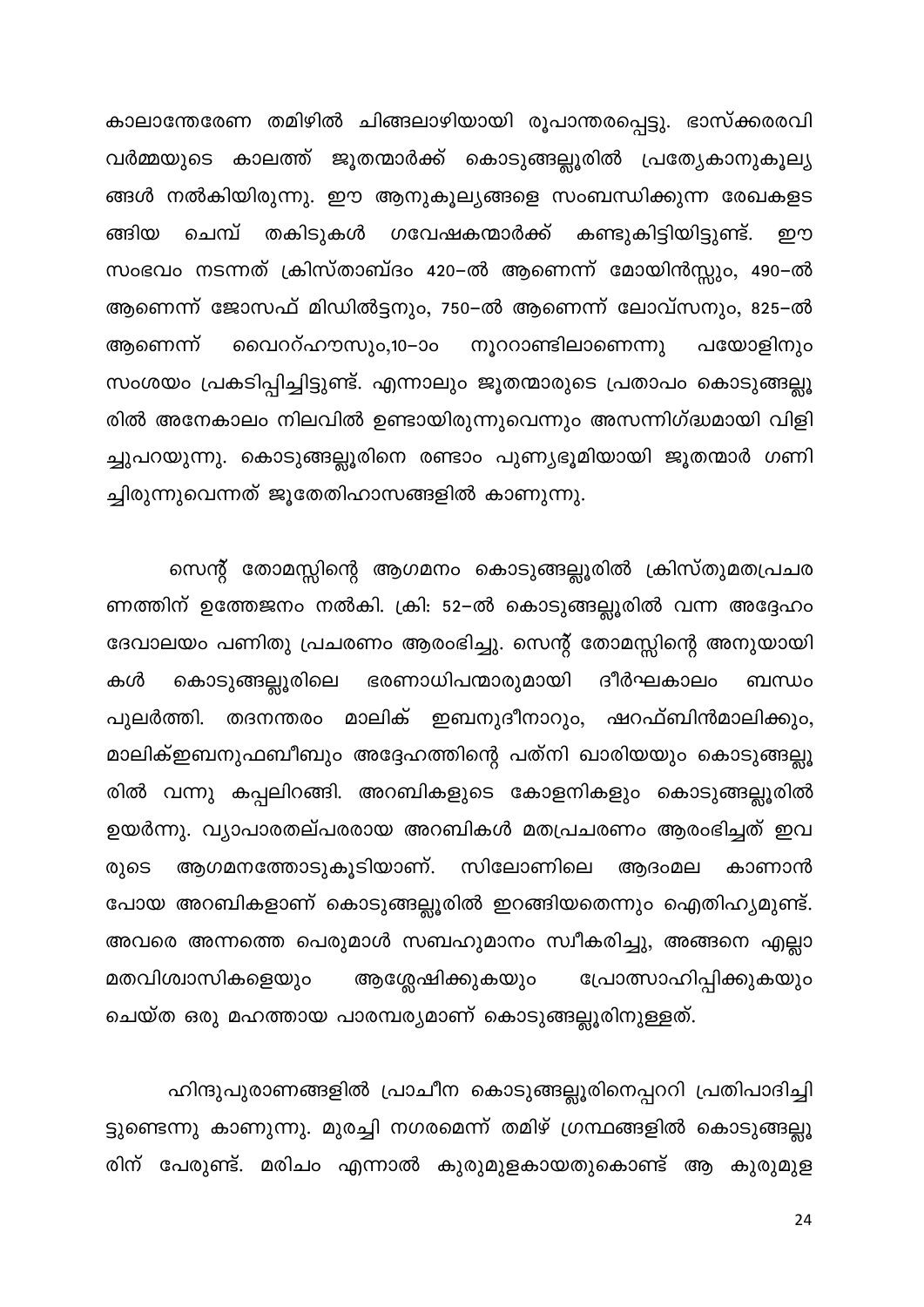കിൽനിന്നും രൂപമെടുത്ത പേരാണിതെന്നും അനുമാനിക്കേണ്ടിയിരിക്കുന്നു. ''കുരുമുളക് രാജാവ്'' എന്ന് കൊടുങ്ങല്ലൂർ ഭരണാധികാരിയെ ഈജിപ്തു ചരിത്രകാരനായ ഇബനുഖൽതൂൺ കാർ വിളിച്ചിരുന്നതായി പ്രസിദ്ധ പ്രസ്താവിച്ചിട്ടുണ്ട്. അറബി ചരിത്രഗ്രന്ഥങ്ങളിൽ കുരുമുളകു നാടായ മല ബാറിന്നും തലസ്ഥാനമായിരുന്ന കൊടുങ്ങല്ലൂരിനും വിലകൂടിയ ഉല്പന്ന ങ്ങളുടെ നാടെന്നർത്ഥം വരുന്ന പേരുകളാണ് ഉപയോഗിച്ചിട്ടുള്ളത്. ''മുസ രിസ്'' എന്ന് ചരിത്രകാന്മാർ കൊടുങ്ങല്ലൂരിന്ന് നാമകരണം ചെയ്തതിലും ചരിത്രപരമായി ചില കാരണങ്ങളുണ്ട്. ''മൂർസ്'' അധിവസിച്ചിരുന്ന രാജ്യ 'മസൂരിദേവത'യെ പ്രതിഷ്ഠിച്ചിരുന്ന ചരിത്രം മെന്നും രാജ്യമെന്നും ഉൽഘോഷിക്കുമ്പോൾ അതിൽനിന്നു ഉണ്ടായതാണ് ''മുസരിസ്'' എന്നു പറയാം. പിന്നീട് മഹോദയപുരം എന്ന പേരിലാണ് കൊടുങ്ങല്ലൂർ അറിയ പ്പെട്ടത്. തമിഴ് ചെമ്പുതകിടുകളിൽ കാണുന്ന മഹോദയപുരം കാലക്രമേണ മകോതപുരവും–മകോതപറമ്പുമായി തീർന്നു. ''ചേരൻ'' എന്നർത്ഥംവരുന്ന 'കോത' അധ:കൃതരുടെ പേരാണ്. ചേരന്റെ പറമ്പ് അതായതു കോതപറ മ്പായി രൂപാന്തരപ്പെട്ടിട്ടുള്ള സ്ഥലം കൊടുങ്ങല്ലൂരിന്റെ വടക്കുഭാഗത്താണ്. ചേരരാജാക്കന്മാരുടെ തലസ്ഥാനമായ കൊടുങ്ങല്ലൂർ കൊടുംകാളിയൂരും, കൊടുംകൊലയൂരും, കൊടുംദേവിവാഴുംകോടും ഓരോ കാലഘട്ടത്തിൽ വീണിട്ടുള്ള മൂഷികവംശകാവ്യവും കൊടുങ്ങല്ലൂരിന്ന് പേരുകളാണ്. ഉൽഘോഷിക്കുന്ന ഈശാനശിവധർമ്മോദ്ധാരകന്റെ കാലത്ത് (ക്രി:499) കൊടുങ്ങല്ലൂർ കൊടിലിംഗപുരം ആയിരുന്നുവെങ്കിൽ അഖണ്ഡിതകീർത്തി ഒന്നാമന്റെ കാലത്ത്  $(657)$ പ്രതാപനായ വളഭൻ കൊടുംദേവി വാഴുംകോടുമായിരുന്നതായി കാണുന്നു. കൊമ്പൻപെരുമാൾ എന്നറിയപ്പെ ടുന്ന ''കൈലാസമടൈന്തചേര''നായ രാജാവിന്റെ കാലത്ത് (810) തിരുവഞ്ച പുരമെന്നും കൊടുങ്ങല്ലൂരിന്ന് പേരുണ്ടായതായി ചേരമാൻപെരുമാളിന്നു മുമ്പ് നാടുവാണിരുന്ന പാണ്ഡ്യപ്പെരുമാളുടെ (954) ഐതിഹ്യഗ്രന്ഥങ്ങളി ലുണ്ടെന്ന് തമിഴ്ചെപ്പേടുകൾ വ്യക്തമാക്കുന്നു. സിലോണിൽനിന്നു വന്ന ബുദ്ധസന്യാസികൾ കൊടുങ്ങല്ലൂരിന്ന് ''ഹരിഹരസുതാപുരം'' എന്ന പേരി ട്ടിട്ടുണ്ടെന്ന് സാനിമിഹിരന്റെ ചരിത്രരേഖകളിലുണ്ട്.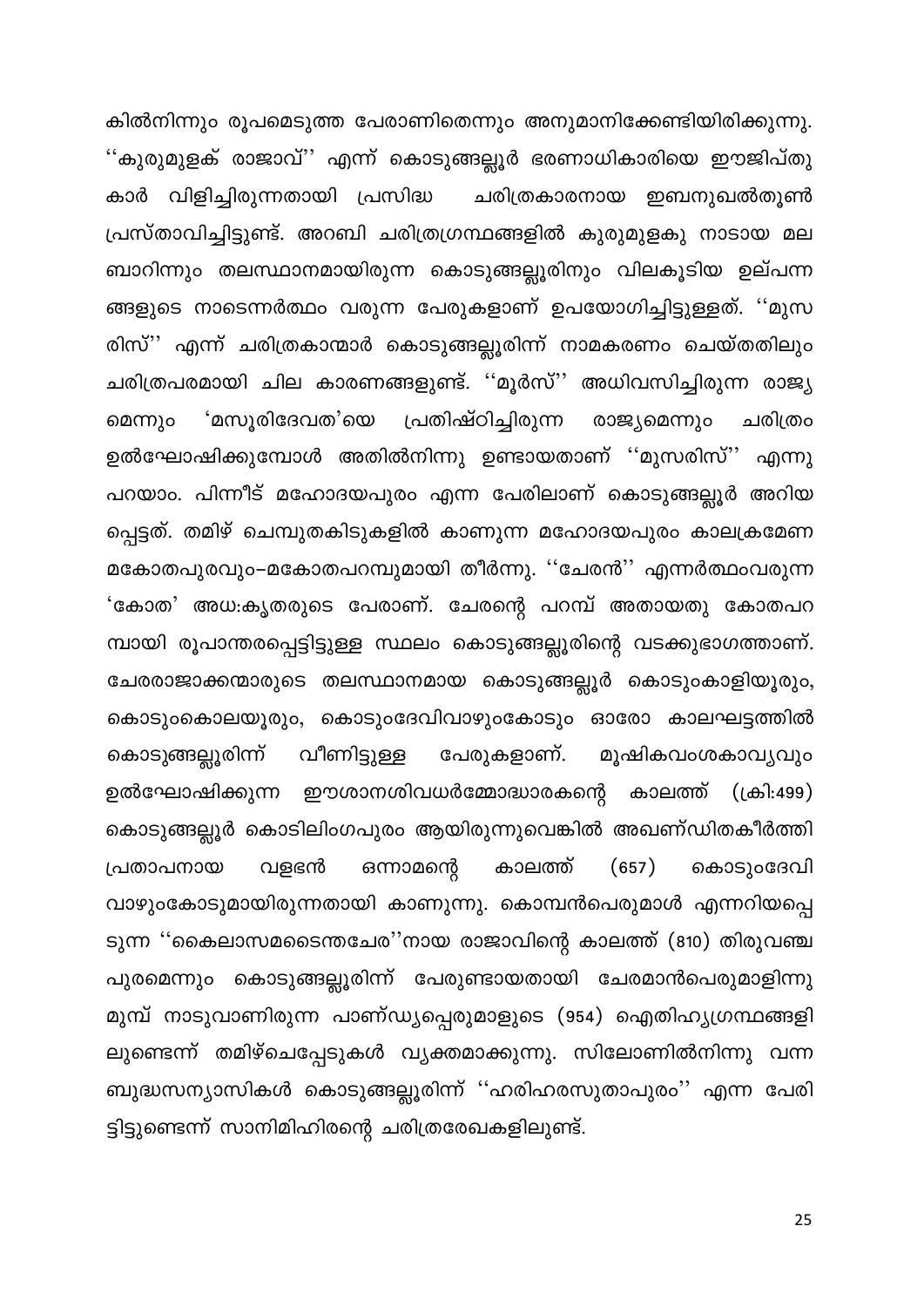ചേരരാജാക്കന്മാരുടെ തലസ്ഥാനമെന്ന നിലയ്ക്കു വളരെക്കാലം ഭര ണപരമായ പ്രതാപം കൊടുങ്ങല്ലൂർ നിലനിർത്തിപോന്നിട്ടുണ്ട്. കൊടുങ്ങ ല്ലൂരിലെ വിദ്വൽസദസ്സുകളെപ്പററി കേൾക്കാത്തവർ ചുരുക്കമാണ്. സംസ്കൃ തസാഹിത്യത്തിൽ അഗാധപാണ്ഡിത്യം നേടിയ രാജാക്കന്മാർ കൊടുങ്ങല്ലൂ രിലുണ്ടായിരുന്നു. അവരുടെ പണ്ഡിതസദസ്സ് ഭാഷാ സാഹിത്യ ചരിത്രത്തി ലേക്ക് മഹത്തായ നേട്ടങ്ങൾ ഉണ്ടാക്കിയിട്ടുണ്ട്. പെരുമാൾവാഴ്ചയ്ക്കുശേ ഷവും ഈ പ്രശസ്തി കൊടുങ്ങല്ലൂർ നിലനിർത്തി. ചേര രാജധാനി സ്ഥിതി ചെയ്തിരുന്നതായി വിശ്വസിക്കപ്പെടുന്ന ചേരമാൻ പറമ്പും കേരളത്തിലെ ആദ്യത്തെ മുസ്ലീംപളളിയും ഇന്നും കൊടുങ്ങല്ലൂരിൽ കാണാം. ഓരോ കാലഘട്ടത്തിലും മാറി മാറി വന്നിട്ടുള്ള ഭരണകൂടങ്ങളുടെ കീഴിൽ കൊടു ങ്ങല്ലൂർ അതിന്റെ യശസ്സ് നിലനിർത്താൻ ശ്രമിച്ചു. രാജ്യഭാരമൊഴിഞ്ഞ പെരുമാളുടെ കാലത്തോടുകൂടി കൊടുങ്ങല്ലൂർ ക്ഷയിച്ചു. പ്രാചീനകേരള ത്തിന്റെ തലസ്ഥാന നഗരിയായിരുന്ന കൊടുങ്ങല്ലൂർ പതിമൂന്നാംനൂററാ ണ്ടിന്റെ അവസാനത്തോടുകൂടി അയൽദേശങ്ങളുടെ പുരോഗതിക്ക് വഴിമാ റിക്കൊടുത്തു. നഷ്ടപ്പെട്ട ആ പ്രതാപം കൊടുങ്ങല്ലൂരിന്ന് ഇനിയും വീണ്ടെ ടുക്കാൻ കഴിയുകയില്ലെന്നാർക്കറിയാം.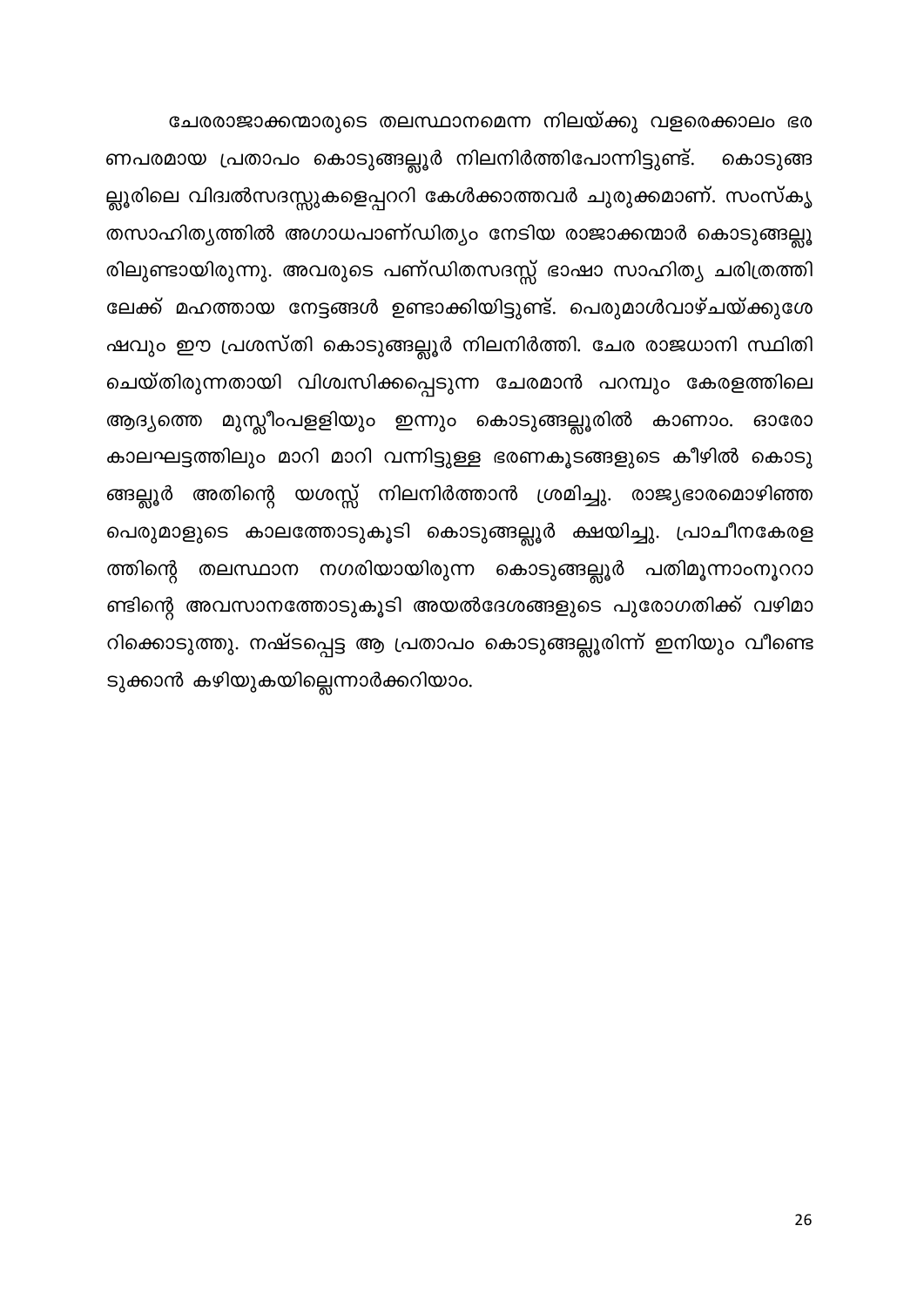#### കേരളം ജൂതേതിഹാസങ്ങളിൽ

<span id="page-27-0"></span>പോർത്തുഗീസ്സുകാരുടെ പടുകൂററൻ ആക്രമണത്തോടുകൂടി കേരള ത്തിലെ വ്യാപാരരംഗത്ത് നിന്ന് സ്ഥാനം നഷ്ടപ്പെട്ട വിദേശികളാണ് മല യാള യഹൂദന്മാർ. പുരാതന യഹൂദന്മാർക്ക് കേരളക്കരയുമായി വ്യാവസാ യിക വേഴ്ചയേക്കാൾ പ്രാധാന്യമുളള സാസ്ക്കാരികബന്ധം കൂടിയുണ്ടാ യിരുന്നു. ഇന്നും ജൂതമുത്തശ്ശികൾ ഉരുവിടുന്ന കീർത്തനങ്ങൾ പ്രസ്തുത സാസ്ക്കാരികബന്ധത്തെ പ്രകീർത്തിക്കുന്നവയാണ്. ജൂതസമുദായത്തിന് കേരളക്കരയിലെ രാജവാഴ്ചയുമായി അഭേദ്യമായ ബന്ധംസ്ഥാപിക്കാൻ ജൂതവ്യാപാരികളുടെ കഴിഞ്ഞതുതന്നെ പ്രസിദ്ധരായ കാലത്താണ്. ആരെയും സ്വാഗതം ചെയ്യുന്ന പാരമ്പര്യമുള്ള കേരളക്കരയ്ക്ക് ആദ്യമായി കുടിയേറിപ്പാർപ്പുകാർ യഹൂദരാണ്. വൈദേശിക യൂറോപ്പിന്റെ ലഭിച്ച ചരിത്രം തന്നെ മാററി എഴുതിയിട്ടുള്ള ജൂതസമുദായത്തെ ഒരുകാലത്ത് ശത്രുക്കൾ ഭൂമുഖത്തെവിടെ കണ്ടാലും വേട്ടയാടിയിരുന്നു. ആ ശപിക്ക പ്പെട്ട കാലഘട്ടത്തിലാണ് ജെറുസലം പട്ടണത്തിൽനിന്ന് ജൂതന്മാർ കേരള ത്തിലെത്തിയത്. അഭയാർത്ഥികളായ ജൂതന്മാർക്കു എല്ലാ സൗകര്യങ്ങളും അന്നത്തെ കേരളഭരണാധികാരി നൽകി. ഈ കുടിയേറിപ്പാർപ്പു സംബ ന്ധിച്ച് ചരിത്രാന്വേഷകരുടെയിടയിൽ തർക്കമുണ്ട്. ടുണീഷ്യ, സ്പെയിൻ, അറേബ്യ എന്നീ നാട്ടുകാരായ ചരിത്രകാരന്മാരുടെ ഭിന്നാഭിപ്രായ രേഖകൾ മാററിവെച്ചാൽ അവശേഷിക്കുന്ന ജൂതചരിത്രകാരന്മാരായ ബെസ്ററയിജി, മോസസ് ഡിപൈവ, റാബി ബഞ്ചമിൻ, ഈസ് എബ്രഹാം തുടങ്ങിയവരുടെ വിവരണങ്ങളാണ്. ഇവരിൽ മോസസ് ഡിപൈവയൊഴിച്ചു ബാക്കിയെല്ലാ വരും ഏ.ഡി.58–നു മുമ്പുതന്നെ ജൂതന്മാർ കേരളത്തിൽ വന്നെത്തിയതായി ക്രിസ്താബ്ദാരംഭകാലം ജൂതസമുദായത്തിന്റെ തകർച്ചയുടെ പറയുന്നു. കാലമാണ്. അന്നുമുതൽ പതിനഞ്ചാംനൂററാണ്ടുവരെയും കേരളവുമായി അന്തർരാഷ്ട്രീയബന്ധം പുലർത്തിപ്പോരാൻ വിദേശജൂതന്മാർക്ക് കഴിഞ്ഞു.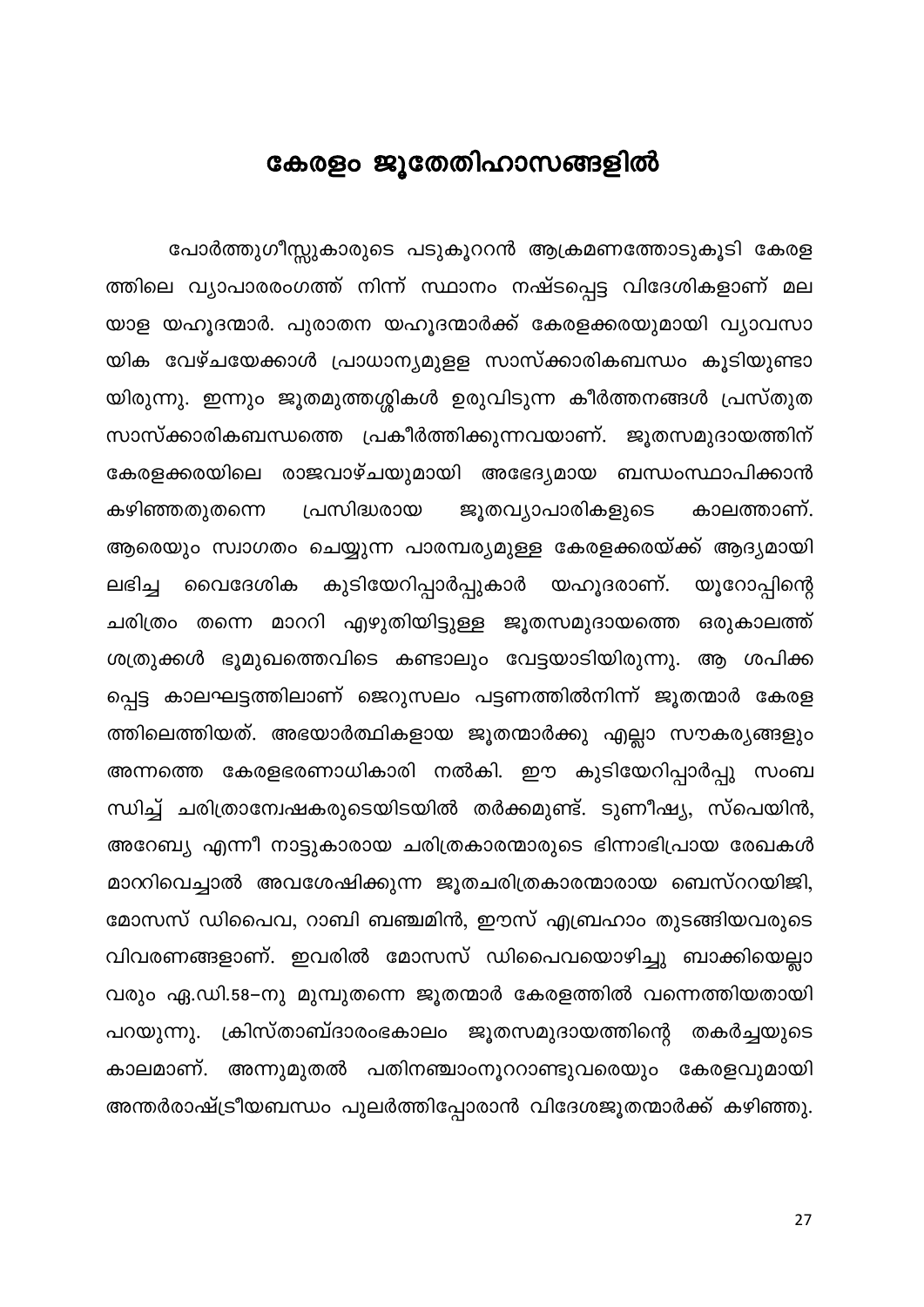ആ കാലത്ത് ജൂതേതിഹാസങ്ങളുടെ വിലയേറിയ അദ്ധ്യായങ്ങളിൽ കേരളം ഒരു ചർച്ചാവിഷയമായി.

യഹൂദസാഹിത്യം വളർന്നത് ഹീബ്രുവിലൂടെയാണ്. ലോകഭാഷക ളിൽ ഉന്നതസ്ഥാനം ഹീബ്രുവിനുണ്ടായിരുന്നു. ബി.സി.ഏഴാം നൂററാണ്ടിൽ കേരളക്കരയിലേക്ക് യാത്രയായ മെയോർക്കായിലെ കപ്പല്ക്കാരുടെകൂടെ ഹീബ്രൂഭാഷാ പ്രചാരകൻ കൂടി ഉണ്ടായിരുന്നുവെന്നാണ് റെബ്നുനിസ്സിം എന്ന ഹീബ്രൂമഹാകവി പറയുന്നത്, പുരാതനകേരളത്തിലെ വ്യാപാരഭാഷ യുടെ സ്ഥാനം ഹീബ്രുവിനുണ്ടായിരുന്നുവോ എന്നുപോലും സംശയിക്കേ ണ്ടിയിരിക്കുന്നു. പഴയ ''തമിഴ്–മലയാള''ത്തിൽ ഉപയോഗിച്ചിരുന്ന പല വാക്കുകളും ഹിബ്രുവിനോട് ബന്ധപ്പെട്ടതായിരുന്നു. തമിഴിലെ 'തക്കായി, ഹിബ്രുവിലെ 'തുക്കിയും' 'അരശർ' അർശുമായി രൂപാന്തരപ്പെട്ടു. സാംസ്ക്കാരിക മണ്ഡലത്തിൽ മാത്രം കാലൂന്നി നില്ക്കാൻ യഹൂദർ പരി ശ്രമിച്ചില്ല. വ്യാപാരാഭിവൃദ്ധിയായിരുന്നു അവരുടെ പ്രധാന ലക്ഷ്യം. ഗ്രീക്കി ലേക്ക് കേരളക്കരയിൽനിന്ന് കയററി അയക്കുന്ന ചരക്കുകൾ ജൂതപ്രമാണി യായിരുന്ന ''സൂഫലി റബ്ബീൻ'' എന്ന കപ്പിത്താന്റെ മേൽനോട്ടത്തിലാണ് തുറമുഖത്ത് ഇറക്കിയിരുന്നത്. ഈ ''സൂഫലി റബ്ബി''ന്റെ കപ്പൽയാത്ര ജൂതേ പെട്ടതാണ്. സഞ്ചാരകഥകളിൽ തിഹാസത്തിലെ കപ്പലോട്ടക്കാരനായ റബ്ബിൽ ജറുസലം വിട്ട് ''ഷീംഗ്ലി''യിലേക്ക് യാത്രയാകുന്നു. ഷിംഗ്ലി പുരാതനകേരളതലസ്ഥാനമായ കൊടുങ്ങല്ലൂരാണ്. റബ്ബിന്റെ സഞ്ചാരവിവ രണം ജൂതസമുദായത്തിലെ ഷേക്സ്പിയറായ ജൂഡഹെലവി തന്റെ ലോക പ്രസിദ്ധമായ ''ഫാൻതീന''യിൽ എടുത്തുദ്ധരിച്ചിരിക്കുന്നതിങ്ങനെയാണ്.

''സഞ്ചാരികളുടെ മനം കവരുന്ന ഷിംഗ്ലിപട്ടണമേ, നിന്റെ യശ സ്സിന്റെ പൊൻകതിരുകൾ ഇസ്രായേൽ സന്തതികളെ നല്ല വഴികളിലേക്ക് നിന്റെ ഭ്രാതൃസ്നേഹം നഷ്ടപ്പെട്ട നയിക്കുന്നു. മനോവീര്യം ഇസ്രാ യേൽക്കാർക്ക് നൽകുന്നു. ഷിംഗ്ലിയുടെ ആലിംഗനം സോളമന്റെ രക്ഷാക വചം പോലെ ഇസ്രായേൽ സന്തതികൾക്കനുഭവപ്പെടുന്നു.'' പ്ലീനി, ടോളമി, പെരിപ്ലിസ് തുടങ്ങിയ ചരിത്രകാരന്മാരുടെ വിവരണത്തെക്കാൾ പ്രാധാന്യ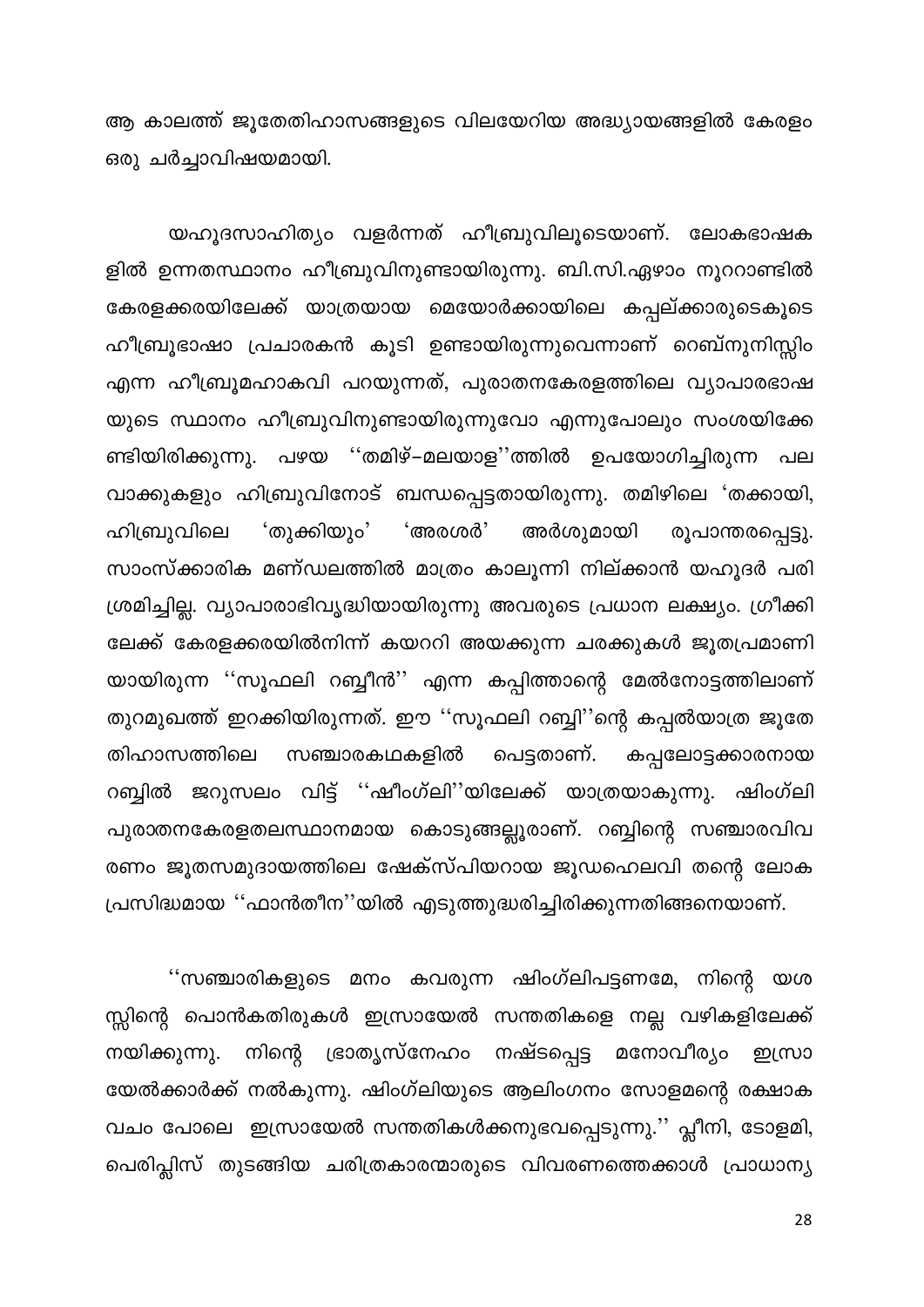മർഹിക്കുന്ന രേഖകൾ ജൂതമഹാകവികളിൽനിന്ന് അറാമിക്കിലും ഹിബ്രു വിലും കേരളത്തെസ്സംബന്ധിച്ച് വന്നിട്ടുണ്ട്. ഐതിഹ്യങ്ങളുടെ മേഘമാല കൾക്കുള്ളിൽ കിടക്കുന്ന പ്രാചീന കേരളം ജൂതമഹാകവികളായ റെബ്ബനു നിസ്സിം, അബ്രഹാം ഇബ്നു ഈസ്റ, ജൂഡഹെലവി എന്നിവരുടെ ചിത്രീകര ണത്തിന് വിഷയീഭവിച്ചു. സമ്പൽസമൃദ്ധമായിരുന്ന പുരാതന കേരളം വിദൂരപൂർവ്വദേശങ്ങളിൽ പ്രശസ്തി പരത്തിയതെന്നും, അങ്ങിനെയാണ് സൗഹൃദം സമ്പാദിച്ചതെന്നും വിദേശികളുടെ ഭൂതകാല ജൂതചരിത്രം വ്യക്തമാക്കുന്നു. അന്നത്തെ ജൂതപണ്ഡിതൻമാർ കണ്ട കേരളം എങ്ങിനെ യിരുന്നുവെന്ന് മനസ്സിലാക്കാൻ അവരുടെ ഇതിഹാസം ഉപയോഗപ്പെടുന്നു.

ഹെലവിയെന്ന ജൂതസഞ്ചാരി ''ഷിംഗ്ല മലേച്ച്'' സോളമൻ (Shcingla Melech) എന്ന ഹീബ്രൂകൃതിയിൽ കേരളത്തിന്റെ ഒരു ചിത്രം അവതരിപ്പിക്കുന്നുണ്ട്. ഷിംഗ്ല മലേച്ച് എന്നാൽ ''കൊടുങ്ങല്ലൂർ രാജാവ്'' എന്നാണർത്ഥം. ''രാജാവിനോട് യുദ്ധം ചെയ്യുന്നത് പാപമാണെന്നും രാജാ വിന്നായി യുദ്ധം ചെയ്യുന്നത് മോക്ഷമാണെന്നും കേരളീയർ വിശ്വസിക്കു ന്നു.'' രാജാവിനു സംഭവിക്കുന്ന ആപത്ത് രാജ്യത്തിന്നും പ്രജകൾക്കും സംഭവിക്കുന്ന ആപത്താണെന്നും കേരളീയർ വിശ<mark>്</mark>വസിക്കുന്നു. ധർമ്മനിഷ്ഠ യിൽ കേരളത്തിലെ രാജാക്കന്മാർ എപ്പോഴും മുന്നണിയിലാണ്. യുദ്ധത്തട വധിക്കുന്നതിൽ രാജാക്കന്മാർ വിമുഖരാണ്. മോക്ഷത്തിലും വുകാരെ പുനർജ്ജന്മത്തിലും വിശ്വസിക്കുന്ന രാജാക്കന്മാർക്ക് ധർമ്മയുദ്ധത്തിൽ മാത്രമെ ശ്രദ്ധയുള്ളു.

പ്രാകൃത ആചാരങ്ങൾ പലതും രാജാവിന്റെ വംശത്തിൽ നിലവിലു പട്ടാഭിഷേകം പോലെയുള്ള രാജകീയ ചടങ്ങുകളിൽ വിലകൂടിയ ണ്ട്. കാഴ്ചവസ്തുക്കൾ പ്രദർശിപ്പിക്കുക, അനന്തരാവകാശികൾ ഭസ്മലേപനം ചെയ്തു നാലുചുററും നടക്കുക, വാളും നാളികേരവും കയ്യിലേന്തി പ്രതി ജ്ഞചെയ്യുക ഇവയെല്ലാം പണ്ടേക്കുപണ്ടെ നിലവിലുള്ള ആചാരങ്ങളാണ്.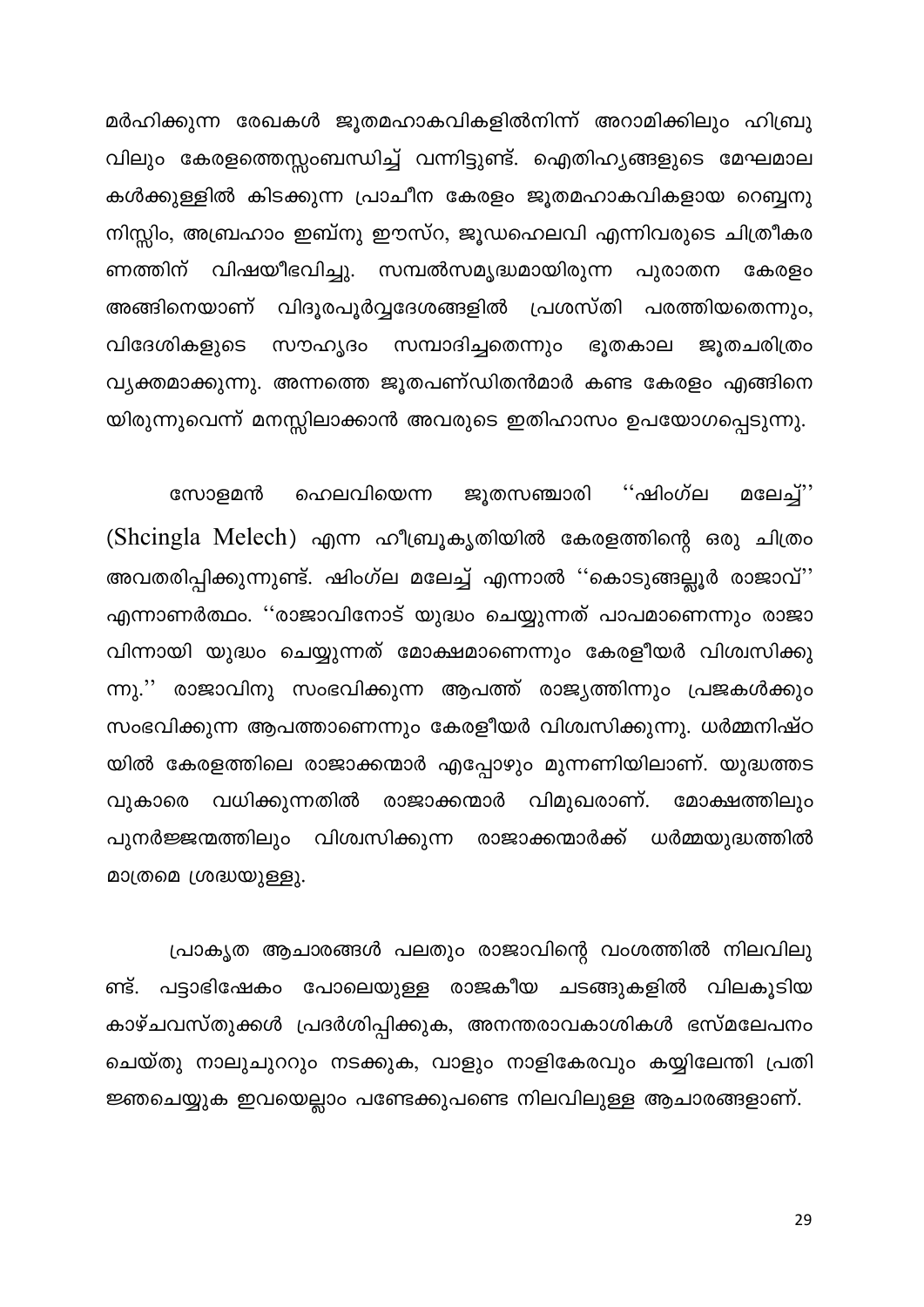ഭൂപ്രകൃതികൊണ്ട് ജനങ്ങൾ കൃഷ്ണവർണ്ണമുള്ളവരായിത്തീർന്നിരി ക്കുന്നു. ഏപ്രിൽ മുതൽ ഒക്ടോബർ വരെ ദുസ്സഹമായ ചൂടാണ്. കുരുമു ളകും കറുവലപ്പട്ടയും, ഇഞ്ചിയും ഈ കാലാവസ്ഥ കൊണ്ട് സുലഭമായി ലഭിക്കുന്നു. എല്ലാ ഉല്പന്നങ്ങളിലും രാജാവിന് ഒരധികാരമുണ്ട്. കുരുമുളക് വിദേശങ്ങളിലേക്ക് കയററി അയക്കുന്നതിൽ രാജാവ് തന്നെ ഉടമ്പടിയിൽ ഒപ്പിടുന്നു. കുരുമുളകിന്റെ കയററുമതിചുങ്കം ക്രിസ്താബ്ദം 322ൽ നൂറിന് പതിനേഴ് എന്ന നിരക്കിലായിരുന്നു. കച്ചവടക്കാർ ചൈനാക്കാരും, അറബി കളും, ഇസ്രായേൽക്കാരുമായിരുന്നു. ഈ കച്ചവടം മുഴുവനും കയ്യടക്കാൻ റോമൻ വ്യാപാരികൾ കൊടുങ്ങല്ലൂർ രാജാവിന് സ്വർണ്ണക്കിരീടവും സ്വർണ്ണ ക്കുരിശും സമ്മാനിക്കുകയുണ്ടായി. സതൃസന്ധനായ രാജാവ് പഴയ മാനിച്ച് പുതിയ വ്യാപാരികളെ മാററിനിർത്തി. വ്യാപാര ഉടമ്പടിയെ മരത്തടികൾ അവർക്കു കൊടുക്കാമെന്നേററു. വളഭരാജാക്കന്മാരുടെ കാലത്തെ പുതുക്കിയ വ്യാപാര ഉടമ്പടി കൊടുങ്ങല്ലൂർ രാജാവ് ചെമ്പുതകി ടിലാണ് ചീനക്കാർക്കു കൈമാറിയത്. ''യാംഗ്ടാംഗ്പി'' എന്ന ചൈനീസ് വ്യാപാരിയാണ് കുരുമുളക് വ്യാപാരക്കുത്തക അവസാനമായി കയ്യടക്കിയ ത്....'' ഫെലവിയുടെ ഈ വിവരണത്തിലൂടെ പുരാതനകേരളത്തിലെ രാജാ

ക്കന്മാരുടെ സതൃസന്ധതയാണ് വൃക്തമാകുന്നത്.

അബ്രഹിം ഇബ്നു ഈസ്ര മലബാർകരയിലെ ആചാരക്രമങ്ങളെയും പിന്തുടർച്ചാവകാശങ്ങളെയുമാണ് തന്റെ സഞ്ചാരക്കുറിപ്പിൽ എടുത്തു കാട്ടി യിട്ടുള്ളത്. അറാമിക്കിലും സ്പാനിഷിലും വളരെ ഗ്രന്ഥങ്ങൾ എഴുതിയി ട്ടുള്ള ഈസ്രയെ ജൂതചരിത്രപണ്ഡിതന്മാരിൽ ഉന്നതനായി ഗണിക്കപ്പെടു ന്നു. അദ്ദേഹം ''ജൂതന്മാരെ സ്വീകരിച്ച രാജ്യവും രാജാവും'' എന്ന ഗ്രന്ഥ ത്തിൽ കേരളത്തെപററി പറയുന്നു. ''രാജപദവി അലങ്കരിക്കാൻ അവകാശി എപ്പോഴും വയസ്സ്മൂത്ത ആളാണ്. അയാൾ അപ്രാപ്തനായാലും, പാമരനാ യാലും, അംഗവിഹീനനായാലും കിരീടാവകാശി തന്നെ. തീരെ അവകാശി കളില്ലാതാകുമ്പോൾ ഒരാളെ ദത്തെടുക്കുന്നു. ഈ സമ്പ്രദായം മലബാർ രാജാക്കന്മാരുടെയിടയിൽ ഉണ്ടായിട്ടുണ്ടോ എന്ന് സംശയമാണ്.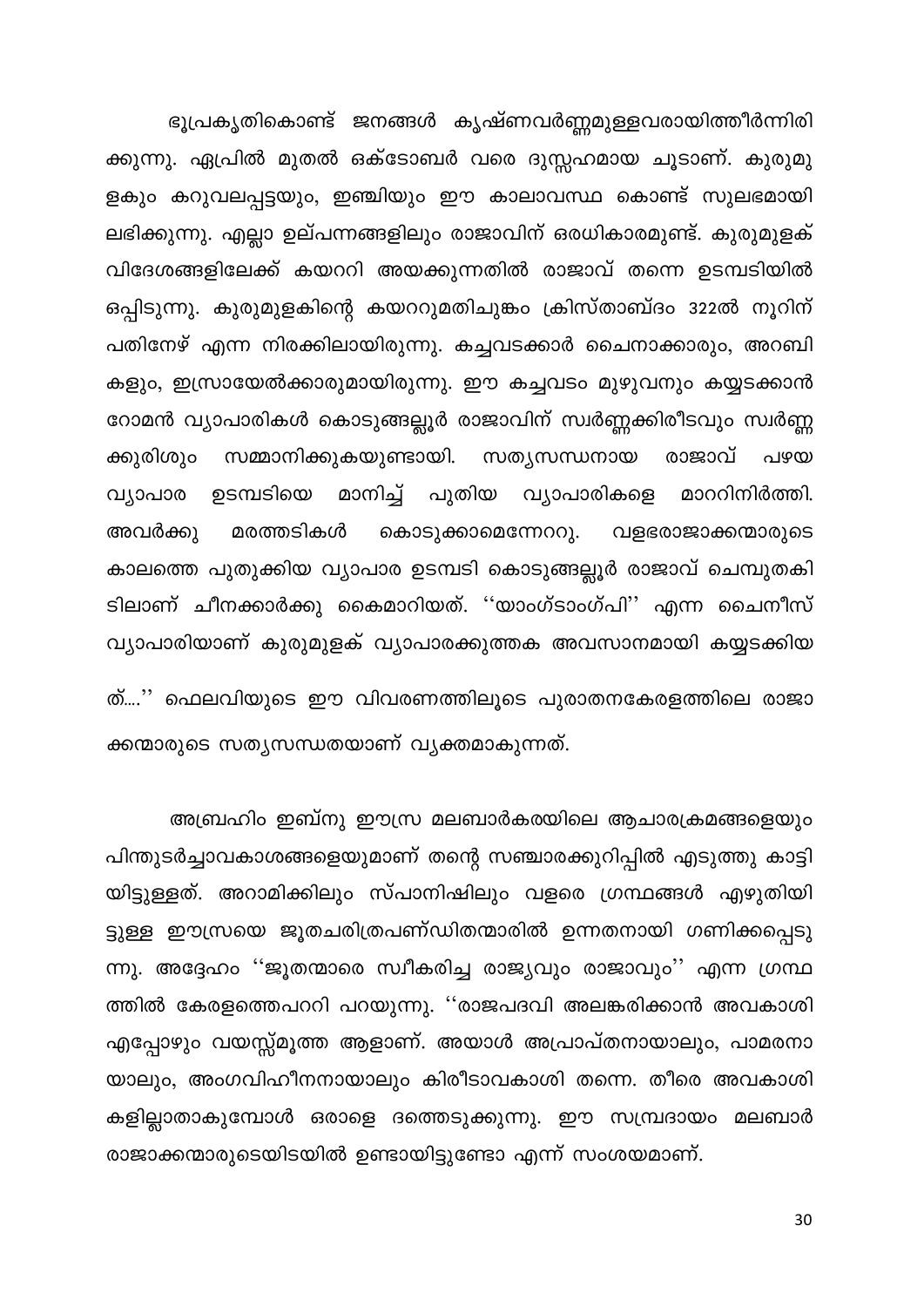സ്ത്രീകൾക്കും ഭ്രമമില്ല. പുരുഷന്മാർക്കും വസ്ത്രധാരണത്തിൽ മറച്ചുകഴിഞ്ഞാൽ മുഴുവൻ വസ്ത്രമായി. പകുതി അവരുടെ ഉന്നത കുലജാതന്മാരായ വർഗ്ഗക്കാർ സ്ത്രീകളെ സ്വന്തം വസതികളിൽനിന്ന് പുറ ത്താക്കാറില്ല. സാധാരണ ജനങ്ങൾ നേരെ മറിച്ചും. ബഹുഭർതൃത്വം ഒരു ആചാരമായിട്ടാണ് ഇവർ സ്വീകരിച്ചിട്ടുളളത്. മെയോർക്കായിലെയും ഓഡ് വാനിലെയും ജനങ്ങളെപ്പോലെ ബഹുഭർതൃത്വം പ്രോത്സാഹിപ്പിക്കപ്പെടുന്ന വരാണ് മലബാർകാർ. ഇതുകൊണ്ട് പിൻതുടർച്ചാവകാശതർക്കം ഇല്ലാതെ സൈശമായി ഇവർ കഴിയുന്നു. വിദേശത്തുനിന്ന് കുടിയേറിപ്പാർത്തവരുടെ സംസർഗ്ഗം ബഹുഭർതൃത്വത്തിൽനിന്ന് ഇവരെ പിന്തിരിപ്പിച്ചുകൊണ്ടിരിക്കു ന്നുണ്ട്. ഉയർന്നവരെന്ന് തിരിക്കപ്പെട്ടവർക്കു് താഴ്ന്നവരുമായി തൊട്ടുകൂടാ, ഈ സമ്പ്രദായം ഇവിടെ പണ്ടുമുതലെ നടപ്പുണ്ടായിരുന്ന അടിമക്കച്ചവടം കൊണ്ട് സംഭവിച്ചതാകാം. അടിമകളെപ്പോലെ ഒരു വർഗ്ഗമിവിടെയുണ്ട്. സ്നാനം ചെയ്യണം, അവരെതൊട്ടാൽ ഉയർന്നവരായ നൂൽധരിച്ചവർ അങ്ങനെ ചെയ്തില്ലെങ്കിൽ ബഹിഷ്ക്കരിക്കപ്പെടും. നിയമംനടത്തുന്ന ഗ്രാമ ത്തലവൻ താഴ്ന്ന ജാതിക്കാർക്ക് ശിക്ഷാർഹമായ ഉയർന്നവനെ വിൽക്കു ബഹിഷ്ക്കരിക്കപ്പെട്ടവൻ അല്ലെങ്കിൽ യോഗിയായിക്കഴിയുന്നു. ന്നു. താഴ്ന്ന ജാതിക്കാരുടെ ഭക്ഷണം ഉയർന്നവൻ കഴിക്കാറില്ല. ജാതികൾ പൊതുവെ മൂന്നുതരത്തിൽ പെട്ടവരാണ്. ഭരണാധികാരികളായ വർഗ്ഗം എപ്പോഴും ഉയർന്നവരായി കഴിയുന്നു. രണ്ടാമതായി പട്ടാളക്കാരായ നായർ വർഗ്ഗവും. മൂന്നാമതായി തീരപ്രേദേശങ്ങളിലും കൃഷിസ്ഥലങ്ങളിലും മല യോരങ്ങളിലും അധിവസിക്കുന്നവരും. രണ്ടാമത്തെ ജാതിക്ക് നാട്ടിൽ പ്രതാ പവും സ്ഥാനമാനങ്ങളുമുണ്ട്.

അലിഖിതങ്ങളായ ചില നിയമങ്ങളുടെ അടിസ്ഥാനത്തിലാണ് ശിക്ഷകൾ നൽകുന്നത്. ഒരു താണജാതിക്കാരൻ ഉയർന്ന ജാതിയിൽ ഒരു സ്ത്രീയു ലൈംഗികവ്യാപാരത്തിലിടപ്പെട്ടാൽ മായി ഇരുവരുടെയും, ഇംഗിതമറി യാതെ സ്ത്രീയെ ഭ്രഷ്ട്കല്പിച്ച് പുറംതളളും. താണജാതി സ്ത്രീകളുമായി നൂൽധാരികളായ ഉയർന്നവർ ഇടപെട്ടാൽ അവരെ വ്യഭിചാരക്കുററത്തിന്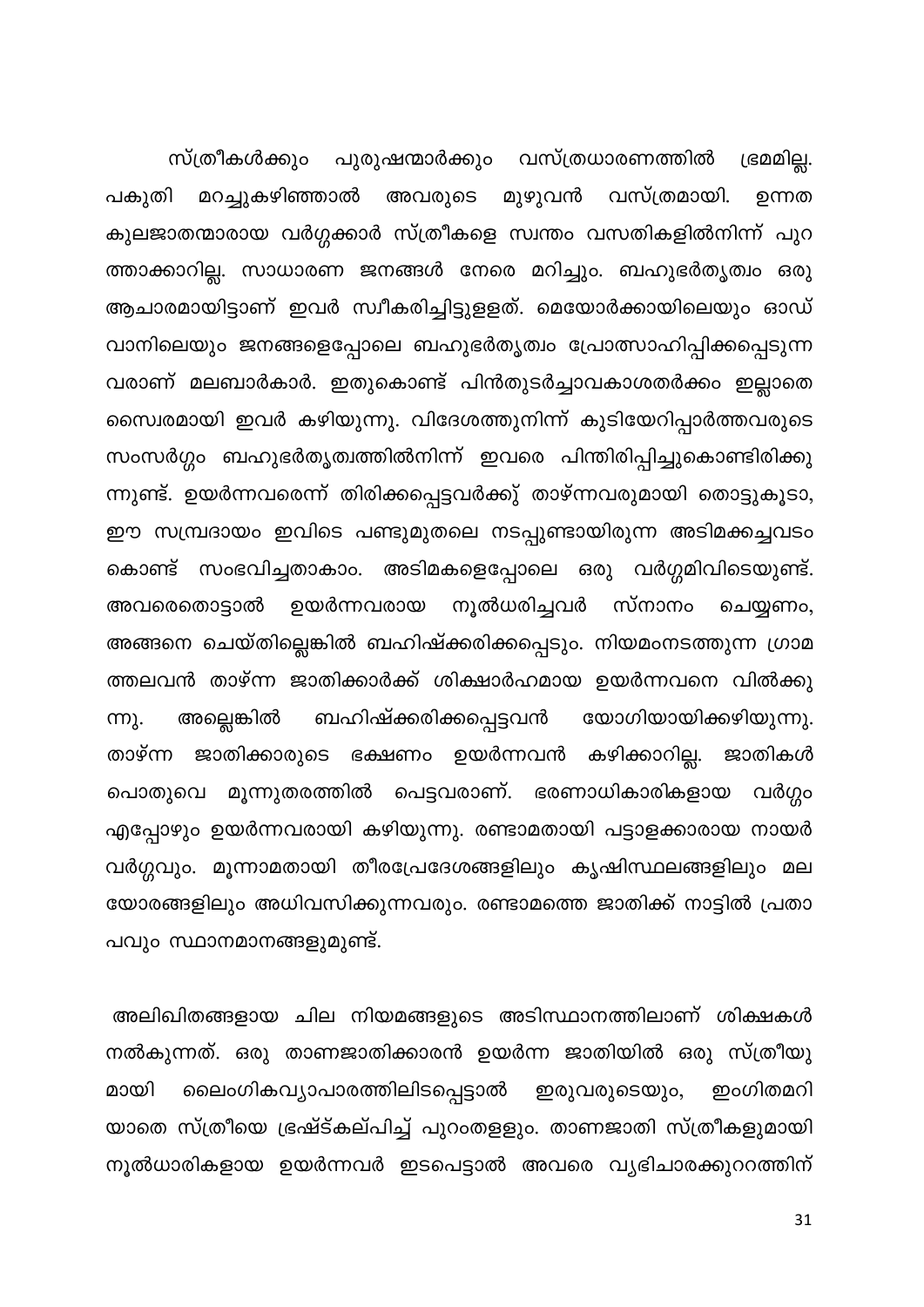ശിക്ഷിക്കുന്നില്ല. ബ്രാഹ്മണരുടെയിടയിലെ മൂത്തസഹോദരനു മാത്രമേ ഭാര്യയെ എടുക്കാൻ അവകാശമുള്ളു. മററു സഹോദരന്മാർ നായർസ്ത്രീക ളുമായി ബന്ധപ്പെടണം. ആചാരസംബന്ധമായ കുററങ്ങൾക്കു പുറം തള്ളു ന്നവർ കുരിശോ തൊപ്പിയോ സ്വീകരിച്ചു അന്യമതസ്തരാകും. ഒരു തസ്ക്ക രനെയോ കൊലയാളിയേയോ ശിക്ഷിക്കണമെങ്കിൽ ഗ്രാമത്തലവന്റെ അനു മതിയുണ്ടായാൽ മതി. പിടിക്കപ്പെട്ട പുള്ളിയെ കടൽക്കള്ളന്മാർക്ക് ഏല്പി ച്ചുകൊടുക്കുന്ന പതിവുണ്ടായിരുന്നു. ഈ വിഡ്ഡിത്തംകാരണം സ്വദേശിക ളായ കടൽക്കള്ളന്മാർ വളർന്നു. ഈ നിയമത്തിന് മാററം വരുത്തിയത് ജോർഡാനസ്സ് പാതിരിമാരുടെ ഉപദേശമനുസരിച്ചാണ്. വധശിക്ഷയ്ക്ക് വിധിച്ച പുളളിയുടെ പ്രേതം മതാചാരപ്രകാരം സംസ്ക്കരിച്ചിരുന്നു.

കേരളത്തിലെ കളിമൺവ്യവസായവും തുണിനെയ്ത്തും പരിഷ്ക്കരി ച്ചത് ക്രിസ്താബ്ദം അഞ്ചാം നൂററാണ്ടിലാണെന്ന് തെളിയിക്കുന്ന രേഖക ളാണ് കേരളം സന്ദർശിച്ച മോസസ് ഡി പൈവ ഉദ്ധരിക്കുന്നത്. ഈ വൃവ സായം നയിൽനദീതീരത്ത് കുടിയേറിപ്പാർത്തവരായ പുരാതന ഇസ്രാ യേൽക്കാർ കേരളക്കരയിൽ പകർത്തിയതാണെന്നും ഡിപൈവ ഊന്നിപ്പറ യുന്നു. ഇസ്രായേൽ പട്ടണനിർമ്മാണത്തിൽ ഉപയോഗിച്ചിരുന്ന ചെറുതരം ഇഷ്ടികകളും ഓടും കേരളത്തിൽനിന്ന് ഡിപൈവ കണ്ടെത്തി.''കളിമണ്ണിൽ പച്ചിലയും ചാരവുംചേർത്ത് ഉണ്ടാക്കുന്ന ഇഷ്ടിക ഇസ്രായേൽ പട്ട ണത്തിലുള്ളതുപോലെ ഇവിടെയുമുണ്ട്. ഈ ഇഷ്ടികനിർമ്മാണം പുരാതന ജൂതന്മാരുടെ കൈത്തൊഴിലുകളിൽ പ്രാധാന്യമുളളതാണ്. ഒരു കൈപ്പത്തി യുടെ വീതിയുള്ള ഓടുകളും അവർ നിർമ്മിച്ചിരുന്നു. അവർ കുടിയേറി പ്പാർത്തതോടുകൂടി കേരളക്കരയിൽ ഈ വ്യവസായം വളർന്നു. തുണിനെ യ്ത്തിൽ ജൂതന്മാർ കേൾവി കേട്ടവരായിരുന്നു. വർണ്ണപ്പകിട്ടുള്ള തുണി കളും വലകളും ഇസ്രായേൽ ജൂതന്മാർ നെയ്തിരുന്നു. കൊടുങ്ങല്ലൂരിലെ ഒരു രാജാവിന് ജൂതനേതാവായ ജോസഫ് റബ്ബാൻ നൽകിയ സമ്മാനങ്ങ ളിൽ തുണിയും മോസസിന്റെ കളിമൺപ്രതിമയുമുണ്ടായിരുന്നു. ''പാർക്കര വിവർമ്മു എന്ന ആ രാജാവ് തുണിവൃവസായത്തെ പ്രോത്സാഹിപ്പിക്കാൻ റബ്ബാന് അനുമതി നൽകി. ജോസഫ് മോസസ്ഡിപൈവ പറയുന്ന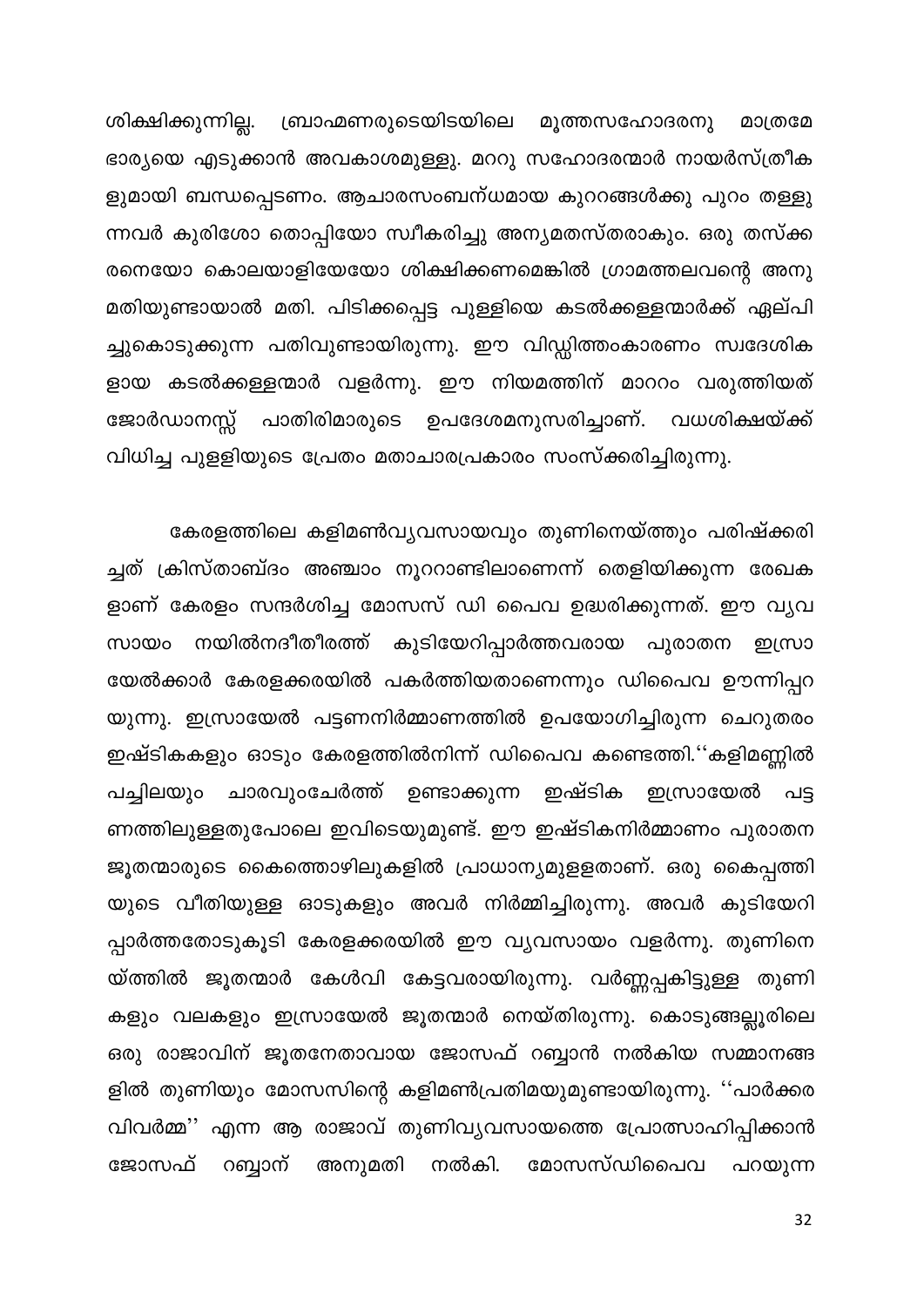ജോസഫ് റബ്ബാന്റെ കാലം ചരിത്രകാരനായ ഡോ:ബൂച്ച്നവിന്റെ അഭിപ്രായ ത്തിൽ ക്രി:490–ലാണ്. അന്നത്തെ പ്രാകൃത തമിഴിൽ ജോസഫ് റബ്ബാൻ യഹൂദപ്രാർത്ഥനാപുസ്തകം പരിഭാഷപ്പെടുത്തിയിട്ടുണ്ടെന്നും ബുച്ച്നർ പറയുന്നു. അമിർസ്റ്റെഡാമിൽ സൂക്ഷിച്ചിട്ടുളള ജൂതപട്ടയത്തിൽ ജോസഫ് റബ്ബാന്റെയും ഭാസ്ക്കര രവിവർമ്മയുടെയുംഒപ്പുകൾ ഉണ്ട്. ആ കാലത്ത് നടന്ന വ്യാപാര ഉടമ്പടികൾ പോലും ചെമ്പുതകിടുകളിൽ പകർത്തിയിരു ന്നു. ചൈനാക്കാരായ വ്യാപാരികൾ തുണിനെയ്ത്ത് പുതിയ പരിഷ്ക്കാരം നടപ്പാക്കുന്നതുവരെയും ആരംഗത്തിൽ വൈദേശിക ജൂതന്മാരാണ് കേരള ത്തിൽ പ്രവർത്തിച്ചിരുന്നത്. കണ്ണൂരും, ധർമ്മടത്തും, പാലിയത്തും തുണി നെയ്ത്തുവ്യവസായത്തിൽ അറബികൾ സ്വാധീനം ചെലുത്തിയ കാലത്തും ''ജൂതലുങ്കികൾ'' (ജൂതന്മാരുടെ പ്രത്യേകതരം തുണി) പ്രചാരത്തിലുണ്ടായി രുന്നു. മോസസ്ഡിപൈവ കേരളത്തിന്നു കാണുന്ന മറെറാരു പ്രത്യേകത ശുചിത്വവുമാണ്. ഡി ഭാഷയിൽ അനാഡംബരതയും പൈവയുടെ പകർത്താം. ''അർദ്ധനഗ്നരായ കേരളീയർ സൂര്യേദയത്തിനുമുമ്പ് സ്നാനം കഴിഞ്ഞു കൃഷിപ്പണിക്കിറങ്ങുന്നു. പ്രകൃതിയിലെ ചൂടും തണുപ്പും സമ മായി ഇവർ ഭാഗിച്ചെടുക്കുന്നു. കായശക്തിയിൽ മറ്റാരെക്കാളും ഇവർ മിക ച്ചുനിൽക്കുന്നു. ആത്മീയബോധവും രാജഭക്തിയും ഇവരുടെ മികച്ച ലക്ഷ ണങ്ങളാണ്. മിതവൃയശീലവും പരസ്പരവിശ്വാസവും ഇവരുടെ നിഷ്ക്കള ങ്കജീവിതത്തെയാണ് വെളിവാക്കുന്നത്. ആർക്കും ആരോടും പകയോ വിദ്വേഷമോ ഇല്ല. കൂട്ടായ ജീവിതമാണിവരുടേത്. ജൂത കുടിയേറിപ്പാർപ്പു കാർക്കും, ക്രിസ്ത്യാനികൾക്കും, അറബികൾക്കും, ഇവർ സഹകരണം നൽകുന്നു. വേഗം ഇടപഴകി കഴിയുവാനും ഇവർക്ക് കഴിയുന്നു. വിദേശിക ളായ എല്ലാ മിഷ്യനറി പ്രവർത്തകർക്കും ശാന്തശീലരായ ഇവരെ വലിയ ബഹുമാനമാണ്''

റെബ്നുനസ്സിം എന്ന മഹാകവി തന്റെ മനോഹരമായ കവിതകളിലൂ ടെയാണ് കേരളത്തെ ചിത്രീകരിച്ചിട്ടുള്ളത്. നങ്കൂരമിട്ട് അനന്തമായ അറബി ക്കടലിൽ കിടക്കുന്ന പാക്കപ്പലുകളിൽ വിദേശസംസ്ക്കാരത്തിന്റെ പ്രതിനി ധികളും സന്ദേശവാഹകരുമുണ്ടെന്ന് റെബ്നുനസ്സിം വിശ്വസിക്കുന്നു.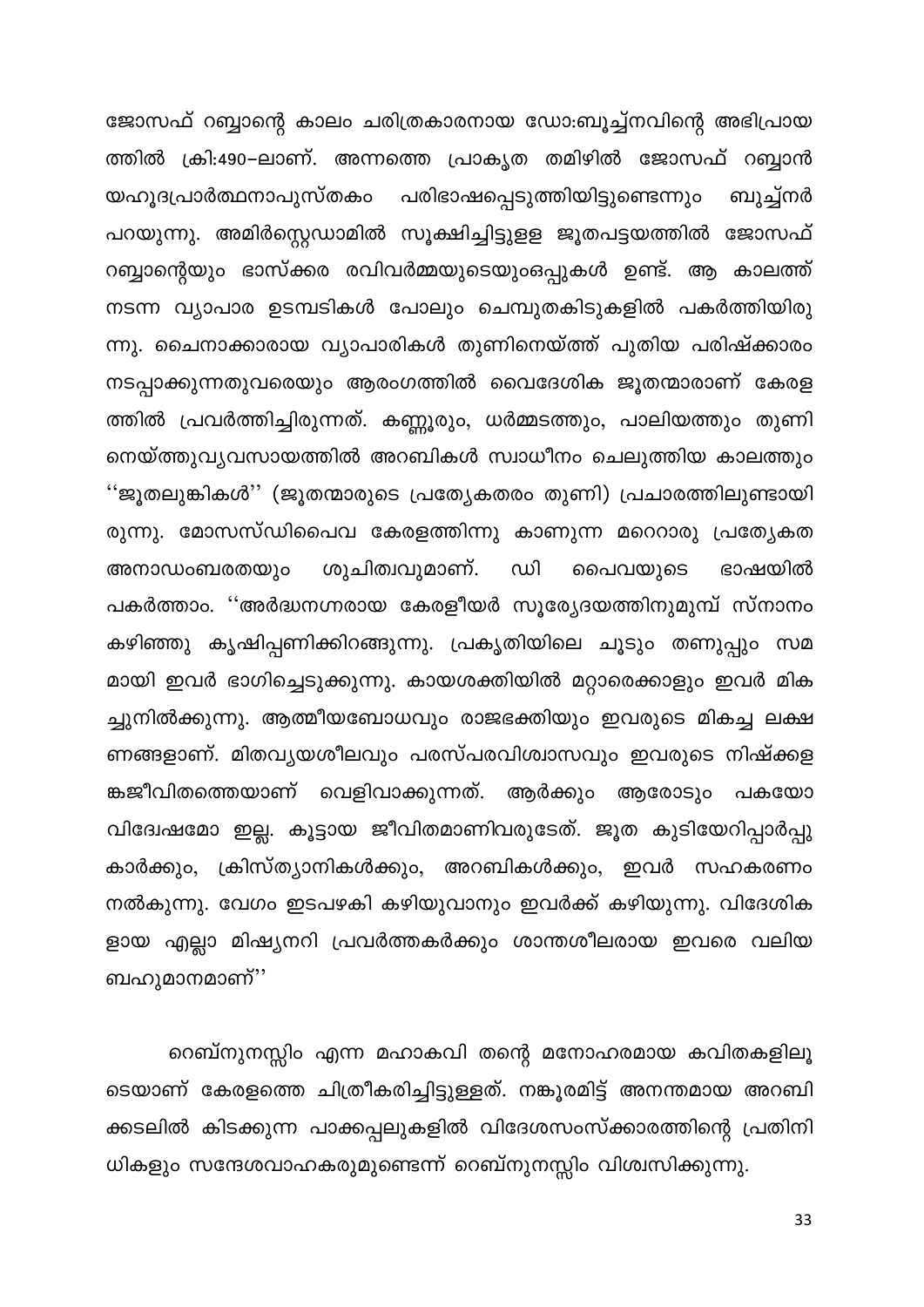''എണ്ണമററ തിരമാലകളെ മുറിച്ചു് കൊണ്ടു ജറുസലമിന്റെ സന്താന ങ്ങൾ നിന്റെ കരങ്ങൾ സ്പർശിക്കാൻ ഈ തീരപ്രദേശത്ത് വന്നു.

ധനദേവതയും ഭാഗ്യവതിയുമായ ഷിംഗ്ലിനാടെ, നീ അവരെ മാറോ ടണച്ച് പുണരുന്നു. നിന്റെ നിശ്വാസങ്ങളിലൂടെ നിന്റെ സ്നേഹത്തിന്റെയും ഔദാര്യത്തിന്റെയും സുഗന്ധവും ഗുണവും അങ്ങ് വിദൂരതയിൽ നിൽക്കുന്ന ഇസ്രായേൽക്കാരറിഞ്ഞു. വിദേശികളുടെ ഭിക്ഷാപാത്രങ്ങൾ അക്ഷയപാത്രങ്ങളാക്കി മാററാൻ നിനക്ക് മാത്രമാണ് കഴിഞ്ഞത്. നിന്റെ അരുമസന്താനങ്ങളെപ്പോലെ നീ അവരെ വളർത്തി. അവരുടെ കളിപ്പാട്ട ങ്ങൾ നിന്റെ ലീലകൾക്കൊപ്പിച്ച് അവർ ചലിപ്പിച്ചു. അങ്ങിനെ സന്തോഷ ത്തിന്റെ– ആഹ്ലാദത്തിന്റെ– ആ ബന്ധം ഇന്നും നിലനിൽക്കുന്നു. ഓടി മറുനാടിന്റെ യോടി കൊച്ചലകൾക്കും വരുന്ന **ഒാരോ** സന്ദേശം ഷിംഗ്ലിയെ അറിയിക്കാനുണ്ട്. ഷിംഗ്ലിയെ അനുഗ്രഹിക്കപ്പെട്ട രണ്ടാം

പിതൃഭൂമിയായി ഇസ്രായേൽ സന്തതികൾ കരുതുന്നു....'' റെബ്നു നസ്സിമിന്റെ ''യഹൂദ ഓതോ''വിലും ''ഷിംഗ്ലി അബീനയിലും'' കേരള പ്രശസ്തിയേയും സമൃദ്ധിയേയുമാണ് ത്തിന്റെ സമ്പൽ മഹത്തായ എടുത്തു പറഞ്ഞിട്ടുള്ളത്. ഹീബ്രൂഭാഷയിൽ പുതിയ കാവ്യപ്രസ്ഥാനം തുറന്ന വിഖ്യാത വ്യക്തികൂടിയാണ് റെബ്നുനിസ്സാം.

മലയാളക്കരയിലെ ജൂതന്മാരുടെ കീർത്തനങ്ങളിൽ അവരുടെ രാജഭ ക്തിയേയും രാജ്യസ്നേഹത്തെയും പ്രഖ്യാപിക്കുന്ന ഈരടികൾ കാണാം. ജൂത കീർത്തനങ്ങൾ മദ്ധ്യകാലഘട്ടത്തിലെ നാടോടിപ്പാട്ടുകളിൽ പ്രാധാന്യ മുളളതാണ്. ആ കീർത്തനങ്ങളിലൂടെ സന്ധി, സമരം, ഉടമ്പടി, മതചടങ്ങു കൾ, വിവാഹചടങ്ങുകൾ, രാജഭക്തി തുടങ്ങിയ പലതും ചരിത്രാന്വേഷ കർക്ക് കണ്ടുപിടിക്കാം. ഒരു ജൂതരാജസ്തുതിയിലെ ഏതാനും വരികൾ ഇങ്ങിനെയാണ്:–

''ഒടപ്പറപ്പായ ഇസ്രായേൽ മക്കൾക്ക്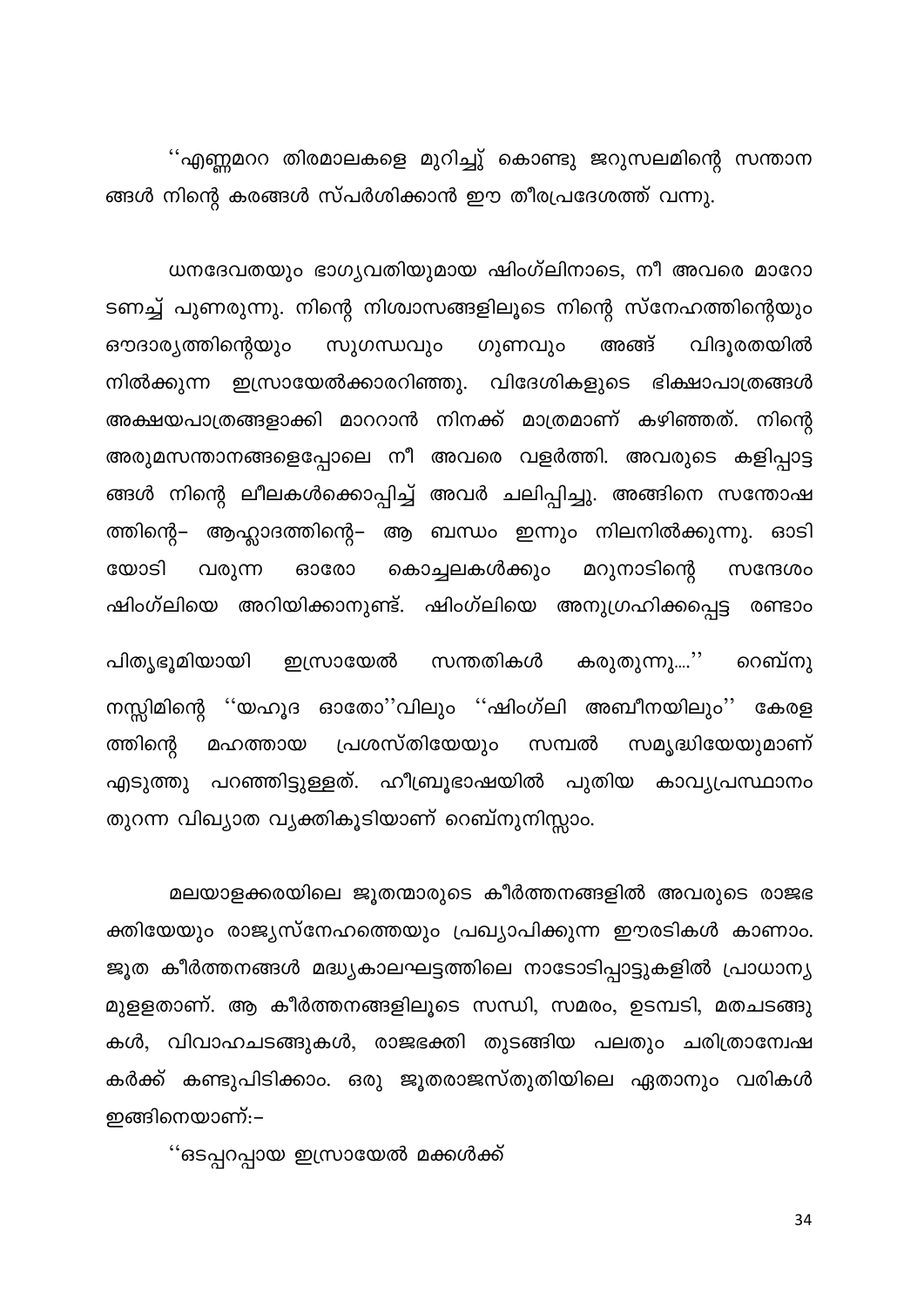നമ്മടെ രാജാവിന്റെ നാളിൽ

എങ്ങനെ മീതിച്ച വരുത്തുടയോനെ

കുറവുകൂടാതെ പെരിമ വതങ്ങെണം

ഒതുമയായ കുലത്തിന് തിരുവുളളമാകെണം

തണിപായിട്ടിരിത്തണം ഇസ്രായേൽമക്കളെ

നല്ലയെറുശാലായി കുട്ടന്റെ ഞായനെ''

ഇതിൽ ജൂതന്മാരുടെ രാജഭക്തി നിഴലിച്ചു കാണാം.

കേരളത്തിലെ ജൂതയുദ്ധകഥയെ പുരസ്ക്കരിച്ചുള്ള ഒരു കാവ്യത്തിലി ങ്ങനെ കാണാം.

"ആതിമൊതലായ അറിഞ്ഞ അറിവാളൻ അശുവെരോശു തന്റെ നാളിലെ കാര്യം– ആരാന്റെനാട്ടി പടക്ക് പെറപ്പിട്ടു

ഒറൂറെ ഓമനും മൂർദ്ധാഹയേ സന്തിഹും''

ഈ കവിതയുടെ നിർമ്മാണകാലം പോർത്തുഗീസ്സ് ആക്രമണത്തിനു ശേഷമാണ്. പോർത്തുഗീസ്സുകാരുടെ രണ്ടാം ആക്രമണഘട്ടത്തിൽ ജൂതസി നഗോഗ് (ജൂതദേവാലയം) ഇടിച്ചുപൊളിക്കുകയും കയ്യെഴുത്തു ഗ്രന്ഥശേ ചെയ്തു. ഖരം കത്തിച്ചുകളയുകയും കേരളക്കരയുമായി യഹൂദ ന്മാർക്കുള്ള ബന്ധത്തെയും വ്യാപാരഉടമ്പടികളെയുംപററി വളരെയേറെ കവിതകൾ പോർത്തുഗീസ്സുകാലത്ത് പ്രചാരത്തിലുണ്ടായിരുന്നു. ഏതാനും ചില കൃതികളിന്നും അവശേഷിച്ചിട്ടുണ്ട്. റാബിപോളെന്ന ക്രിസ്തീയ പരി ഷ്ക്കർത്താവിന്റെ മതപരിവർത്തനകാലത്തും ജൂതന്മാരുടെ നാടോടിപാട്ടു കൾക്ക് നല്ല പ്രചാരമുണ്ടായിരുന്നു. ജൂതന്മാരുടെ ഗാനനിർമ്മാണരീതിത ന്നെയാണ് ക്രിസ്തീയഭക്തിഗാനങ്ങൾ നിർമ്മിച്ചവർ അംഗീകരിച്ചിട്ടുളളത്. ക്രിസ്തീയ മത പ്രചാരകന്മാർ മതസാഹിത്യത്തെ പരിപോഷിപ്പിക്കുവാൻ പരിശ്രമിച്ച കാലഘട്ടങ്ങളിൽ അവർക്ക് എളുപ്പമാർഗ്ഗം കാട്ടിയത് ജൂതനാടൻ ജൂതന്മാർ പാട്ടുകളാണ്. മതാചാരങ്ങൾക്ക് ഉപയോഗിക്കുന്ന വാക്ക ക്രിസ്തീയ പുത്തൻപാനയിൽ ുകൾപോലും കാണാം. ജൂതന്മാരുടെ പ്രാർത്ഥനയുടെ രാഗം തന്നെയാണ് ക്രിസ്ത്യാനികളും സ്വീകരിച്ചിട്ടുളളത്. ഗദൃവും–പദൃവും ഇടകലർന്ന ഒരുതരം ചമ്പുക്കളും ജൂതമത സാഹിതൃ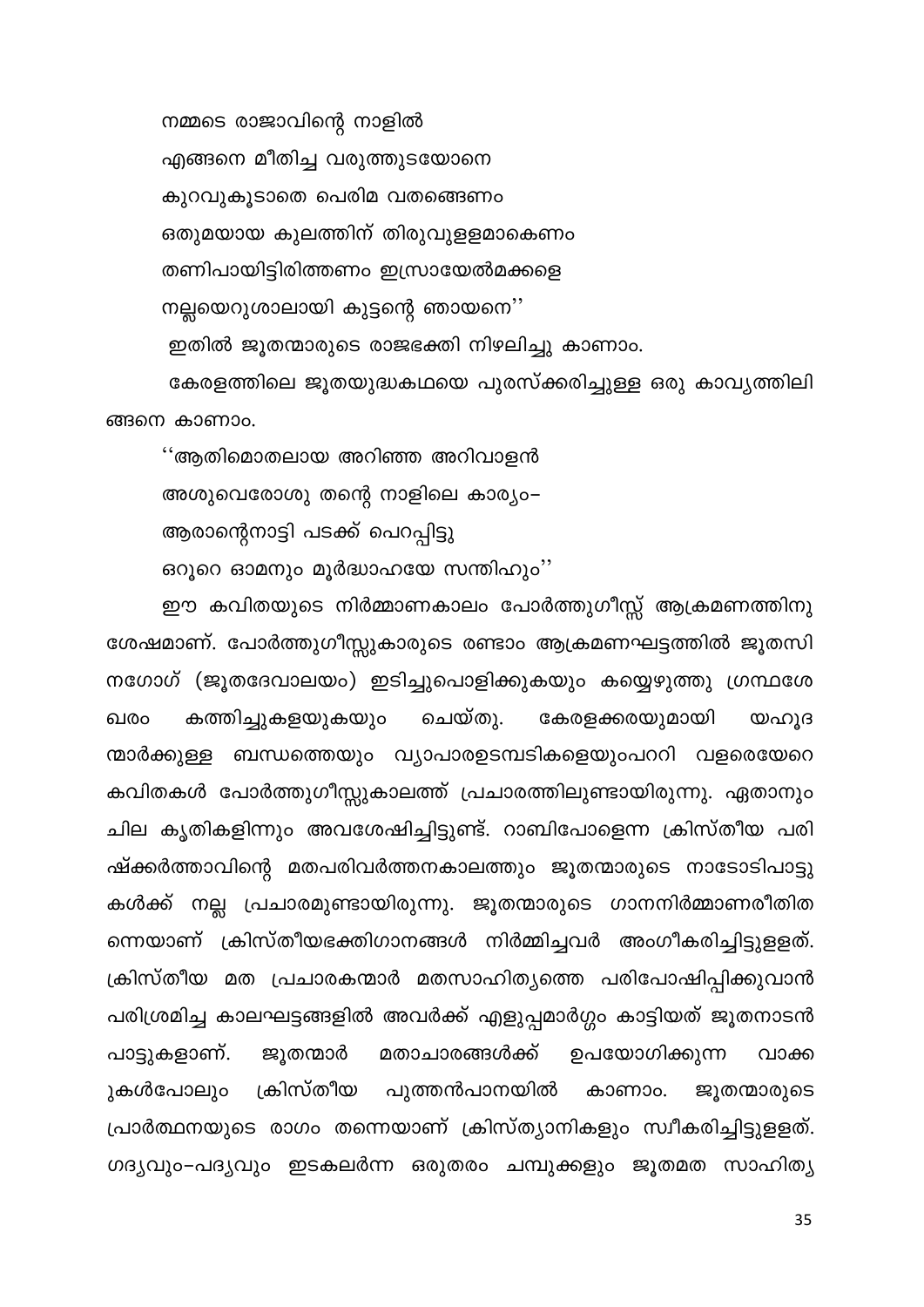ത്തിൽ കാണാവുന്നതാണ്. ഇത്തരം കലാസൃഷ്ടികളുടെ നിർമ്മാതാക്കൾ ആരാണെന്ന് തിരിച്ചറിയാൻ കഴിയുന്നില്ല. ചില സമൂഹഗാനങ്ങൾ ചില സിനഗോഗുകളുടെ പേരിലാണ് അറിയപ്പെടുന്നത്. ഇടക്കാലത്തുണ്ടായ ക്രിസ്തീയ''പാന''കളിൽ ജൂതനാടൻപാട്ടുകളുടെ നിർമ്മാണരീതി നിഴലിച്ചു കാണാം. ജൂതന്മാരുടെ വിലപ്പെട്ട ഇതിഹാസങ്ങളിൽ കേരളത്തിന്ന് ഒരു സ്ഥാനമുണ്ട്. പുരാതനകേരളം അവരുടെ വീക്ഷണകോണിലൂടെ നോക്കു മ്പോൾ ഒരു ക്ഷേമരാഷ്ട്രമായിരുന്നെന്ന് കാണാം. ജൂതേതിഹാസങ്ങളിൽ നിറംപകർന്ന് നിൽക്കുന്ന ആ നല്ല കേരളം വീണ്ടും ഉയിരെടുക്കുമോ?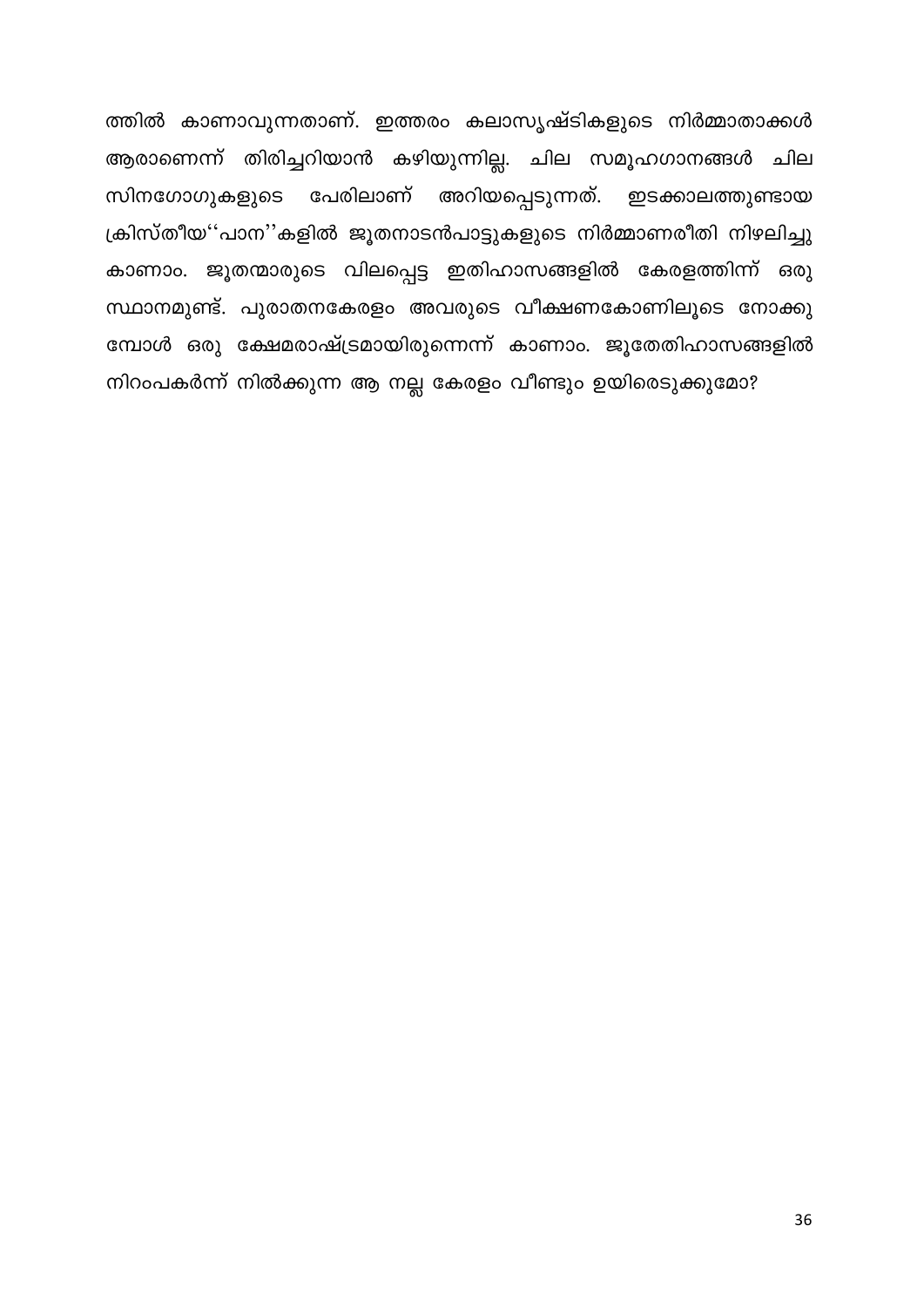#### ന്യൂഹോഫ് കണ്ട കേരളം

<span id="page-37-0"></span>പുരാതന കേരളത്തെസ്സംബന്ധിച്ച് അവസാനിക്കാത്ത ആശയക്കുഴപ്പം ഇന്നും ചരിത്രകാരന്മാരുടെയിടയിൽ തങ്ങിനില്പുണ്ട്. സ്വതന്ത്ര ചരിത്ര നിർമ്മാണത്തിന്നാവശ്യമായ ശാസ്ത്രീയവീക്ഷണം വളരാത്തതുകൊണ്ടുളള കുഴപ്പമാണിതെല്ലാം. സഞ്ചാരികൾ കേരളത്തെപ്പററി എഴുതിയിട്ടുളള കുറി പ്പുകൾ തേടിപ്പിടിക്കാനും ചരിത്രാന്വേഷകന്മാർ അത്രയൊന്നും പരിശ്രമിച്ചി ട്ടില്ലെന്ന് നമ്മുടെ ചരിത്രഗ്രന്ഥങ്ങൾ വ്യക്തമാക്കുന്നു. വെനീഷ്യക്കാരും, ചൈനാക്കാരും, അറബികളും, ടുണീഷ്യരും മററും മററും വിലയേറിയ പല വിവരണങ്ങളാണ് കേരളത്തെപ്പററി നൽകിയിട്ടുളളത്. ഫാഹയാന്റെയും ഹുയാങ്ങ്സാന്റെയും ചരിത്രപ്രസിദ്ധമായ ഭാരതയാത്രയെപ്പോലെ മഹ ത്തായ പല യാത്രകളും വിദേശികൾ കേരളത്തിൽ നടത്തിയിട്ടുണ്ട്. ജൂതപ രിഷ്ക്കർത്താവായ ജോസഫ് റബ്ബാനും, ക്രൈസ്തവ മതപ്രചാരകനായ സെൻ തോമസും, ഇസ്ലാം സന്ദേശവാഹകനായ മാലിക് ബ്നുദീനാറും വിദേശികളായ സഞ്ചാരികളെ കേരളത്തിലേക്കാകർഷിച്ച ആദ്യകാല മാർഗ്ഗ ദർശികളാണ്. മാർക്കോപോളോ, ഇബ്നുബതൂത്ത, അൽബറൂണി, ഫ്രെയർ ഒഡോറിക്ക്, അബുൽറസ്സാക്ക്, അൽഇദ്രിസി, നിക്കോളസ്, ന്യൂഹോഫ് അബുൽഫെദെ തുടങ്ങിയ സഞ്ചാരികളുടെ കുറിപ്പുകളിലൂടെ കേരളത്തെപ്പ ററി അറിയുന്നത് ചരിത്രപഠനത്തിന് പ്രചോദനം നൽകും. ഈ സഞ്ചാരിക ളിൽ ഏതാനും ചിലരൊഴിച്ച് വ്യാപാരസമ്പർക്കം സ്ഥാപിക്കാൻ കേരളത്തി പോർത്തുഗീസ്സ് പ്രതാപം കേരളത്തിൽ ലെത്തിയതാണ്. അധ:പതിച്ചു കൊണ്ടിരുന്ന കാലത്ത് കേരളം സന്ദർശിച്ച ഒരു ഡച്ചുകാരന്റെ വിവരണത്തി ലേക്കു ഒന്നെത്തിനോക്കാം. പോർത്തുഗീസ്സുകാരെക്കാൾ വസ്തുനിഷ്ഠ മായ സത്യത്തിന്ന് വിലയിരുത്താൻ ഡച്ചുകാർ ശ്രമിച്ചിട്ടുണ്ട്. കേരളത്തിലെ കമ്പോളങ്ങൾ കയ്യടക്കണമെന്നു ഡച്ചുകാർക്ക് ആഗ്രഹമുണ്ടായിരുന്നെ ങ്കിലും കൊലയും കൊളളയും നടത്തുവാൻ പോർത്തുഗീസ്സുകാരെപ്പോലെ കുപ്രസിദ്ധി സമ്പാദിക്കാൻ അവർ സാഹസപ്പെട്ടിരുന്നില്ല.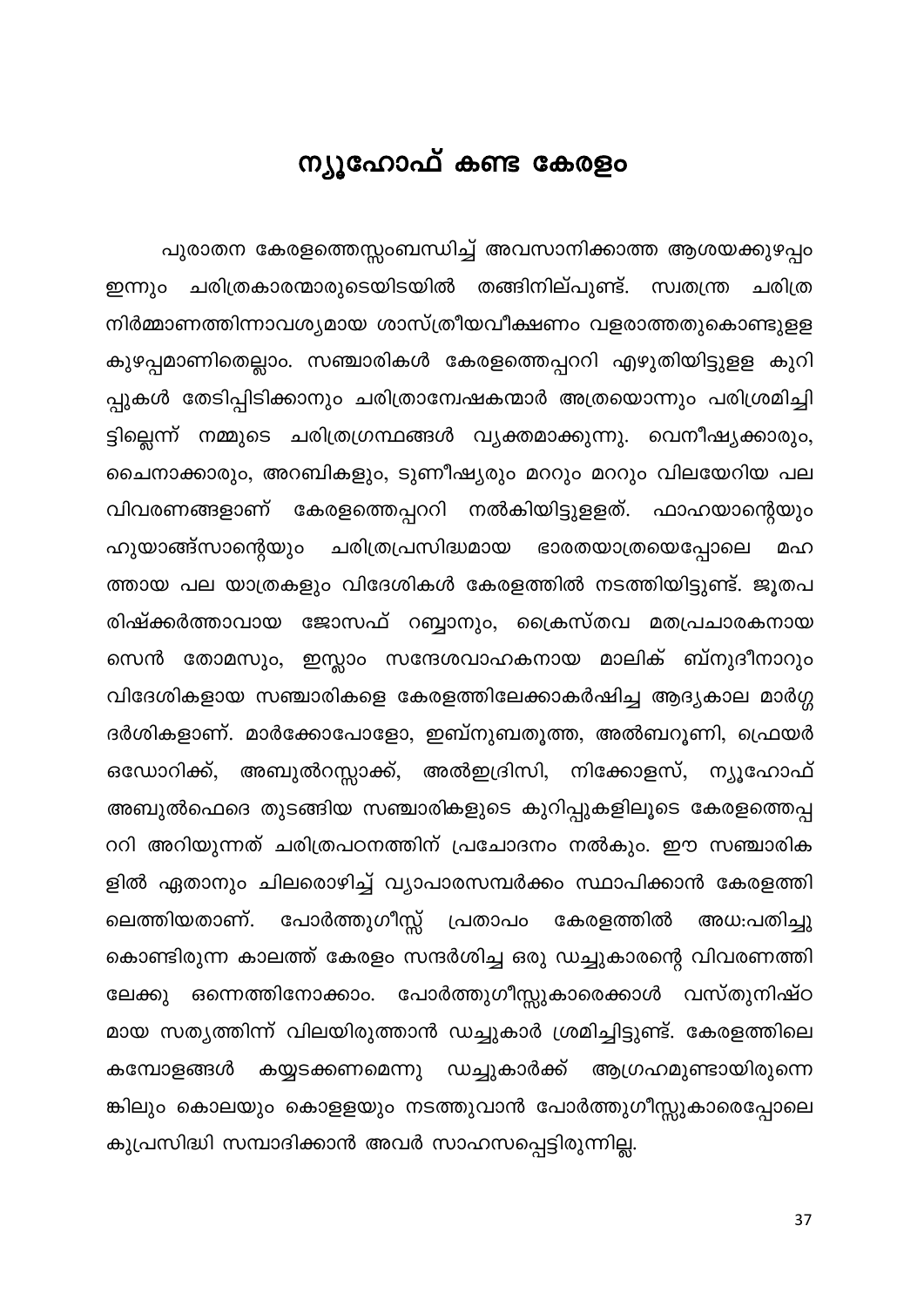ഏ.ഡി.1663 സെപ്തമ്പറിൽ കേരളക്കരയിലെ ഡച്ചുപണ്ഡികശാല കൾ പരിശോധിക്കുവാനും വ്യാപാരബന്ധം പുതുക്കുവാനും കൊച്ചിയിലെ ത്തിയ ഡച്ചുപണ്ഡിതനായിരുന്നു ന്യൂഹോഫ്. കൊച്ചീരാജ്യചരിത്രത്തിൽ രാഷ്ട്രീയപ്രാധാന്യമുളള ഡച്ചു–കൊച്ചി ഉടമ്പടി നടന്നത് 1663 മാർച്ച് 22 –ാംനു–യാണു. രാജകുടുംബത്തിൽപ്പെട്ട രണ്ടു താവഴികൾ കലഹിച്ചു പിരി ഞ്ഞപ്പോൾ ഡച്ചുകാർ ഒരുഭാഗത്തുകൂടി. കേരളത്തിൽ ആദ്യത്തെ ഡച്ചുക പ്പൽ വന്നത് 1595ലാണ്. അരനൂററാണ്ടിലധികം ശ്രമിച്ചിട്ടും പോർത്തുഗീസ്സു പ്രതാപത്തെ തകർക്കാൻ ഡച്ചുകാർക്കു് കഴിഞ്ഞില്ല. മാർച്ചുമാസത്തിലെ ഉട മ്പടിയോടുകൂടി കൊച്ചിരാജ്യത്തെ വ്യാപാരക്കരാറുകൾ പുതുക്കുകയും ക്രിസ്ത്യാനികളുടെ സംരക്ഷണചുമതല ഏല്ക്കുകയും, രാജ്യത്തെ അക്രമ ണങ്ങളിൽനിന്നു രക്ഷിച്ചുകൊള്ളാമെന്ന് വാഗ്ദത്തം നൽകുകയും ചെയ്ത താമസിയാതെ കേന്ദ്രങ്ങളിലും സ്വാധീനംചെലുത്തി. ഡച്ചുകാർ എല്ലാ കൊച്ചിരാജാക്കന്മാർക്ക് ''കമ്പഞ്ഞി എജമാനന്മാ''രായി ഡച്ചുകാർ വാഴു ന്നകാലത്തു ന്യൂഹോഫ് ഒരു പര്യടനം നടത്തി. ന്യൂഹോഫിന്റെ കുറിപ്പുക വിവരണങ്ങളിൽ കേരളചരിത്രകാരന്മാർക്ക് ളിലൂടെ പുറത്തുവന്നിട്ടുള്ള വ്യക്തമായ അഭിപ്രായവ്യത്യാസമുണ്ട്. എന്നാലും സ്വീകാര്യങ്ങളായവയുമു ണ്ട്.

ഒരു മഹാപുരുഷന്റെ അപദാനങ്ങളാലും ദിവ്യാത്ഭുതങ്ങളാലും കേര ളീയർ ആകർഷിക്കപ്പെട്ടതിനെപ്പററി ന്യൂഹോഫ് പറയുന്നു. ''ദൈവതുല്യ മായ ശക്തിയുളള പരശുരാമ മഹർഷിയുടെ സംഭാവനയാണ് കേരളമെന്ന് വിശ്വസിക്കുന്നവരാണ് കേരളീയർ. പരശുരാമൻ ദിവ്യായുധമായ **Ø**�) കടൽപ്പരപ്പിലൂടെ ചുഴററിയെറിഞ്ഞപ്പോൾ മഴു ചെന്ന് വീഴുന്ന സ്ഥലം വരെയും മൺതിട്ടായി രൂപാന്തരപ്പെട്ടു. അങ്ങിനെ കേരളക്കരയുണ്ടായി. ഈ കഥക്കു അവലംബം നൽകുന്ന ഐതിഹ്യകഥകൾ കേരളീയരുടെ കയ്യിലു ണ്ട്. കാലം കുറെക്കഴിഞ്ഞപ്പോൾ രാജാക്കന്മാർ കേരളക്കരയിൽ തലപൊ ക്കി. ചെറിയ ഘടകങ്ങളായി ഭരിച്ചിരുന്ന രാജ്യങ്ങളെല്ലാം വലിയ കോയ്മക ളുടെ കീഴിലായി. ഈ കോയ്മാവകാശം ചേരമാൻ പെരുമാളുടെ കാലത്ത്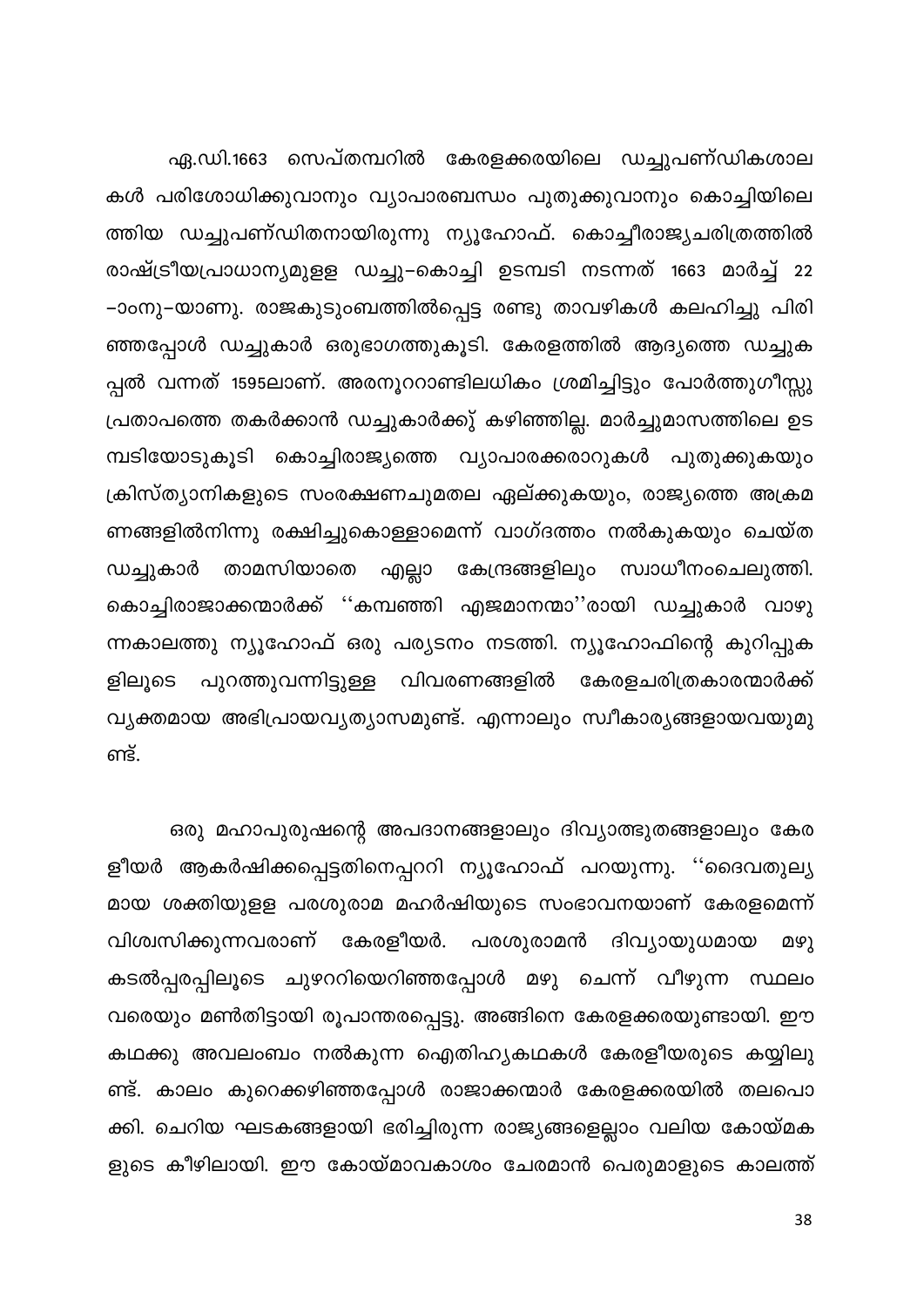ശിഥിലീകരിച്ചു. അറേബ്യയിലേക്ക് ചേരമാൻ പെരുമാൾ യാത്രപുറപ്പെട്ട പ്പോൾ രാജ്യം അനന്തരാവകാശികൾക്ക് കൊടുത്തു. രാജ്യത്തിന്റെ കണ്ണായ കണ്ണൂർ അദ്ദേഹത്തിന്റെ വിശ്വസ്ത മന്ത്രിക്കും, കോഴിക്കോട് സർവ്വാധികാ ര്യക്കാരനും, അടുത്ത കോയ്മാവകാശം ലഭിക്കേണ്ടവന് കൊച്ചിരാജ്യവും, വ്യാപാരസാമ്പത്തികകാര്യങ്ങൾ നോക്കി രാജ്യത്തിന് മുതലെടുപ്പ് സൂക്ഷിച്ച വന് കൊല്ലം രാജ്യവും നൽകി. ഇവർക്കെല്ലാം സ്ഥാനമാനങ്ങളും കല്പിച്ചു കൊടുത്തു. വ്യാപാരതുറമുഖമായ കോഴിക്കോട്ടുരാജ്യം ലഭിച്ച ആൾ സാമൂ തിരിയായി (രാജാധിരാജൻ) അഭിഷേകം ചെയ്തു. ചെറിയ ചെറിയ നാട്ടുപ്ര മാണികൾക്ക് പണക്കിഴികളും, പട്ടും, ബഹുമാനപ്പേരും, രാജകീയ അടയാള മുളള മുദ്രയും നൽകി. ചിലർക്ക് ചില ചെറിയ ദേശങ്ങളുടെ മേൽനോട്ടം വിട്ടുകൊടുത്തു. ആരെയും തിരസ്ക്കരിക്കരുതെന്ന് അനന്തിരവന്മാരെ ഉപ ദേശിച്ചു.വിദേശികളായ വ്യാപാരികൾക്ക് സൌജന്യമായ താമസസ്ഥല ങ്ങളും മറെറല്ലാ ആനുകൂല്യങ്ങളും നൽകണമെന്ന് പ്രത്യേകം നിർദ്ദേശിച്ചു.

കുരുമുളകും ഏലവും വ്യാപാരം ചെയ്യുന്നതിൽ സാമൂതിരിക്കായി രുന്നു പ്രധാന പങ്ക്. സാമൂതിരിയുടെ വ്യാപാരാവകാശത്തെ ചോദ്യം ചെയ്യാനാരുമുണ്ടായിരുന്നില്ലെന്നു തന്നെ പറയാം. സാമൂതിരിയുടെ തീട്ടൂരമ ഉടമ്പടികളിൽ ഏർപ്പെടാൻ നുസരിച്ച്വ്യാപാര അയൽ നാട്ടുപ്രമാണി മാർക്കു അവകാശമുണ്ടായിരുന്നു. എല്ലാ കാര്യങ്ങൾക്കും പരമാധികാരം സാമൂതിരിക്കായിരുന്നു. നാണയങ്ങളും രാജശാസനകളും സാമൂതിരിയുടെ നടപ്പിലാക്കിയിരുന്നു. വിശ്വസ്ത മന്ത്രിമാർതന്നെ സ്വന്തം നാണയ നിർമ്മാണം ഈജിപ്തുകാരുടെ സഹായത്തോടുകൂടിയാണ് ആരംഭിച്ചത്. ഈ പ്രതാപം കുറെ വർഷങ്ങൾക്കുശേഷം തകർന്നു. അയൽനാട്ടിലെ രാജാക്കന്മാർ സാമൂതിരിയെ വകവയ്ക്കാതെയായി.

സാമൂതിരിയുടെ വംശപാരമ്പര്യത്തെ ബഹുമാനിക്കുന്ന ഇടത്തരം പ്രഭുക്കൾ നാട്ടിലെവിടെയും ഭരണകൂടത്തിന്റെ മറപിടിച്ചുകൊണ്ട് അനീതി ചെയ്യാൻ തുടങ്ങി. സാമൂതിരിയുടെ കീഴിൽ ഇണങ്ങിജീവിച്ചിരുന്ന നായർ പ്രമാണികൾ ഈ കാരണം കൊണ്ട് ശത്രുക്കളായി മാറി. ചെറുകിട രാജാ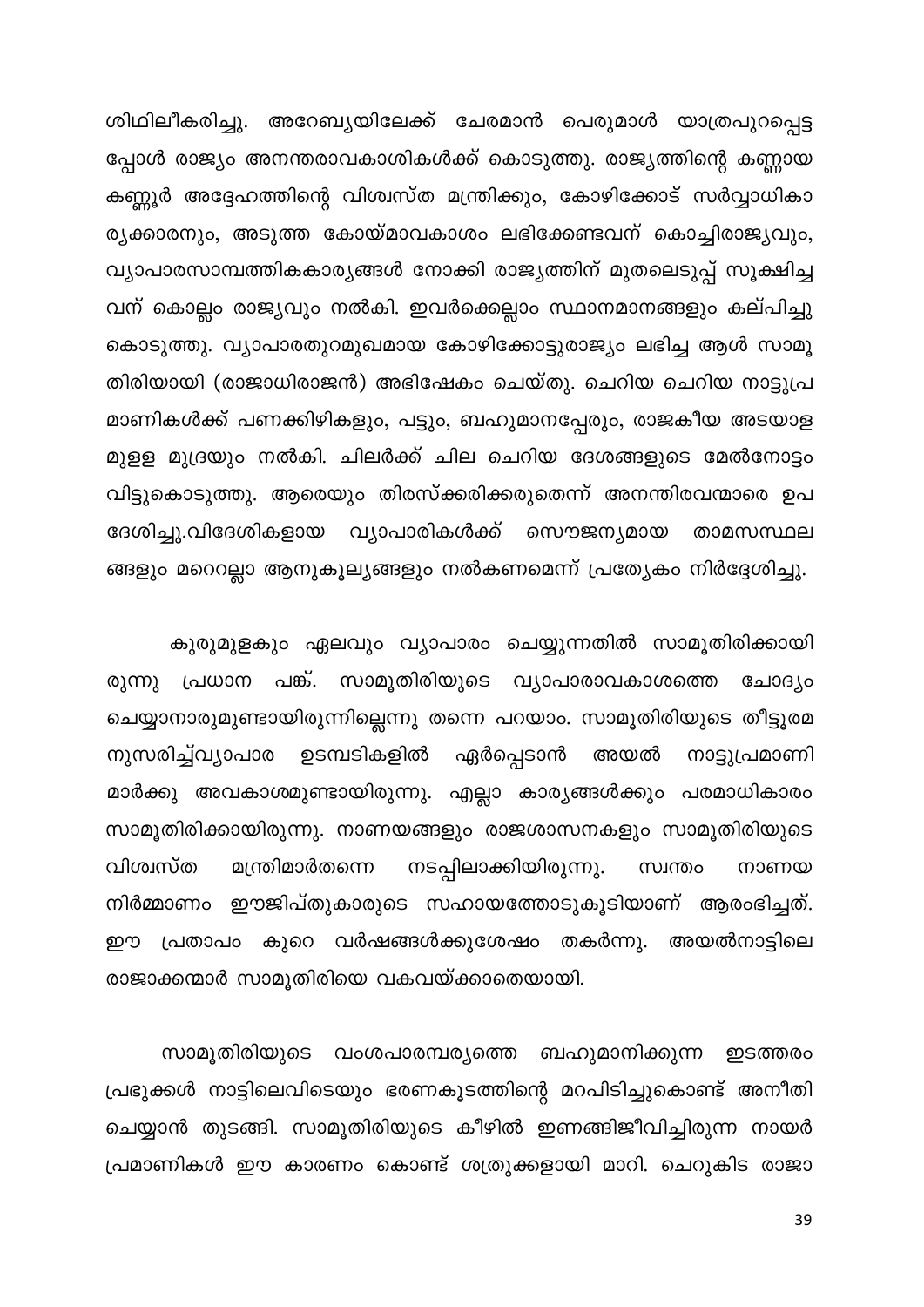ക്കന്മാർ വ്യാപാരക്കാര്യത്തിൽ സാമൂതിരിയുടെ അനുമതികൂടാതെതന്നെ വിദേശികളുമായി ബന്ധപ്പെട്ടു. ഈ വ്യാപാരസഖ്യത്തെ പ്രോത്സാഹിപ്പി ക്കുവാൻ കൊച്ചിരാജാവ് തയാറായി. കണ്ണൂർ രാജാവും കൊല്ലം രാജാവും ആദ്യഘട്ടങ്ങളിൽ കലാപങ്ങളിൽ നിന്നു ഒഴിഞ്ഞു. വനോൽപന്നങ്ങൾ കയ ററി അയക്കാനുള്ള കൊച്ചി രാജാവിന്റെ പുതിയ ഉടമ്പടി പോർത്തുഗീസ്സു കാർ അംഗീകരിച്ചതോടുകൂടി സാമൂതിരിയുടെ കീഴിലുളള ചെറുകിട രാജാ ക്കന്മാരും പരോക്ഷമായി വ്യാപാരത്തിലിടപെട്ടു. ആഭ്യന്തരകലാപങ്ങൾ യുദ്ധത്തിന്റെ രൂപം കൈക്കൊണ്ടപ്പോൾ പോർത്തുഗീസ്സുകാർ ഓരോ ചേരി യേയും സന്ദർഭോചിതം സഹായിച്ചു. പോർത്തുഗീസ്സ് പാണ്ടികശാലകൾ മലബാറിൽ ഉയർന്നുവന്നതോടുകൂടി കൂടി രാജ്യരക്ഷയ്ക്കുതന്നെ കോട്ടം കെട്ടി. അറബികളുടെ വ്യാപാരകുത്തക പരാജയപ്പെടുത്താൻ പോർത്തുഗീ സുകാർ ഒരു നൂററാണ്ടുകാലം യുദ്ധം ചെയ്തു. ഈ യുദ്ധത്തിന്റെ അവസാ നഘട്ടത്തിൽ സാമൂതിരി പോർത്തുഗീസ്സുകാരെ സഹായിച്ചു.

കഠിന സാമൂതിരി ഭരണകാലത്തു കൊലപാതകം നടത്തിയവനു ശിക്ഷ നൽകിയിരുന്നു. കളവ്, ചതി, വിശ്വാസവഞ്ചന എന്നിവയ്ക്കു സമു ദായനേതാക്കന്മാരുടെ വിധി പ്രകാരം ശിക്ഷ നൽകാൻ പ്രത്യേകം ''പഞ്ചാ യത്തുകൾ'' ഏർപ്പെടുത്തിയിരുന്നു. വധശിക്ഷക്കു വിധിച്ചതിന്നു ഒരു തടവുശിക്ഷയനുഭവിക്കേണ്ടിവരും. ഒടുവിൽ സാമൂതിരി കൊല്ലക്കാലം യുടെ പിറന്നാൾദിവസം പാപികളെ തരംതിരിക്കുന്ന ഏർപ്പാടുണ്ട്. നിശ്ചിത സംഖ്യയിട്ട് ഘാതകന്മാരുടെ ഭാഗ്യപരിശോധന നടത്തും. അതിൽ വിജയി ക്കുന്നവന്നു ശിക്ഷയിൽ നിന്നൊഴിവാകാം. കൊലപാതകിയെ കടൽക്കള്ള ന്മാർക്കു ഏല്പിച്ചുകൊടുക്കുന്ന സമ്പ്രദായമുണ്ടായിരുന്നു. ചിലരെ ആന യുടെ മുമ്പിലിട്ടുകൊടുക്കും. ക്രൂരമായ ശിക്ഷകൾ നടത്തുവാൻ പഞ്ചായ ത്തുകളുടെ സമ്മതം വേണം. ഏതൊരു മതവിശ്വാസിയേയും ആ മതവിധി പ്രകാരമുള്ള ശിക്ഷയ്ക്കു വിധേയനാക്കും.

വിവാഹാഘോഷങ്ങൾക്കു കൂടുതൽ പണം ചിലവിടുന്നവർ ഉയർന്ന ജാതിക്കാരാണ്. പുരോഹിതന്മാരുടെ സാന്നിദ്ധ്യത്തിൽ നടത്തപ്പെടുന്ന ആ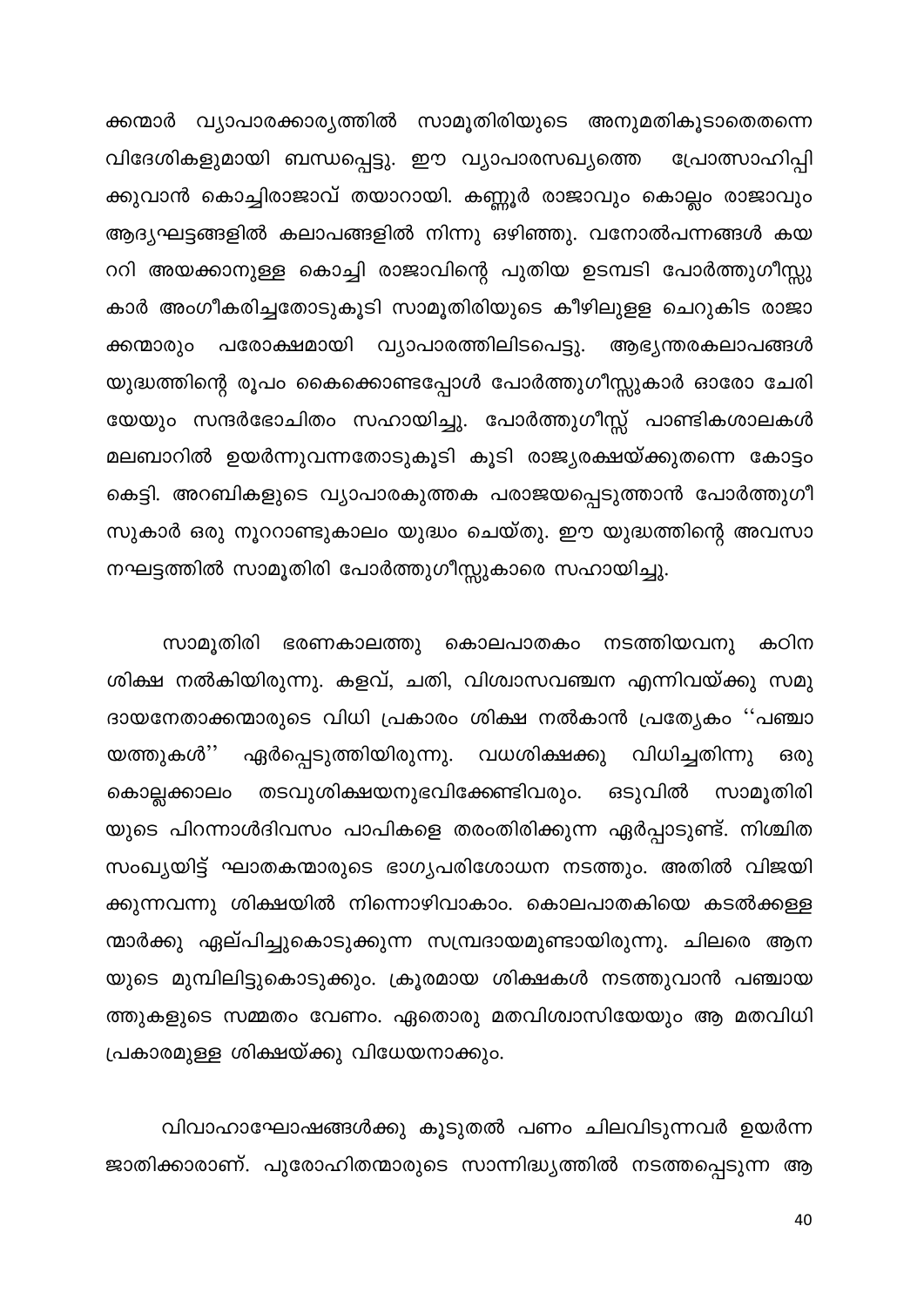വിവാഹത്തിനു സുഹൃൽ ജനങ്ങളുടെ വിലകൂടിയ പാരിതോഷികങ്ങൾ ലഭി വിവാഹനിശ്ചയത്തോടുകൂടി ക്കുന്നു. ബ്രാഹ്മണർ ക്ഷേത്രത്തിലേക്കു പോകുന്നു. തദനന്തരം സ്ത്രീകളും പുരുഷന്മാരുമടങ്ങിയ ഒരു സംഘം പാട്ടുപാടുകയും മേളങ്ങളിണക്കുകയും ചെയ്യുന്നു. വലിയ വിവാഹ ചടങ്ങു കൾക്കു സാമൂതിരിയുടെ പ്രത്യേക ദൂതൻ സമ്മാനം നൽകും. കയ്മൾമാ രുടെ വിവാഹത്തിനു നായർ വീരന്മാർ അകമ്പടി നിൽക്കുന്നു. ആനപ്പു റത്തു വരനേയും വധുവിനേയും കയററി എഴുന്നെളളിക്കുന്ന ചടങ്ങു നായർ നിർവഹിക്കണം. ആനപ്പുറത്തു കയറിയ വരനും വധുവും ഊര് ചുററിയശേഷം വിവാഹസദ്യ നടത്തുന്നു. ഈ സദ്യ തുടങ്ങുന്നതിനു മുമ്പു നായന്മാർക്കു ആചാരപ്രകാരമുള്ള നാളികേരം നൽകും.

മററു വർഗ്ഗക്കാരുടെ വിവാഹങ്ങളും ആഘോഷപൂർവ്വം കൊണ്ടാടാറു ആഭരണങ്ങളും അണിഞ്ഞൊരുങ്ങുന്ന ണ്ട്. വിലകൂടിയ വസ്ത്രങ്ങളും വിവാഹ ചടങ്ങുകളിൽ എല്ലാ മത വിശ്വാസികൾക്കും പ്രത്യേകം സ്ഥാനമ നുവദിച്ചിരുന്നു. ഓരോ വർഗ്ഗക്കാരും അവരുടേതായ പാരിതോഷികങ്ങൾ സുഹൃത്തുക്കളുടെ വിവാഹത്തിന്നു എത്തിക്കുന്നു.

മരണശേഷം നടക്കുന്ന അടിയന്തിരങ്ങളിലും എല്ലാ മതവിശ്വാസി പങ്കെടുക്കാറുണ്ട്. വിഗ്രഹാരാധനയിൽ വിശ്വസിക്കുന്ന കളു൦ എല്ലാവ കഴിഞ്ഞാൽ ദഹിപ്പിക്കുന്ന സമ്പ്രദായം നിലവിലുണ്ട്. മരിച്ചു രേയും പോർത്തുഗീസ്സുകാരുടെ വരവിനു മുമ്പു തന്നെ ഈ സമ്പ്രദായം നിലവിലു ണ്ട്. ഭർത്താവു മരിച്ചാൽ ഭാര്യ സ്വയം മരണം വരിക്കുന്ന സമ്പ്രദായത്തിന്നു വലിയ മാററം വന്നിട്ടില്ല. ഭർത്താവിന്റെ വേർപാടിന്റെ സ്മരണയ്ക്കായി മുണ്ഡനം ചെയ്യുന്ന ആചാരം കേരളക്കരയിലുടനീളം നടപ്പുണ്ട്. ശവം ദഹീപ്പിച്ച ഭസ്മം നദിയിൽ ഒഴുക്കുന്നവരാണ് എല്ലാ വേദവിശ്വാസികളും. മുണ്ഡനം ചെയ്ത സ്ത്രീ ജീവിതകാലം മുഴുവനും വിധവയായിക്കഴിയു ന്നു. സമുദായത്തിൽ അവർക്കുണ്ടായിരുന്ന മാന്യസ്ഥാനവും അതോടെ നഷ്ടപ്പെടുന്നു. ഭാര്യമാർ മരിച്ചാൽ ഭർത്താക്കന്മാർ ഇതിൽനിന്നു വിത്യ സ്തത പാലിക്കുന്നു.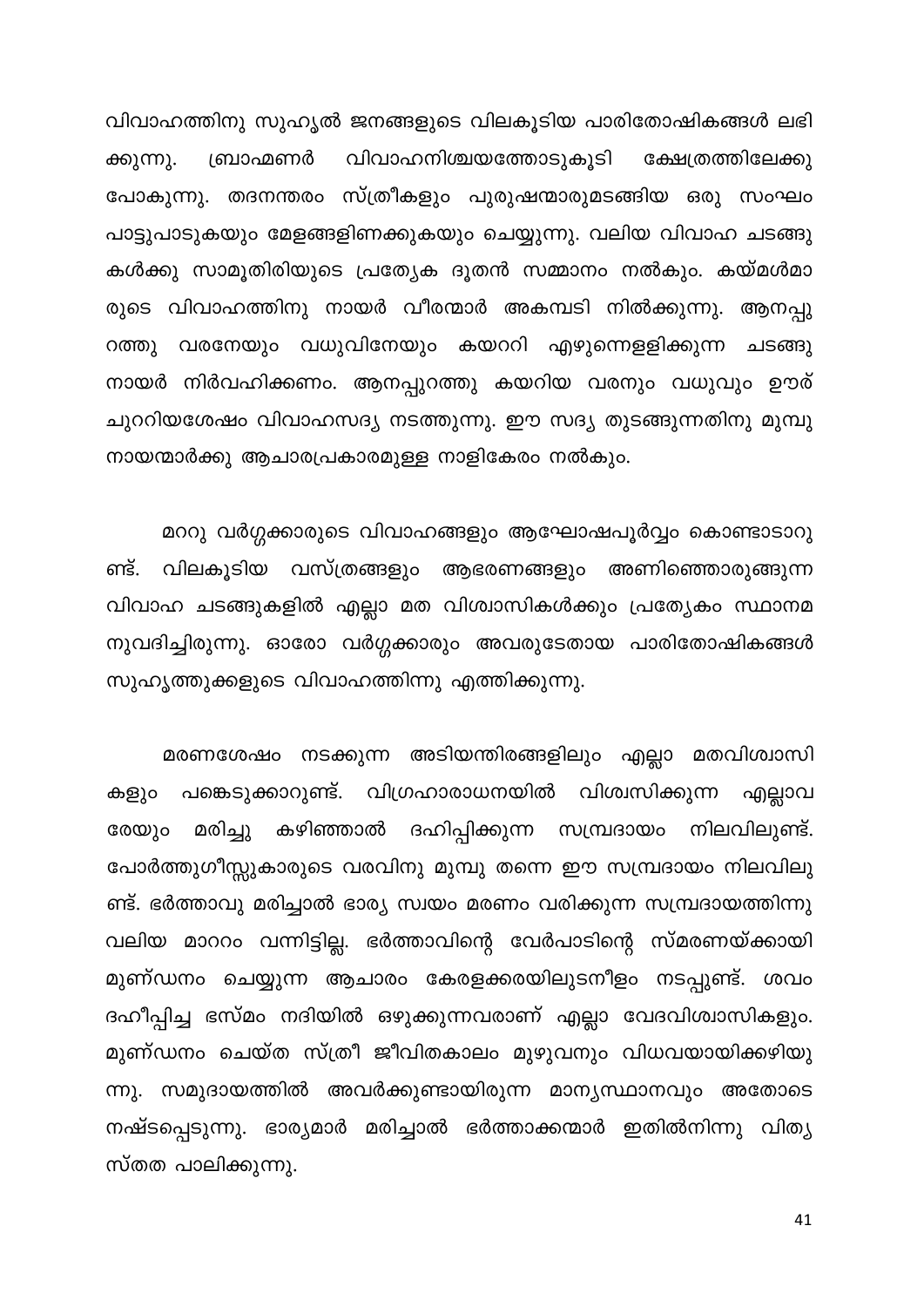ന്യൂഹോഫ് കേരളക്കരയിലെ ആചാരങ്ങളെ സംബന്ധിച്ച് നീണ്ട വിവ നൽകുന്നത്. രണമാണു ഇടക്കാലത്ത<u>ു</u> ബ്രാഹ്മണാധിപത്യത്തിന്റെ സമ്മർദ്ദനം കൊണ്ടു സമുദായരംഗത്തു വേരുറച്ചുപോയ ആചാരങ്ങളെല്ലാം തനി കേരളീയമാണെന്നു ന്യൂഹോഫ് തെററി ദ്ധരിച്ചതാണ്. ന്യൂഹോഫിന്റെ ചരിത്രവിവരണത്തിനു നിദാനമായിട്ടുള്ളതു പുരാതന കേരള ഐതിഹ്യ മാണ്. ''നാലു സ്വരൂപങ്ങളും പതിനേഴു നാടും പതിനെട്ടു രാജാക്കന്മാരും എമ്പത്തെട്ടു ക്ഷേത്രങ്ങളും കാളി, ശാസ്താവ്, അന്തിമഹാകാളൻ, ഉച്ചമഹാ കാളൻ, ബ്രഹ്മരാക്ഷസൻ, ഗുളികൻ, ചാത്തൻ, ചാമുണ്ഡി തുടങ്ങിയ പ്രതി മുപ്പത്തേഴ്, നാടുവാഴികളും, ഇരുന്നൂറോളം ഷ്ഠകളും സ്ഥാനക്കാരു, നാല്പതോളം ജാതിപ്പേരും, പതിനെട്ടോളം ആചാരങ്ങളും കേരളത്തിലുണ്ട്. ജാതിയിൽ ഉയർന്നവരായവർക്കു രാജ്യഭരണത്തിൽ വലിയ പങ്കുണ്ടായിരു ന്നു. ഒടുവിൽ ശൂദ്രകുലത്തിൽപ്പെട്ടവരായ കയ്മൾ, കുറുപ്പ്, പണിക്കർ, നായകർ, മേനോക്കി തുടങ്ങിയവരും അധികാരസ്ഥാനങ്ങളിലേക്കു കയറി. എല്ലാവർക്കും എല്ലാ ദിവസവും കൊണ്ടാടാനുള്ള ആചാരങ്ങളുണ്ടായി രുന്നു. ഈ ആചാരങ്ങൾ തന്നെ ക്ഷേത്രങ്ങളിലെ ഉത്സവങ്ങളായി മാറി. ഉത്സവ വേളകളിൽ അർദ്ധനഗ്നകളായി സ്ത്രീകൾ തിരിയും അരിയും വച്ച് പ്രതിഷ്ഠയെ പൂജിക്കുന്നു. ഗ്രാമങ്ങളിലെ ചില വർഗ്ഗക്കാരുടെ താണതരം പ്രതിഷ്ഠകൾക്ക് മദൃവും പൊരിയും നല്കി തൃപ്തിയടയുന്നു. അന്യോനൃം തൊടാൻ പാടില്ലാത്തവരുടെ ആചാരങ്ങൾക്കെല്ലാം ഐക്യരൂപമുണ്ടായിരു

ന്നു...'' എന്നിങ്ങനെ നീണ്ടുപോകുന്ന വിവരണമാണ് ന്യൂഹോഫ് നല്കുന്ന ത്.

പ്രാചീനകേരളത്തിലെ ആചാരക്രമങ്ങളെയും സാമുദായികജീ

വിതത്തെയും സംബന്ധിച്ചു ന്യൂഹോഫ് എഴുതിയിട്ടുളള ചരിത്രക്കുറിപ്പു കൾ ഇന്ന് പല ഗ്രന്ഥങ്ങളിലേക്കും പകർത്തപ്പെട്ടിട്ടുണ്ട്. ആധുനികജന തയ്ക്കു സ്വപ്നതുല്യമായി തോന്നുന്ന പലതും പുരാതനകേരളത്തിൽ നട മാടിയിരുന്നു. വിദേശികൾക്ക് നമ്മുടെ പൂർവ്വകാല ചരിത്രം രസപ്രദമായ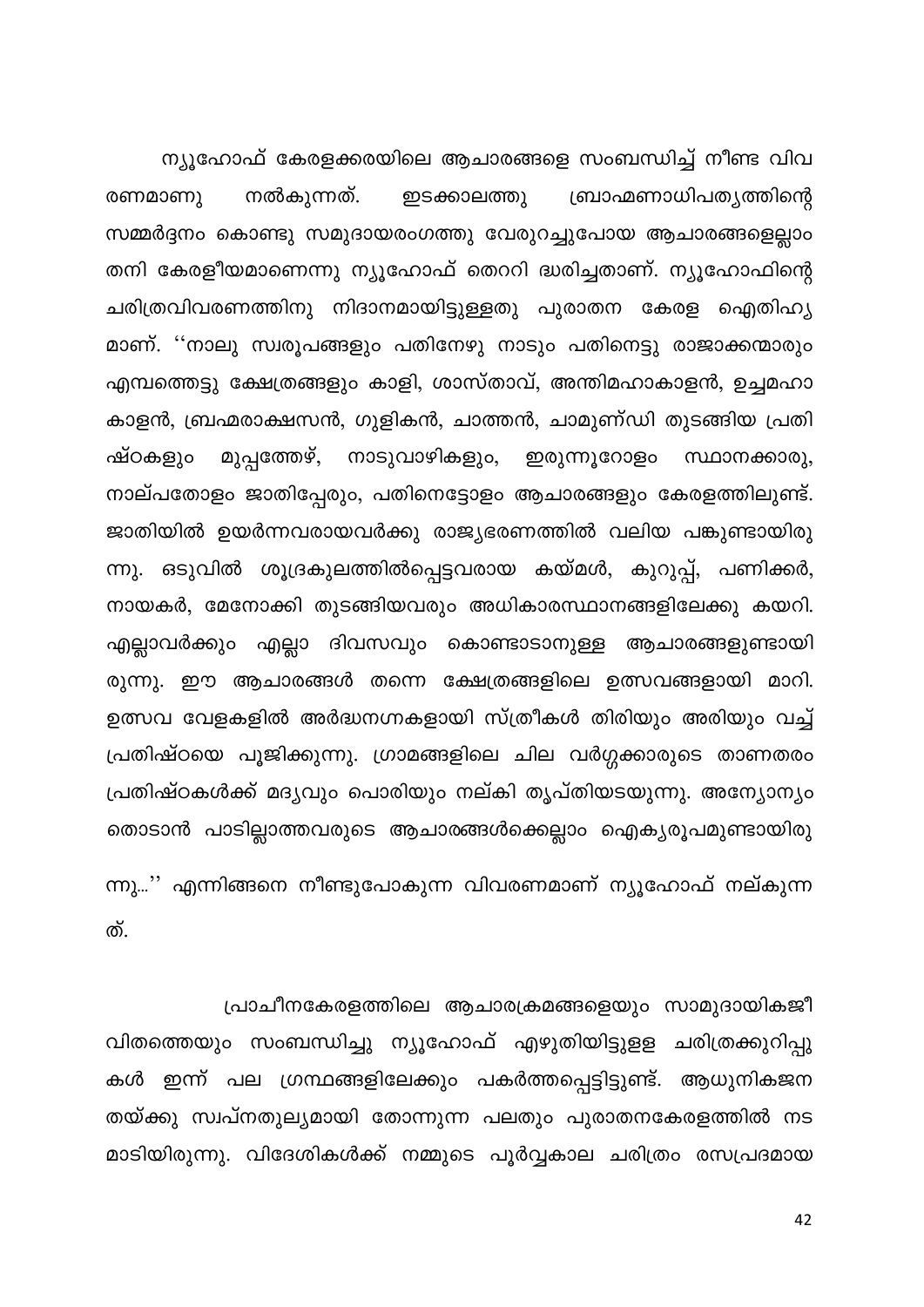പഠനവിഷയമാണ്. ഡച്ചുചരിത്രകാരന്മാർ ന്യൂഹോഫിന്റെ രേഖകളെ അടി സ്ഥാനമാക്കിയാണ് കേരളചരിത്രത്തെപ്പററി പ്രതിപാദിച്ചിട്ടുളളത്. നാമറി യാത്ത പലതും നമ്മുടെ പൂർവ്വികന്മാരെപ്പററി അവർ ധരിച്ചിരിക്കുന്നു. അവ രുടെ ധാരണ തെററായാലും ശരിയായാലും വസ്തുനിഷ്ഠമായ നിലയിൽ ഒരു സംപൂർണ്ണ കേരള ചരിത്രം ഉണ്ടാകുന്നതുവരേയും നിലവിലുളള രേഖ കൾ പ്രചരിച്ചുകൊണ്ടിരിക്കും.

കലകളെപ്പററിയും വിദ്യാഭ്യാസരീതിയെക്കുറിച്ചും കേരളത്തിലെ ന്യൂഹോഫ് പറയുന്നതിങ്ങനെയാണ്. ''കേരളത്തിന്നു സ്വന്തമായ കലകളു ണ്ട്. നാടൻരീതിയിലുള്ള നൃത്തങ്ങൾ, പുരാതന കഥകളെ അവലംബിച്ചുള്ള ആംഗ്യനാടകങ്ങൾ, ആയുധ മുറകളെ കാണിക്കുന്ന അഭ്യാസങ്ങൾ, ക്ഷേത്ര സങ്കേതങ്ങളിൽ നടത്തുന്ന മതപരമായ ചടങ്ങുകൾ എന്നിവയിൽ കേരളീയ രുടെ കലാപരമായ പ്രതിപത്തി നിഴലിച്ചുകാണാം. കലകളുടെ നിർമ്മാണ ത്തിലും നടത്തിപ്പിലും മുഴുകിക്കഴിയുന്ന ജനവിഭാഗം കേരളത്തിലുണ്ട്. ആഘോഷങ്ങൾ നടത്തുമ്പോൾ ഉവരെ ഒന്നിച്ചുകാണാം. രാജാക്കന്മാരുടെ മേൽനോട്ടത്തിൽ പ്രോത്സാഹനം നൽകിവരുന്നു.

വിദ്യാഭ്യാസസമ്പ്രദായം അപരിഷ്കൃതമാണെന്നു ധരിക്കണം. സമുദാ ഉന്നതന്മാരിൽ ചിലർക്കെ വിദ്യാഭ്യാസമുള്ളു. യത്തിലെ വിദ്യാഭ്യാസം സൌജന്യമാണ്. ആൽത്തറകളിലും ഗുരുവിന്റെ ഭവനത്തിലും വിദ്യയഭ്യസി പ്പിക്കുന്നു. പുരാണങ്ങൾക്കാണ് അദ്ധ്യയനത്തിൽ പ്രാധാന്യം. ഗുരു ശിഷ്യ ബന്ധം ദൈവവും ജനങ്ങളും തമ്മിലുള്ള ബന്ധം പോലെ പരിരക്ഷിക്കപ്പെ ടുന്നു. ഗുരുവിനെ ബഹുമാനിക്കുകയെന്നതു സ്വഭാവ സംസ്ക്കരണമായി അഭ്യസിച്ചവർ വിദ്യ വിശ്വസിക്കുന്നു. കുറവാണെങ്കിലും ഉള്ളവരിൽ ബുദ്ധിമാൻമാരുണ്ട്. രാജകീയ ഉടമ്പടികൾ, കച്ചവടക്കരാർ എന്നിവ ബുദ്ധി പൂർവ്വം കൈകാര്യം ചെയ്യുന്ന രാജകീയപണ്ഡിതന്മാരുണ്ടിവിടെ. സത്യം ജയിക്കുമെന്ന നിരുപദ്രവ മുദ്രാവാകൃമാണ് മിക്കവരും അംഗീകരിച്ചിട്ടുള്ള ത്.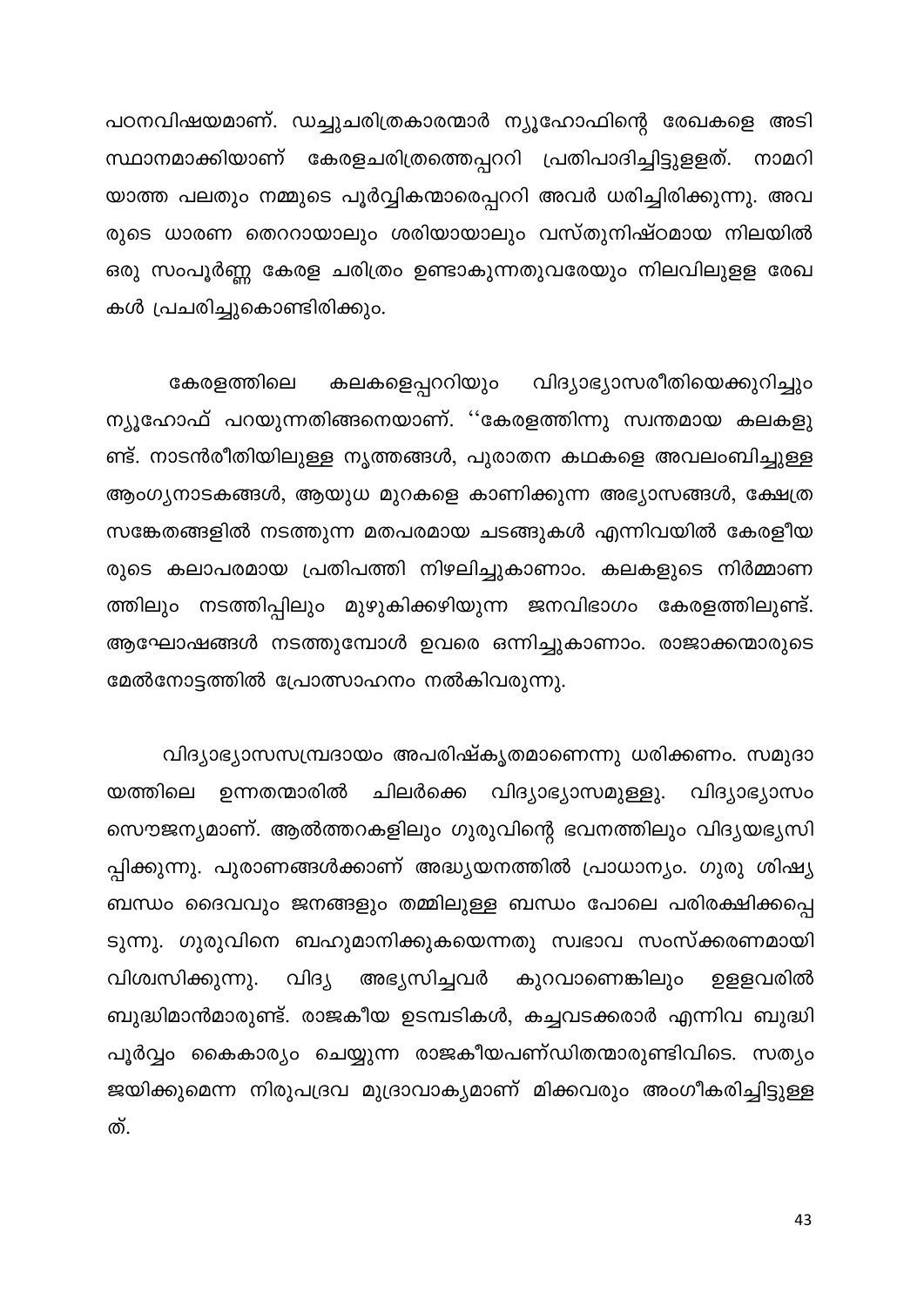#### ഇബ്നുബതൂത്ത കേരളത്തിൽ

<span id="page-44-0"></span>പതിനാലാം നൂററാണ്ടിൽ കേരളം സന്ദർശിച്ച പ്രസിദ്ധനായ സഞ്ചാരി യാണ് ഇബ്നുബതൂത്ത. സഞ്ചാര സാഹിത്യത്തിന്നു കനത്ത സംഭാവനകൾ നൽകിയിട്ടുള്ള ഇബ്നുബതൂത്ത മൊറോക്കയിലെ ററാഞ്ചീർ നഗരത്തിൽ ഒരു പുരോഹിതന്റെ മകനായി 1304ൽ ജനിച്ചു. വ്യവസായ പ്രാധാന്യമുള്ള ററാഞ്ചീർ പട്ടണത്തിൽ വരുന്ന വിദേശികളുമായി ഇബ്നുബതൂത്ത പരിചയ പ്പെട്ടു. ഇബ്നുബതൂത്തയുടെ സഞ്ചാരതൃഷ്ണയെ പരിപോഷിപ്പിക്കുവാൻ അദ്ദേഹത്തിന്റെ പിതാവ് ഉത്സുകനായിരുന്നു. സത്യസന്ധനായ ഒരു മതപ ണ്ഡിതൻ, പ്രഗത്ഭനായ ഭൂമിശാസ്ത്രജഞൻ, ത്യാഗസന്നദ്ധനായ സഞ്ചാരി ഇബ്നുബതൂത്ത ലോകചരിത്രത്തിൽ എന്നീ നിലകളിൽ പ്രമുഖനായി ത്തീർന്നു. സുദീർഘമായ 29 വർഷക്കാലം ഇബ്നുബതൂത്ത ലോകപര്യടനം നടത്തി. 22–ാമത്തെ വയസ്സിൽ ലോകപര്യടനത്തിനു പുറപ്പെട്ട ഇബ്നുബ അവസാനിപ്പിച്ചത് തന്റെ ഒന്നാമത്തെ യാത്ര ഒമ്പതു വർഷം തൂത്ത കൊണ്ടാണ്. കാൺസ്റ്റാൻടിനോപ്പിൾ, ദക്ഷിണ റഷ്യ, ഏഷ്യാമൈനർ, ടാർട്ടർ, അൽജീരിയ. ടൂണിഷ്, ട്രിപ്പോളി, പാലസ്തയിൻ, ലബ്നോൻ, സിറി യാ, ഹിജാസ്, ഇറാഖ്, പേർഷ്യാ, ഹർമസ്, ബഹറൈൻ, അൽ അഹ്സാ, തുർക്കി അഫ്ഗാനിസ്ഥാൻ, ഇന്ത്യാ, മാലദ്വീപുകൾ, സിലോൺ, ഈസ്റ്റിന്റീ സ്, ചൈന എന്നീ രാജ്യങ്ങളിൽ പ്രഥമ ഘട്ടത്തിൽതന്നെ ഇബ്നുബതൂത്ത ചെന്നെത്തിയിരുന്നു. അദ്ദേഹത്തിന് കൊണ്ട് ഈ യാത്ര കൂടുതൽ ഉത്സാഹം തോന്നി. ഓരോ രാജ്യങ്ങളിലേയും വർഗ്ഗങ്ങളെപ്പററിയും മതാചാ രങ്ങളെപററിയും, ജീവിതരീതിയെസംബന്ധിച്ചും നടത്താൻ പഠനം അദ്ദേഹം ശ്രമിച്ചു. മൊറോക്കയിൽ നിന്നുതന്നെ രണ്ടാമത്തെ യാത്രയാരംഭി ച്ചത് ജിബ്രാൾട്ടർ വഴിയായിരുന്നു. മർബലാ, റൂന്താ, സുഹൈർ, മാലിഖ, ബല്ലഷ്. ഖുർത്തുബാ, സലാമക്ക്നസാ എന്നിവിടങ്ങളിൽ സഞ്ചരിച്ചശേഷം ആഫ്രിക്കൻ രാജ്യങ്ങളിലേക്കു പുറപ്പെട്ടു. അക്കാലത്തെ ആഫ്രിക്കൻ യാത്ര ബുദ്ധിമുട്ടേറിയതാകുന്നു. പക്ഷെ സാഹസികനായ ഇബ്നുബതൂത്ത ആഫ്രി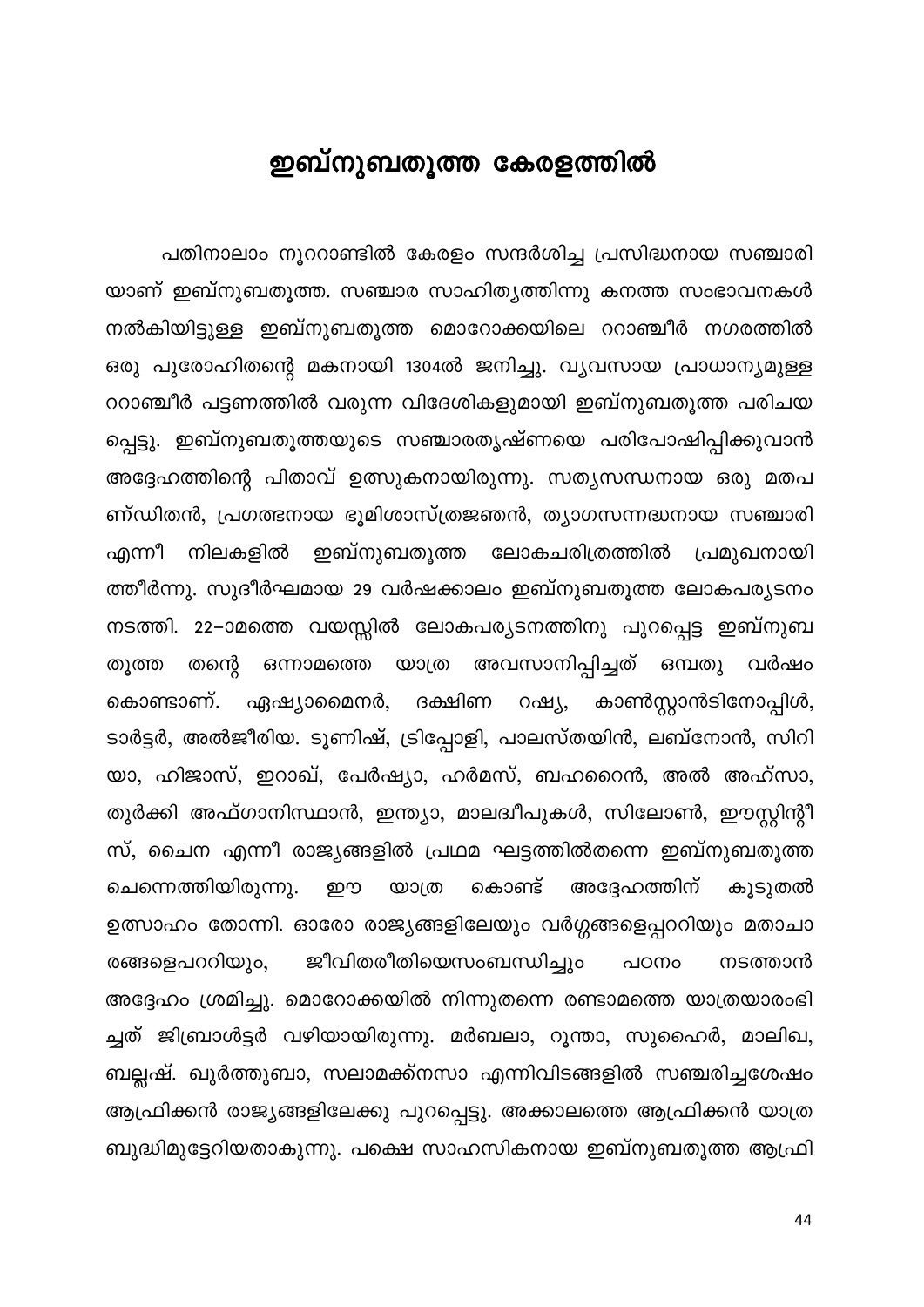ക്കൻ മരുഭൂമിയിലൂടെ സൽജമാസാ, തഗാസാ, താസ്റഹ്ല, ഈവൽ, സാഗ രി, ഖുറാമൻസി, ദാറുത്തമ തുടങ്ങിയ രാജ്യങ്ങളിൽ സഞ്ചരിച്ചു. ഏഷ്യ യിലും, യൂറോപ്പിലും, ആഫ്രിക്കയിലും പര്യടനം ചെയ്തശേഷം ലോകചരി ത്രനിർമ്മാണത്തിലേർപ്പെട്ടിരിക്കുമ്പോൾ എഴുപത്തിനാലാമത്തെ വയസ്സിൽ ഇബ്നുബതൂത്ത അന്തരിച്ചു. തന്റെ മുൻഗാമികളായ പലരേയും പരാജയ പ്പെടുത്തിക്കൊണ്ടാണ് ലോകപര്യടനത്തിൽ അദ്ദേഹം മുന്നേറിയത്. ഇബ്നു സമകാലീനരായ ചരിത്രപണ്ഡിതന്മാർ ബതൂത്തയുടെ അദ്ദേഹത്തിന്റെ സാഹസിക യാത്രയെ വാനോളം പുകഴ്ത്തിയിട്ടുണ്ട്.

ഇബ്നുബതൂത്തക്ക് അനുഭവപ്പെട്ടിട്ടുള്ള ഭാരത പര്യടനകാലത്തു അദ്ദേഹത്തിന്റെ ആത്മകഥാഗ്രന്ഥമായ ''തുഹ്ഫത്തുന്ന കാര്യങ്ങൾ സവിസ്തരം മുഹമ്മദ് തഗിലക്കിന്റെ സ്സാറി''ൽ പ്രതിപാദിച്ചിട്ടുണ്ട്. കാലത്തെ ഇന്ത്യയാണ് ഇബ്നുബതൂത്തയുടെ ചർച്ചാവിഷയം. മുഹമ്മദ് തഗ്ലക്കിന്റെ പ്രധാന ഉദ്യോഗസ്ഥനായി കുറെക്കാലം സേവനമനുഷ്ഠിച്ച ഇബ്നുബതൂത്തക്ക് ഇന്ത്യയെപററി സമഗ്രഹവും വിജ്ഞേയവുമായ വിവര ണമാണ് നൽകാൻ കഴിയുന്നത്. ചൈനയിലേക്കു പുറപ്പെട്ട സൌഹൃദ സംഘത്തിന്റെ നേതാവെന്ന നിലക്കു ഇബ്നുബതൂത്തക്ക് ചൈനക്കാ ലഭിച്ചു. ഗംഭീരസ്വീകരണം രിൽനിന്നു കേരളത്തിൽനിന്നു ഇബ്നുബ തൂത്തക്ക് രാജോചിതമായ സ്വീകരണമാണ് ലഭിച്ചതെന്നു ആത്മകഥയിൽ പ്രത്യേകം സൂചിപ്പിക്കുന്നുണ്ട്. റവറൻട് സാമുവൽ എന്ന ചരിത്രകാരൻ അറബിയിൽനിന്നു ഇംഗ്ലീഷിലേക്കു പരിഭാഷപ്പെടുത്തിയിട്ടുള്ള ഇബ്നുബ തൂത്തയുടെ ഗ്രന്ഥത്തിൽ കേരളപര്യടനകാര്യത്തെപ്പററി സുദീർഘമായി പ്രതിപാദിച്ചിരിക്കുന്നു. കേരളം സഞ്ചാരപ്രിയനായ ഇബ്നുബതുത്തയെ ഹഠാദാകർഷിച്ചു. കേരളത്തിലെ രാജാക്കൻമാർ സുഖലോലുപന്മാരാ ണെന്നു അദ്ദേഹം രേഖപ്പെടുത്തിയിരിക്കുന്നു. ''കേരളത്തിൽ സൈനികശ ക്തിയുള്ള രാജാക്കന്മാരെ കണ്ടു. അവരാരും യുദ്ധതല്പരരായിരുന്നില്ല. ഡർബാറിലെ അന്തസ്സ് രക്ഷിക്കുന്നതിൽ അവർ കൂടുതൽ ശ്രദ്ധിച്ചിരുന്നു. ഞാൻ സന്ദർശിച്ച രാജാക്കന്മാരിൽ ചിലർ വൻകിട വ്യവസായ ഉടമകൾ കൂടിയായിരുന്നു. ഫാക്കന്നൂ(തെക്കൻകാനറയിലെ ബർക്കൂർ)രിൽ വാസു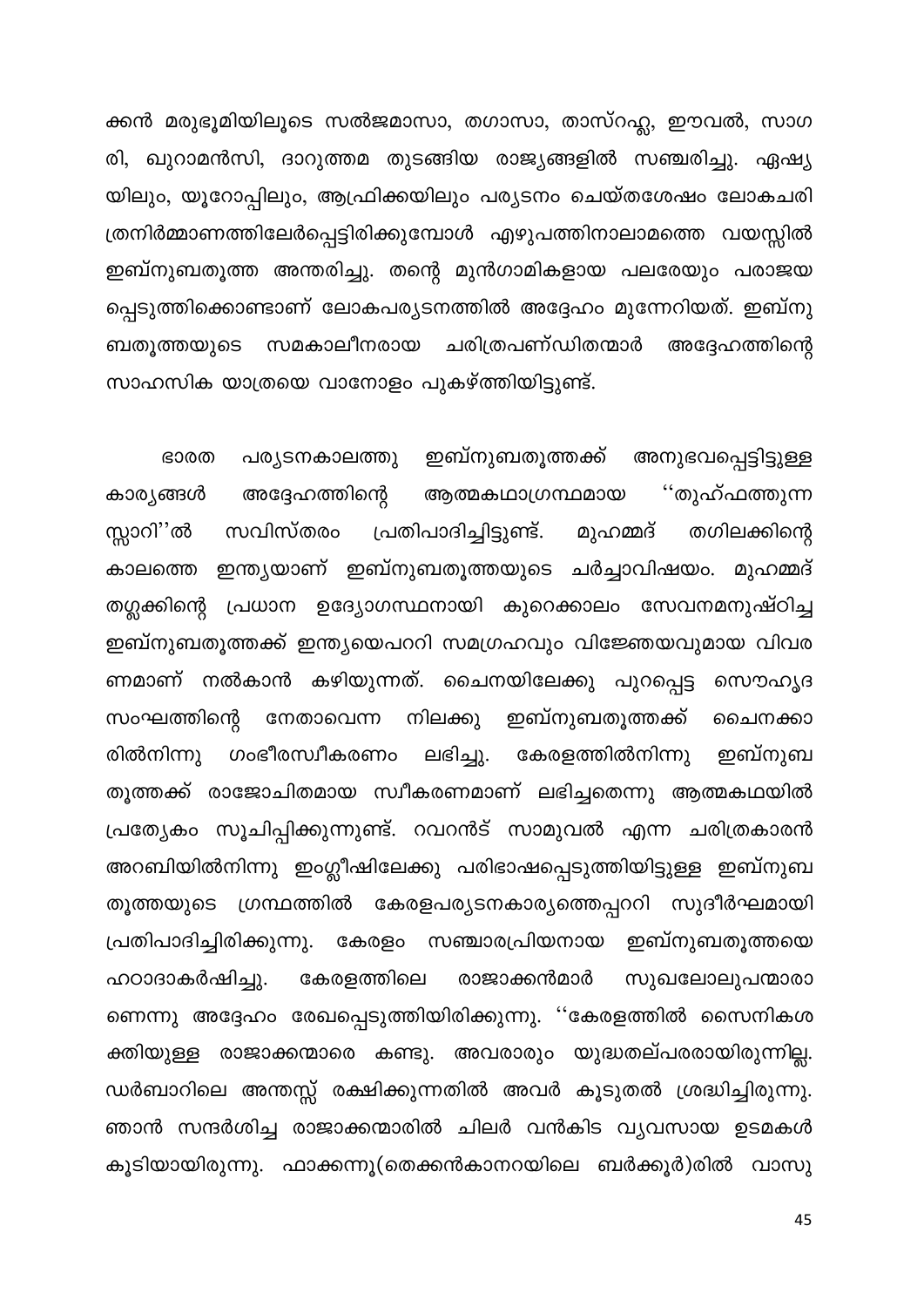ദേപ രാജാവിനു ചരക്കുകൾ കയററി അയക്കുന്ന വലിയ കപ്പലുകളും സൈനികശക്തിയുമുണ്ട്. കൊല്ലം, കോഴിക്കോട്, കണ്ണൂർ, മംഗലാപുരം എന്നീ രാജ്യങ്ങളുടെ ഭരണാധികാരികൾ കുരുമുളകുവ്യാപാരത്തിൽ പ്രസി ദ്ധരാണ്. ചൈനയും അറേബ്യയുമായി കച്ചവടബന്ധത്തിലേർപ്പെട്ടിരിക്കുന്ന കോഴിക്കോട് സാമൂതിരിക്കു വിശ്വസ്തരായ അറബി വ്യാപാരികളുടെ പിന്തുണയുണ്ട്. കൊല്ലം രാജാവ് ചൈനയിലേക്കു കപ്പൽമാർഗ്ഗം കയററി അയക്കുന്ന സാധനങ്ങളിൽ നാളികേരവും ഇഞ്ചിയും കരയാമ്പൂവും പെടു ന്നു. കേരളത്തിലെ മുതലെടുപ്പിൽ നാളികേരത്തിന്നും കുരുമുളകിന്നും പ്രധാന പങ്കുണ്ട്. നാളികേരം മനുഷ്യന്റെ തലയുടെ ആകൃതിയിലാണ്. അതിനു മൂന്നു കണ്ണുകളുളള മുഖമാണുള്ളത്. തലമുടിപോലെ പുറത്തു രോമവും അകത്തു തലച്ചോറുപോലെയുള്ള കഴമ്പും കാണാം. ഈ നാളി കേരത്തിൽനിന്നും പാലും നെയ്യും ലഭിക്കുന്നു. മറെറാരു മധുരമുള്ള വസ്തു മുള്ളുകളുളള ചക്കയാണ്. പുറംതോട് മാററിയാൽ പശയുളള ഞാരും അതിനുള്ളിൽ ഓരോ അറകളിലായി ചുളയും സ്തിതി ചെയ്യുന്നു. ഈ ചുള മധുരമുള്ളതാണ്. ലോകത്തിലൊരിടത്തും ഇത്തരം മധുരമുള്ള പഴം ഞാൻ കണ്ടിട്ടില്ല. കൊല്ലത്തെ മുസ്ലീംപ്രമാണിമാരായ മുഹമ്മദ് ഷാബ ന്തറും അലാവുദ്ദീൻ അവുജിയും എന്നെ സ്വീകരിച്ചവരിൽ ഉൾപ്പെടുന്നു. ചൈനയിലെ മുസ്ലീമീങ്ങളുമായി വ്യാപാരസമ്പർക്കം പുലർത്തുന്നവരാണി വർ.

രാജാവ് പ്രസിദ്ധനായ ന്യായാധിപനായിരുന്നു. കുററം കൊല്ലം ചെയ്തവരെ ശിക്ഷിക്കുന്നതിൽ അദ്ദേഹം ദയ കാണിച്ചിരുന്നില്ല. അതു കൊണ്ട് കൊല, മോഷണം, ലഹള തുടങ്ങിയവ കുറഞ്ഞു. കൊല്ലം തുറ മുഖം അലക്സാണ്ടറിയയോടു കിടനില്ക്കുന്നു. ജനത്തിരക്കും വ്യാപാരബ ഹുലതയും ഈ തുറമുഖത്തെ ലോകശ്രദ്ധയിൽ പെടുത്തുന്നു. തുർക്കിരാ ജ്യത്ത് സൌദാഖ് തുറമുഖത്തും ചൈനയിലെ സൈത്തൂണും, കൊല്ലം തുറ മുഖംപോലെ പ്രസിദ്ധങ്ങളാണ്. മതഭക്തരും ദൈവഭയമുള്ളവരുമായ ജന ങ്ങളാണ് കൊല്ലത്തും കോഴിക്കോടും ഞാൻ കണ്ടത്. അസൂയ, പക, അഹ ങ്കാരം, എന്നീ ദുർഗ്ഗുണങ്ങളിൽനിന്ന് കേരളത്തിലെ ജനങ്ങൾ രക്ഷപെട്ടു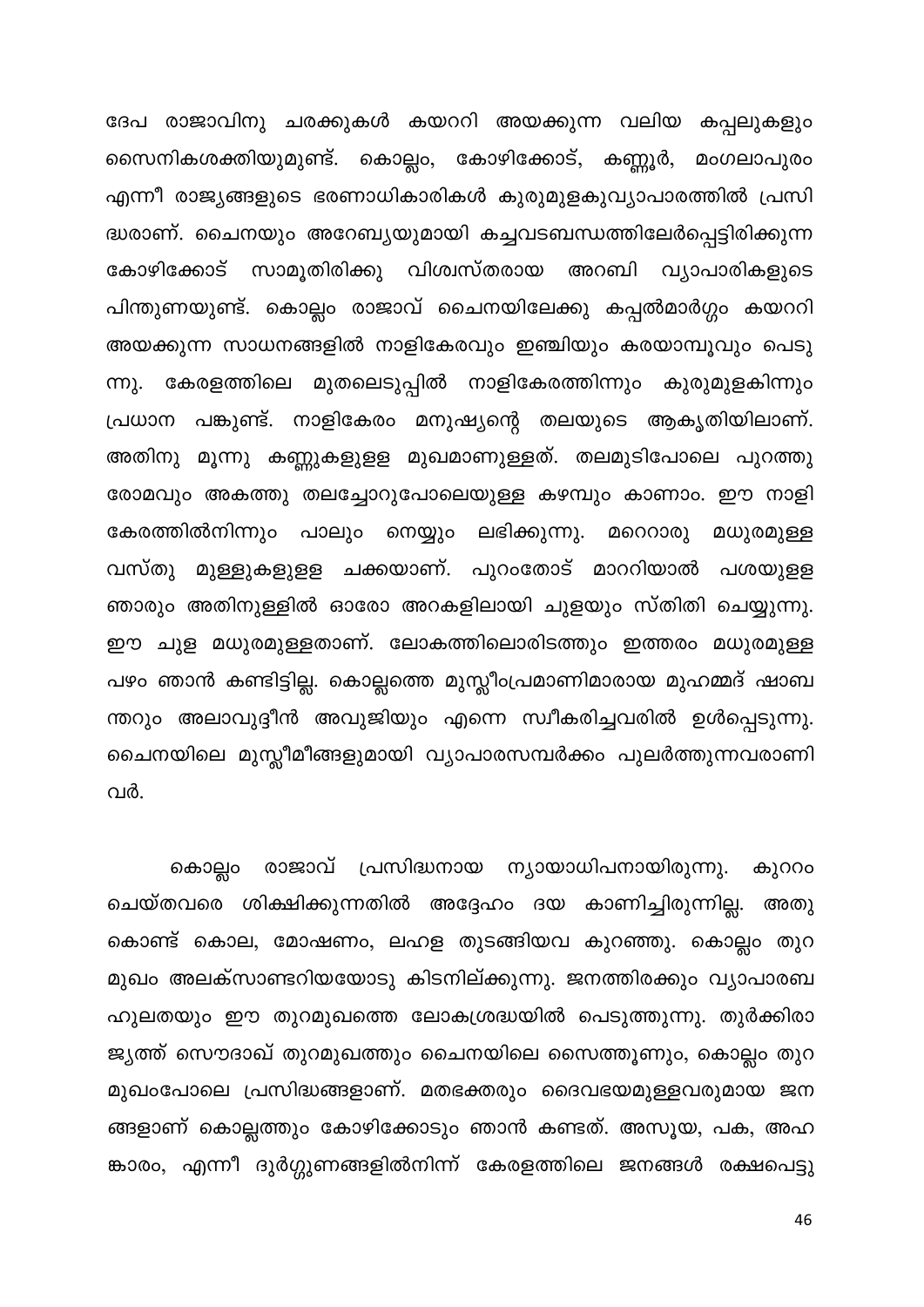നില്ക്കുന്നു...'' കൊല്ലം നഗരത്തിൽ അനേകം മാസങ്ങൾ ഇബ്നുബതൂത്ത താമസിച്ചിട്ടുണ്ട്. മുന്ന് പ്രാവശ്യം കൊല്ലം നഗരം സന്ദർശിച്ചിട്ടുണ്ടെന്ന് അദ്ദേഹം പറയുന്നു. ചൈനയിലെ പട്ട്, കോഴി, കളിക്കോപ്പ് തുടങ്ങിയവ കൊല്ലത്ത് ധാരാളം ലഭിക്കുമെന്നാണ് ഇബ്നുബതൂത്തയുടെ അഭിപ്രായം. ഇബ്നുബതൂത്തയുടെ യാത്രാവിവരണത്തിന്റ പരിഭാഷ ലാററിൻ, ജർമ്മൻ, പോർത്തുഗീസ്, ഫ്രഞ്ചു, സ്പാനിഷ്, റഷ്യൻ, ടർക്കി, പേർഷ്യൻ, ഉർദു, മലായി, ചൈനീസ് തുടങ്ങി. ഇരുപത്തിനാലോളം ഭാഷകളിൽ വന്നുകഴി ഞ്ഞു. ലണ്ടനിലെ ഹാക്ക് ലൂയിററ് സൊസൈററി തയാറാക്കിക്കൊണ്ടിരി ക്കുന്ന പരിഭാഷയായിരിക്കും ഇതുവരെ വന്നതിൽ മികച്ചു നില്ക്കുകയെന്ന് അവർ അവകാശപ്പെടുന്നു. എച്ച്. ആർ ഗിബ്ബിന്റെ ഇംഗ്ലീഷ് പരിഭാഷയാണ് ഇബ്നുബതൂത്തയെ സംബന്ധിക്കുന്ന പ്രമാണഗ്രന്ഥമായി അംഗീകരിച്ചിട്ടു ള്ളത്. ആ ഗ്രന്ഥവും അപൂർണ്ണമാണെന്നാണ് ഫ്രാൻസിൽ സൂക്ഷിച്ചിട്ടുള്ള അസ്സൽ കയ്യെഴുത്തുഗ്രന്ഥം പരിശോധിച്ച ചരിത്രകാരന്മാർ പറയുന്നത്. പതിനാലാം നൂററാണ്ടിലെ കേരളത്തെപ്പററി ഇത്രയും വിശദമായി വിവരിച്ചി ട്ടുളള മറെറാരു സഞ്ചാരിയേയും കാണാൻ സാധിക്കുകയില്ല. ആധുനിക ചരിത്രനിർമ്മാണത്തിന്റെ ഉപജ്ഞാതാവായ ഇബ്നുഖൽതൂൺ ഇബ്നുബ തൂത്തയുടെ സമകാലീനനാണ്. ഇബ്നുഖൽതൂൺ ഇന്ത്യയെപ്പററി ശേഖരി ച്ചിട്ടുളള വിവരങ്ങൾ ഇബ്നുബതൂത്തയിൽനിന്നാണ്.

കേരളത്തിലെ മരുമക്കത്തായസമ്പ്രദായത്തെപ്പററി ഇബ്നുബതൂത്ത പറയുന്നതിങ്ങനെയാണ്. 'ആഫ്രിക്കയിലെ നൈജർതീരത്തുള്ള സലംവർഗ്ഗ ക്കാരായ മുസ്ലീമിങ്ങളും, തഗാസായിലെ ഈവൽ വർഗ്ഗക്കാരും, കൊർഡോ വെയിലെ ഖർത്താവർഗ്ഗക്കാരും കേരളീയരെപ്പോലെ മരുമക്കത്തായ സമ്പ്ര ദായം ആചരിക്കുന്നവരാണ്. കാലപഴക്കമുള്ള ഒരാചാരമാണിത്. കേരള ത്തിന്റെ അതിപ്രാചീനപാരമ്പര്യത്തെയാണിത് വ്യക്തമാക്കുന്നത്. വിവാഹം കേരളീയർക്ക് കുടുംബബന്ധം ദൃഢതരമാക്കാൻ ഉപയുക്തമാകുന്നു. മററു നാട്ടുകാരെ അപേക്ഷിച്ച് വിവാഹകാര്യത്തിൽ കേരളീയർ പരിഷ്കൃതരാണ്. മററു മതവിശ്വാസികളുടെ ആചാരങ്ങളെ ബഹുമാനിക്കുന്നവരാണ് കേരളീ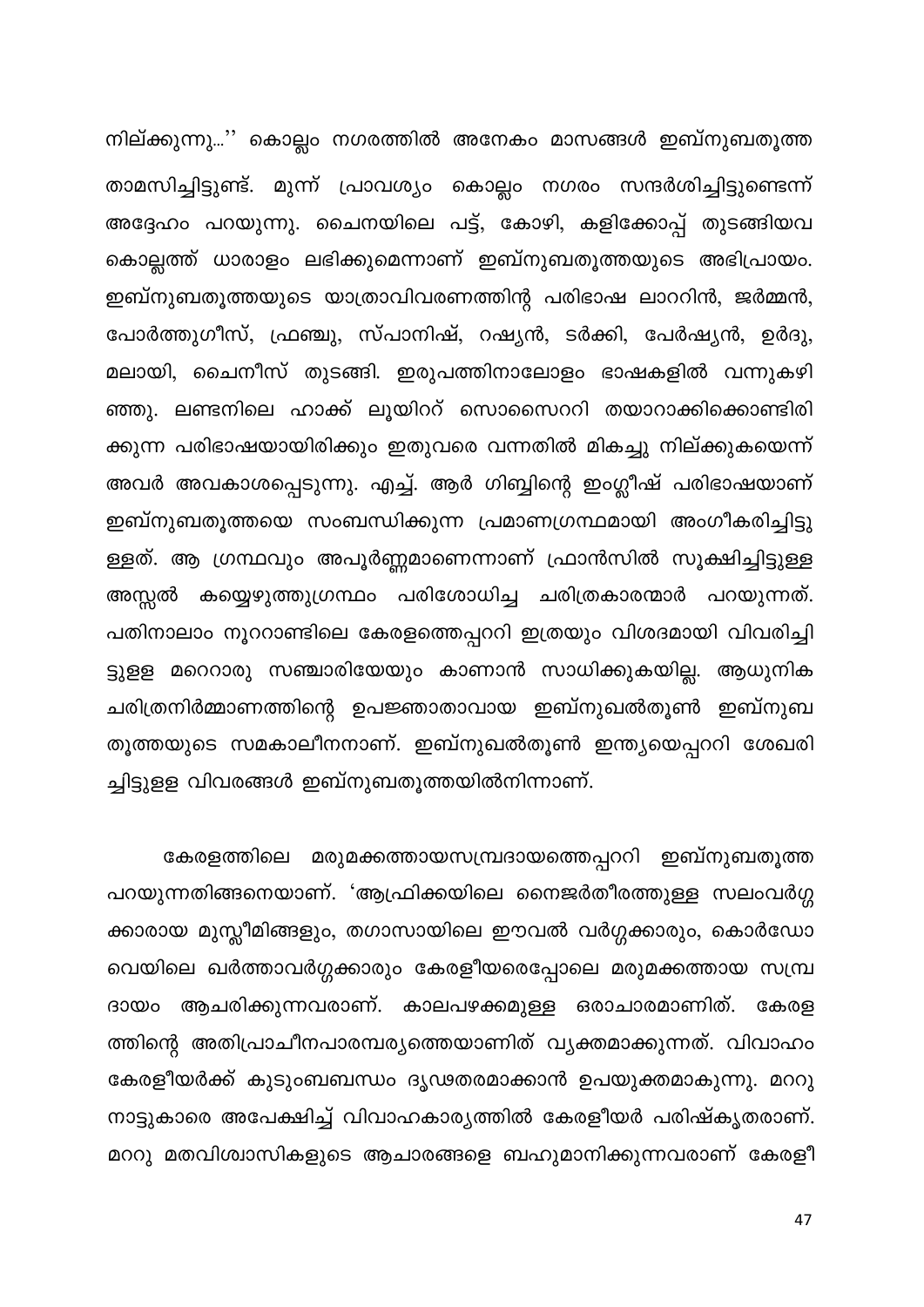യർ....'' കേരളത്തിലെ ആയുധമുറയെപ്പററിയും ഇബ്നുബതൂത്ത ശ്രദ്ധേയ മായ അഭിപ്രായമാണ് പറഞ്ഞിട്ടുള്ളത്. ''വളർച്ചെയെത്തിയ ശരീരത്തെ പരി ശീലനംകൊണ്ട് നിയന്ത്രിക്കാൻ കേരളീയ സൈനികർക്ക് കഴിയുന്നു. ഗ്രാമ ങ്ങൾതോറും സൈനികർക്ക് പയററുവിദ്യകൾ പഠിപ്പിക്കുന്ന ആളുകളുണ്ട്. ഗവർമ്മെണ്ട് കായികാഭ്യാസത്തെ ഒരു കലയായി പോഷിപ്പിക്കുന്നുണ്ട്. വാൾ-വടി തുടങ്ങിയ ഉപകരണങ്ങൾ ഉപദ്രവം വരാതെ അനായാസം ഉപ യോഗിക്കുവാൻ സൈനികർക്ക് കഴിയുന്നു. ഇവരുടെ അഭ്യാസം പരിശീ ലനം കൊണ്ട് വളർന്നുവരികയാണ്. അർദ്ധനഗ്നരായ ഭടന്മാർ രാവിലെ സൂര്യനുനേരെനിന്ന് മാംസപേശികൾ ചലിപ്പിച്ചു ശരീരനിയന്ത്രണം അഭ്യസി ക്കുന്നു. ആരോഗ്യമുള്ള ജനതയാണ് നാട്ടിന്റെ സമ്പത്തെന്ന് കേരളീയർ

വിശ്വസിക്കുന്നു...'' അറബിയിൽ രണ്ട് ഭാഗങ്ങളായി പ്രസിദ്ധീകരിച്ചിട്ടുള്ള ഇബ്നുബതുത്തയുടെ യാത്രാവിവരണത്തിൽ മുൻഗാമികളായ തന്റെ സഞ്ചാരികൾ പറഞ്ഞ കാര്യങ്ങളെ അദ്ദേഹം ഖണ്ഡിച്ചിട്ടുണ്ട്. ഇബ്നുബ തൂത്തക്കുമുമ്പ് ഇന്ത്യ സന്ദർശിച്ച സഞ്ചാരികളായ താമാർ സുലൈമാൻ (ക്രി:900) നാവുദാഇബ്നുമഹബ്(ക്രി:900) ഇബ്നു ഹൽഹൽ (ക്രി : 1000) മസ്ഊദി (ക്രി:1000) എന്നിവരുടെ ഗ്രന്ഥങ്ങളിൽ നിന്ന് വ്യത്യസ്തമായ വിവ രണങ്ങൾ കേരളത്തെപ്പററി നൽകാൻ ഇബ്നുബതൂത്തക്ക് സാധിച്ചിട്ടുണ്ട്. ഭൂമിശാസ്ത്രത്തിലും പ്രകൃതിശാസ്ത്രത്തിലും വിപുലമായ പഠനം നട ത്താൻ ഇബ്നുബതൂത്തക്ക് മുമ്പ് ആരും ശ്രമിച്ചിട്ടില്ലെന്നാണ് ചരിത്രകാരന്മാ രുടെ അഭിപ്രായം. ചരിത്രനിർമ്മാണത്തിന് ഭൂമിശാസ്ത്രപഠനം അത്യന്താപേ ക്ഷിതമാണെന്നു അദ്ദേഹം സമർത്ഥിച്ചിരിക്കുന്നു. ചൈനയിൽനിന്ന് കേരള ത്തിലേക്കുള്ള മാർഗ്ഗം സ്വന്തം കൈകൊണ്ട് തന്നെ അദ്ദേഹം രേഖപ്പെടുത്തി യിട്ടുണ്ട്. കാലാവസ്ഥയും ഭൂപ്രകൃതിയും മനുഷ്യവർഗ്ഗത്തിൽ വരുത്തുന്ന മാററങ്ങളെപ്പററി കേരളീയരെ കേരളസഞ്ചാരക്കുറിപ്പിൽ പറയുന്നുണ്ട്. ശാന്തശീലരാക്കിയതിൽ ഭൂപ്രകൃതിക്ക് വലിയ പങ്കുണ്ടെന്ന് സകാരണം ഇബ്നുബതൂത്ത രേഖപ്പെടുത്തിയിരിക്കുന്നു.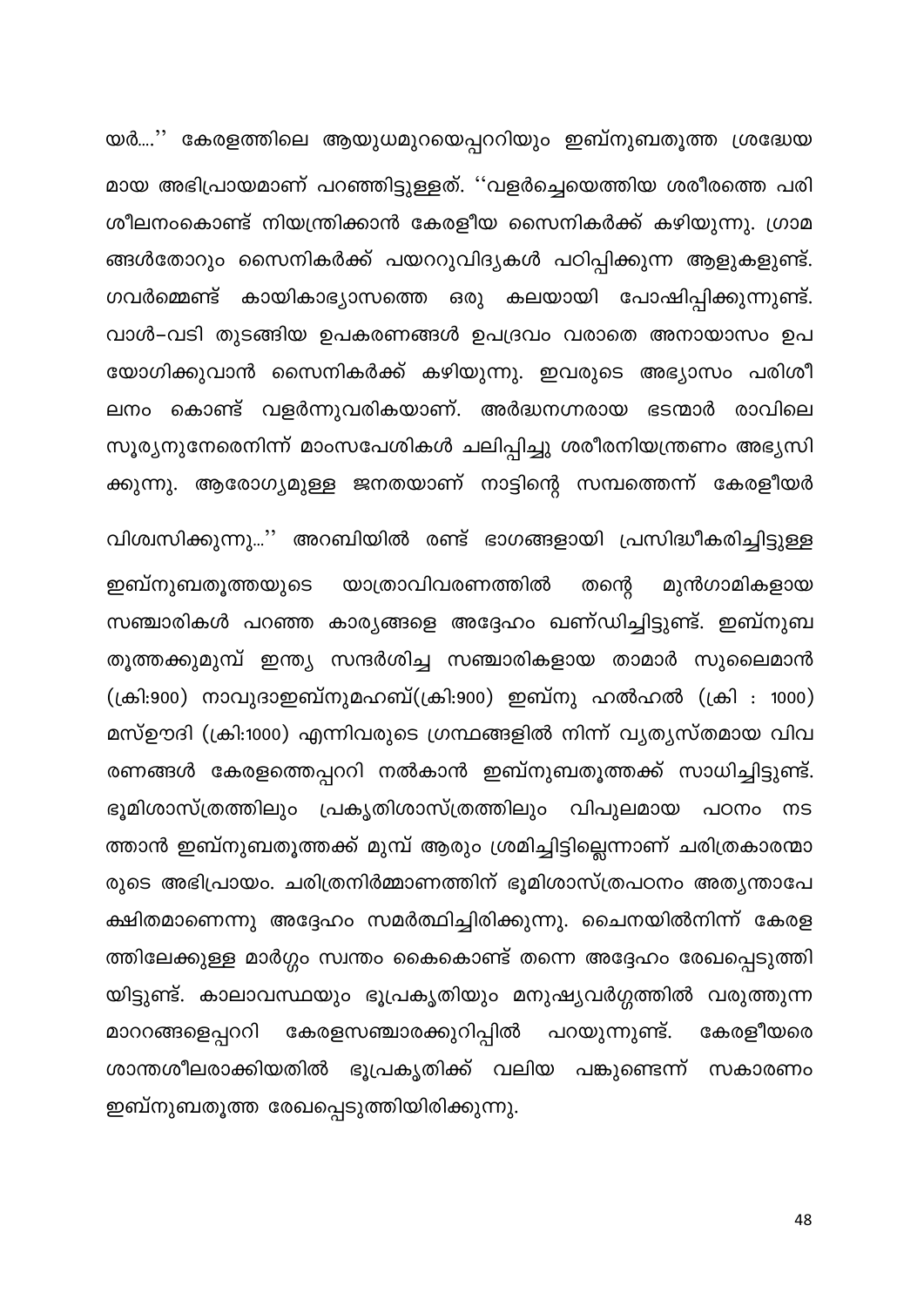കേരളത്തിലെ ജനങ്ങൾ തിങ്ങി താമസിക്കുന്ന സ്ഥലങ്ങളിൽ പൊതു സമാധാനം രക്ഷിക്കുവാൻ രാജാക്കന്മാർ എടുത്ത നയപരിപാടിയെ ഇബ്ന<mark>ു</mark> ബതൂത്ത അഭിനന്ദിച്ചിരിക്കുന്നു. ഇതരമതസ്തരിൽനിന്ന് പ്രമാണികളെ തിര ഞ്ഞെടുത്തു കാര്യങ്ങൾ നടപ്പിലാക്കുന്നതിലാണ് ഭരണപരമായ ചാതുര്യം അദ്ദേഹം കണ്ടത്. ഡൽഹിയിലും മാലദ്വീപിലും ഭരണാധികാരിയായിരുന്ന ഇബ്നുബതൂത്തയുടെ രാജ്യതന്ത്രപരമായ ഉപദേശം കോഴിക്കോട് രാജാവ് നേടിയിരുന്നു. മാലാദ്വീപിലെ ഭരണത്തലവന്റെ ഉപദേശകനെന്ന നിലയ്ക്ക് അവസാനഘട്ടത്തിൽ കൊല്ലത്ത് വന്നപ്പോൾ ഇബ്നുബതൂത്തയെ നാളികേ രവും കോടിമുണ്ടും കാണിച്ച് കേരളം സ്വീകരിച്ചെന്നും കാണുന്നു. കേരള ആരോഗ്യശാസ്ത്രം ചിത്രകല എന്നിവയെപ്പററിയും ഇബ്നുബ ത്തിലെ രേഖപ്പെടുത്തിയിട്ടുണ്ട്. അഭിനന്ദനം ''കഥപറയുന്ന തൂത്ത ദേവാ ചുമർചിത്രങ്ങൾ ലയങ്ങളാ''ണ് കേരളത്തിലുള്ളതെന്ന് കണ്ടപ്പോൾ അദ്ദേഹം പറഞ്ഞു. പ്രകൃതിയിൽനിന്നു ലഭിക്കുന്ന വസ്തുക്കളെ മാത്രം ശാസ്ത്രദൃഷ്ട്യാ പരിശോധിച്ച് പാകപ്പെടുത്തി ചികിത്സക്കുപയോഗിക്കുന്ന ആയുർവ്വേദം പുരോഗമിച്ച വൈദ്യസമ്പ്രദായമാണെന്നും ഇബ്നുബതൂത്ത അഭിപ്രായപ്പെട്ടു. ഏഷ്യയിൽ തന്നെ ആകർഷിച്ച മലനാടിനെപ്പററിതന്നെ യാണ് ആത്മകഥയിലെ അഞ്ചിലൊരു ഭാഗം വർണ്ണിച്ചിരിക്കുന്നത്. ചരിത്രകാ രനായ എഫ്.ഡാൻവീസ് ഒരു ഭാഗത്ത് ഇങ്ങനെ പറയുന്നു. '' ഇബ്നുബ തൂത്ത ജിജ്ഞാസുവായ ഗവേഷകനായിരുന്നു. മററാരും ചെന്നെത്താത്ത ഇബ്നുബതൂത്ത പ്രതിബന്ധങ്ങളെ മൊറോക്കക്കാരനായ സ്ഥലങ്ങളിൽ ലംഘിച്ച് കടന്നുചെന്നിട്ടുണ്ട്.'' കണ്ടതെല്ലാം വിട്ടുകളയാതെ പകർത്തു കയും ചെയ്തു. സഞ്ചാരികളുടെ വർഗ്ഗത്തിൽ തലയുയർത്തിനില്ക്കുന്ന

പ്രതിഭാസമ്പന്നനായ ചരിത്രകാരൻ ഇബ്നുബതൂത്ത തന്നെയാണ്....''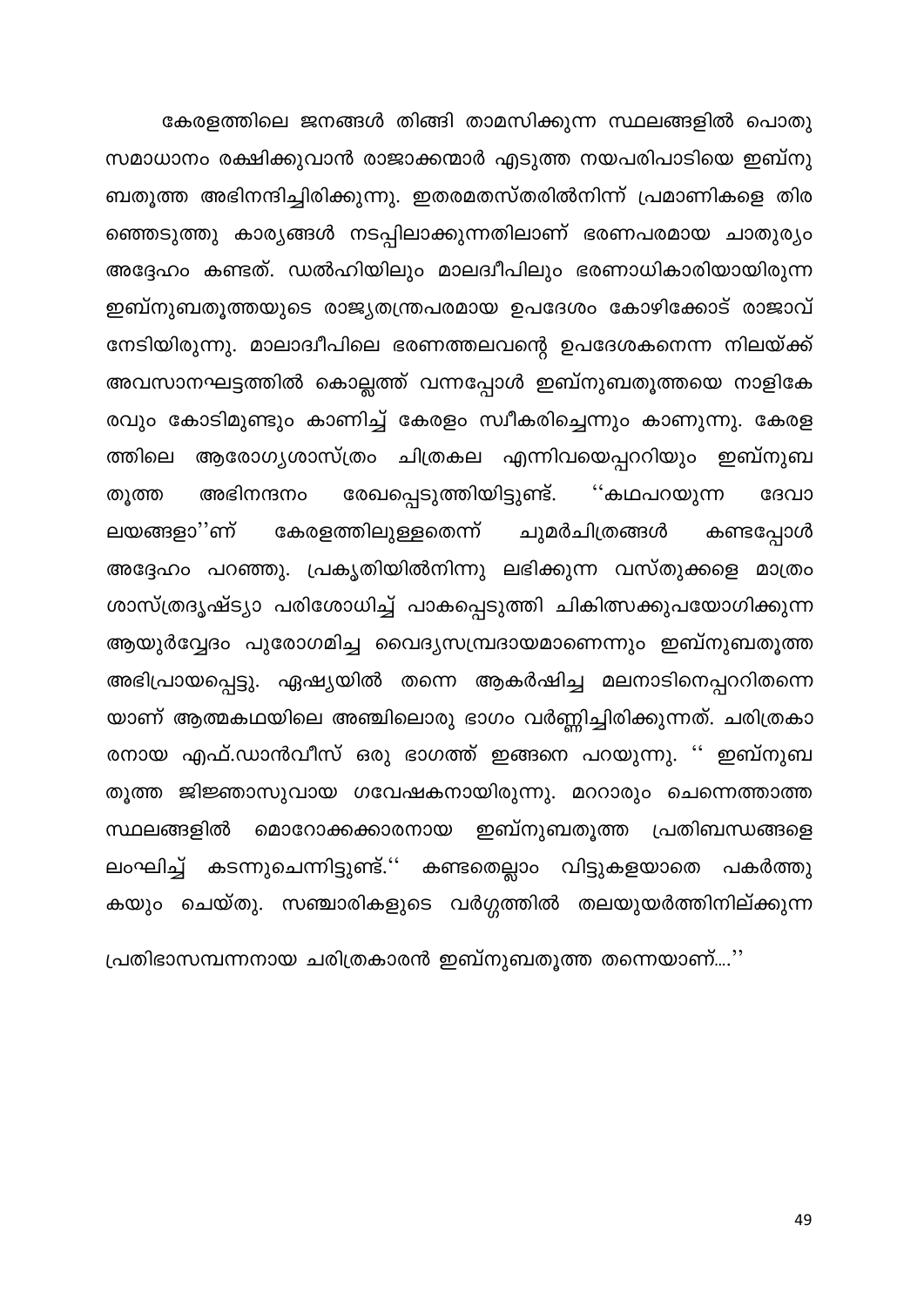### <span id="page-50-0"></span>''തുഹ്ഫത്തുൽ മുജാഹിദിന്റെ കാലം''

ഒരു രാഷ്ട്രത്തിന്റെ ചരിത്രം നിർമ്മിക്കുമ്പോൾ ഐതിഹ്യങ്ങളുടെ മാറാലകളാൽ ആവരണം ചെയ്യപ്പെട്ട പഴയ രേഖകൾ ആവശ്യമായി വരും. പുരാതന ചരിത്രകാരന്മാരിൽ പ്രമുഖനായ പ്ലൂട്ടാർക്ക് തന്റെ ആഹാരത്തി നുള്ള സമ്പാദ്യവും താമസസ്ഥലംപോലും പഴകിദ്രവിച്ച ഒരു ചരിത്രരേഖ നൽകാമെന്ന് ഫോളിബിയസ്സും ക്കെട്ടിന് പറഞ്ഞു. ഡെമാസ്റ്റനിസ്സും ആതന്റീറായുടെ പ്രാന്തദേശത്തുള്ള കരിങ്കൽപ്രതിമയിലെ അക്ഷരങ്ങൾ വായിച്ച് ഹൃദിസ്ഥമാക്കാൻ ജീവിതത്തിന്റെ നല്ലൊരു ഭാഗം ചിലവഴിച്ചു. ശേഖരിക്കാൻ ചെപ്പേടുകൾ റോമൻ ഇതിഹാസങ്ങളുടെ ഫാദർ ഫ്യൂവാർക്കിനെപ്പോലെയുള്ള ചരിത്രാന്വേഷകന്മാർ ആഴികൾക്കപ്പുറ തീർത്ഥയാത്ര പുറപ്പെട്ട് കൊടുങ്കാററിലകപ്പെട്ട് മരിച്ചു. ത്തേക്ക് എല്ലാ രാഷ്ട്രങ്ങൾക്കും അവ്യക്തമെങ്കിലും അവഗണിക്കാൻ കഴിയാത്ത ഒരു പ്രാചീനചരിത്രമുണ്ടായിരിക്കും. എഴുതപ്പെടാത്തതായിരിക്കാം അവയിൽ ഭൂരിഭാഗവും. ആ അലിഖിതസംഭവങ്ങൾക്ക് രൂപം നൽകാൻ പൌരാണികർ ശ്രമിച്ചിട്ടുണ്ട്. അങ്ങിനെ കണ്ടുകിട്ടിയിട്ടുള്ള ചരിത്രഗ്നന്ഥങ്ങളിൽ പലതി ന്റെയും സമ്പാദകന്മാരെപ്പോലും തിരിച്ചറിയുവാൻ കഴിയുന്നില്ല. ഗ്രീക്കിനും, റോമിനും, സ്പെയിനിനും, തീബത്തിനും, കാശ്മീരിനും, കേരളത്തിനും ലഭിച്ചിട്ടുണ്ട്. നിർമ്മാതാക്കളുടെ അജ്ഞാത ഗ്രന്ഥങ്ങൾ കേരളചരിത്ര ത്തിന്റെ തറവാട്ടമ്മയായ ''കേരളോല്പത്തി'' അതിൽ പെട്ടതാണ്. കേരളോ ല്പത്തിക്കുശേഷം ആ മാർഗ്ഗത്തിൽ കോളിളക്കം സൃഷ്ടിച്ച ഒരുൽകൃഷ്ട ഗ്രന്ഥമാണ് ''തുഹ്ഫത്തുൽ മുജാഹിദിൻ''. പ്രസ്തുത ഗ്രന്ഥം ചരിത്രാന്വേ ഷകൻമാരുടെ മുമ്പിൽ ഇന്നും ചർച്ചാവിഷയമാണ്. തുഹ്ഫത്തുൽ മുജാഹി ദിൻ എഴുതിയ കാലഘട്ടത്തിനും വളരെ വ്യത്യാസമുണ്ടെന്നും അതു കൊണ്ട് ആ ഗ്രന്ഥം അറബികളൊ സ്പാനിഷ്കാരോ എഴുതിയതാണെന്നും ഒരഭിപ്രായം ചരിത്രകാരൻമാരും ഈജിപ്തു മ്യൂസിയം ലബനോൺ പുറപ്പെടുവിച്ചു. തെളിവുകളുടെ തൂക്കത്തേക്കാൾ അവർ ക്യൂറോട്ടരും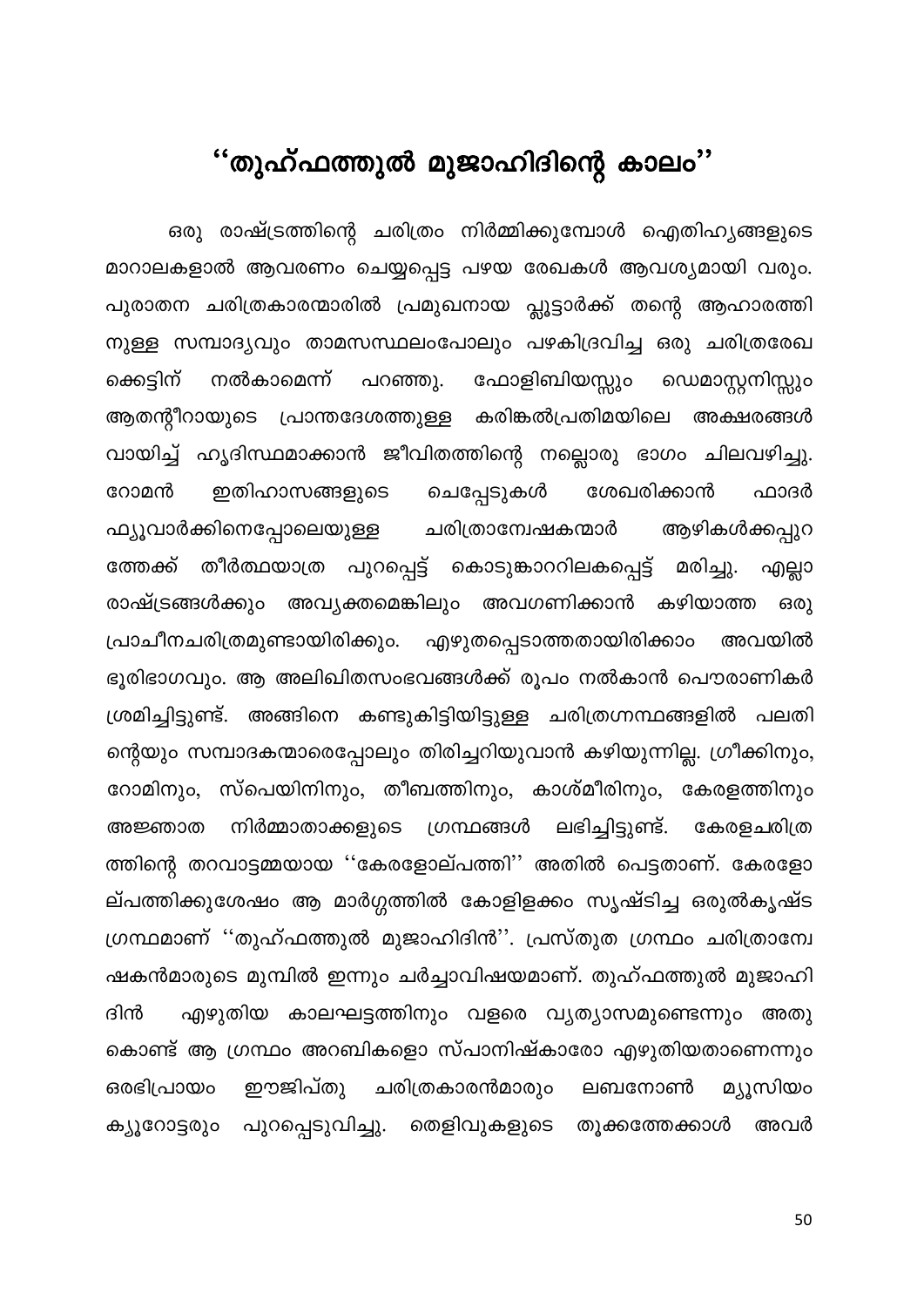പിൻബലം കേരളത്തിന്റെ സാസ്ക്കാരിക നല്കുന്നത് വൈദേശിക വേഴ്ച.ക്കാണ്.

തുഹ്ഫത്തുൽ മുജാഹിദിൻ വിദേശഗ്രന്ഥാലയങ്ങളിൽ ഒരമൂല്യ രേഖ യായിക്കണക്കാക്കപ്പെടുന്നു. ഇംഗ്ലീഷ്, പേർഷ്യൻ, പോർത്തുഗീസ്സ്, സ്പാനി ഷ്, ചെക്ക് തുടങ്ങിയ ഭാഷകളിൽ ഈ ഗ്രന്ഥത്തിനു പരിഭാഷവന്നുകഴി ഞ്ഞിരിക്കുന്നു. മദ്രാസ്സ് ഫോർട്ട് സെന്റു ജോർജിലെ പേർഷ്യൻ പരിഭാഷക നായിരുന്ന മേജർ റൌലണ്ട്സൻ ഇംഗ്ലീഷിൽ പരിഭാഷപ്പെടുത്തിയകാലത്ത് ചരിത്രകാരന്മാർ  $(1833)$ വിഖ്യാതരായ പാശ്ചാത്യ കേരളചരിത്രത്തെ സ്പർശിക്കുന്ന തുഹ്ഫത്തുൽ മുജാഹിദിനെ സഹർഷം സ്വാഗതം ചെയ്തു. 1869ൽ ലിബ്സനിൽ വെച്ചു കൂടിയ രണ്ടാം ചരിത്രനിർമ്മാണസ മ്മേളനത്തിൽ പടിഞ്ഞാറെക്കരയെപ്പററിയുള്ള പ്രമാണഗ്രന്ഥമായി 'തുഹ്ഫ ത്തുൽ മുജാഹിദിൻ അംഗീകരിക്കപ്പെട്ടു. പ്രസിദ്ധ പേർഷ്യൻ ചരിത്രകാര നായ മുഹമ്മദുകാസിം ഫെരിശ്ത ''തുഹ്ഫത്തുൽ മുജാഹിതീനെ'' സംബ ന്ധിച്ച് തന്റെ മുഖവുരയിൽ ഇങ്ങനെ പറയുന്നു. ''തുഹ്ഫത്ത് പടിഞ്ഞാറക്ക രയുടെ സാസ്ക്കാരികവും രാഷ്ട്രീയവുമായ മാററങ്ങളുടെ ചരിത്രസംഗ്രഹ മാണ്. സ്പെയിൻചരിത്രകാരന്മാരുടെ പിന്തുടർച്ചാവകാശം ഈ ഗ്രന്ഥകാര നുണ്ടോ എന്ന് ഞാൻ സംശയിക്കുന്നു. അറബികളുടെ നിർമ്മാണരീതി അംഗീകരിച്ചിട്ടുള്ള ഷെയിക്ക് സൈനുദ്ദീൻ ചരിത്രനിർമ്മാണത്തിൽ അനുക രണാർഹമായ പല ഘടകങ്ങളും ഉയർത്തിയിട്ടുണ്ട്. മനുഷ്യവർഗ്ഗത്തിന്റെ ആചാരക്രമങ്ങളും ദേശീയാഘോഷങ്ങളും ഭംഗിയായി പ്രതിപാദിക്കപ്പെട്ട<mark>ി</mark> ഗ്രന്ഥം ചരിത്രസാഹിതൃത്തിലേക്ക് മുതൽക്കൂട്ടാണ്. ഗ്രന്ഥ ற ട്ടുള്ള

കർത്താവ് പണ്ഡിതഗവേഷകനുമാണ്....'' അണ്ടേഴ്സന്റെ വ്യാഖ്യാനമു ള്ളതു തുഹ്ഫത്തുൽ മുജാഹിദീനാണ് പാശ്ചാത്യഗ്രന്ഥകാരന്മാർ അംഗീക രിച്ചിട്ടുള്ളത്. ന്യൂഹോഫ് എന്ന ഡച്ചുചരിത്രകാരൻ പോർത്തുഗീസ്സ് പരിഭാ ഷയെ വിമർശിക്കുകയും ''തുഹ്ഫത്തുൽ മുജാഹിദീ''ന്ന് ഒരു യഥാർത്ഥ പരിഭാഷ പേർഷ്യയിൽ മാത്രം ഉണ്ടായിട്ടുള്ളുവെന്ന് സമർത്ഥിക്കുകയും ചെയ്തിട്ടുണ്ട്. പ്രൊഫസർ ലേവിഡ് ലോപസ്, ജനറൽ കണ്ണിംഗ്ഹാം എസ്സ്.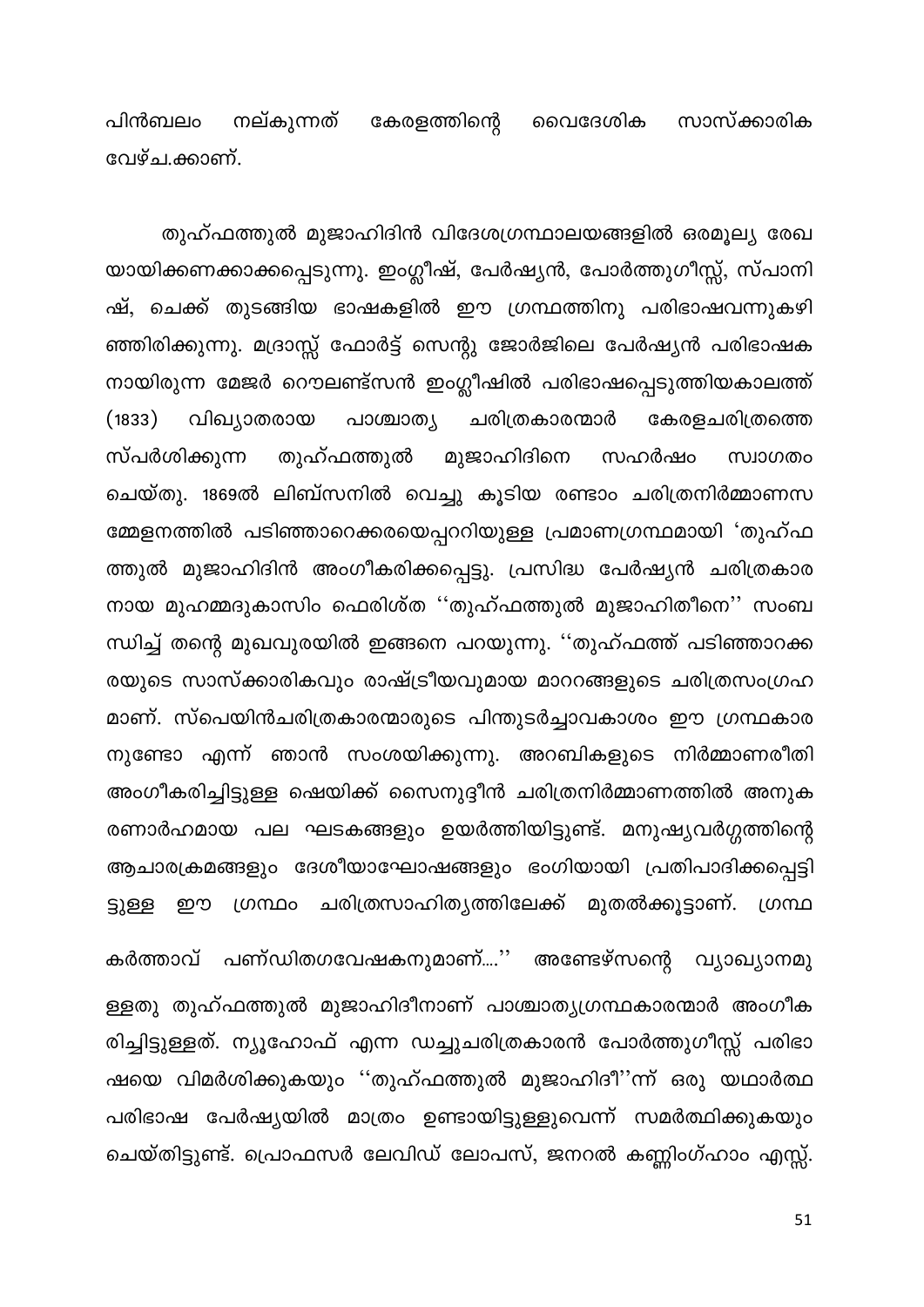ഷുവാർട്ട് തുടങ്ങിയവർ അവർക്കിഷ്ടമുള്ള ഭാഗങ്ങൾ മാത്രം മുറിച്ചെടുത്തു പരിഭാഷപ്പെടുത്തിയതുകൊണ്ട് തുഹ്ഫത്തിന്റെ കർത്താവിനെപ്പററി ആശ യക്കുഴപ്പം സൃഷ്ടിക്കാൻ മാത്രമേ അത്തരം പരിശ്രമങ്ങൾ ഉപകരിച്ചതെന്നു ഡോ: ജമാൽറസ്സാക്കിയ (ലെബനോൺ) പറയുന്നു. ലോകമുസ്ലീം ചരിത്രപ ഠനത്തിന്നായി പരിശ്രമിച്ച ജമാൽ റസ്സാക്കിയ പത്തുനൂറ്റാണ്ടുകൾക്കുള്ളിലു ണ്ടായിട്ടുള്ള അഞ്ച് പ്രമാണഗ്രന്ഥങ്ങളിൽ ഒന്ന് തുഹ്ഫത്തുൽ മുജാഹിദീ നാണെന്ന് പറയുന്നു. അദ്ദേഹത്തിന്റെ ''ദക്ഷിണേന്ത്യയിലെ മുസ്ലീംകൾ'' ലേഖനത്തിൽ പ്രധാനമായി സ്പർശിച്ചിട്ടുള്ളത് പ്രകൃതഗ്രന്ഥ എന്ന ത്തെയും ഗ്രന്ഥകാരനെയും പററിയാണ്.

''ചില വിശിഷ്ടഗ്രന്ഥങ്ങളുടെ കർത്താവെന്ന് മലബാർ മുസ്ലീംകൾ അറിയപ്പെടുന്ന ഷൈക്ക് സൈനുദ്ദീൻ തന്നെയാണ് തുഹ്ഫത്തുൽ മുജാഹി ദീന്റെയും കർത്താവെന്ന് ഒരു ധാരണയുണ്ട്. തുഹ്ഫത്തുൽ മുജാഹിദീന്റെ കർത്താവ് ബീജപ്പൂർ സുൽത്താനായിരുന്ന ആലി അഡിൽഷായുടെ (1560) ഗ്രന്ഥാലയസൂക്ഷിപ്പുകാരനായിരുന്നെന്ന് ടുണീഷ്യൻ ചരിത്രകാരന്മാരും, ''അജായിബുൻ മഖ്ദൂർ'' എന്ന ഗ്രന്ഥത്തിന്റെ കർത്താവായ ഇബ്നു ആരബ്ഷാ (1476)യുടെ മറെറാരു പുസ്തകമാണിതെന്ന് സ്പെയിൻ ചരിത്ര കാരനായ മർഫെയും, അബ്ബാസിയാ പരമ്പരയിൽപെട്ട അവസാനത്ത<mark>െ</mark> ആളാണിതിന്റെ കർത്താവെന്ന് ഷെഫ്റസ്ഥാനിയും അഭിപ്രായപ്പെടുന്നു. മുഹമ്മദ് ഫെരിഷ്തയും ഷംസുല്ലഖാദിരിയും അറബികളുമായി അടുത്തു മലബാർകാരനാണ് ബന്ധമുണ്ടായിരുന്ന സൈനുദ്ദീനെന്ന് ഷൈക്ക് സമർത്ഥിക്കുന്നു. ഇൻഡോനേഷ്യൻ മുസ്ലീം ചരിത്രഗ്രന്ഥങ്ങളിൽ "മാബ രിസ്'' എന്നറിയപ്പെടുന്ന മലബാർകാരനാണ് തുഹ്ഫത്തിന്റെ കർത്താ വെന്ന് പറയുന്നു. തുഹ്ഫത്തിലെ ഉളളടക്കം ചികഞ്ഞുനോക്കുമ്പോൾ ഒരി ക്കലും ആയിരം സംവത്സരത്തെ പഴക്കം അതിനനുവദിച്ചുകൂടാ. ഇന്ത്യ യിലെ മുസ്ലീംപ്രതാപകാലവും അധ:പതനവും നേരിട്ട് പ്രതിപാദിച്ചിട്ടില്ലെ ങ്കിലും മുസ്ലീംകളുടെ തകർച്ചയുടെ ചിത്രം തുഹ്ഫത്തിന്റെ അവസാന<mark>ം</mark> കാണാം.....''കേരളചരിത്രനിർമ്മാണത്തിനായി തുഹ്ഫത്തിലെ കാര്യമായ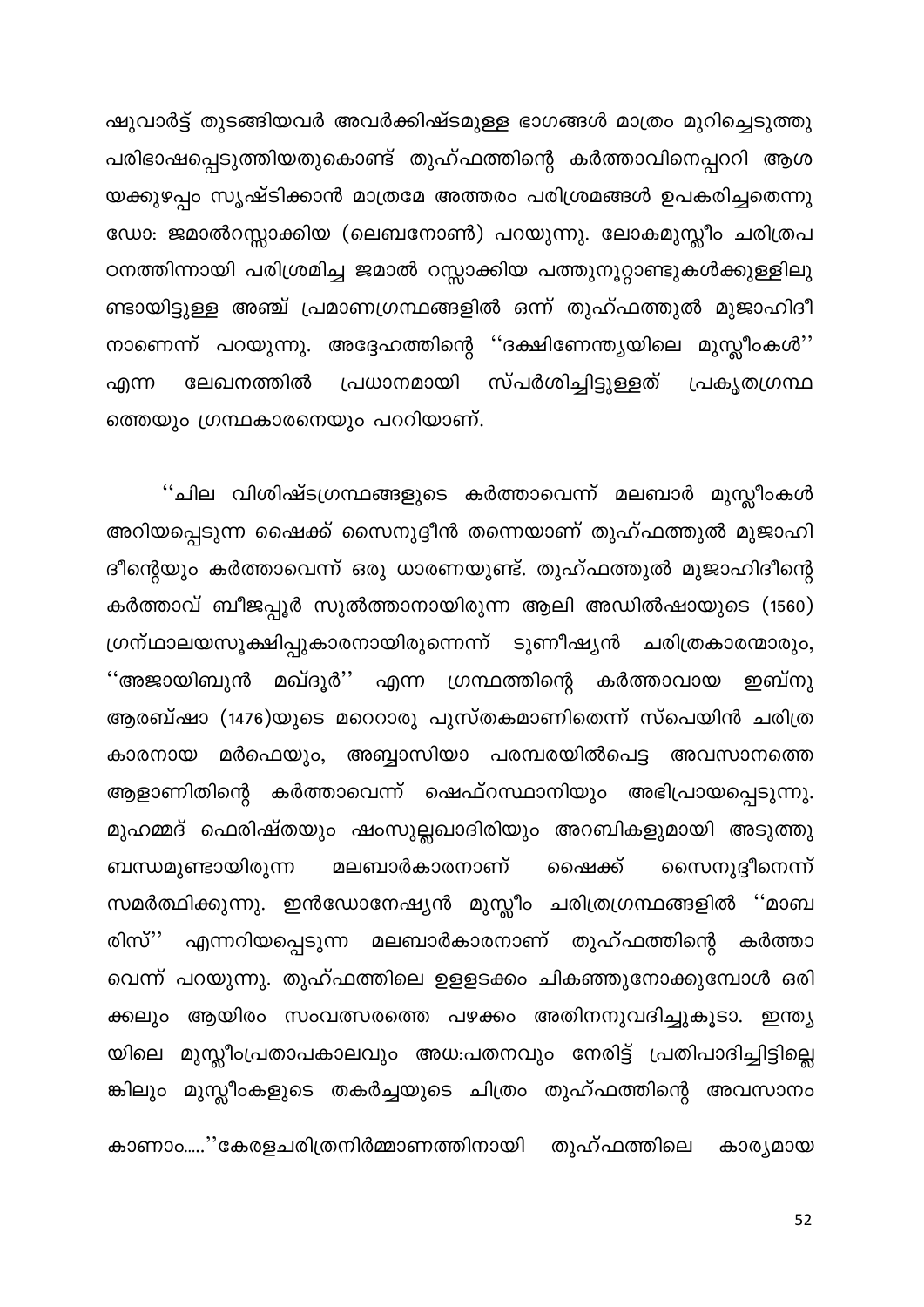എടുത്തിട്ടില്ല. അതുകൊണ്ട് ഗ്രന്ഥകാരനെപ്പററിയുള്ള GO<sub>0</sub>o ആരും പത്മനാഭമേനോനും, നാരായണപ്പണിക്കർക്കും, പാച്ചുമൂത്ത സംശയം ശൂരനാടനൊന്നുമുണ്ടായില്ല.കേരളീയനായ ശങ്കുണ്ണിമേനോനും, തിനും, സൈനുദ്ദീൻ പൊന്നാനിയിലെ ഷൈക്ക് മഖ്ദൂംവംശത്തിൽപെട്ട \_പ ണ്ഡിതനായിരുന്നുവെന്നാണ് ഇക്കാലമത്രയും വായനക്കാർ വിശ്വസിച്ചു പോന്നത്. ഈ വിശ്വാസത്തെ നിശ്ശേഷം പരാജയപ്പെടുത്തുവാനുള്ള തെളി വുകൾ കാണുന്നില്ല. പക്ഷെ ചരിത്രാന്വേഷകൻമാരുടെ ഭിന്നാഭിപ്രായം അദ്ദേഹത്തിന്റെ ജീവിതകാലഘട്ടത്തിന്ന് മാററം വരുത്തിയിട്ടുണ്ട്. ഏതാ യാലും ഒമ്പതാം നൂററാണ്ടിലെ അബ്ബാസിയാ പരമ്പരയിൽപെട്ട ആളായിരു ന്നില്ല ഷൈക്ക് സൈനുദ്ദീനെന്ന് വിശ്വസിക്കാം. അതുപോലെ 1476 ൽ ജീവി ച്ചിരുന്ന ആരബ്ഷാക്ക് ഇത്തരം ഒരു ഗ്രന്ഥമെഴുതാൻ എങ്ങിനെയാണ് പതി നൂററാണ്ടിലെ വിവരങ്ങൾ ലഭിക്കുക. **MOOOO** തുഹ്ഫത്തുൽ മുജാഹി ദീനിൽ പോർത്തുഗീസ്സാക്രമണത്തെപ്പററി സവിസ്തരം പ്രതിപാദിച്ചിട്ടുണ്ട്. സുൽത്താൻ ആദിൽഷായുടെ ഭരണകാലം 1553 മുതൽ 1582 വരെയാണ്. അക്കാലത്ത് ഷൈക്ക് സൈനുദ്ദീൻ ഗ്രന്ഥസൂക്ഷിപ്പുകാരനായിരുന്നെങ്കിൽ കേരളത്തിൽ പോർത്തുഗീസ്സാക്രമണം നടക്കുന്ന കാലമാണ്. പോർത്തുഗീ സ്സുകാരുടെ രണ്ടാം കണ്ണൂർ ആക്രമണം 1558 ലാണ്. 1569 ൽ കുഞ്ഞാലിമര യ്ക്കാർ പോർത്തുഗീസ്സുകാരെ ദയനീയമായി പരാജയപ്പെടുത്തി. 1572 ൽ കുഞ്ഞാലി രണ്ടാമൻ യുദ്ധസന്നാഹത്തോടുകൂടി ചാലിയത്തേക്കു യാത്ര തിരിച്ചത് പൊന്നാനിയിൽനിന്നാണ്. സുപ്രസിദ്ധമായ ചാലിയം യുദ്ധത്തിന്നു ശേഷം കുഞ്ഞാലിമൂന്നാമൻ കപ്പൽസൈന്യത്തിന്റെ നേതൃത്വമേറെറടുത്ത് പൊന്നാനിയിൽ കേന്ദ്രം സ്ഥാപിച്ചു. 1573 ൽ പോർത്തുഗീസ്സുകാർ പെട്ടെന്ന് പരപ്പനങ്ങാടിയിൽ പ്രത്യക്ഷപ്പെട്ട് ബസാറിനു തീകൊളുത്തി. നാടൊട്ടുക്കും കൊള്ള നടത്തി. പോർത്തുഗീസ്സ് സൈന്യം പൊന്നാനിക്കുനേരെ തിരിഞ്ഞു. 1577 ൽ ഭയങ്കരമായ ഭക്ഷണക്ഷാമം കേരളത്തിൽ തലപൊക്കി. അറേബ്യ യിൽനിന്ന് വന്ന കപ്പലുകൾ ശത്രുക്കൾ കൊള്ളയടിച്ച കാലവും ഇതാണ്. അന്നത്തെ സൈന്യനായകൻ കുഞ്ഞാലിമൂന്നാമന്റെ മരുമകൻ ഖ്വാജ മൂസ യായിരുന്നു. ഖ്വാജമൂസയാണ് കലാപങ്ങൾ ഒതുക്കുകയും മുസ്ലീംകളുടെ സാംസ്ക്കാരിക പുരോഗതിക്കായി സംഘടിതമായ രീതിയിൽ പ്രവർത്തനം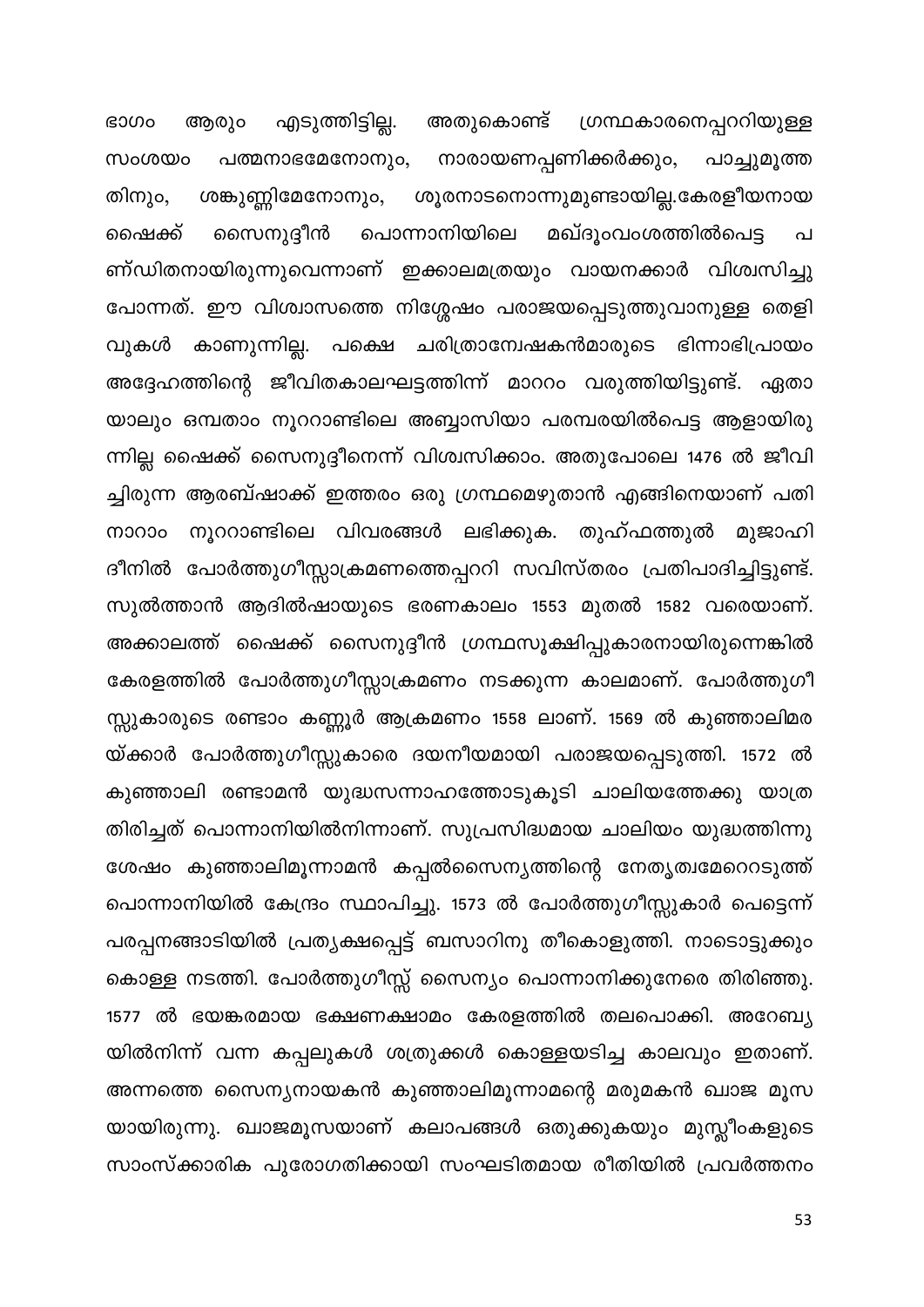നടത്തിയതും. ഈ സംഭവങ്ങൾ നടന്നത് ഷൈക്ക് സൈനുദ്ദിന്റെ കാലത്താ ണ്. ഈ മഹാസമരങ്ങളിലെ നായകന്മാർ ഷൈക്ക് സൈനുദ്ദീന്റെ സമകാ ലീനരുമാണ്. പൊന്നാനി മുസ്ലീംകളുടെ സുരക്ഷിത സങ്കേതവുമായിരുന്നു. ബീജപ്പൂർ സുൽത്താൻ സാമൂതിരിയുമായി കുഞ്ഞാലി മരയ്ക്കാർ വഴി ചില ഉടമ്പടികളിൽ ഏർപ്പെട്ടിരുന്നു. ആ ഉടമ്പടിരേഖകൾ ഷൈക്ക് സൈനു ദ്ദീൻ പരിശോധിച്ചിട്ടുള്ളതാണെങ്കിൽ തുഹ്ഫത്തുൽ മുജാഹിദീനിൽ അതി നെസംബന്ധിച്ച് എന്തെങ്കിലും പറയുമായിരുന്നു. പതിനാറാം നൂററാണ്ടിലെ സംഭവങ്ങൾക്ക് പ്രാധാന്യം നൽകുന്ന ഗ്രന്ഥമാണ് തുഹ്ഫത്തുൽ മുജാഹി ദീൻ. ഗ്രന്ഥകാരൻ ജീവിച്ചിരുന്ന കാലത്തിന്റേതായ സജീവസ്വഭാവം ഗ്രന്ഥ ത്തിൽ നിഴലിച്ചുകാണുന്നുണ്ട്. പക്ഷെ ഗ്രന്ഥകർത്താവിനെപ്പററിയോ എഴു തിയ കാലത്തെപ്പററിയോ വ്യക്തമായ കുറിപ്പുകളൊന്നും ഗ്രന്ഥത്തിലില്ലാ ത്തതുകൊണ്ടാണ് ആശയക്കുഴപ്പം സംഭവിച്ചത്.

പോർത്തുഗീസ്സ് ചരിത്രകാരന്മാരുടെയും പതിനേഴാം നൂററാണ്ടിലെ മിഷ്യനറിമാരുടെയും, ഇസ്രായേൽ മതപണ്ഡിതന്മാരു സ്കോട്ട് ലണ്ട് ടെയും പടിഞ്ഞാറൻ കരയെപ്പററിയുളള വിവരണത്തിലേക്ക് നാം ശ്രദ്ധ തിരിക്കുമ്പോൾ തുഹ്ഫത്തുൽ മുജാഹിദീൻ നല്കിയ വെളിച്ചം കാണാം. ഗ്രന്ഥകാരന്റെ ജീവിതകാലത്തെപ്പററി പോർത്തുഗീസ്സ് ചരിത്രകാരനായ റാഫി ദെബിൽമോറി(Raphi Dabilmore) ന്റെ ''മലബാറിൽ പോർത്തുഗീ സ്സിന്റെ മൂന്ന് നൂററാണ്ടുകൾ'' എന്ന ഗ്രന്ഥത്തിൽ പറയുന്നതിങ്ങിനെയാണ്. ''പണ്ടത്തെ അറബികൾക്ക് മാബരിയെന്ന് വിളിക്കപ്പെട്ട മലബാർ കരയിൽ വ്യാപാരക്കമ്പോളങ്ങളും സ്വന്തമായ പാണ്ടികശാലകളും ഉണ്ടായിരുന്നു. മാബരിയിലേക്ക് അറബികൾ കൂട്ടംകൂട്ടമായി പത്താം നൂററാണ്ടുമുതൽ പ്രവേശിച്ചു. സ്വന്തം താവളങ്ങൾ സൃഷ്ടിക്കുകയും വ്യാപാരം കയ്യടക്കു കയും ചെയ്തു. അവരുടെയിടയിൽ പടയാളികളും പണ്ഡിതന്മാരുമുണ്ടാ യിരുന്നു. അറബിഭാഷയിലേയ്ക്ക് വൈദ്യഗ്രന്ഥങ്ങളും കച്ചവടക്കരാറുകളും പരിഭാഷപ്പെടുത്തുന്നതിൽ പ്രമുഖനായിരുന്നു സയ്യാനുദ്ദീൻ. ഇദ്ദേഹം ഒരു ചരിത്രപണ്ഡിതനുമായിരുന്നു. സഞ്ചാരിയും 1569 ലെ സാമൂതിരി– പോർത്തുഗീസ്സ് സന്ധിക്കരാറുകൾ കൈമാററം ചെയ്തത് ഇദ്ദേഹത്തിന്റെ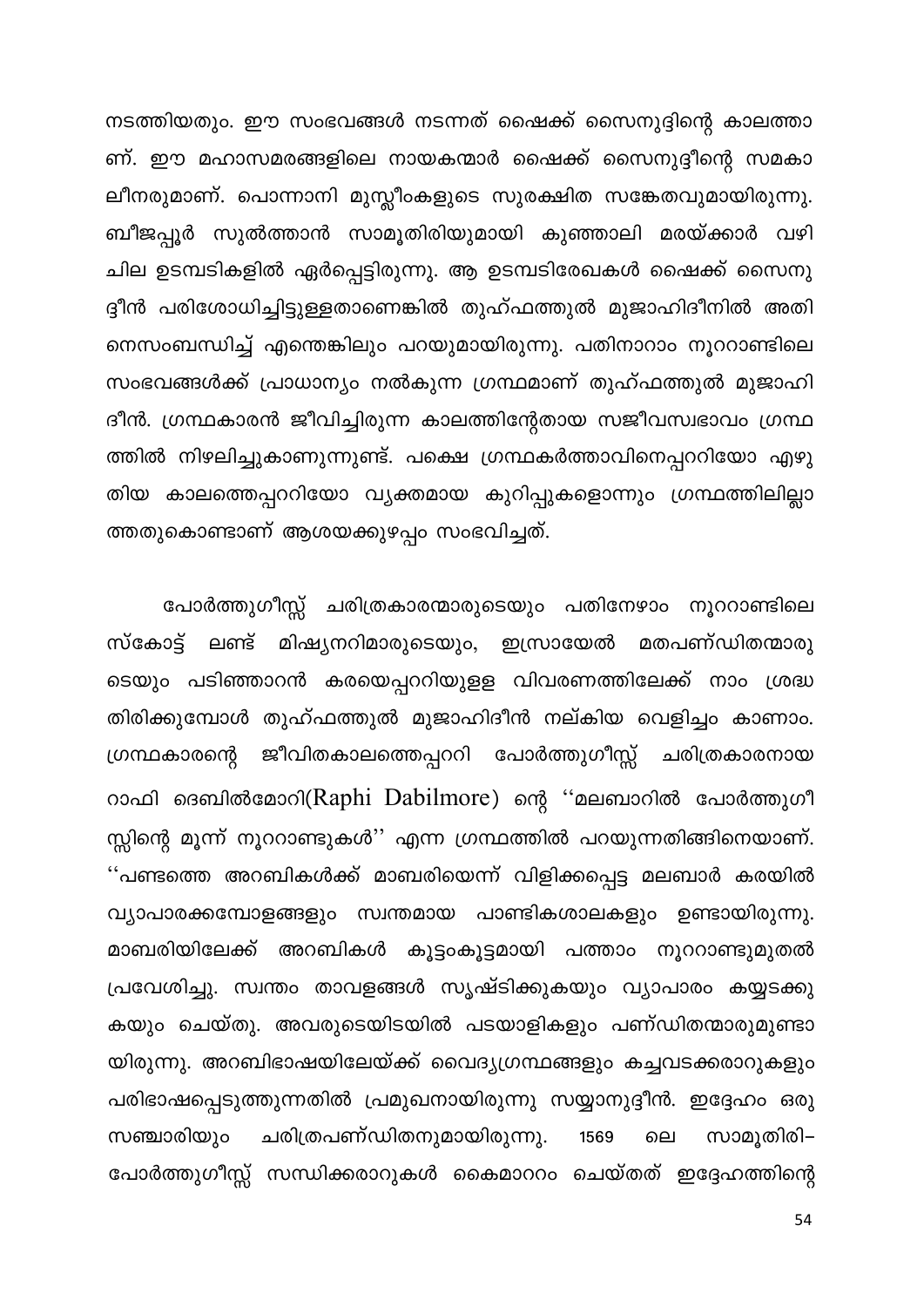സാന്നിദ്ധ്യത്തിലാണ്. സത്യസന്ധനായ ഒരു പുരോഹിതൻ എന്ന നില യിലും ജനപ്രീതിസമ്പാദിച്ച പ്രമുഖനെന്ന നിലയിലും പ്രശസ്തിയാർജ്ജിച്ച സയ്യാനുദ്ദീന്റെ തീരുമാനം ജനങ്ങൾ അംഗീകരിച്ചു. ഇദ്ദേഹത്തിന്റെ എഴു ത്തുകൾ പോർത്തുഗീസ്സ് പടനായകന്മാർക്ക് കിട്ടിക്കൊണ്ടിരുന്നു. ഈ എഴു ത്തുകളിൽ പൊതുപ്രശ്നങ്ങളാണ് സ്പർശിച്ചിരുന്നത്. അറേബ്യയിൽ പോലും ഇദ്ദേഹത്തിന്റെ പ്രശസ്തി അലയടിച്ചു $\,\ldots\!$ ് പോർത്തുഗീസ്സ് രേഖ കളിലൂടെ നോക്കുമ്പോൾ ഷൈക്ക് സൈനുദ്ദീന്റെ കാലം പതിനാറാം നൂറ റാണ്ടിന്റെ മദ്ധ്യഘട്ടമാണെന്ന് കാണാം. ഈ അഭിപ്രായത്തിന്ന് പിൻബലം നൽകുന്ന രേഖകളാണ് സ്കോട്ട്ലണ്ട് മിഷ്യനറിമാരുടെ യാത്രാക്കുറിപ്പു കളും നൽകുന്നത്. റവ: ജോണിനോ റോമിയോ (Journey Through Nagapatam and Malabar, By Rev: Jhononoe Romeoe)വിന്റെ "നാഗപട്ട ണത്തിലൂടെയും മലബാറിലൂടെയുമുളള യാത്ര'' എന്ന ഗ്രന്ഥത്തിൽ മല ബാർ കരയെപ്പററി വിജ്ഞേയമായ വിവരണമുണ്ട്. മലബാർ തീരത്ത് തിങ്ങി ക്രിസ്തുമതവും ആശ്ലേഷിച്ചവരാ ത്താമസിക്കുന്നവർ ഇസ്ലാംമതവും ണെന്നും ഇസ്ലാം മതത്തിന്റെ വിജയത്തിന്നായി പ്രവർത്തിച്ചവർ അറബിക ളാണെന്നും മിഷ്യനറി സംഘം നേതാവായ റോമിയോ പറയുന്നു. റോമി യോവിന്റെ വിവരണത്തിൽ ഒരു ഭാഗം ഇങ്ങിനെയാണ്. ''മലബാറിൽ രണ്ടു തരം വർഗ്ഗങ്ങളുണ്ട്. ഭൂരിപക്ഷം അപരിഷ്കൃതരും മറെറാരു വർഗ്ഗം ഉയർന്നവരുമാണ്. ഈ ഉയർന്നവരുടെ കീഴിൽ താമസിക്കുന്ന പറയർ. നായാടികൾ, മുക്കുവർ എന്നിവർക്ക് പുരോഗതിയുടെ മാർഗ്ഗം കാണിച്ചു കൊടുത്തത് അറബികളും റോമാക്കാരുമാണ്. അറബികളുടെ സ്വാധീന ശക്തി കൂടിക്കൂടി വന്നപ്പോൾ രാജാക്കന്മാർ ഭയപ്പെട്ടു. അറബിയിലും പേഴ്സ്യനിലും പാണ്ഡിത്യം സമ്പാദിച്ചിട്ടുള്ള ചരിത്രകാരനായ സൈനു ദ്ദീന്റെ രേഖകൾ മലബാറിന്റെ ചരിത്രത്തിലെ വിലയുളള രേഖകളാണ്. സൈനുദ്ദീന്റെ സമഗ്രമായ വിവരണങ്ങളാണ് പോർത്ത്ഗീസ് ചരിത്രത്തിൽ മലബാറിനെപ്പററി കാണുന്നത്. എല്ലാ വർഗ്ഗക്കാരും ബഹുമാനിച്ചിരുന്ന ഈ പണ്ഡിതൻ കൊടുങ്ങല്ലൂരിന്റെ പ്രശസ്തി നശിച്ചപ്പോൾ നാടുവിട്ട് പോയ താണ്. സൈനുദ്ദീന്റെ നാല് ഗ്രന്ഥങ്ങൾ അറബിഭാഷയിലുണ്ട്. മലബാറിലെ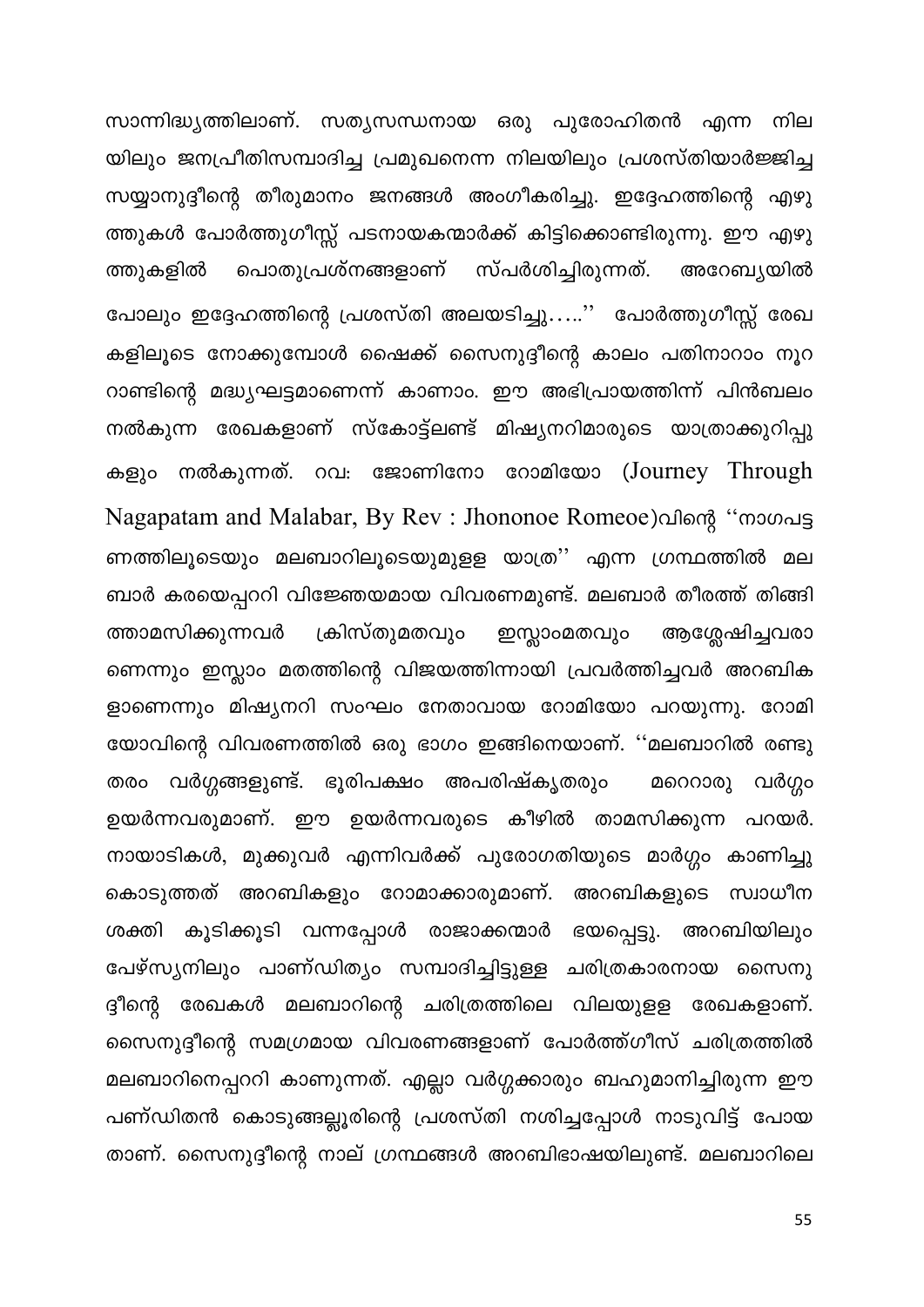ആചാരം. പെരുമാളുടെ മതപരിവർത്തനം, വിവാഹക്രമം, സാമൂഹൃനീതി ഇവയെല്ലാമാണ്ആ ഗ്രന്ഥത്തിലെ ഉളളടക്കം. മലബാറിന്റെ സ്ഥിതിവിവരക്ക സ്ഥലനാമങ്ങളും തുഹ്ഫത്തുൽ മുജാഹിദീനിൽനിന്നാണ് ണക്കുകളും എനിക്കു കിട്ടിയത്. ഈ ഗ്രന്ഥം എഴുതിത്തീർത്തത് ദീർഘകാലം കൊണ്ടാ ണ്. 1617 ൽ പോർത്ത്ഗൽ സന്ദർശിച്ച മലബാറിലെ ദൌതൃസംഘം ഈ

ഗ്രന്ഥത്തിന്റെ കോപ്പി പോർത്തുഗീസ് ഭരണാധികാരിക്ക് കൊടുത്തു.......'' തുഹ്ഫത്തുൽ മുജാഹിദീന്റെ നിർമ്മാണകാലം പതിനാറാം നൂററാണ്ടാ ണെന്ന് അസന്നിഗ്ദ്ധമായ തെളിവുകൾ വിദേശികൾ തന്നെ നൽകുന്നുണ്ട്. പൊന്നാനി മഖ്ദൂം കുടുംബത്തിലെ ചെറിയ സൈനുദ്ദീനാണ് തുഹ്ഫ ത്തുൽ മുജാഹിദീന്റെ കർത്താവെന്ന് മുസ്ലീം മതപണ്ഡിതന്മാർ വളരെക്കാ ലങ്ങൾക്കുമുമ്പുതന്നെ പ്രസ്താവിച്ചിട്ടുണ്ട്.

രാഷ്ട്രത്തിന്റെ പുനരുദ്ധാരണവേളയിൽ ഇസ്രായേൽ മഹാനായ ഇന്ത്യയിൽ ജൂതന്മാരുടെ പ്രസംഗ (1951) ത്തിൽ വിസ്മാൻ ചെയ്ത അധ:പതനത്തെപ്പററി പറഞ്ഞപ്പോൾ കേരളക്കരയെസ്സംബന്ധിച്ച് സൂചിപ്പിച്ച തിങ്ങനെയാണ്. ''ഒരു ചരിത്രചിന്തകനും പരിഷ്ക്കർത്താവുമായ ഷൈക്ക് സൈനുദ്ദീന്റെ കാലഘട്ടത്തിൽ ജൂതവർഗ്ഗം മലബാർകരയിൽ അധ:പതി ക്കാൻ തുടങ്ങി. പത്ത് നൂററാണ്ടുകാലത്തെ അഭിവൃദ്ധി ക്ഷയിച്ചുതുടങ്ങി യത് പതിനാറാം നൂററാണ്ടിലാണ്. ഇന്നും പടിഞ്ഞാറൻ തീരത്തു ജൂതസം

സ്ക്കാരം നിലകൊള്ളുന്നുണ്ട്...."1904ൽ "Fine Judische Hochschole"എന്ന ഹീബ്രൂപത്രത്തിൽ ഹെയിഐസാക്ക് ലീവെഴുതിയ ലേഖനത്തിൽ പടിഞ്ഞാ റൻ തീരപ്രദേശത്ത് മുസ്ലീം കുടിയേറിപ്പാർപ്പും അതിന്റെ വെളിച്ചത്തിൽ നിർമ്മിച്ചിട്ടുള്ള ഷൈക്കു സൈനുദ്ദീന്റെ തുഹ്ഫത്തുൽ മുജാഹിദീനും എടുത്തു ചർച്ച ചെയ്തിരിക്കുന്നു. ഐസാക്ക് ലീവ് ഇസ്രായേൽ മതപ ണ്ഡിതനും ചരിത്രാന്വേഷകനുമാണ്. അദ്ദേഹത്തിന്റെ നിഗമനം തുഹ്ഫ ത്തുൽ മുജാഹിദീന്റെ കർത്താവ് ജോസഫ് റബ്ബാനെപ്പോലെ (കേരളത്തിലെ ജൂതപരിഷ്ക്കർത്താവ്) ഉന്നതനും ലോകപ്രസിദ്ധനുമാണെന്നാണ്. ് മല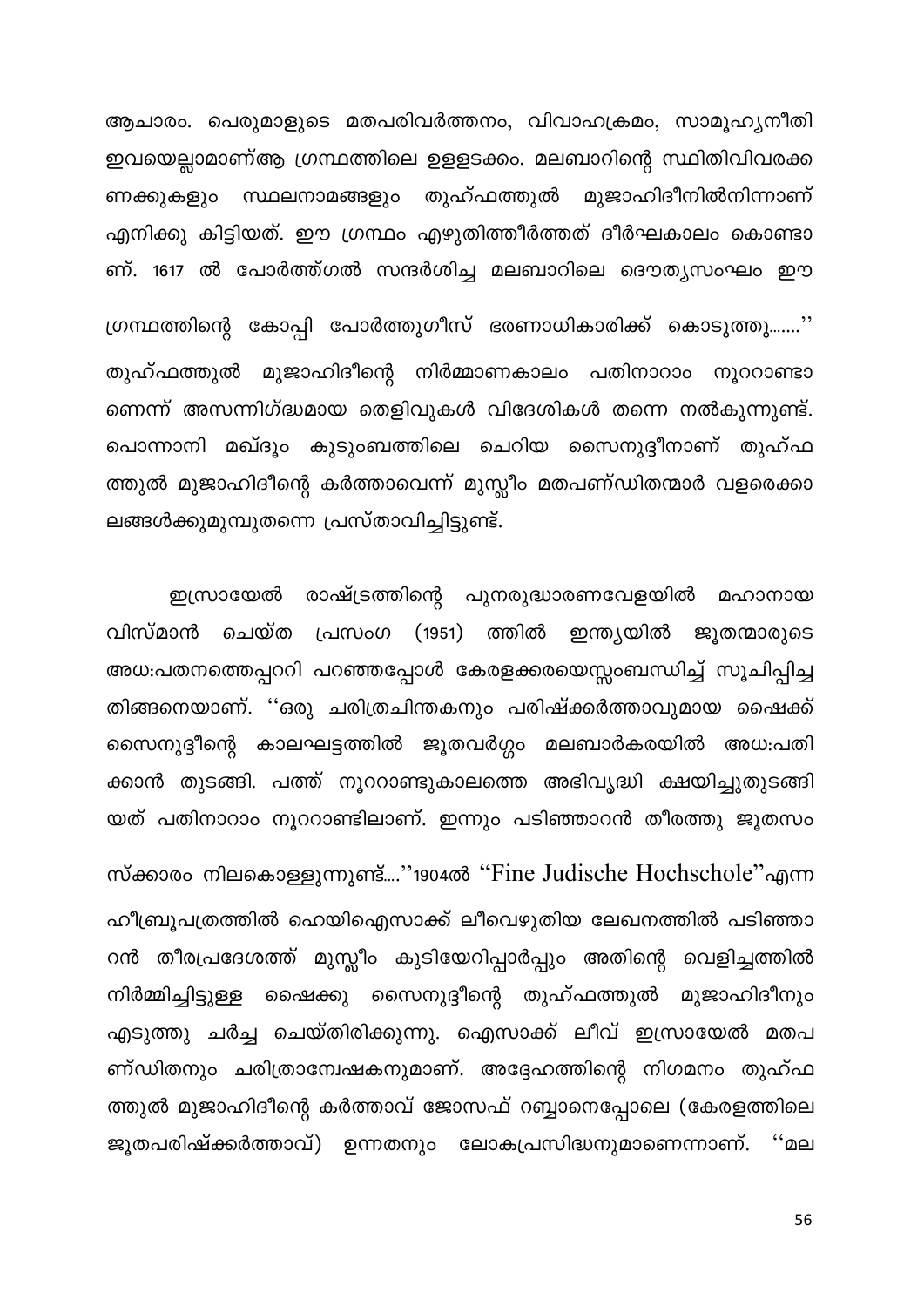ബാർ കരയേയും അവിടുത്തെ ജനങ്ങളേയും അവരുടെ ജീവിതരീതിയെ യുംപററി ഏററവും നല്ല പുസ്തകം ഒന്നുമാത്രമേ ചരിത്രകാരന്മാർക്ക് പതി നേഴാം നൂററാണ്ടിൽ ലഭിച്ചിട്ടുള്ളു. അതിന്റെ കർത്താവ് മലബാറും വിദേശ രാജ്യങ്ങളുമായി ബന്ധം സ്ഥാപിച്ചിട്ടുള്ള ഒരു പരിഷ്ക്കർത്താവായിരുന്ന സൈനുദ്ദീൻ രണ്ടാമനായിരുന്നു. സൈനുദ്ദീന്റെ ഗ്രന്ഥത്തിൽനിന്നു മലബാ റിനെപ്പററിയുള്ള രേഖകൾ മുന്നൂറിൽപരം ഗ്രന്ഥങ്ങളിലേക്ക് പകർത്തപ്പെട്ടി ട്ടുണ്ട്. പോർത്തുഗീസ്, ഡച്ച്, ഇംഗ്ലീഷ്, എന്നീ വിദേശശക്തികൾക്ക് ചരിത്ര രേഖകൾ ലഭിച്ചത് ഗ്രന്ഥത്തിൽനിന്നാണ്. ഒരു ഭൂവിവരണപട്ടികയും, സ്ഥല നാമചാർട്ടും, വർഗ്ഗങ്ങളെയും ജാതികളെയും സംബന്ധിക്കുന്ന അനുമാന ക്കുറിപ്പും അവരുടെ ആചാരങ്ങളെസ്സംബന്ധിക്കുന്ന രേഖകളും സൈനു ദ്ദീൻ നിർമ്മിച്ചിരുന്നു. ഗ്രന്ഥകാരൻ മൂന്നുപ്രാവശ്യം വിദേശസഞ്ചാരം നട ത്തിയതായി അദ്ദേഹം പോർത്തുഗീസ്സുകാർക്കയച്ച കത്തുകളിൽ കാണാം. 1563, 73, 81 എന്നീ കാലങ്ങളിൽ മലബാറിന്ന് വിദേശവുമായി ഉണ്ടായിട്ടുളള വ്യാപാരബന്ധത്തെപ്പററിയും ഗ്രന്ഥകാരൻ സൂചിപ്പിച്ചിട്ടുണ്ട്. അന്നത്തെ നാണയപ്രശ്നത്തിന്നും കടൽ ചുങ്കത്തിന്നും അവസാനതീരുമാനം കണ്ടുപി ടിച്ചതും ഇദ്ദേഹമാണെന്ന് സോമസ് സാസൻ എന്ന ജൂതചരിത്രകാരൻ പറ യുന്നു. 1572 ൽ കച്ച് വഴി ഗ്രന്ഥകാരൻ യാത്ര ചെയ്തപ്പോൾ അക്രമികൾ തടഞ്ഞതായി രേഖയുണ്ട്. ഖുറാൻ വാകൃങ്ങൾ കല്ലൂകളിൽ കൊത്തിച്ച് ദേവാലയങ്ങൾക്ക് സംഭാവന ചെയ്യുന്നതിൽ സൈനുദ്ദീൻ തല്പരനായിരു വിദേശികൾ ഒരുന്നതനായ ചരിത്രകാരനായിട്ടാണ് സൈനുദ്ദീനെ **ന്നു.** ഗണിക്കുന്നത്. യാക്കൂത്തിനും, ഖൽത്തൂണിന്നും ചരിത്രത്തിൽ നേടാൻ സാധിച്ച സ്ഥാനം സൈനുദ്ദീനും വിദേശചരിത്രകാരന്മാർ നല്കുന്നു.

അറബിഭാഷയിൽ പാണ്ഡിത്യം സമ്പാദിച്ചതു കൊണ്ടും വിദേശങ്ങളു മായി കൂടുതൽ ബന്ധപ്പെട്ടതു കൊണ്ടുമാണ് ഷൈക്ക് സൈനുദ്ദീൻ മലബാ റുകാരനല്ലെന്ന ധാരണ പരന്നത്. ലഭിച്ചിടത്തോളം രേഖകൾ അദ്ദേഹം കേര ളീയനായിരുന്നുവെന്ന വിശ്വാസത്തെ ഊന്നി ഉറപ്പിക്കുകയാണ്. തുഹ്ഫ മുജാഹിദീന്റെ ചരിത്രസംബന്ധമായ വിലയെപ്പററിയും ത്തുൽ ഗ്രന്ഥ കർത്താവിനെക്കുറിച്ചും മുക്ക്ഡനിൽനിന്ന് 1873 ൽ ഒരു പുസ്തകം പ്രസി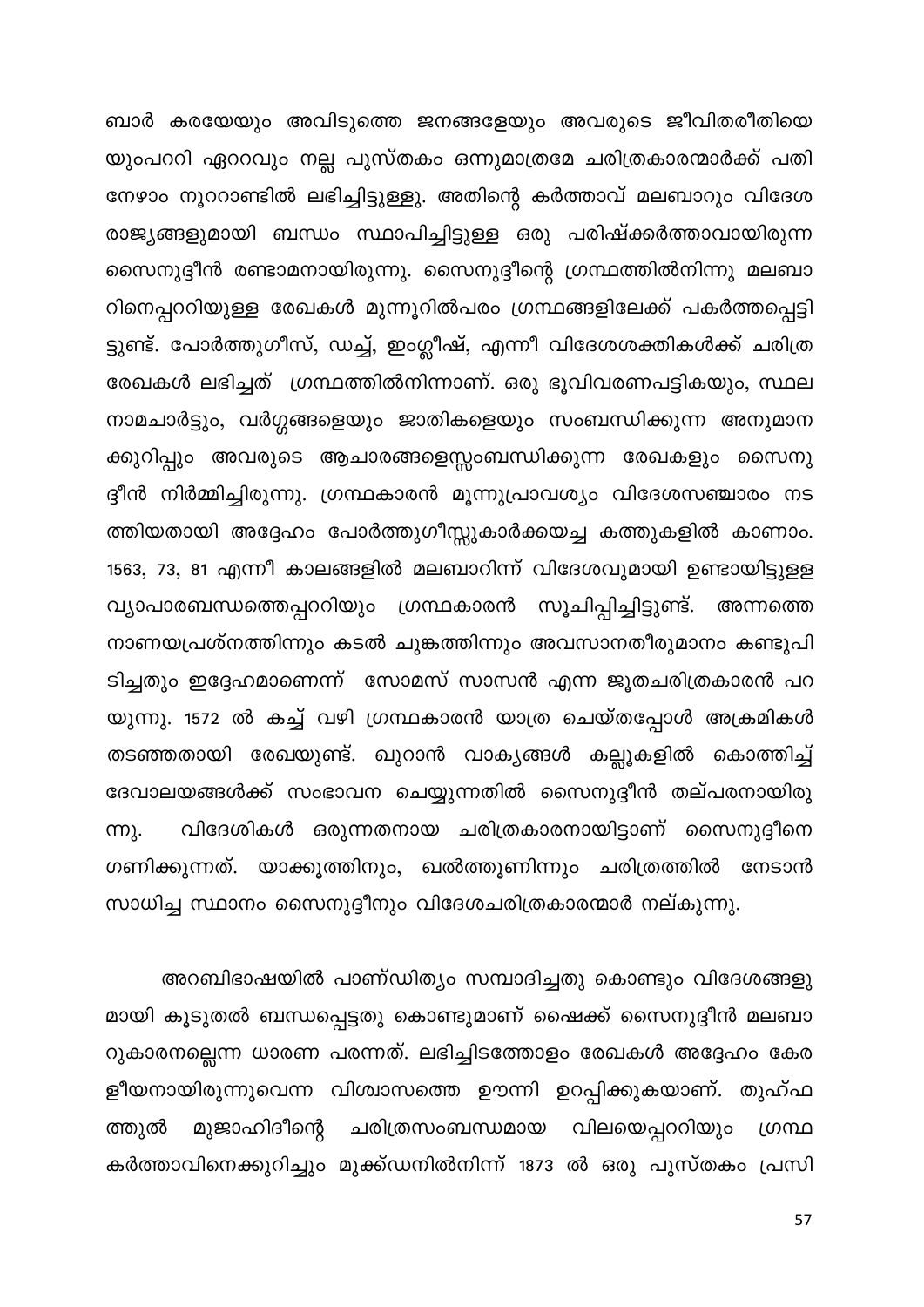ദ്ധീകരിച്ചിട്ടുണ്ടെന്ന സ്പാനിഷ് ഹിസ്റററി ബോർഡ് ചെയർമാൻ ഡോ: മജീദ് കദ്ദാസിയാ 'മാംവേൾഡ് റെവ്യൂവിൽ' (1949 ഫെബ്രുവരി) എഴുതിയി ട്ടുണ്ട്. ഷൈക്ക് സൈനുദ്ദീന്റെ ചരിത്രനിർമ്മാണകാലം പതിനാറാം നൂററാ ണ്ടിലാണെന്ന കാര്യത്തിൽ യാതൊരു സംശയവുമില്ല.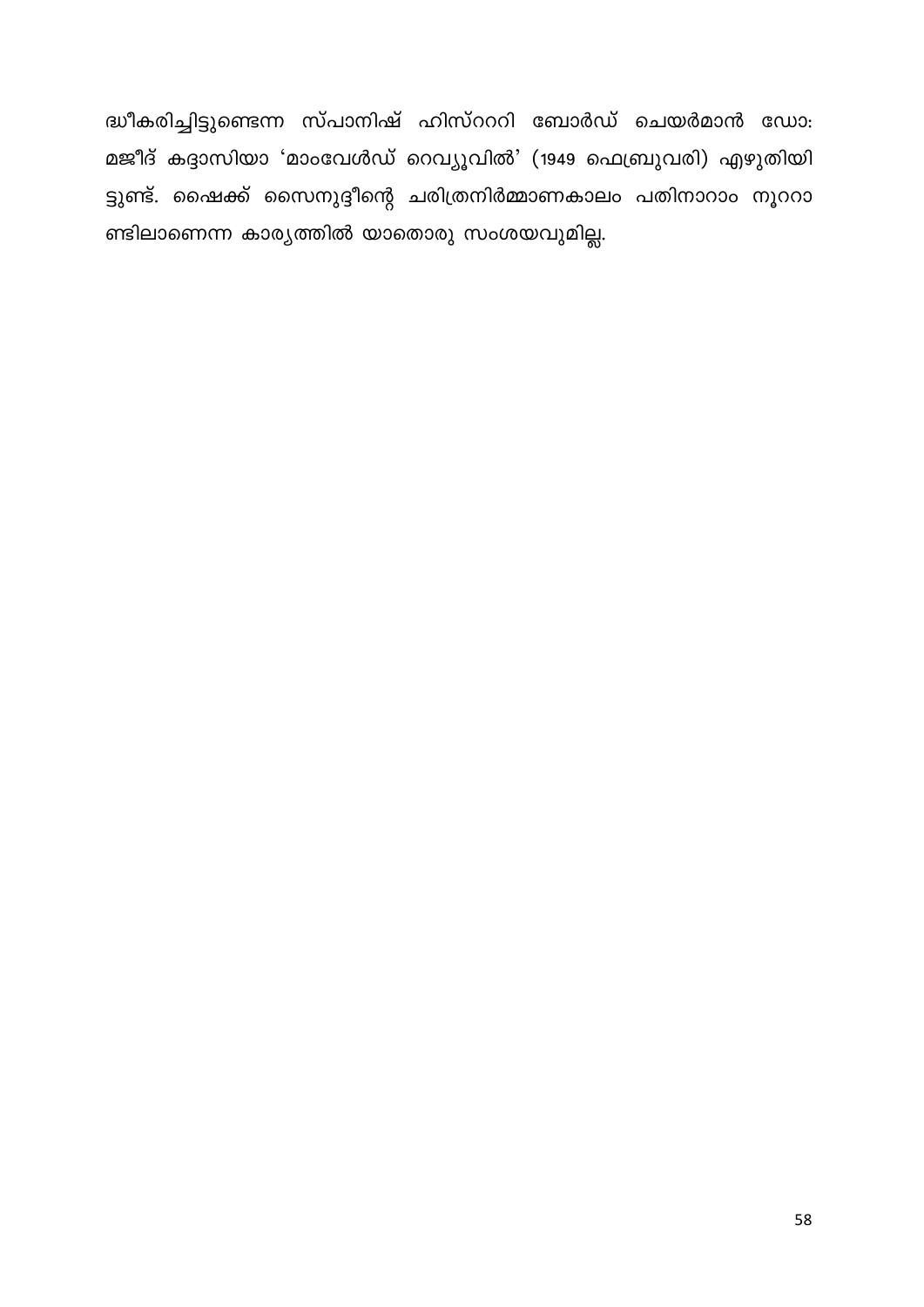#### ലക്ഷദ്വീപുകളുടെ ഇതിഹാസം

<span id="page-59-0"></span>മലബാറിലെ നാടുവാഴികളുമായി ദീർഘകാലം ബന്ധം പുലർത്തി പോന്നിട്ടുള്ള ഒരു ചരിത്രമാണ് ലക്ഷദ്വീപിനുളളത്. വിദേശസഞ്ചാരികളുടെ വിശ്രമസങ്കേതമായി ലക്ഷദ്വീപ് തിരഞ്ഞെടുക്കപ്പെട്ടിട്ടുണ്ടെന്ന് ഡച്ചുകാരുടെ ചരിത്രരേഖകളിൽ കാണാം. അറബിക്കടലിൽ തെക്കുവടക്കായി നീണ്ടുകിട ക്കുന്ന ഈ ദ്വീപുകൾക്ക് ഒരു നീണ്ട ചരിത്രമുണ്ട്. കേരളത്തിന്റെ സാമൂഹി കവും സാസ്ക്കാരികവുമായ എല്ലാ കാര്യങ്ങളിലും ഈ ദ്വീപുനിവാസി കൾക്ക് പങ്കുണ്ടായിരുന്നുവെന്ന് അനുമാനിക്കുന്നതിൽ തെററില്ല. ഇരുപത്തി മൂന്ന് ചെറുദ്വീപുകളുടെ സമൂഹത്തെയാണ് ലക്ഷദ്വീപെന്ന പേരിലറയപ്പെടു ന്നത്. ഒരു കാലത്ത് എല്ലാ ദ്വീപുകളിലും ജനവാസമുണ്ടായിരുന്നു. കടലിലു ണ്ടാകുന്ന വേലിയേററങ്ങളുടെയും, കൊടുങ്കാററുകളുടെയും ശക്തിയായ സമ്മർദ്ദനംകൊണ്ട് പതിമൂന്നു ദ്വീപുകൾ ജനശൂന്യമായി. അമ്മേനി, കാടു മം, കിലുത്തൻ, ചേത്തിലാത്ത്, ബീത്തര, അന്ത്രോം, കല്പേനി, കവരത്തി, എന്നീ അക്കാത്തി, മിനിക്കായ് ദ്വീപുകളിൽ ഇരുപതിനായിര നിന്ന് ത്തിൽപരം ജനങ്ങൾ അധിവസിക്കുന്നു. ഈ ദ്വീപുകളിൽ ആദ്യം കുടിയേ റിപ്പാർത്തവർ ആരാണെന്ന് ഇപ്പോഴും തീർത്തു പറയാൻ ചരിത്രാന്വേഷക ന്മാർക്ക് കഴിയുന്നില്ല. സോളമന്റെ ദേവാലയം നശിപ്പിക്കപ്പെട്ടപ്പോൾ അവി ടെനിന്ന് രക്ഷപെട്ട വിദേശീയർ കൊടുങ്ങല്ലൂർ സമുദ്രതീരത്തിന്നടുത്ത് ഒരു ദ്വീപിൽ താവളമടിച്ചിരുന്നതായി ബിഷപ്പ് മീഡിൽട്ടൺ തന്റെ ചരിത്രഗ്രന്ഥ ത്തിൽ പറയുന്നുണ്ട്. ''ഷിംഗ്ലി കടൽത്തീര'' മെന്ന് ജറുസലം ഇതിഹാസ ങ്ങളിൽ കാണുന്നത് കൊടുങ്ങല്ലൂർ തുറമുഖത്തെസംബന്ധിച്ചാണ്. ലക്ഷദ്വീ പുകളെ സംബന്ധിച്ചായിരിക്കും മിഡിൽട്ടൺ ഇങ്ങനെ സൂചിപ്പിച്ചത്. അങ്ങി നെയാണെങ്കിൽ പഴക്കമുള്ള ഒരു തലമുറയുടെ സാമീപ്യം ഈ ദ്വീപുക ലഭിച്ചിരിക്കണം. ജൂതഗ്രന്ഥങ്ങളിൽ കാണുന്ന സൂഫാലിറബ്ബിന്റെ ൾക്ക് കപ്പൽപട, ഷിംഗ്ലിയിലേക്ക് പുറപ്പെട്ടപ്പോൾ കൊടുങ്കാററിലകപ്പെട്ട് ഒരു ദ്വീപിലെത്തി. ആ ദ്വീപിൽനിന്നാണ് വീണ്ടും സുഫാലിറബ്ബിൻ യാത്രതു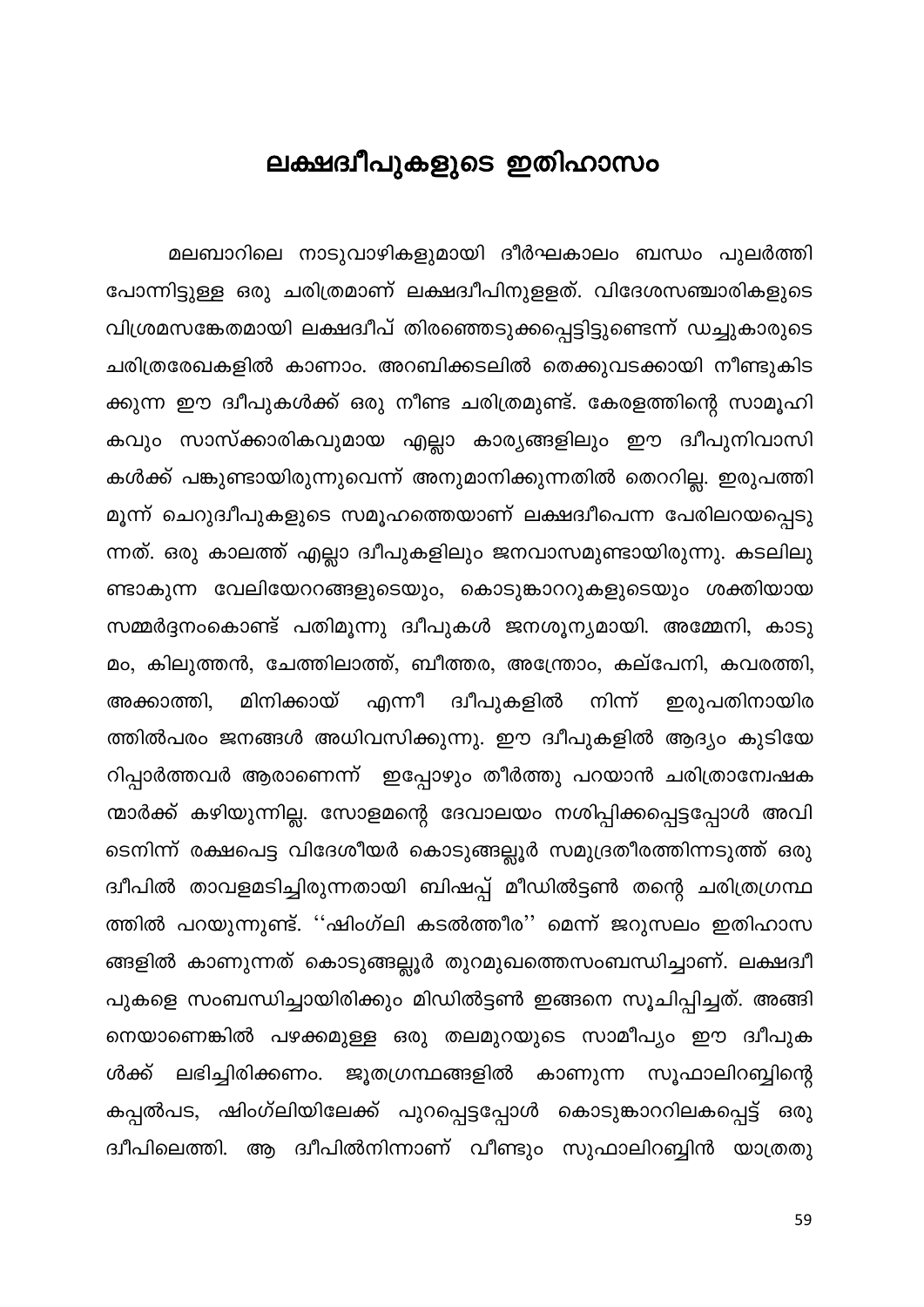ടർന്നത്. സൂഫലിയെന്ന പേരിൽ ഇന്നും ലക്ഷദ്വീപുകളിൽ കരകളുണ്ട്. സൂഫലി വലിയകര, സൂഫലി ചെറിയകര എന്ന പേരുകളിലാണിന്നാസ്ഥല ങ്ങൾ അറിയപ്പെടുന്നത്. ദ്വീപുകളുടെ ചരിത്രപ്രാധാന്യത്തെപ്പററി ദീർഘ കാല ഗവേഷണം നടത്തിയിട്ടുള്ള ഏണസ്റ്റ് മാക്കെ അറബിക്കടലിലെ ലക്ഷ ദ്വീപുകളിൽ ആയിരം വർഷങ്ങൾക്കുമുമ്പ് ജനങ്ങൾ കുടിയേറിപ്പാർത്തായി പ്രസ്താവിക്കുന്നു. ബുദ്ധപ്രതിമകളും ഹൈന്ദവദേവന്മാരുടെ പ്രതിമകളും ലക്ഷദ്വീപിൽനിന്ന് കണ്ടുകിട്ടിയിട്ടുണ്ട്. ബൗദ്ധകേന്ദ്രങ്ങൾ കേരളക്കരയിൽ ഉയർന്നത് പെരുമാൾവാഴ്ച ആരംഭിക്കുന്നതിന്നു (ബി.സി. 113ൽ) മുമ്പാ ഉൽഘോഷിക്കുന്നു. ആ കാലത്തുതന്നെ ബുദ്ധമുനികൾ ണെന്ന് ചരിത്രം ചെന്നിട്ടുണ്ടാകണം. അല്ലെങ്കിൽ ഹരിശ്ചന്ദ്രപെരുമാളിന്റെ ലക്ഷദ്വീപിൽ കാലത്ത് കേരളക്കരയിൽ നിന്ന് പാലായനം ചെയ്ത ബുദ്ധഭിക്ഷുക്കൾ അവിടെ കുടിയേറിപ്പാർത്തുകാണും. ആയിരത്തി നാനൂറ് വർഷങ്ങൾക്കു മുമ്പു തന്നെ മനുഷ്യർ ഈ ദ്വീപ് കീഴടക്കിയെന്നതിന്ന് തെളിവുകൾ ധാരാള മുണ്ട്.

ഹൈന്ദവ കുടിയേറിപ്പാർപ്പ് ഏതുകാലത്താണ് ലക്ഷദ്വീപിൽ നടന്ന തെന്ന് വ്യക്തമായി പറയാൻ ആർക്കും സാധിക്കുന്നില്ല. ശിവന്റെ പ്രതിമ ലക്ഷദ്വീപിൽ കേരളചരിത്രത്തിലെ യാണ് കാണുന്നതെന്നറിയുമ്പോൾ പ്രതാപവാനായ ശിവധർമ്മോദ്ധാരകന്റെ കാലത്ത് (ഈശാനൻ) നടന്ന പ്രച രണത്തോടുകൂടിയാണ് ലക്ഷദ്വീപിൽ ഹൈന്ദവ കുടിയേറിപ്പാർപ്പുണ്ടായ തെന്ന് വിശ്വസിക്കാം. പെരുമാൾ ഭരണകാലത്ത് കടൽക്കള്ളന്മാരുടെ താവ ളമായി സംശയിക്കപ്പെടുന്ന ഒരു ദ്വീപ് അറബിക്കടലിലുണ്ടായിരുന്നു. ഒരു പക്ഷെ ആ താവളം ഈ ലക്ഷദ്വീപാകാനും എളുപ്പമുണ്ട്. ഈ ദ്വീപ് കടലാ ക്രമണം കൊണ്ട് ഓരോ തുരുത്തുകളായി ഭിന്നിച്ചുനില്ക്കുകയാണിന്ന്. ഇന്നു കാണുന്ന എല്ലാ ദ്വീപുകളും ഒരുകാലത്ത് ഒരു കരപോലെയാണ് സ്ഥിതിചെയ്തിരുന്നത്. ഭൂമിശാസ്ത്രപരമായ ദ്വീപുകളുടെ നില അതാണ് ഭൂമിശാസ്ത്രജ്ഞനും, വൃക്തമാക്കുന്നത്. പക്ഷിശാസ്ത്രജ്ഞനുമായ ഇബ്നുഹവ്കാൽ (ക്രി:976) എന്ന സ്പെയിൽ ചരിത്രകാരൻ അറബിക്കട ലിൽ പിററിയ (Pittiyah) എന്ന പവിഴപ്പുററുകൾ നിറഞ്ഞ ഒരു ദ്വീപു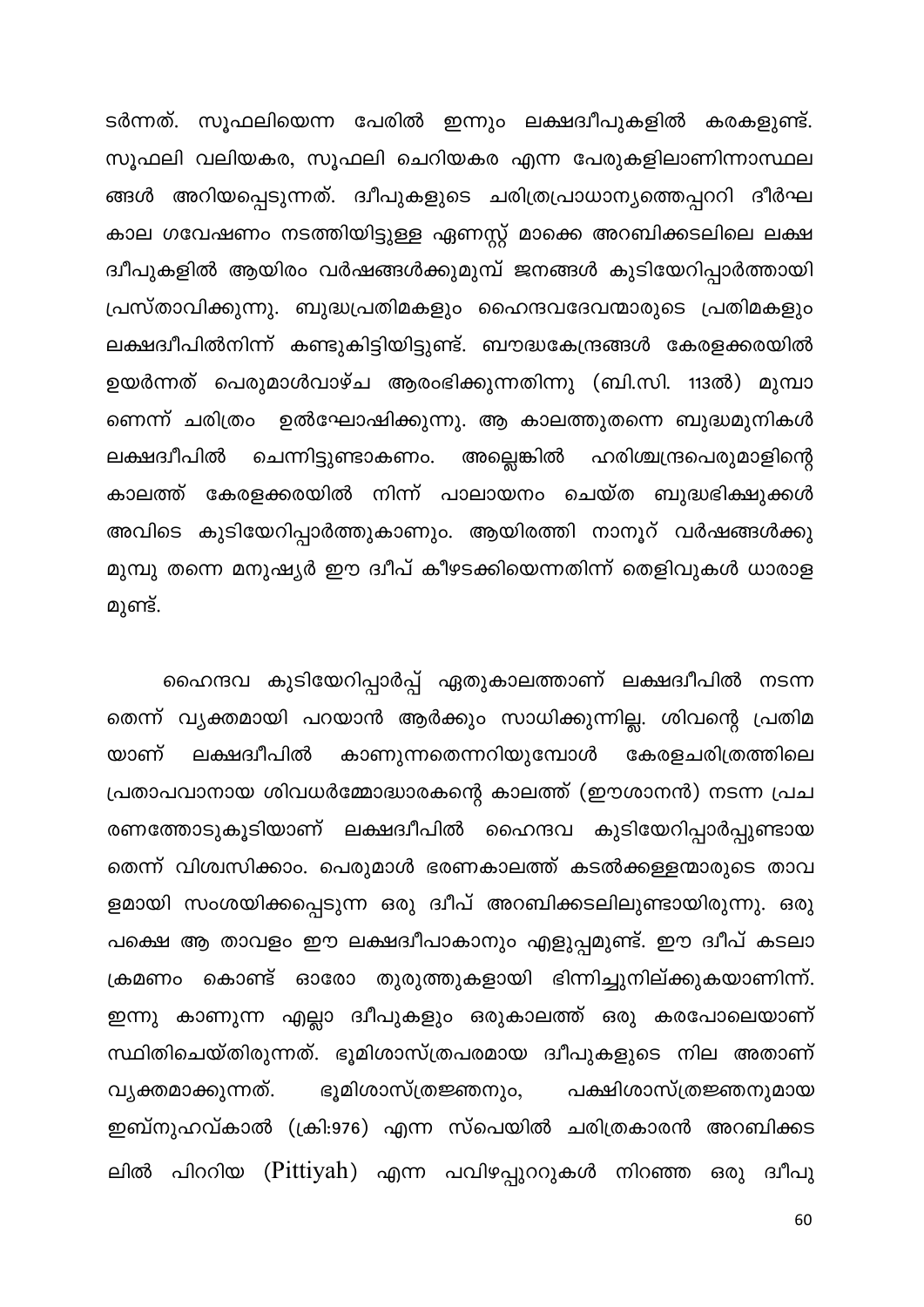ണ്ടെന്നും ആ ദ്വീപിൽ പല തരം പക്ഷികൾ കൂട്ടമായി വളരുന്നുണ്ടെന്നും എഴുതിയിട്ടുണ്ട്. സ്പെയിൻ ചരിത്രഗ്രന്ഥങ്ങളിൽ വിലപ്പെട്ട സൃഷ്ടികൾ ഇബ്നുഹവ്കാലിന്റെതാണ്. ഭൂമിശാസ്ത്രസംബന്ധമായി ഹവ്കാൽ എഴു തിയ "കീത്താബുൽ മുമ്മാലിക് വാൽ മസാലിക്ക്" (Kithabul Mumalik wal Masalik)എന്ന ഗ്രന്ഥപരമ്പരയിൽ പിററിയ ദ്വീപിനെപ്പററി ഇങ്ങനെ പറ ് ഏഷ്യാമൈനറിൽനിന്നു യുന്നു. പോകുന്ന വ്യാപാരികളായ യാത്ര ക്കാർക്ക് അറബിക്കടലിൽ വഴിതിരിച്ചുകൊടുക്കുന്ന ഒരു ദ്വീപാണ് പിററിയ. പവിഴപ്പുററുകൾകൊണ്ടു നിറഞ്ഞ ഈ ദ്വീപിൽ കറുത്ത മരങ്ങൾ ഇടതിങ്ങി വളരുന്നു. വളരെയധികം പക്ഷികൾ ഈ ദ്വീപിലാണ് വളരുന്നത്. ദുരെ സഞ്ചരിക്കുന്ന കപ്പൽക്കാർക്ക് പക്ഷികളുടെ കൂട്ടശബ്ദം കേൾക്കാം.........''

ആൾതാമസമില്ലാത്ത ഏതാനും ദ്വീപുകളിൽ ചിലതിന്ന് ''പിട്ടി'' എന്ന പേരു ണ്ട്. ഹവ്കാൽ പറയുന്ന '' പിററിയ'' പിട്ടിയായി മാറിയതായിരിക്കണം. ഇന്നത്തെ ചെറിയ പിട്ടി ദ്വീപ്, ആരാണ് ഈ ദ്വീപ് കണ്ടുപിടിച്ചതെന്ന് ഗ്രഹി ക്കാൻ പ്രയാസമാണ്.

മുസ്ലിമീങ്ങൾ ഈ ദ്വീപിൽ താമസമാക്കിയത് പ്രവാചകന്റെ കാലത്തു തന്നെയായിരിക്കും. മുഹമ്മദുനബിയുടെ സന്ദേകവാഹകന്മാരായി കേരള ത്തിലെത്തിയ മാലിക്ബ്നുദിനാറും, ഫറഫ്ബിനുമാലിക്കും, ലക്ഷദ്വീപിൽ ഒരു ചെറിയ കോളനി സ്ഥാപിച്ചിട്ടുണ്ടാകും. അറബികളുടെ കേന്ദ്രമായി ലക്ഷദ്വീപ് ഉയർന്നു. ആദ്യം കുടിയേറിപ്പാർത്തവരുടെ പ്രതാപം അസ്തമിച്ച തോടെ അവരുടെ വർഗ്ഗം കാലക്രമേണ മുസ്ലീം ആചാരങ്ങളുമായി ഇടപഴ സങ്കരസംസ്ക്കാരം ഉടലെടുത്തു. കി. അങ്ങിനെ ഒരു അറബികളുടെ സ്വാധീനത്തിൽ ലക്ഷദ്വീപുകൾ ഭരണപരമായി പുരോഗമിച്ചെന്ന് ചിലർ വിശ്വസിക്കുന്നുണ്ട്. അതിന്നു് രേഖകളൊന്നും കണ്ടുകിട്ടിയിട്ടില്ല. കേരള ത്തിലെ മുസ്ലീമികളെപ്പോലെ തന്നെ വ്യാപാരതല്പരരും, മതവിശ്വാസികളു മായ ഒരു വിഭാഗം തങ്ങളുടെ രക്ഷാസങ്കേതമായി ലക്ഷദ്വീപിനെ മുറുകെപി ടിച്ചു. ആ ബന്ധം ഇന്നും നിലനില്ക്കുന്നു. ലക്ഷദ്വീപിലെ നിവാസികൾ മുഴുവനും മുസ്ലിമീകളാണിന്നു്. ഉബൈദുല്ല എന്ന അറേബ്യൻ സഞ്ചാരി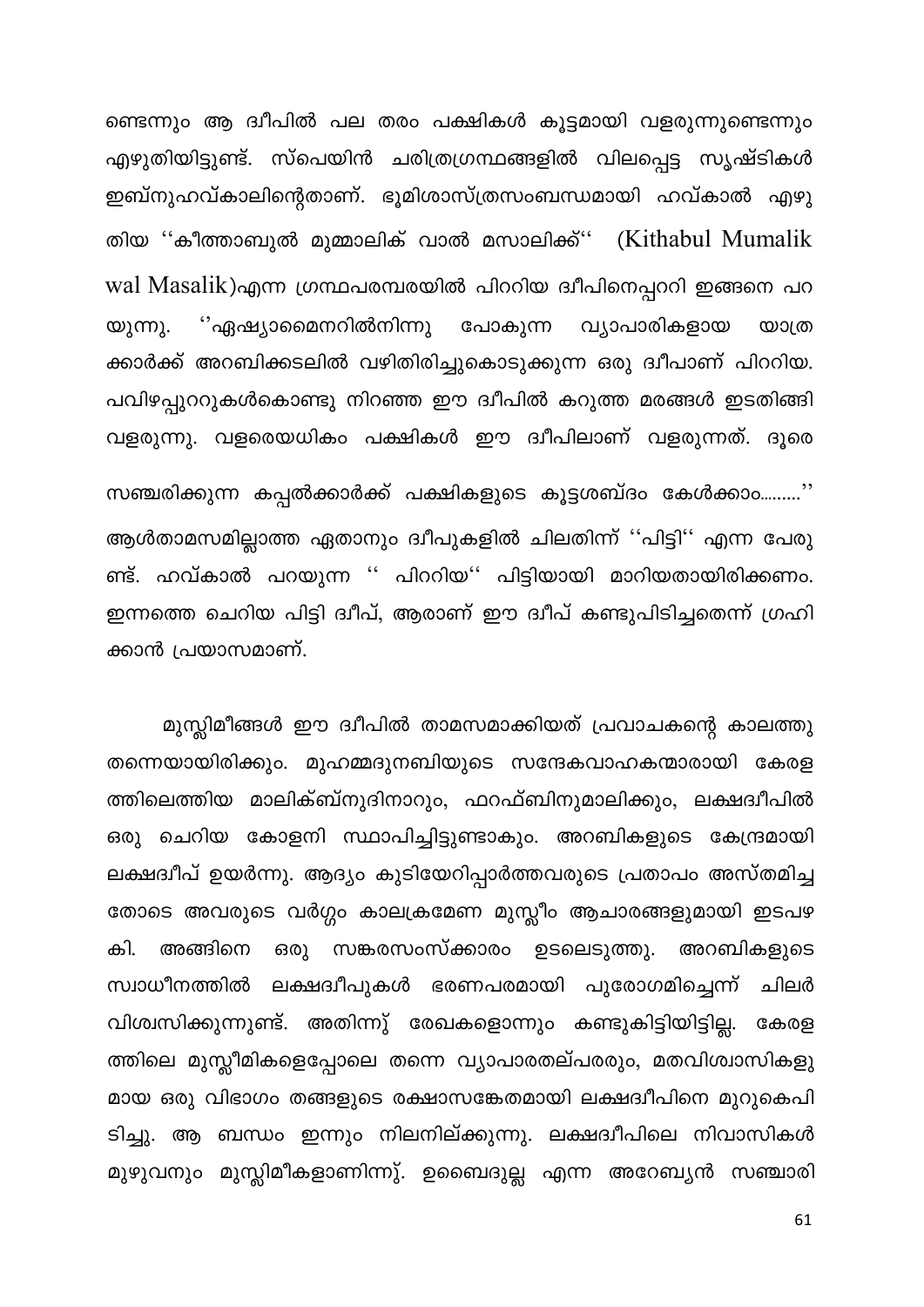ക്രി:672 ൽ ലക്ഷദ്വീപിലെത്തി മതപ്രചാരണമാരംഭിച്ചതോടുകൂടി ദ്വീപുനിവാ സികൾ ഇസ്ലാംമതം സ്വീകരിക്കുവാൻ ഔത്സുക്യം പ്രകടിപ്പിച്ചു. ഈ കാല ഘട്ടത്തിനുമുമ്പ് ക്രിസ്ത്യാനികളും മതപ്രചരണാർത്ഥം (404 ഏ.ഡി) ലക്ഷ ദ്വീപിൽ എത്തിയതായി ''ഇന്ത്യയിൽ ക്രിസ്തീപ്രചരണമാരംഭകാലം'' എന്ന ഗ്രന്ഥത്തിന്റെ കർത്താവും പ്രസ്താവിക്കുന്നുണ്ട്. ഇതിന്നു അവലംബം തെളിവുകൾ കാണുന്നില്ല. ക്രിസ്തുമതം പ്രവേശിച്ച ഏതു നൽകുന്ന സ്ഥലത്തും കുരിശടയാളം കാണും. തങ്ങളുടെ കാല്പാടുകൾ എവിടെ യെല്ലാം പതിഞ്ഞിട്ടുണ്ടോ അവിടെയെല്ലാം സ്മാരകസ്തൂപങ്ങൾ സ്ഥാപി ക്കുവാൻ ക്രിസ്തീയപുരോഹിതന്മാർ മറന്നിട്ടില്ല. ലക്ഷദ്വീപുകളിൽനിന്നു് കണ്ടുകിട്ടിയതായറിവില്ല. അടയാളങ്ങളൊന്നും അത്തരം അപ്പോൾ ക്രിസ്തീയ കുടിയേറിപ്പാർപ്പോ പ്രചരണമോ കാര്യമായി അവിടെ നടന്നിട്ടി ല്ലെന്നു തന്നെ വിശ്വസിക്കാം.അറേബ്യൻ സഞ്ചാരികളായ ഉബൈദുല്ലയുടെ കുടുംബം ഇന്നും അന്ത്രോത്ത് ദ്വീപിലുണ്ട്. ലക്ഷദ്വീപിലെ ആ മുസ്ല<mark>ീ</mark>ം വർഗ്ഗ വുമായി മിശ്രവിവാഹം വഴി ജനസംഖ്യ വർദ്ധിച്ചതോടുകൂടി പുതിയ ജീവിത സാഹചര്യങ്ങളോടവർ ഇടപഴകി. കൃഷിപ്പണിയിലും അതിനോടനു ബന്ധിച്ചുള്ള കുടിൽവ്യവസായത്തിലും ജനങ്ങൾ ശ്രദ്ധിച്ചു. ജനങ്ങളുടെ ഭാഷ തുളുവും അറബിയും പ്രാകൃതമലയാളവും കൂടിച്ചേർന്നതായിരുന്നു. ക്രമേണ ഈ മിശ്രഭാഷയുടെ സ്ഥാനത്ത് മലയാളവും സ്വാധീനം ചെലു ത്തി. മലയാളക്കരയുമായി കൂടുതൽ അടുത്തപ്പോൾ ദ്വീപുനിവാസികൾ മലയാളികളായിത്തീർന്നു. ഭാഷാപരിപോഷണാർത്ഥം കാര്യമായ തനി പ്രവർത്തനങ്ങളൊന്നും നടന്നിട്ടില്ലാത്തതുകൊണ്ട് ശുദ്ധമലയാളം ചില ദ്വീപുകളിൽ സംസാരിക്കാൻ ഇന്നും വിഷമിക്കുന്നുണ്ട്.ദ്വീപുനിവാസികൾ സ്വന്തം രാജ്യത്തെ രക്ഷിക്കാൻ എക്കാലവും ബദ്ധശ്രദ്ധരായിരുന്നുവെന്ന് പോർത്തുഗീസ്സുകാരുടെയും വൃക്തമാക്കുന്നുണ്ട്. ചരിത്രം ഡച്ചുകാരു ടെയും ഭീഷണികൾക്കൊന്നും ദ്വീപുകാർ കീഴടങ്ങിയിട്ടില്ല. പറങ്കികളുടെ കോട്ടകൾ ഒരുകാലത്ത് സ്വാതന്ത്ര്യപ്രേമികളായ ദ്വീപുകാർ തുടച്ചുമാററിക്ക ളഞ്ഞു. പറങ്കികൾ വ്യാപാരകേന്ദ്രം സ്ഥാപിച്ച് അവിടെ പററിപ്പിടിക്കാൻ പ്ലാനിട്ടു. പറങ്കികളുടെ അന്യായമായ കൈകടത്തലിനെതിരായി ദ്വീപുകാർ ചിറക്കൽ രാജാവിന്റെ സഹായത്തോടുകൂടി സമരം ചെയ്തു. അമ്മേനി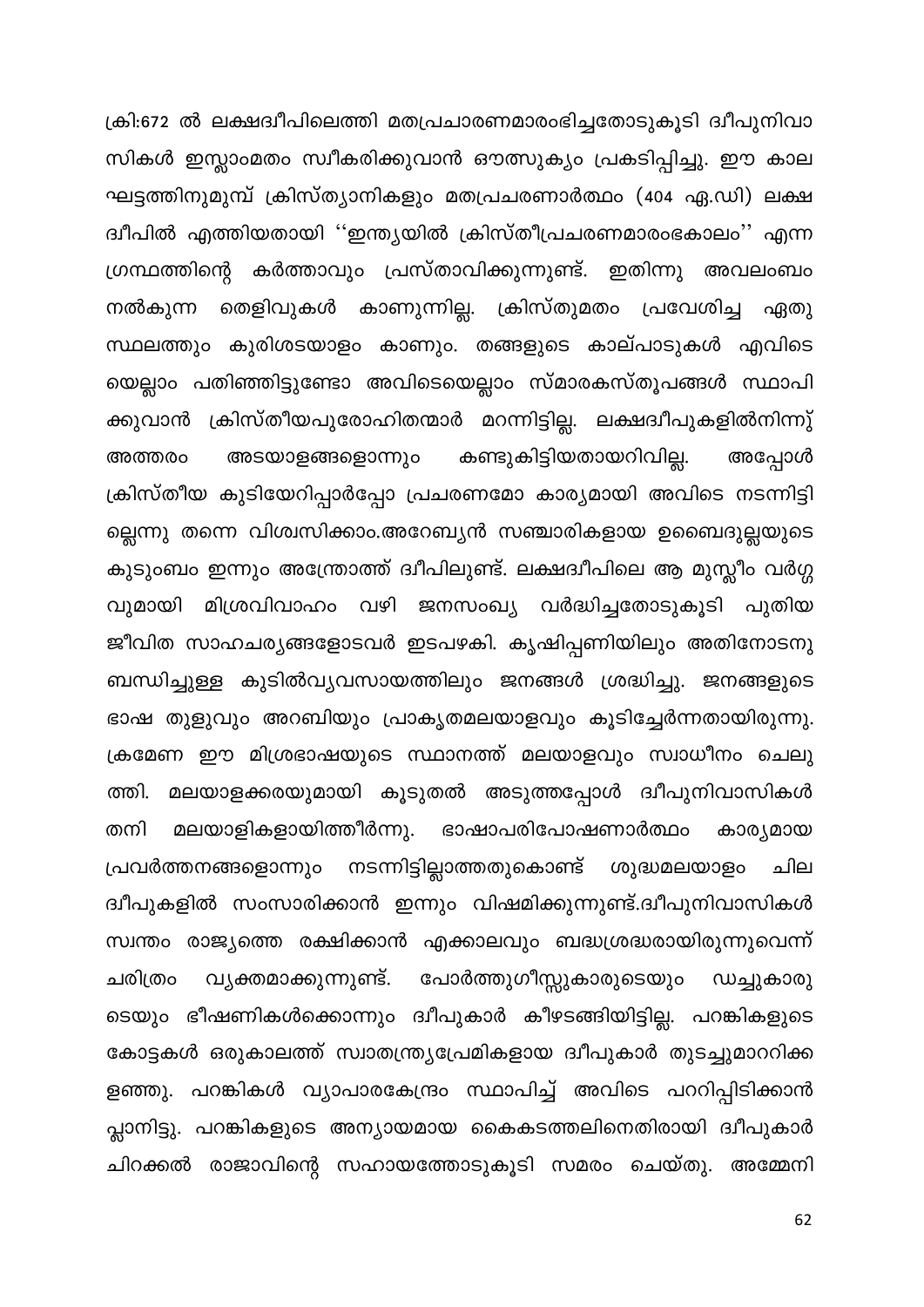ദ്വീപിൽവെച്ചു നടന്ന ഈ സമരത്തിൽ പറങ്കികൾ നിശ്ശേഷം പരാജയപ്പെട്ടു. പക്ഷെ സഹായിയായ ചിറക്കൽ രാജാവ് ദ്വീപുകളുടെ മേധാവിയായിത്തീ സ്വതന്ത്രരായി കഴിഞ്ഞിരുന്ന ദ്വീപുകാർ ചെയ്തു. രുകയും രാജവാ കീഴിൽ പ്രജകളായി മാറി.തുടർന്ന് അറക്കൽ രാജകുടുംബം ഴ്ചയ്ക്കു അവിടെ കോയ്മാവകാശം സ്ഥാപിച്ചു. രാജവാഴ്ചക്കെതിരായി ജനങ്ങൾ സംഘടിച്ചു. ടിപ്പുസുൽത്താൻ ചില ദ്വീപുകൾ പിടിച്ചടക്കി. ചില സ്ഥലങ്ങൾ അറക്കൽ രാജകുഡും:ബത്തിൽനിന്ന് ഈസ്റ്റിൻഡ്യാ കമ്പനി ഏററുവാങ്ങി. ആ വഴിക്ക് ദ്വീപുഭരണം ബ്രിട്ടീഷുകാരുടെ കീഴിലായി. ചില ദ്വീപുകൾ കർണ്ണാടകജില്ലയുടെ മേൽനോട്ടത്തിലാണ്. തുടർന്നുള്ള ദ്വീപുഭരണത്തിന്ന് ഒരൈക്യരൂപം ഉണ്ടാകുമെന്ന് വിശ്വസിക്കാം. 30000 ജനങ്ങൾ ഇന്ന് ലക്ഷദ്വീ പിൽ അധിവസിക്കുന്നുണ്ട്.

ക്ഷമാശീലരും ദ്വീപുനിവാസികൾ സത്യസന്ധരുമാണെന്ന് றை കഴിഞ്ഞ തെളിയിക്കുന്നു. ന്യൂഗിനിയയിലും, കാലസംഭവങ്ങൾ പഴയ നിക്കോബറിലും നടന്നിരുന്നതുപോലെയുള്ള ഒരുതരം പ്രാകൃത ഫ്യൂഡലി പൌരോഹിതൃവുമാണ് നിയന്ത്രിച്ചിരുന്നത്. ദ്വീപിലെ സവും, ഭരണം നാട്ടിൽ പ്രതാപവാനായ ഒരു പുരോഹിതന്റെ സ്വാധികാരത്തിന്ന് കീഴിൽ ജീവിക്കണം. ധനപരമായി പ്രതാപം നടിക്കുന്ന ആളായിരിക്കും ജനത നിയമം നടത്തുക. ബ്രിട്ടീഷുകാർ തങ്ങളുടെ പിണിയാളുകളായി നില്ക്കുന്ന വർക്ക് ''ആമിൻ'' സ്ഥാനവും നല്കി ജനങ്ങളെ ശ്വാസംമുട്ടിക്കുകയായിരു ന്നു. ഭരണപരമായി കഴിവില്ലാത്ത പുരോഹിതന്മാരിൽ ദ്വീപിന്റെ മേൽനോട്ടം ഈസ്റ്റിന്ത്യാകമ്പനിതന്നെ ഏല്പിച്ചു. ആ പാരമ്പര്യം തുടർന്നുപോന്നു. എഴു തപ്പെട്ട നിയമങ്ങളൊന്നും ദ്വീപിൽ അടുത്തകാലം വരെയും ഉണ്ടായില്ല. പൌരോഹിത്യവും പ്രാകൃതഫ്യൂഡലിസവും ന്യൂഗിനിയയിൽ നടത്തിയി രുന്ന കിരാതഭരണത്തിന്റെ ഒരു പകർപ്പായിരുന്നു ദ്വീപുകളിൽ നടമാടിയിരു ന്നതെന്ന് ബ്രിട്ടീഷ് ചരിത്രകാരന്മാർ തന്നെ സമ്മതിക്കുന്നുണ്ട്. അവഗണിക്ക പ്പെട്ട ഒരു ജനതയുടെ അസംതൃപ്തജീവിതം ഒരിക്കലും സുഖപ്രദമായിരി ക്കയില്ല. എല്ലാം സഹിക്കാൻ തയ്യാറായ ഒരു ജനതയെ ദ്വീപിൽ കാണാം. ഒരു പുതിയ ലോകം ദ്വീപുകാർ കണ്ടുതുടങ്ങുകയാണ്. സാംസ്ക്കാരികമാ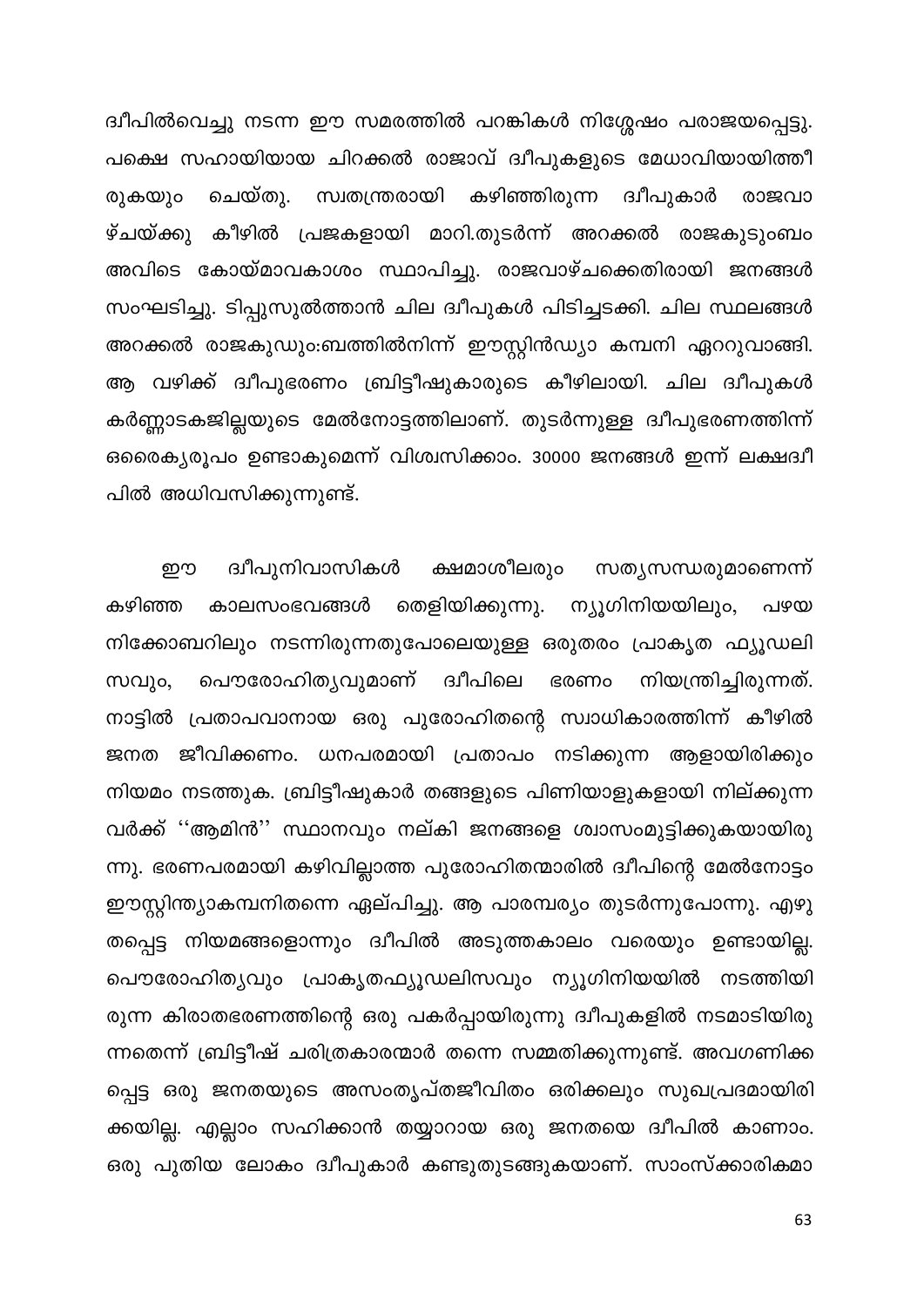യും, വ്യാവസായികമായും ദ്വീപിന്ന് വളരാൻ സാഹചര്യം സൃഷ്ടിക്കുന്ന തോടൊപ്പം മൺമറഞ്ഞുപോയ ദ്വീപിന്റെ ചരിത്രത്തെപ്പററി അന്വേഷണം നടത്തുകയാണിന്നാവശ്യം. കേരളവുമായി കൂട്ടിച്ചേർത്ത് നമ്മുടെ പുരോഗ തിയുടെ പങ്കാളികളാക്കി അവരേയും ഉയർത്തുവാൻ നാം മടിക്കരുത്. ചരി ത്രാന്വേഷകർക്ക് ഈ ദ്വീപിൽനിന്ന് പലതും പഠിക്കാനുണ്ട്. കേരളചരിത്ര ത്തിലെ മഹത്തായ ഒരദ്ധ്യായം ദ്വീപിന്ന് നൽകണം. അവഗണിക്കപ്പെട്ട വർക്കും നൂററാണ്ടുകളോളം പഴക്കമുള്ള ഒരു കഥ പറയുവാനുണ്ട്. അത് ഹിന്ദുമുസ്ലീം മൈത്രിയുടെയും സർവ്വോപരി മനുഷ്യസ്നേഹത്തിന്റെയുമാ ണ്.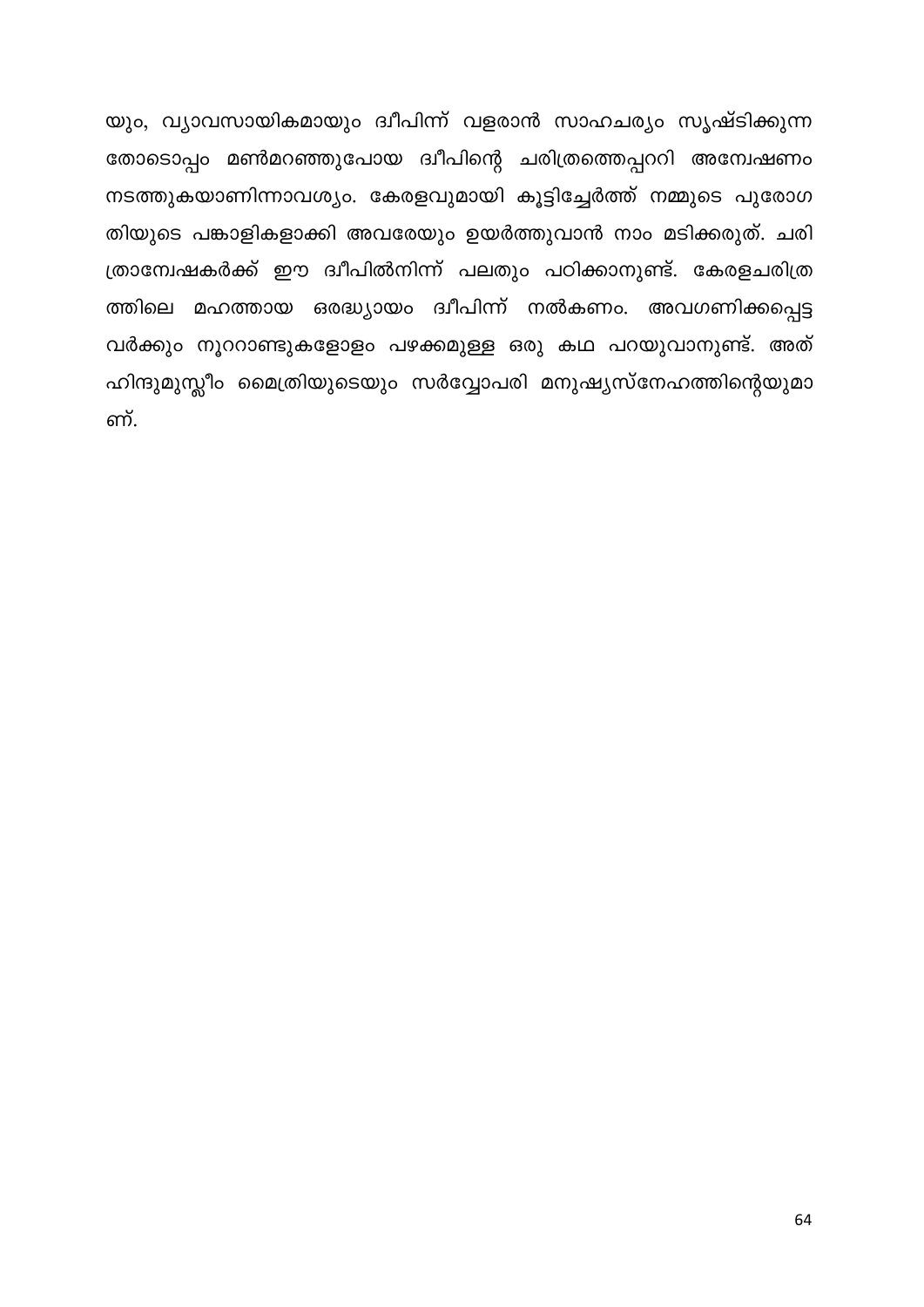## The following books and periodicals have been referred to in compiling the articles in this book.

| 1. | <b>History of Ottaman Turks</b>                                          | <b>By Sir Edward Creosy</b>                             |
|----|--------------------------------------------------------------------------|---------------------------------------------------------|
| 2. | History of Ibn Furat                                                     |                                                         |
| 3. | <b>Arab Civilization</b>                                                 | By J.Hell                                               |
| 4. | Morocco to India                                                         | By Dr.Ashfath, African Digest<br>Volume 3.              |
| 5. | Ibnubathutha                                                             | By Rev.Samuel Lee                                       |
| 6. | <b>Glorious Journey</b>                                                  | By S. Suert Reo Jerusalam Post<br><b>Special (1951)</b> |
| 7. | History of Moorish Empire in Spain                                       | By P. Scott                                             |
| 8. | <b>Baghdad during Ambassidors Caliphate</b>                              | By J. Lestarange                                        |
| 9. | The discourses of Arabian Academy<br>10. Universal History of the Arabs, | Damascus Vol.1                                          |
|    | Persians, Barbarians etc.                                                | By Ibulkhelthune                                        |
|    | 11. Indian Islam                                                         | <b>By Titus Murray</b>                                  |
|    | 12. A Short History of Saracens                                          | <b>By Amir Ali</b>                                      |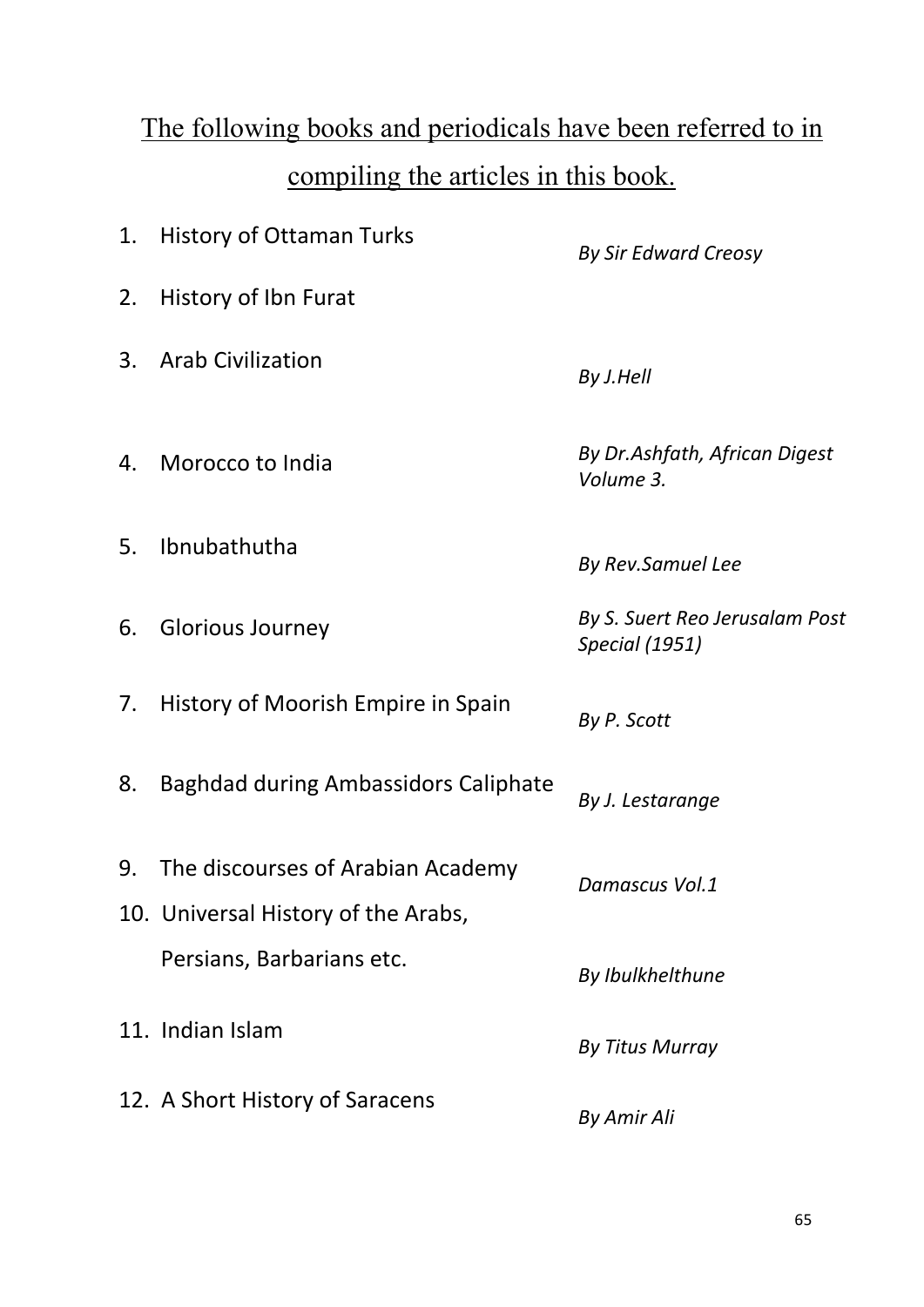|     | 13. India and China Past & Present        | By Rahul (Patrika)<br>Sangeerhyayan        |
|-----|-------------------------------------------|--------------------------------------------|
|     | 14. Alami and Others – An Introduction of |                                            |
|     | <b>Visitors Diary</b>                     | By Ruthel Fruid.                           |
|     | 15. Dutch in Kerala                       | By K M Panikker                            |
|     | 16. Nee $-$ Holf                          | By Rev. Michel                             |
|     | 17. West Indies and Laccadives            | By Prof : Bilmori.                         |
|     | 18. Whither Aryan                         | By CC Reddy                                |
|     | 19. Jewish Merchant Adventure             | L M Zeleski                                |
|     | 20. Songs of the Jews of Cochin and the   |                                            |
|     | <b>Historical Significance</b>            | By Dr. A. I.Simon                          |
|     | 21. Study of Tuhufathul Mujahideen        | By Dr. Jamil                               |
|     | 22. Vision of Ancient Kerala              | By Z-Azeez (Islamic Digest Vol.II)         |
|     | 23. Memoirs of American Anthropological   |                                            |
|     | Association, Vol. IV.                     |                                            |
|     | 24. History of Kerala                     | By K P Padmanabha Menon<br>Vols. I And II. |
| 25. | കേരളചരിതം                                 | ആറ്റൂർ കൃഷ്ണപിഷാരടി<br>By                  |